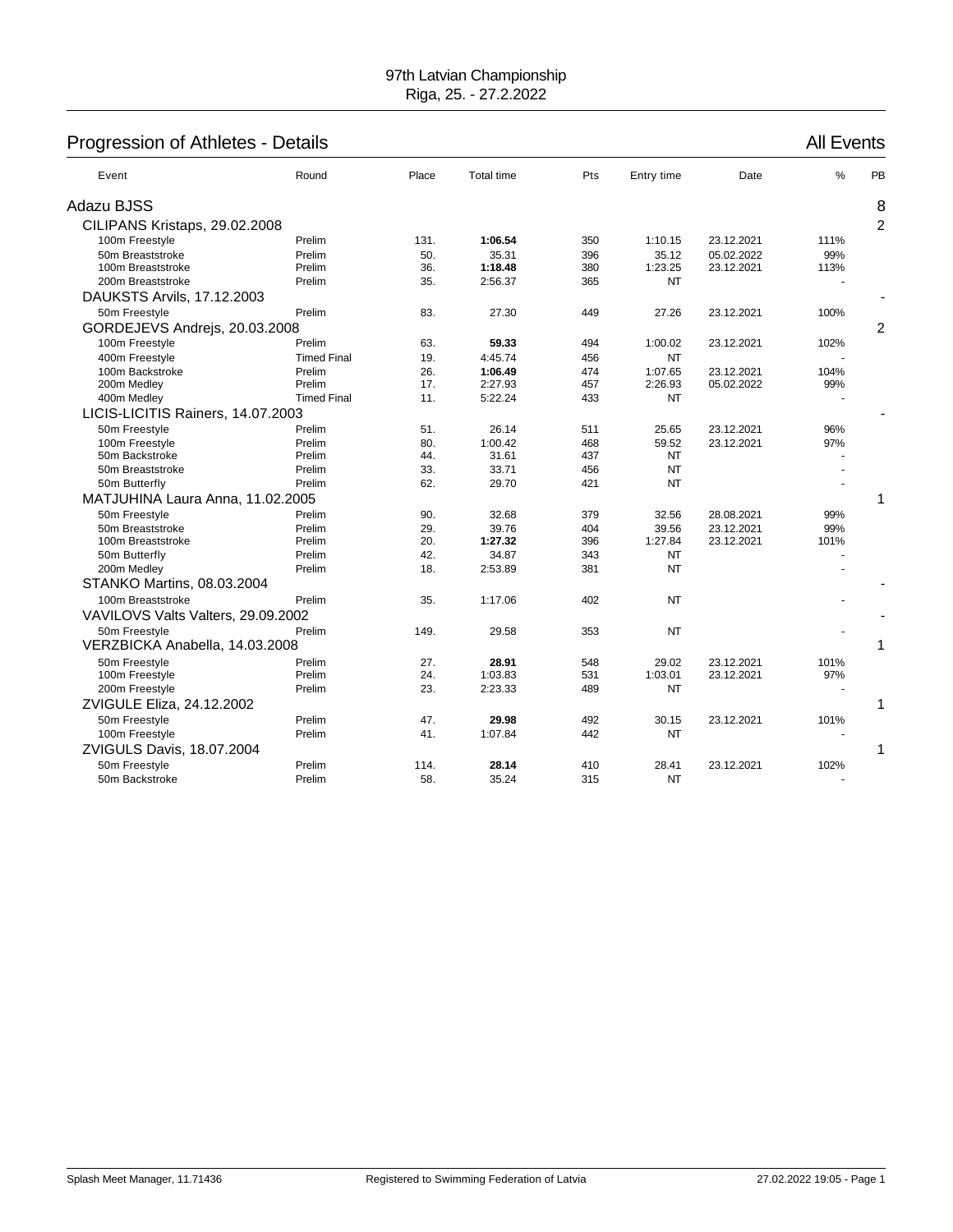| Audentese Spordiklubi                  |                    |            |                    |            |                    |                          |              | 25 |
|----------------------------------------|--------------------|------------|--------------------|------------|--------------------|--------------------------|--------------|----|
| GUDOVSKAJA Anita, 19.01.2005           |                    |            |                    |            |                    |                          |              | 6  |
| 50m Freestyle                          | Prelim             | 17.        | 28.43              | 577        | 28.21              | 20.06.2021               | 98%          |    |
| 200m Freestyle                         | Prelim             | 19.        | 2:21.24            | 511        | 2:22.59            | 14.05.2021               | 102%         |    |
| 50m Breaststroke                       | Final              | 12.        | 36.40              | 526        | 36.81              |                          | 102%         |    |
| 50m Breaststroke                       | Prelim             | 12.        | 36.81              | 509        | 36.16              | 22.06.2021               | 96%          |    |
| 50m Butterfly                          | Final              | 11.        | 30.20              | 529        | 30.55              |                          | 102%         |    |
| 50m Butterfly                          | Prelim             | 14.        | 30.55              | 511        | 31.50              | 27.02.2021               | 106%         |    |
| 200m Medley                            | Final              | 2.         | 2:30.61            | 587        | 2:32.88            |                          | 103%         |    |
| 200m Medley                            | Prelim             | 2.         | 2:32.88            | 561        | 2:34.14            | 03.08.2021               | 102%         |    |
| HAELVIN Andreas, 16.02.2008            |                    |            |                    |            |                    |                          |              | 1  |
| 50m Freestyle                          | Prelim             | 142.       | 29.34              | 361        | 33.69              | 12.12.2020               | 132%         |    |
| 100m Freestyle                         | Prelim             | WDR        |                    |            | NT                 |                          |              |    |
| 200m Freestyle                         | Prelim             | 62.        | 2:24.12            | 354        | <b>NT</b>          |                          |              |    |
| 50m Butterfly                          | Prelim             | 92.        | 32.69              | 316        | <b>NT</b>          |                          |              |    |
| HANSALU Tristan Scott, 26.06.2009      |                    |            |                    |            |                    |                          |              |    |
| 50m Freestyle                          | Prelim             | 147.       | 29.51              | 355        | NT                 |                          |              |    |
| 100m Freestyle                         | Prelim             | 132.       | 1:06.79            | 346        | <b>NT</b>          |                          |              |    |
| 50m Breaststroke                       | Prelim             | 54.        | 36.28              | 365        | <b>NT</b>          |                          |              |    |
| 100m Breaststroke                      | Prelim             | 40.        | 1:19.71            | 363        | <b>NT</b>          |                          |              |    |
| 200m Breaststroke                      | Prelim             | 33.        | 2:52.80            | 388        | <b>NT</b>          |                          |              |    |
| JOGILA Marten-Mattias, 28.08.2008      |                    |            |                    |            |                    |                          |              | 1  |
| 50m Freestyle                          | Prelim             | 154.       | 29.90              | 342        | 34.38              | 12.12.2020               | 132%         |    |
| 50m Breaststroke                       | Prelim             | 59.        | 36.78              | 351        | NT                 |                          |              |    |
| 100m Breaststroke                      | Prelim             | 41.        | 1:19.88            | 361        | <b>NT</b>          |                          |              |    |
| 200m Breaststroke                      | Prelim             | 29.        | 2:49.03            | 415        | <b>NT</b>          |                          |              |    |
| 200m Medley                            | Prelim             | 28.        | 2:42.75            | 343        | <b>NT</b>          |                          |              |    |
| LAEAENESAAR Aaron, 10.04.2007          |                    |            |                    |            |                    |                          |              | 2  |
| 50m Freestyle                          | Prelim             | 124.       | 28.49              | 395        | 30.48              | 17.06.2021               | 114%         |    |
| 100m Freestyle                         | Prelim             | 107.       | 1:03.03            | 412        | 1:09.10            | 16.06.2021               | 120%         |    |
| 200m Freestyle                         | Prelim             | 59.        | 2:22.59            | 366        | NT                 |                          |              |    |
| 50m Butterfly                          | Prelim             | 81.        | 31.31              | 359        | NT                 |                          |              |    |
| LOIT Eliise, 25.10.2007                |                    |            |                    |            |                    |                          |              |    |
|                                        | Prelim             | 70.        |                    |            |                    |                          |              |    |
| 50m Freestyle<br>50m Backstroke        | Prelim             | 27.        | 31.35<br>35.72     | 430<br>430 | 30.92<br>35.66     | 20.06.2021<br>21.06.2021 | 97%          |    |
| 50m Butterfly                          | Prelim             | 37.        | 33.87              | 375        | <b>NT</b>          |                          | 100%         |    |
| LOVI Elli, 10.04.2008                  |                    |            |                    |            |                    |                          |              | 3  |
|                                        |                    |            |                    |            |                    |                          |              |    |
| 50m Freestyle                          | Prelim<br>Prelim   | 43.        | 29.83              | 499        | NT                 |                          |              |    |
| 200m Freestyle                         |                    | 15.        | 2:19.26<br>1:11.34 | 533        | 2:25.70            | 22.06.2021               | 109%         |    |
| 100m Butterfly<br>100m Butterfly       | Final<br>Prelim    | 6.<br>7.   | 1:13.02            | 470<br>438 | 1:13.02<br>1:15.21 | 20.06.2021               | 105%<br>106% |    |
| PAAL Rasmus, 16.08.2003                |                    |            |                    |            |                    |                          |              | 2  |
| 50m Breaststroke                       |                    |            |                    |            |                    |                          |              |    |
|                                        | Prelim<br>Prelim   | 23.        | 32.40              | 513        | 32.15              | 28.02.2021               | 98%          |    |
| 100m Breaststroke                      |                    | 17.        | 1:11.35            | 506        | 1:11.66            | 26.02.2021               | 101%         |    |
| 200m Breaststroke<br>50m Butterfly     | Prelim<br>Prelim   | 20.<br>37. | 2:40.90<br>28.35   | 481<br>484 | 2:40.92<br>NT      | 27.02.2021               | 100%         |    |
| 200m Medley                            | Prelim             | 21.        | 2:32.48            | 417        | NT                 |                          |              |    |
|                                        |                    |            |                    |            |                    |                          |              |    |
| PLOVITS Natali, 01.06.2007             |                    |            |                    |            |                    |                          |              |    |
| 50m Breaststroke                       | Prelim             | 31.        | 40.24              | 390        | 38.07              | 22.06.2021               | 90%          |    |
| 100m Breaststroke                      | Final              | 16.        | 1:22.99            | 461        | 1:22.29            |                          | 98%          |    |
| 100m Breaststroke<br>200m Breaststroke | Prelim             | 15.        | 1:22.29            | 473        | 1:19.74<br>3:00.40 | 20.06.2021               | 94%          |    |
|                                        | Final<br>Prelim    | 9.         |                    | 458        | 2:50.57            |                          |              |    |
| 200m Breaststroke                      |                    |            | 3:00.40            |            |                    | 21.06.2021               | 89%          |    |
| PRIIVITS Merilin, 23.06.2006           |                    |            |                    |            |                    |                          |              |    |
| 50m Breaststroke                       | Prelim             | 30.        | 40.17              | 392        | 39.99              | 22.06.2021               | 99%          |    |
| 100m Breaststroke                      | Prelim             | 24.        | 1:29.13            | 372        | 1:27.56            | 20.06.2021               | 97%          |    |
| 200m Breaststroke                      | Prelim             | 11.        | 3:05.66            | 420        | NT                 |                          |              |    |
| RAUDSEPP Britt, 25.08.2007             |                    |            |                    |            |                    |                          |              | 1  |
| 200m Freestyle                         | Prelim             | 9.         | 2:16.30            | 569        | 2:12.74            | 22.06.2021               | 95%          |    |
| 400m Freestyle                         | <b>Timed Final</b> | 3.         | 4:40.24            | 600        | 4:37.13            | 20.06.2021               | 98%          |    |
| 800m Freestyle                         | <b>Timed Final</b> | 1.         | 9:32.56            | 607        | 9:32.78            | 21.06.2021               | 100%         |    |
| 200m Backstroke                        | Prelim             | 7.         | 2:30.66            | 548        | NT                 |                          |              |    |
| SAHPAZOV Artjom, 08.04.2004            |                    |            |                    |            |                    |                          |              | 2  |
| 50m Freestyle                          | Prelim             | 32.        | 25.59              | 545        | 25.59              | 26.02.2021               | 100%         |    |
| 100m Freestyle                         | Prelim             | 30.        | 56.54              | 571        | 56.54              | 04.08.2021               | 100%         |    |
| 200m Freestyle                         | Prelim             | 26.        | 2:08.53            | 499        | 2:14.18            | 27.02.2021               | 109%         |    |
| 50m Butterfly                          | Prelim             | 20.        | 27.21              | 548        | 27.59              | 27.02.2021               | 103%         |    |
| VAERK Freia, 20.08.2006                |                    |            |                    |            |                    |                          |              | 5  |
| 100m Freestyle                         | Final              | 13.        | 1:02.50            | 566        | 1:02.61            |                          | 100%         |    |
| 100m Freestyle                         | Prelim             | 14.        | 1:02.61            | 563        | 1:05.65            | 13.05.2021               | 110%         |    |
| 200m Freestyle                         | Prelim             | 13.        | 2:17.24            | 557        | 2:24.35            | 14.05.2021               | 111%         |    |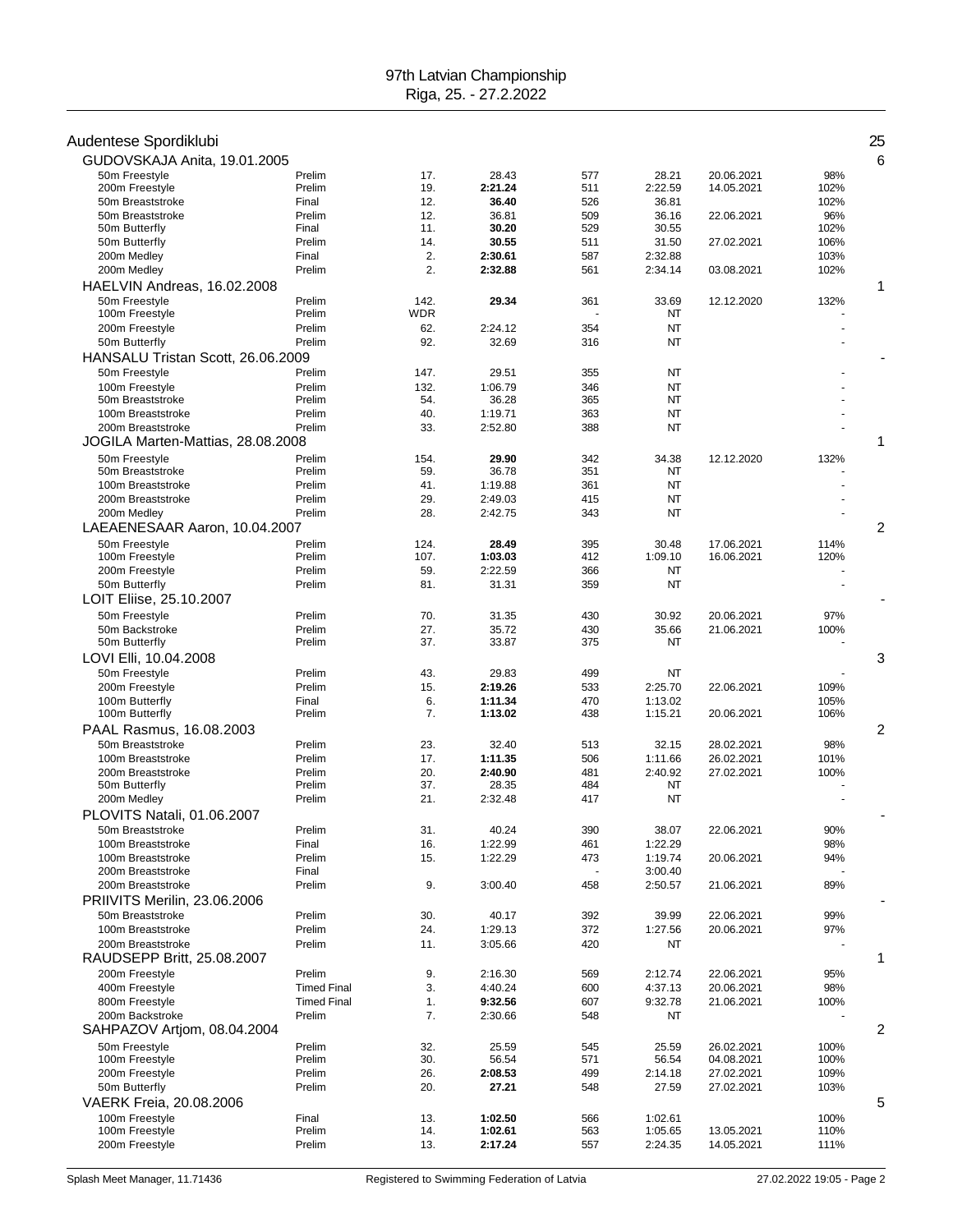| 50m Backstroke<br>50m Backstroke<br>VAIK Adeele, 09.03.2006 | Final<br>Prelim            | 12.<br>13.        | 32.94<br>33.18              | 549<br>537        | 33.18<br>34.68         | 14.05.2021               | 101%<br>109%      | ົ |
|-------------------------------------------------------------|----------------------------|-------------------|-----------------------------|-------------------|------------------------|--------------------------|-------------------|---|
| 50m Freestyle<br>100m Freestyle<br>200m Freestyle           | Prelim<br>Prelim<br>Prelim | 57.<br>42.<br>35. | 30.74<br>1:08.10<br>2:31.78 | 456<br>437<br>412 | 32.35<br>1:12.05<br>NT | 20.06.2021<br>21.06.2021 | 111%<br>112%<br>- |   |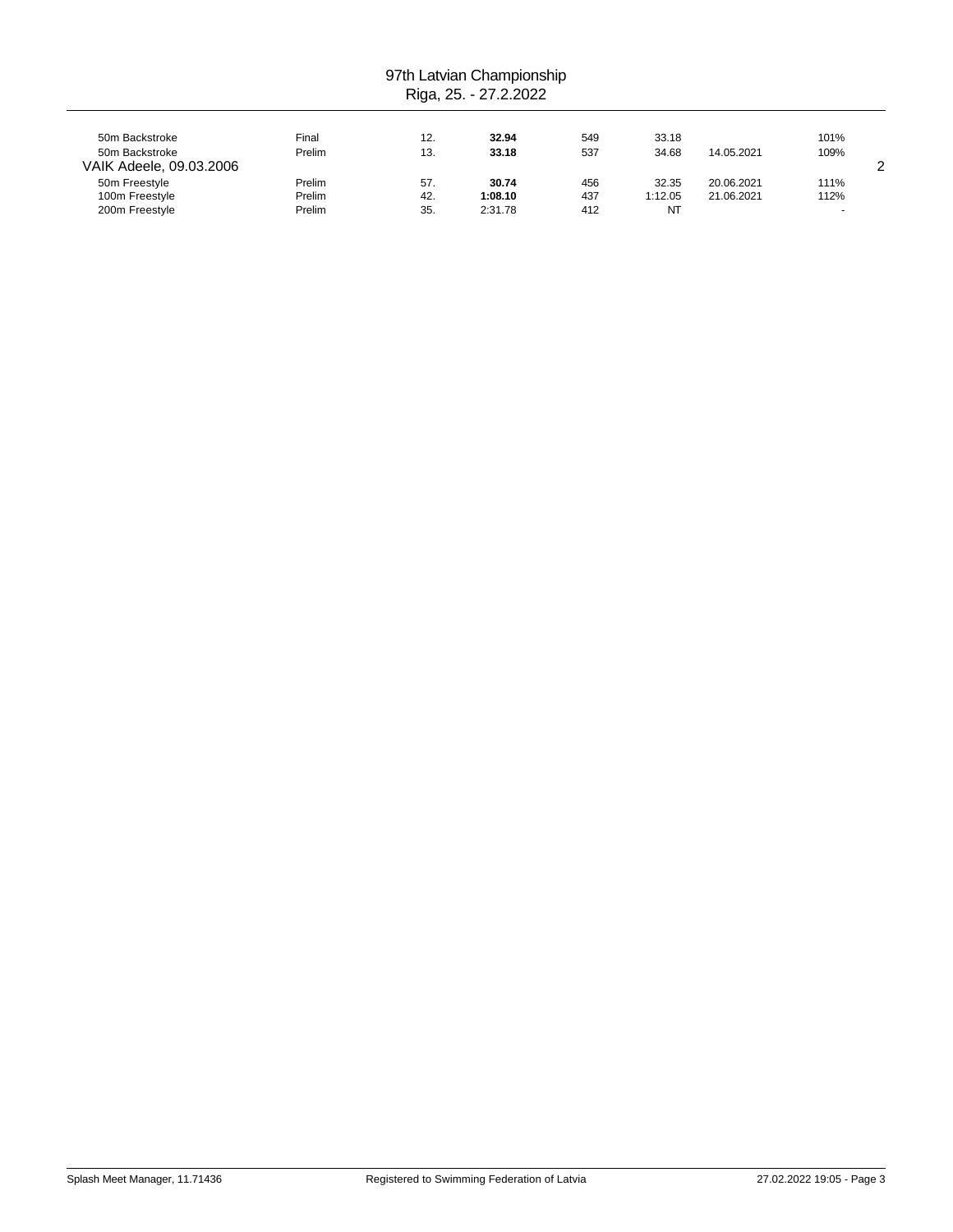| Augsdaugavas NSS               |                    |      |         |     |           |            |      | 6 |
|--------------------------------|--------------------|------|---------|-----|-----------|------------|------|---|
| BALTMANE Katrina, 11.05.2006   |                    |      |         |     |           |            |      | 1 |
| 50m Freestyle                  | Prelim             | 87.  | 32.30   | 393 | 32.53     | 28.08.2021 | 101% |   |
| 200m Freestyle                 | Prelim             | 46.  | 2:41.11 | 344 | <b>NT</b> |            |      |   |
| 200m Medley                    | Prelim             | 19.  | 2:57.17 | 360 | <b>NT</b> |            |      |   |
| GERASIMOVA Elina, 30.04.2006   |                    |      |         |     |           |            |      |   |
| 50m Freestyle                  | Prelim             | 73.  | 31.49   | 424 | 31.45     | 23.12.2021 | 100% |   |
| 200m Backstroke                | Final              |      |         |     | 2:58.06   |            |      |   |
| 200m Backstroke                | Prelim             | 16.  | 2:58.06 | 332 | <b>NT</b> |            |      |   |
| 50m Breaststroke               | Prelim             | 33.  | 40.65   | 378 | 40.45     | 29.08.2021 | 99%  |   |
| RADZEVICS Vitalijs, 19.06.2009 |                    |      |         |     |           |            |      | 4 |
| 50m Freestyle                  | Prelim             | 125. | 28.51   | 394 | 29.44     | 23.12.2021 | 107% |   |
| 100m Freestyle                 | Prelim             | 115. | 1:03.76 | 398 | 1:04.81   | 29.08.2021 | 103% |   |
| 200m Freestyle                 | Prelim             | 63.  | 2:24.46 | 352 | <b>NT</b> |            |      |   |
| 400m Freestyle                 | <b>Timed Final</b> | 29.  | 5:13.54 | 345 | <b>NT</b> |            |      |   |
| 50m Backstroke                 | Prelim             | 40.  | 31.27   | 452 | 33.25     | 23.12.2021 | 113% |   |
| 50m Butterfly                  | Prelim             | 80.  | 31.19   | 364 | 31.54     | 05.02.2022 | 102% |   |
| RODIONOVA Arina, 22.02.2008    |                    |      |         |     |           |            |      |   |
| 50m Freestyle                  | Prelim             | 48.  | 30.13   | 484 | 31.10     | 28.08.2021 | 107% |   |
| 400m Freestyle                 | <b>Timed Final</b> | 17.  | 5:16.73 | 416 | <b>NT</b> |            |      |   |
| 200m Butterfly                 | Final              | 4.   | 2:51.09 | 360 | <b>NT</b> |            |      |   |
| 200m Butterfly                 | Prelim             |      |         |     | <b>NT</b> |            |      |   |
| 400m Medley                    | <b>Timed Final</b> | 7.   | 5:44.20 | 463 | <b>NT</b> |            |      |   |
|                                |                    |      |         |     |           |            |      |   |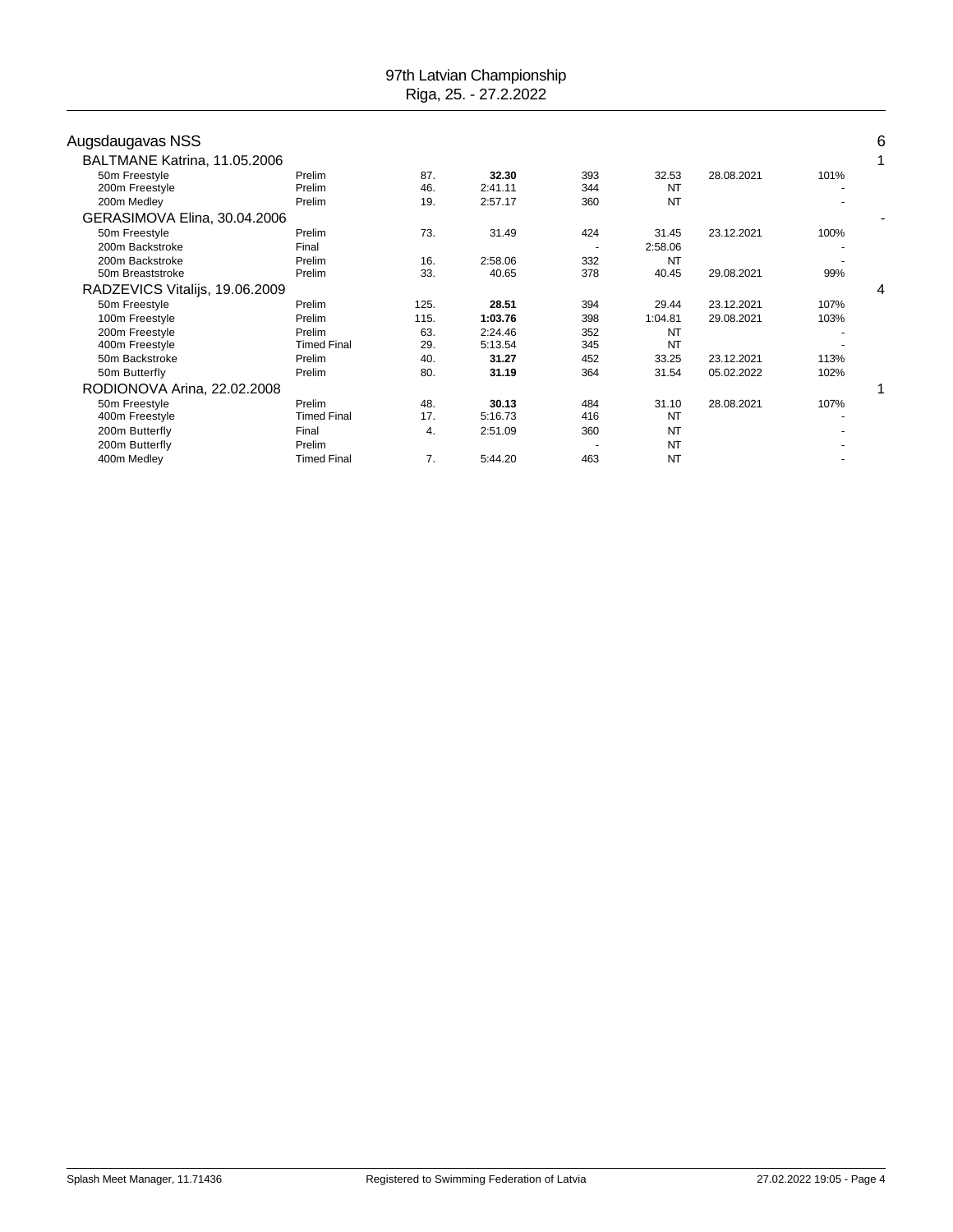| <b>Balvu SS</b>                       |        |     |         |     |           |            |      |  |
|---------------------------------------|--------|-----|---------|-----|-----------|------------|------|--|
| ANTONOVA Julija, 11.10.2007           |        |     |         |     |           |            |      |  |
| 50m Breaststroke                      | Prelim | 23. | 38.77   | 436 | NT        |            |      |  |
| 100m Breaststroke                     | Final  | 14. | 1:21.84 | 481 | 1:22.82   |            | 102% |  |
| 100m Breaststroke                     | Prelim | 17. | 1:22.82 | 464 | NT        |            |      |  |
| 200m Breaststroke                     | Final  | 8.  | 3:02.05 | 446 | 3:00.25   |            | 98%  |  |
| 200m Breaststroke                     | Prelim | 8.  | 3:00.25 | 459 | NT        |            |      |  |
| 200m Medley                           | Prelim | 21. | 3:01.76 | 334 | <b>NT</b> |            |      |  |
| KOKOREVICS Ralfs Kristers, 23.07.2003 |        |     |         |     |           |            |      |  |
| 50m Freestyle                         | Prelim | 78. | 27.17   | 455 | NT        |            |      |  |
| 100m Freestyle                        | Prelim | 87. | 1:01.13 | 451 | <b>NT</b> |            |      |  |
| 50m Backstroke                        | Prelim | 32. | 30.46   | 489 | 30.19     | 05.02.2022 | 98%  |  |
| 100m Backstroke                       | Prelim | 32. | 1:08.32 | 437 | NT        |            |      |  |
|                                       |        |     |         |     |           |            |      |  |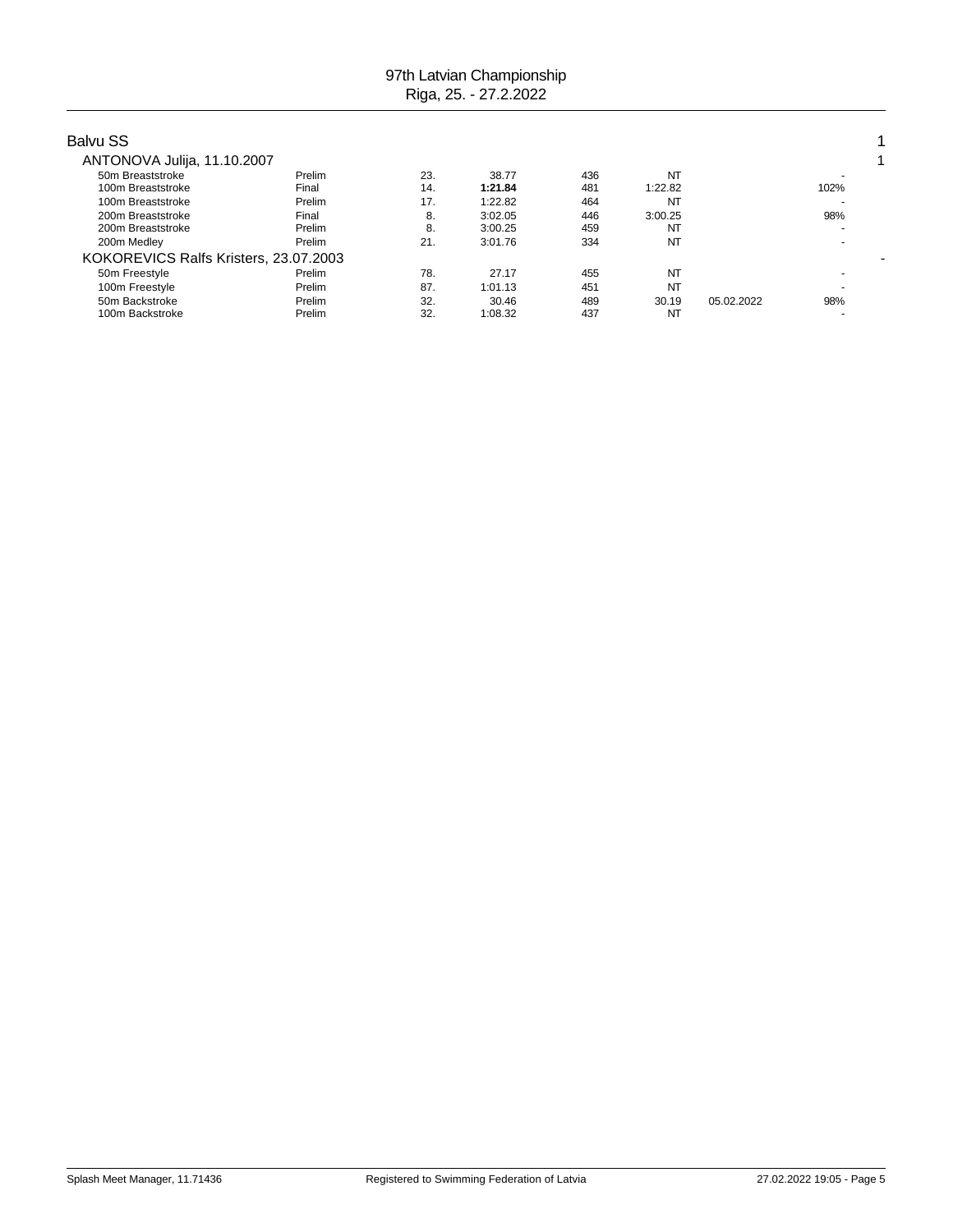| <b>BJAC Gauja</b>                 |                  |             |                |            |                |                          |             |  |
|-----------------------------------|------------------|-------------|----------------|------------|----------------|--------------------------|-------------|--|
| KUBLICKA Elza Monika, 01.12.2008  |                  |             |                |            |                |                          |             |  |
| 50m Freestyle<br>50m Breaststroke | Prelim<br>Prelim | 102.<br>41. | 34.56<br>42.67 | 321<br>327 | 33.77<br>42.97 | 05.02.2022<br>05.02.2022 | 95%<br>101% |  |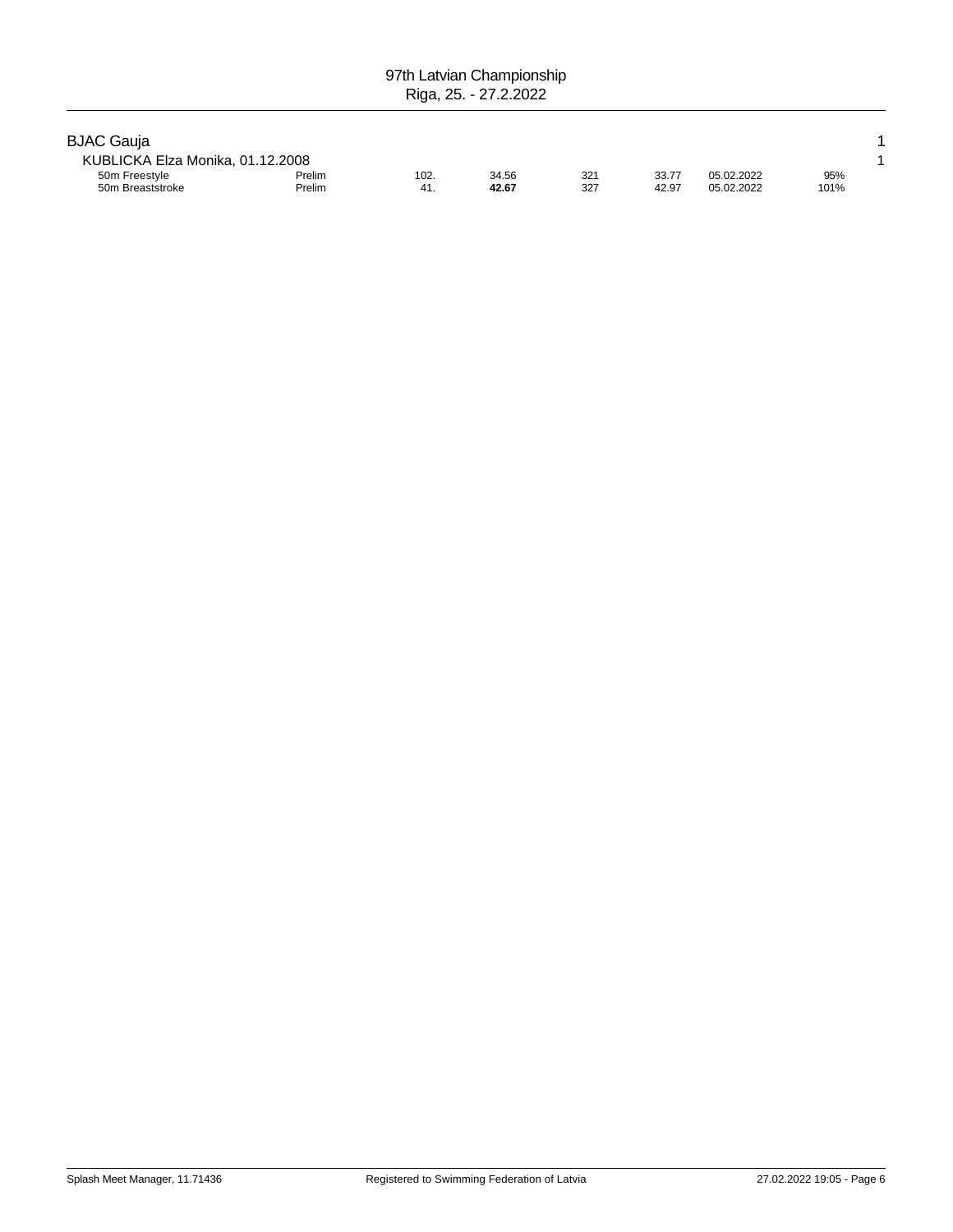| Daugavpils ISVS                        |                    |              |                    |            |                  |                          |              | 20 |
|----------------------------------------|--------------------|--------------|--------------------|------------|------------------|--------------------------|--------------|----|
| CURGELIS Valerijs, 23.10.2005          |                    |              |                    |            |                  |                          |              | 7  |
| 50m Freestyle                          | Prelim             | 31.          | 25.58              | 546        | 25.75            | 26.02.2021               | 101%         |    |
| 100m Freestyle<br>50m Backstroke       | Prelim<br>Final    | 26.<br>5.    | 55.87<br>27.66     | 591<br>653 | 57.54<br>27.69   | 10.07.2021               | 106%<br>100% |    |
| 50m Backstroke                         | Prelim             | 6.           | 27.69              | 651        | 28.24            | 28.02.2021               | 104%         |    |
| 100m Backstroke                        | Final              | 10.          | 1:00.89            | 617        | 1:00.50          |                          | 99%          |    |
| 100m Backstroke                        | Prelim             | 10.          | 1:00.50            | 629        | 1:01.69          | 13.05.2021               | 104%         |    |
| 200m Backstroke                        | Final              | 7.           | 2:14.42            | 577        | 2:17.66          |                          | 105%         |    |
| 200m Backstroke                        | Prelim             | 7.           | 2:17.66            | 537        | 2:20.69          | 11.07.2021               | 104%         |    |
| JAKIMOVA Anna, 05.04.2005              |                    |              |                    |            |                  |                          |              |    |
| 50m Freestyle                          | Prelim             | 37.          | 29.48              | 517        | 28.84            | 28.08.2021               | 96%          |    |
| 100m Freestyle                         | Prelim             | 28.          | 1:04.52            | 514        | 1:04.32          | 29.08.2021               | 99%          |    |
| 50m Backstroke                         | Prelim             | 22.          | 34.79              | 466        | 34.12            | 29.08.2021               | 96%          |    |
| 100m Backstroke                        | Prelim             | 24.          | 1:17.69            | 406        | NT               |                          |              |    |
| JELINSKIS Andris, 11.05.2005           |                    |              |                    |            |                  |                          |              | 2  |
| 50m Freestyle                          | Prelim             | 40.          | 25.86              | 528        | 25.97            | 05.02.2022               | 101%         |    |
| 50m Breaststroke                       | Prelim             | 27.          | 33.05              | 484        | NT               |                          |              |    |
| 50m Butterfly                          | Prelim             | 32.          | 28.11              | 497        | 28.18            | 13.05.2021               | 100%         |    |
| KOROBKOVS Jegors, 01.12.2007           |                    |              |                    |            |                  |                          |              | 1  |
| 100m Freestyle                         | Prelim             | 48.          | 58.12              | 525        | NT               |                          |              |    |
| 50m Breaststroke                       | Prelim             | 36.          | 33.83              | 451        | 34.82            | 23.12.2021               | 106%         |    |
| 200m Breaststroke                      | Prelim             | 31.          | 2:51.89            | 395        | NT               |                          |              |    |
| MIHEJEVS Emils, 27.08.2005             |                    |              |                    |            |                  |                          |              | 3  |
| 50m Freestyle                          | Prelim             | 64.          | 26.67              | 481        | 27.22            | 28.08.2021               | 104%         |    |
| 100m Freestyle<br>50m Butterfly        | Prelim<br>Prelim   | 72.<br>50.   | 59.96<br>28.84     | 478<br>460 | 1:00.15<br>29.55 | 29.08.2021<br>28.08.2021 | 101%<br>105% |    |
| NARAJEVS Daniels, 11.05.1999           |                    |              |                    |            |                  |                          |              | 3  |
|                                        |                    |              |                    |            |                  |                          |              |    |
| 200m Freestyle<br>200m Freestyle       | Final<br>Prelim    | 11.          | 2:02.89            | 571        | 2:02.89<br>NT    |                          |              |    |
| 400m Freestyle                         | <b>Timed Final</b> | 7.           | 4:23.00            | 585        | <b>NT</b>        |                          |              |    |
| 1500m Freestyle                        | <b>Timed Final</b> | 5.           | 17:36.03           | 561        | NT               |                          |              |    |
| 50m Butterfly                          | Final              | 7.           | 26.28              | 608        | 26.21            |                          | 99%          |    |
| 50m Butterfly                          | Prelim             | 6.           | 26.21              | 613        | 26.50            | 13.05.2021               | 102%         |    |
| 100m Butterfly                         | Final              | 4.           | 57.11              | 651        | 56.92            |                          | 99%          |    |
| 100m Butterfly                         | Prelim             | 4.           | 56.92              | 657        | 58.07            | 14.05.2021               | 104%         |    |
| 200m Butterfly                         | Final              | 1.           | 2:07.39            | 656        | 2:16.32          |                          | 115%         |    |
| 200m Butterfly                         | Prelim             | 2.           | 2:16.32            | 535        | 2:14.08          | 13.05.2021               | 97%          |    |
| RAICONOKS Lauris, 10.08.2006           |                    |              |                    |            |                  |                          |              | 1  |
| 100m Butterfly                         | Final              | 15.          | 1:01.48            | 521        | 1:01.30          |                          | 99%          |    |
| 100m Butterfly                         | Prelim             | 15.          | 1:01.30            | 526        | 1:01.63          | 29.08.2021               | 101%         |    |
| SAKUROVA Amanda, 26.10.2006            |                    |              |                    |            |                  |                          |              | 1  |
| 50m Breaststroke                       | Final              | 16.          | 37.20              | 493        | 37.42            |                          | 101%         |    |
| 50m Breaststroke                       | Prelim             | 17.<br>21.   | 37.42              | 484        | 36.78            | 29.08.2021<br>28.08.2021 | 97%          |    |
| 100m Breaststroke<br>200m Breaststroke | Prelim<br>Prelim   | 15.          | 1:27.68<br>3:12.14 | 391<br>379 | 1:24.84<br>ΝT    |                          | 94%          |    |
| SEMJONOVS Jurijs, 10.03.1997           |                    |              |                    |            |                  |                          |              |    |
|                                        |                    |              |                    |            |                  |                          |              |    |
| 50m Freestyle<br>100m Freestyle        | Prelim<br>Prelim   | 161.<br>136. | 31.03<br>1:11.38   | 305<br>283 | NT<br>NT         |                          |              |    |
| 400m Freestyle                         | <b>Timed Final</b> | 30.          | 5:47.20            | 254        | NT               |                          |              |    |
| 100m Backstroke                        | Prelim             | 43.          | 1:16.30            | 313        | NT               |                          |              |    |
| 100m Breaststroke                      | Prelim             | 48.          | 1:38.16            | 194        | NT               |                          |              |    |
| 200m Medley                            | Prelim             | 29.          | 3:14.01            | 202        | NT               |                          |              |    |
| SIDLOVSKA Evelina, 10.08.2007          |                    |              |                    |            |                  |                          |              | 2  |
| 50m Freestyle                          | Prelim             | 24.          | 28.86              | 551        | 28.40            | 23.12.2021               | 97%          |    |
| 100m Freestyle                         | Final              |              |                    |            | 1:03.57          |                          |              |    |
| 100m Freestyle                         | Prelim             | 22.          | 1:03.57            | 538        | 1:04.02          | 29.08.2021               | 101%         |    |
| 100m Backstroke                        | Prelim             | 18.          | 1:14.44            | 462        | 1:17.28          | 13.05.2021               | 108%         |    |
| ZIGARKOVS Sebastians, 13.10.2007       |                    |              |                    |            |                  |                          |              |    |
| 200m Freestyle                         | Prelim             | 54.          | 2:19.47            | 391        | NT               |                          |              |    |
| 400m Freestyle                         | <b>Timed Final</b> | 25.          | 4:57.35            | 405        | NT               |                          |              |    |
| 1500m Freestyle                        | <b>Timed Final</b> | 13.          | 20:04.64           | 378        | NT               |                          |              |    |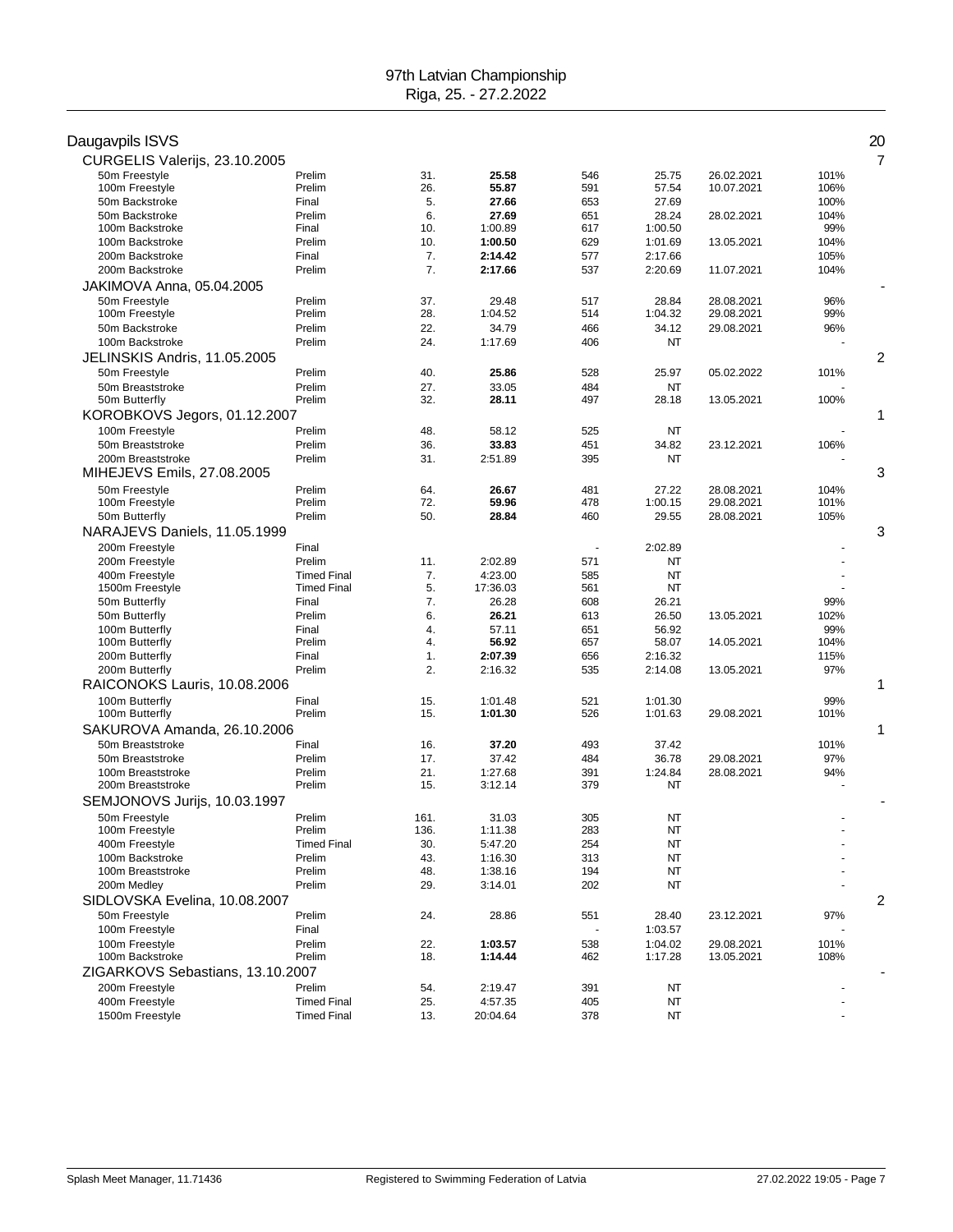| Dobeles SS                       |                    |                |                  |            |           |                          |             | 11             |
|----------------------------------|--------------------|----------------|------------------|------------|-----------|--------------------------|-------------|----------------|
|                                  |                    |                |                  |            |           |                          |             | 3              |
| BULA Beate, 31.01.2006           | Prelim             |                |                  |            | 30.09     |                          |             |                |
| 50m Freestyle<br>100m Freestyle  | Prelim             | 53.<br>25.     | 30.36<br>1:04.24 | 473<br>521 | 1:05.85   | 05.02.2022<br>29.08.2021 | 98%<br>105% |                |
| 200m Freestyle                   | Final              |                |                  |            | 2:19.88   |                          |             |                |
| 200m Freestvle                   | Prelim             | 17.            | 2:19.88          | 526        | <b>NT</b> |                          |             |                |
| 400m Freestyle                   | <b>Timed Final</b> | 8.             | 4:51.32          | 534        | 5:02.48   | 14.05.2021               | 108%        |                |
| 800m Freestyle                   | <b>Timed Final</b> | 4.             | 10:04.17         | 516        | 10:17.74  | 14.05.2021               | 105%        |                |
| 50m Butterfly                    | Prelim             | 26.            | 31.94            | 447        | 31.92     | 05.02.2022               | 100%        |                |
| BULKO Karolina, 03.02.2008       |                    |                |                  |            |           |                          |             | 2              |
| 50m Freestyle                    | Prelim             | 83.            | 32.04            | 403        | <b>NT</b> |                          |             |                |
| 50m Backstroke                   | Prelim             | 35.            | 37.12            | 383        | 37.62     | 05.02.2022               | 103%        |                |
| 100m Backstroke                  | Prelim             | 29.            | 1:21.11          | 357        | NT        |                          |             |                |
| 50m Breaststroke                 | Prelim             | 34.            | 40.88            | 371        | 42.06     | 05.02.2022               | 106%        |                |
| 100m Breaststroke                | Prelim             | 26.            | 1:32.47          | 333        | <b>NT</b> |                          |             |                |
| FREIJS Elvins, 30.12.2005        |                    |                |                  |            |           |                          |             |                |
| 50m Freestyle                    | Prelim             | 133.           | 28.71            | 386        | <b>NT</b> |                          |             |                |
| 100m Breaststroke                | Prelim             | 47.            | 1:24.05          | 309        | <b>NT</b> |                          |             |                |
| 50m Butterfly                    | Prelim             | 90.            | 32.47            | 322        | <b>NT</b> |                          |             |                |
| JANSONE Beate, 19.06.2008        |                    |                |                  |            |           |                          |             |                |
| 50m Freestyle                    | Prelim             | 58.            | 30.76            | 455        | 30.63     | 05.02.2022               | 99%         |                |
| 100m Freestyle                   | Prelim             | 35.            | 1:06.11          | 478        | <b>NT</b> |                          |             |                |
| 200m Freestyle                   | Prelim             | 25.            | 2:25.00          | 473        | NT        |                          |             |                |
| 400m Freestyle                   | <b>Timed Final</b> | 14.            | 5:08.11          | 452        | <b>NT</b> |                          |             |                |
| 800m Freestyle                   | <b>Timed Final</b> | 7 <sub>1</sub> | 10:24.18         | 468        | <b>NT</b> |                          |             |                |
| <b>JANSONS Mikus, 14,05,2006</b> |                    |                |                  |            |           |                          |             |                |
| 50m Freestyle                    | Prelim             | 103.           | 27.85            | 423        | 27.81     | 05.02.2022               | 100%        |                |
| 100m Freestyle                   | Prelim             | 82.            | 1:00.50          | 466        | <b>NT</b> |                          |             |                |
| 200m Freestyle                   | Prelim             | 49.            | 2:17.07          | 412        | NT        |                          |             |                |
| 50m Butterfly                    | Prelim             | 60.            | 29.65            | 423        | <b>NT</b> |                          |             |                |
| 100m Butterfly                   | Prelim             | 26.            | 1:07.64          | 391        | <b>NT</b> |                          |             |                |
| 200m Medley                      | Prelim             | 24.            | 2:35.53          | 393        | 2:31.62   | 05.02.2022               | 95%         |                |
| VISTINS Ralfs, 26.12.2006        |                    |                |                  |            |           |                          |             | $\overline{2}$ |
| 50m Freestyle                    | Prelim             | 104.           | 27.88            | 421        | 26.95     | 05.02.2022               | 93%         |                |
| 100m Freestyle                   | Prelim             | 59.            | 58.89            | 505        | 1:01.34   | 13.05.2021               | 108%        |                |
| 200m Freestyle                   | Prelim             | 40.            | 2:13.27          | 448        | 2:15.82   | 14.05.2021               | 104%        |                |
| 400m Freestyle                   | <b>Timed Final</b> | 27.            | 5:04.87          | 376        | 5:00.51   | 13.05.2021               | 97%         |                |
| VITINS Karlis, 22.08.2007        |                    |                |                  |            |           |                          |             | 4              |
| 50m Freestyle                    | Prelim             | 159.           | 30.64            | 317        | 31.89     | 28.08.2021               | 108%        |                |
| 100m Freestyle                   | Prelim             | 135.           | 1:09.75          | 304        | 1:12.19   | 29.08.2021               | 107%        |                |
| 50m Backstroke                   | Prelim             | 51.            | 32.91            | 387        | 37.11     | 29.08.2021               | 127%        |                |
| 100m Backstroke                  | Prelim             | 38.            | 1:11.21          | 386        | 1:17.31   | 28.08.2021               | 118%        |                |
| 200m Backstroke                  | Prelim             | 20.            | 2:40.26          | 340        | <b>NT</b> |                          |             |                |
|                                  |                    |                |                  |            |           |                          |             |                |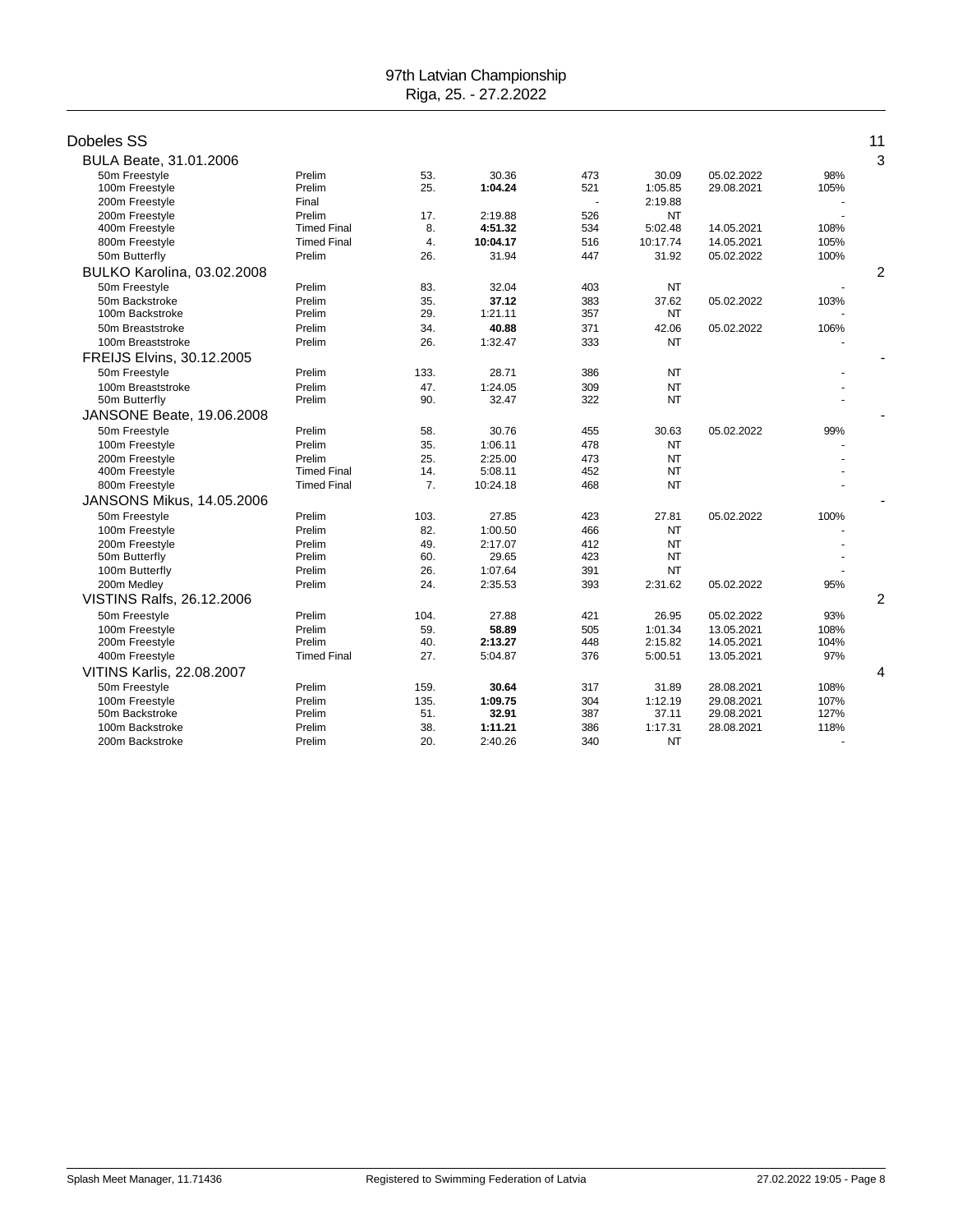# Gestisport Coop Ssd A.Rl 3

| TARANTINO Chiara, 14.08.2003 |        |          |         |     |         |            |      | 3 |
|------------------------------|--------|----------|---------|-----|---------|------------|------|---|
| 50m Freestyle                | Final  |          | 26.00   | 754 | 26.86   |            | 107% |   |
| 50m Freestyle                | Prelim | 3.       | 26.86   | 684 | 25.19   | 31.03.2021 | 88%  |   |
| 100m Freestyle               | Final  |          | 55.85   | 793 | 57.38   |            | 106% |   |
| 100m Freestyle               | Prelim | ົ<br>۷.  | 57.38   | 731 | 54.90   | 01.04.2021 | 92%  |   |
| 200m Freestyle               | Final  | ۷.       | 2:04.28 | 751 | 2:08.79 |            | 107% |   |
| 200m Freestyle               | Prelim | C.<br>۷. | 2:08.79 | 675 | NT      |            |      |   |
| 100m Backstroke              | Final  | -5.      | 1:07.85 | 610 | 1:07.46 |            | 99%  |   |
| 100m Backstroke              | Prelim | 4.       | 1:07.46 | 621 | NT      |            |      |   |
|                              |        |          |         |     |         |            |      |   |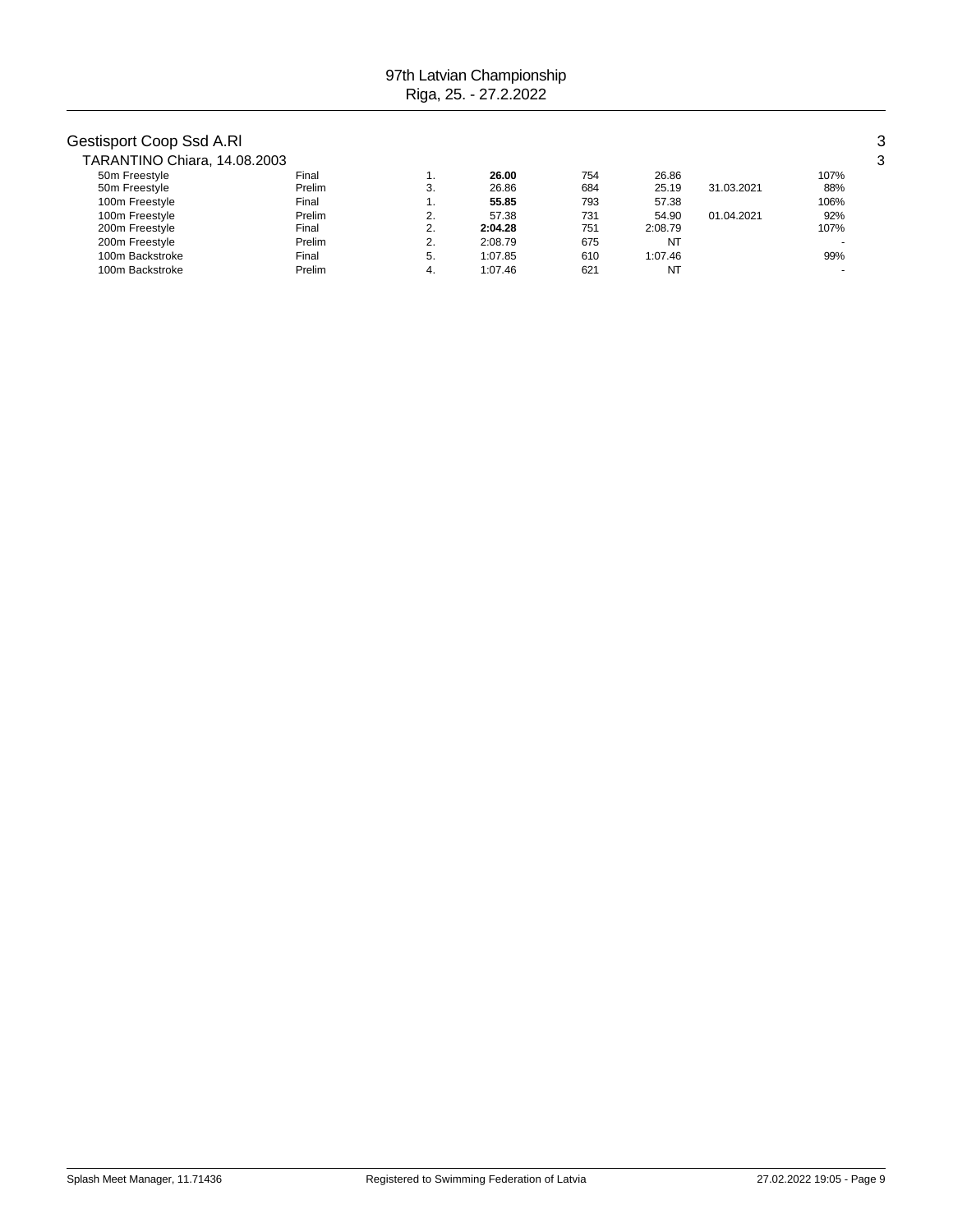400m Medley Timed Final 2. **4:44.56** 629 4:51.88 04.06.2021 105%

| Jelgavas pilseta              |        |     |         |     |         |            |      | 6 |
|-------------------------------|--------|-----|---------|-----|---------|------------|------|---|
| DRAGASIUS Donatas, 02.07.2004 |        |     |         |     |         |            |      | 6 |
| 50m Backstroke                | Prelim | 13. | 28.56   | 593 | 28.48   | 17.01.2022 | 99%  |   |
| 100m Backstroke               | Prelim | 6.  | 1:00.11 | 641 | 1:00.46 | 04.06.2021 | 101% |   |
| 200m Backstroke               | Final  | 5.  | 2:09.86 | 640 | 2:10.38 |            | 101% |   |
| 200m Backstroke               | Prelim | 4.  | 2:10.38 | 632 | 2:11.85 | 18.01.2022 | 102% |   |
| 200m Breaststroke             | Final  | 6.  | 2:26.61 | 636 | 2:26.87 |            | 100% |   |
| 200m Breaststroke             | Prelim | 5.  | 2:26.87 | 633 | 2:25.06 | 25.07.2021 | 98%  |   |
| 200m Medley                   | Final  | 3.  | 2:11.42 | 652 | 2:14.41 |            | 105% |   |
| 200m Medley                   | Prelim | 4.  | 2:14.41 | 610 | 2:12.97 | 05.06.2021 | 98%  |   |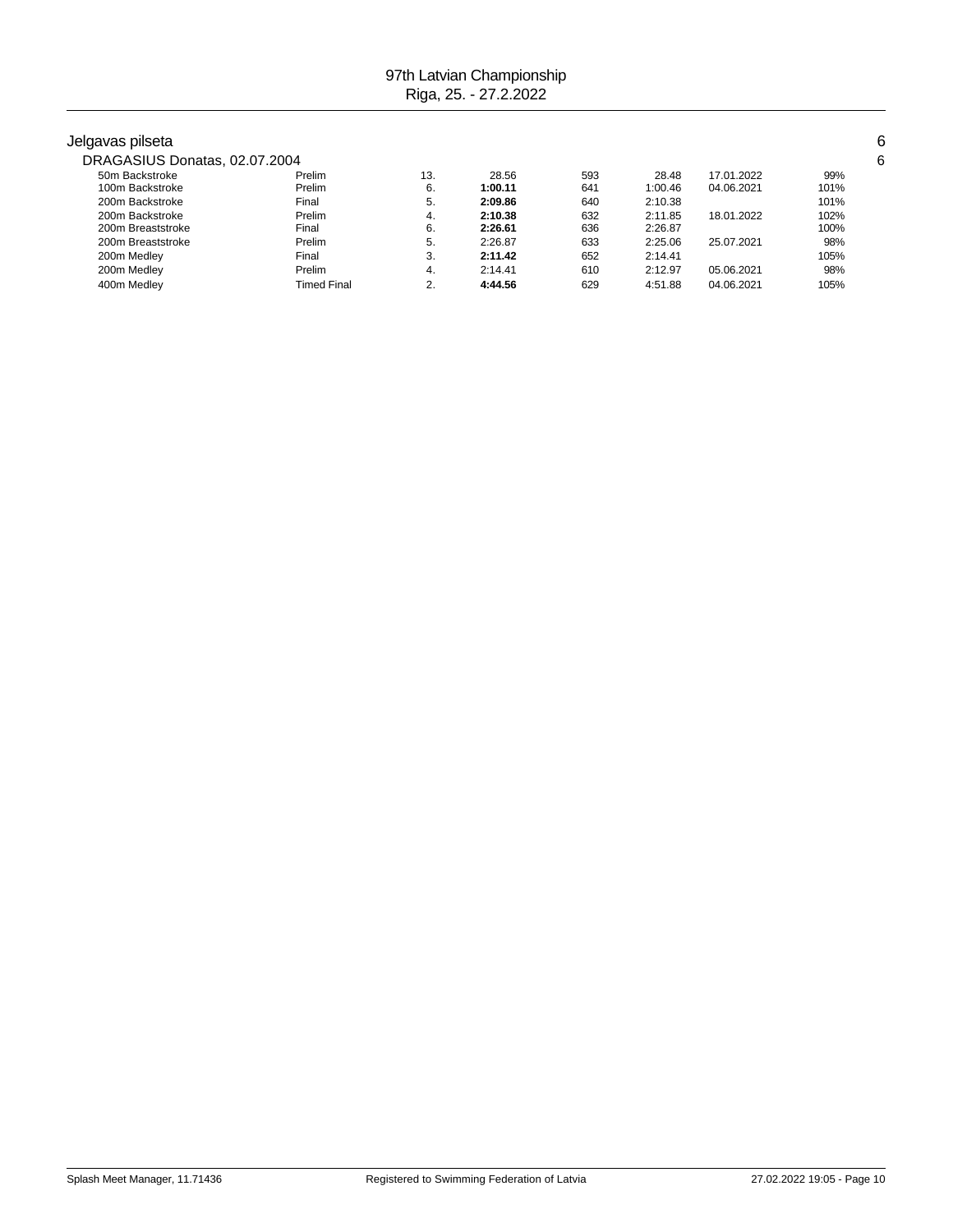|                                |                                                                                                                                                                                                                                                                                                                                 |                                                                                                                                                                                                  |                                                                                                                                                                                                                                                                                                   |                                                                                                                                                                                                         |                                                                                                                                                                                                                                                                                                               |                                                                                                                                                                                                  | 67                                                                                                                                                                        |
|--------------------------------|---------------------------------------------------------------------------------------------------------------------------------------------------------------------------------------------------------------------------------------------------------------------------------------------------------------------------------|--------------------------------------------------------------------------------------------------------------------------------------------------------------------------------------------------|---------------------------------------------------------------------------------------------------------------------------------------------------------------------------------------------------------------------------------------------------------------------------------------------------|---------------------------------------------------------------------------------------------------------------------------------------------------------------------------------------------------------|---------------------------------------------------------------------------------------------------------------------------------------------------------------------------------------------------------------------------------------------------------------------------------------------------------------|--------------------------------------------------------------------------------------------------------------------------------------------------------------------------------------------------|---------------------------------------------------------------------------------------------------------------------------------------------------------------------------|
|                                |                                                                                                                                                                                                                                                                                                                                 |                                                                                                                                                                                                  |                                                                                                                                                                                                                                                                                                   |                                                                                                                                                                                                         |                                                                                                                                                                                                                                                                                                               |                                                                                                                                                                                                  | 1                                                                                                                                                                         |
|                                |                                                                                                                                                                                                                                                                                                                                 |                                                                                                                                                                                                  |                                                                                                                                                                                                                                                                                                   |                                                                                                                                                                                                         |                                                                                                                                                                                                                                                                                                               |                                                                                                                                                                                                  |                                                                                                                                                                           |
| Prelim                         | 14.                                                                                                                                                                                                                                                                                                                             | 3:11.89                                                                                                                                                                                          | 380                                                                                                                                                                                                                                                                                               | <b>NT</b>                                                                                                                                                                                               |                                                                                                                                                                                                                                                                                                               |                                                                                                                                                                                                  |                                                                                                                                                                           |
|                                |                                                                                                                                                                                                                                                                                                                                 |                                                                                                                                                                                                  |                                                                                                                                                                                                                                                                                                   |                                                                                                                                                                                                         |                                                                                                                                                                                                                                                                                                               |                                                                                                                                                                                                  | 2                                                                                                                                                                         |
| Prelim                         | 69.                                                                                                                                                                                                                                                                                                                             | 31.34                                                                                                                                                                                            | 430                                                                                                                                                                                                                                                                                               | 31.40                                                                                                                                                                                                   | 05.02.2022                                                                                                                                                                                                                                                                                                    | 100%                                                                                                                                                                                             |                                                                                                                                                                           |
| Prelim                         | 46.                                                                                                                                                                                                                                                                                                                             | 1:08.45                                                                                                                                                                                          | 431                                                                                                                                                                                                                                                                                               | 1:10.29                                                                                                                                                                                                 | 23.12.2021                                                                                                                                                                                                                                                                                                    | 105%                                                                                                                                                                                             |                                                                                                                                                                           |
|                                |                                                                                                                                                                                                                                                                                                                                 |                                                                                                                                                                                                  |                                                                                                                                                                                                                                                                                                   |                                                                                                                                                                                                         |                                                                                                                                                                                                                                                                                                               |                                                                                                                                                                                                  |                                                                                                                                                                           |
|                                |                                                                                                                                                                                                                                                                                                                                 |                                                                                                                                                                                                  |                                                                                                                                                                                                                                                                                                   |                                                                                                                                                                                                         |                                                                                                                                                                                                                                                                                                               |                                                                                                                                                                                                  | 4                                                                                                                                                                         |
|                                |                                                                                                                                                                                                                                                                                                                                 |                                                                                                                                                                                                  |                                                                                                                                                                                                                                                                                                   |                                                                                                                                                                                                         |                                                                                                                                                                                                                                                                                                               |                                                                                                                                                                                                  |                                                                                                                                                                           |
| Prelim                         | 18.                                                                                                                                                                                                                                                                                                                             | 27.09                                                                                                                                                                                            | 555                                                                                                                                                                                                                                                                                               | 27.24                                                                                                                                                                                                   | 23.12.2021                                                                                                                                                                                                                                                                                                    | 101%                                                                                                                                                                                             |                                                                                                                                                                           |
| Final                          | 10.                                                                                                                                                                                                                                                                                                                             | 59.82                                                                                                                                                                                            | 566                                                                                                                                                                                                                                                                                               | 59.99                                                                                                                                                                                                   |                                                                                                                                                                                                                                                                                                               | 101%                                                                                                                                                                                             |                                                                                                                                                                           |
|                                |                                                                                                                                                                                                                                                                                                                                 |                                                                                                                                                                                                  |                                                                                                                                                                                                                                                                                                   | 1:00.43                                                                                                                                                                                                 |                                                                                                                                                                                                                                                                                                               |                                                                                                                                                                                                  |                                                                                                                                                                           |
|                                |                                                                                                                                                                                                                                                                                                                                 |                                                                                                                                                                                                  |                                                                                                                                                                                                                                                                                                   |                                                                                                                                                                                                         |                                                                                                                                                                                                                                                                                                               |                                                                                                                                                                                                  |                                                                                                                                                                           |
|                                |                                                                                                                                                                                                                                                                                                                                 |                                                                                                                                                                                                  |                                                                                                                                                                                                                                                                                                   |                                                                                                                                                                                                         |                                                                                                                                                                                                                                                                                                               |                                                                                                                                                                                                  | 3                                                                                                                                                                         |
|                                |                                                                                                                                                                                                                                                                                                                                 |                                                                                                                                                                                                  |                                                                                                                                                                                                                                                                                                   |                                                                                                                                                                                                         |                                                                                                                                                                                                                                                                                                               |                                                                                                                                                                                                  |                                                                                                                                                                           |
| Prelim                         | 20.                                                                                                                                                                                                                                                                                                                             | 28.64                                                                                                                                                                                            | 564                                                                                                                                                                                                                                                                                               | 28.58                                                                                                                                                                                                   | 23.12.2021                                                                                                                                                                                                                                                                                                    | 100%                                                                                                                                                                                             |                                                                                                                                                                           |
| Final                          | 14.                                                                                                                                                                                                                                                                                                                             | 1:02.57                                                                                                                                                                                          | 564                                                                                                                                                                                                                                                                                               | 1:02.62                                                                                                                                                                                                 |                                                                                                                                                                                                                                                                                                               | 100%                                                                                                                                                                                             |                                                                                                                                                                           |
|                                |                                                                                                                                                                                                                                                                                                                                 |                                                                                                                                                                                                  |                                                                                                                                                                                                                                                                                                   |                                                                                                                                                                                                         |                                                                                                                                                                                                                                                                                                               |                                                                                                                                                                                                  |                                                                                                                                                                           |
|                                |                                                                                                                                                                                                                                                                                                                                 |                                                                                                                                                                                                  |                                                                                                                                                                                                                                                                                                   |                                                                                                                                                                                                         |                                                                                                                                                                                                                                                                                                               |                                                                                                                                                                                                  |                                                                                                                                                                           |
|                                |                                                                                                                                                                                                                                                                                                                                 |                                                                                                                                                                                                  |                                                                                                                                                                                                                                                                                                   |                                                                                                                                                                                                         |                                                                                                                                                                                                                                                                                                               |                                                                                                                                                                                                  | 3                                                                                                                                                                         |
|                                |                                                                                                                                                                                                                                                                                                                                 |                                                                                                                                                                                                  |                                                                                                                                                                                                                                                                                                   |                                                                                                                                                                                                         |                                                                                                                                                                                                                                                                                                               |                                                                                                                                                                                                  |                                                                                                                                                                           |
| Final                          | 16.                                                                                                                                                                                                                                                                                                                             | 34.00                                                                                                                                                                                            | 499                                                                                                                                                                                                                                                                                               | 34.18                                                                                                                                                                                                   |                                                                                                                                                                                                                                                                                                               | 101%                                                                                                                                                                                             |                                                                                                                                                                           |
| Prelim                         | 18.                                                                                                                                                                                                                                                                                                                             | 34.18                                                                                                                                                                                            | 491                                                                                                                                                                                                                                                                                               | 34.44                                                                                                                                                                                                   | 23.12.2021                                                                                                                                                                                                                                                                                                    | 102%                                                                                                                                                                                             |                                                                                                                                                                           |
| Final                          |                                                                                                                                                                                                                                                                                                                                 |                                                                                                                                                                                                  |                                                                                                                                                                                                                                                                                                   |                                                                                                                                                                                                         |                                                                                                                                                                                                                                                                                                               |                                                                                                                                                                                                  |                                                                                                                                                                           |
|                                |                                                                                                                                                                                                                                                                                                                                 |                                                                                                                                                                                                  |                                                                                                                                                                                                                                                                                                   |                                                                                                                                                                                                         |                                                                                                                                                                                                                                                                                                               |                                                                                                                                                                                                  | 2                                                                                                                                                                         |
|                                |                                                                                                                                                                                                                                                                                                                                 |                                                                                                                                                                                                  |                                                                                                                                                                                                                                                                                                   |                                                                                                                                                                                                         |                                                                                                                                                                                                                                                                                                               |                                                                                                                                                                                                  |                                                                                                                                                                           |
| Prelim                         |                                                                                                                                                                                                                                                                                                                                 |                                                                                                                                                                                                  |                                                                                                                                                                                                                                                                                                   |                                                                                                                                                                                                         |                                                                                                                                                                                                                                                                                                               |                                                                                                                                                                                                  |                                                                                                                                                                           |
| Prelim                         | 86.                                                                                                                                                                                                                                                                                                                             | 31.90                                                                                                                                                                                            | 340                                                                                                                                                                                                                                                                                               | 32.88                                                                                                                                                                                                   | 05.02.2022                                                                                                                                                                                                                                                                                                    | 106%                                                                                                                                                                                             |                                                                                                                                                                           |
| BOICOVS Jevgenijs, 01.07.1997  |                                                                                                                                                                                                                                                                                                                                 |                                                                                                                                                                                                  |                                                                                                                                                                                                                                                                                                   |                                                                                                                                                                                                         |                                                                                                                                                                                                                                                                                                               |                                                                                                                                                                                                  | 4                                                                                                                                                                         |
| Prelim                         | 6.                                                                                                                                                                                                                                                                                                                              | 52.76                                                                                                                                                                                            | 702                                                                                                                                                                                                                                                                                               | 52.63                                                                                                                                                                                                   | 28.02.2021                                                                                                                                                                                                                                                                                                    | 100%                                                                                                                                                                                             |                                                                                                                                                                           |
|                                |                                                                                                                                                                                                                                                                                                                                 |                                                                                                                                                                                                  |                                                                                                                                                                                                                                                                                                   |                                                                                                                                                                                                         |                                                                                                                                                                                                                                                                                                               |                                                                                                                                                                                                  |                                                                                                                                                                           |
|                                |                                                                                                                                                                                                                                                                                                                                 |                                                                                                                                                                                                  |                                                                                                                                                                                                                                                                                                   |                                                                                                                                                                                                         |                                                                                                                                                                                                                                                                                                               |                                                                                                                                                                                                  |                                                                                                                                                                           |
| Prelim                         |                                                                                                                                                                                                                                                                                                                                 | 29.48                                                                                                                                                                                            | 682                                                                                                                                                                                                                                                                                               |                                                                                                                                                                                                         | 28.02.2021                                                                                                                                                                                                                                                                                                    |                                                                                                                                                                                                  |                                                                                                                                                                           |
| Final                          | 2.                                                                                                                                                                                                                                                                                                                              | 1:04.51                                                                                                                                                                                          | 685                                                                                                                                                                                                                                                                                               | 1:05.10                                                                                                                                                                                                 |                                                                                                                                                                                                                                                                                                               | 102%                                                                                                                                                                                             |                                                                                                                                                                           |
| Prelim                         | 2.                                                                                                                                                                                                                                                                                                                              | 1:05.10                                                                                                                                                                                          | 667                                                                                                                                                                                                                                                                                               | 1:06.90                                                                                                                                                                                                 | 04.04.2021                                                                                                                                                                                                                                                                                                    | 106%                                                                                                                                                                                             |                                                                                                                                                                           |
|                                |                                                                                                                                                                                                                                                                                                                                 |                                                                                                                                                                                                  |                                                                                                                                                                                                                                                                                                   |                                                                                                                                                                                                         |                                                                                                                                                                                                                                                                                                               |                                                                                                                                                                                                  | 1                                                                                                                                                                         |
|                                |                                                                                                                                                                                                                                                                                                                                 |                                                                                                                                                                                                  |                                                                                                                                                                                                                                                                                                   |                                                                                                                                                                                                         |                                                                                                                                                                                                                                                                                                               |                                                                                                                                                                                                  |                                                                                                                                                                           |
|                                |                                                                                                                                                                                                                                                                                                                                 |                                                                                                                                                                                                  |                                                                                                                                                                                                                                                                                                   |                                                                                                                                                                                                         |                                                                                                                                                                                                                                                                                                               |                                                                                                                                                                                                  | 3                                                                                                                                                                         |
|                                |                                                                                                                                                                                                                                                                                                                                 |                                                                                                                                                                                                  |                                                                                                                                                                                                                                                                                                   |                                                                                                                                                                                                         |                                                                                                                                                                                                                                                                                                               |                                                                                                                                                                                                  |                                                                                                                                                                           |
|                                |                                                                                                                                                                                                                                                                                                                                 |                                                                                                                                                                                                  |                                                                                                                                                                                                                                                                                                   |                                                                                                                                                                                                         |                                                                                                                                                                                                                                                                                                               |                                                                                                                                                                                                  |                                                                                                                                                                           |
| Prelim                         | 3.                                                                                                                                                                                                                                                                                                                              | 59.04                                                                                                                                                                                            | 677                                                                                                                                                                                                                                                                                               | 59.91                                                                                                                                                                                                   | 23.12.2021                                                                                                                                                                                                                                                                                                    | 103%                                                                                                                                                                                             |                                                                                                                                                                           |
| DEICMANS Nikolass, 24.05.2006  |                                                                                                                                                                                                                                                                                                                                 |                                                                                                                                                                                                  |                                                                                                                                                                                                                                                                                                   |                                                                                                                                                                                                         |                                                                                                                                                                                                                                                                                                               |                                                                                                                                                                                                  | 3                                                                                                                                                                         |
| Final                          |                                                                                                                                                                                                                                                                                                                                 |                                                                                                                                                                                                  |                                                                                                                                                                                                                                                                                                   | 2:03.76                                                                                                                                                                                                 |                                                                                                                                                                                                                                                                                                               |                                                                                                                                                                                                  |                                                                                                                                                                           |
|                                |                                                                                                                                                                                                                                                                                                                                 |                                                                                                                                                                                                  |                                                                                                                                                                                                                                                                                                   |                                                                                                                                                                                                         |                                                                                                                                                                                                                                                                                                               |                                                                                                                                                                                                  |                                                                                                                                                                           |
| Final                          | 4.                                                                                                                                                                                                                                                                                                                              |                                                                                                                                                                                                  |                                                                                                                                                                                                                                                                                                   |                                                                                                                                                                                                         |                                                                                                                                                                                                                                                                                                               | 103%                                                                                                                                                                                             |                                                                                                                                                                           |
| Prelim                         | 3.                                                                                                                                                                                                                                                                                                                              | 2:13.71                                                                                                                                                                                          | 619                                                                                                                                                                                                                                                                                               | 2:16.03                                                                                                                                                                                                 | 05.02.2022                                                                                                                                                                                                                                                                                                    | 104%                                                                                                                                                                                             |                                                                                                                                                                           |
| <b>Timed Final</b>             | 3.                                                                                                                                                                                                                                                                                                                              | 4:54.17                                                                                                                                                                                          | 569                                                                                                                                                                                                                                                                                               | 4:56.98                                                                                                                                                                                                 | 07.03.2021                                                                                                                                                                                                                                                                                                    | 102%                                                                                                                                                                                             |                                                                                                                                                                           |
|                                |                                                                                                                                                                                                                                                                                                                                 |                                                                                                                                                                                                  |                                                                                                                                                                                                                                                                                                   |                                                                                                                                                                                                         |                                                                                                                                                                                                                                                                                                               |                                                                                                                                                                                                  | 3                                                                                                                                                                         |
|                                |                                                                                                                                                                                                                                                                                                                                 |                                                                                                                                                                                                  |                                                                                                                                                                                                                                                                                                   |                                                                                                                                                                                                         |                                                                                                                                                                                                                                                                                                               |                                                                                                                                                                                                  |                                                                                                                                                                           |
|                                |                                                                                                                                                                                                                                                                                                                                 |                                                                                                                                                                                                  |                                                                                                                                                                                                                                                                                                   |                                                                                                                                                                                                         |                                                                                                                                                                                                                                                                                                               |                                                                                                                                                                                                  |                                                                                                                                                                           |
| Final                          |                                                                                                                                                                                                                                                                                                                                 |                                                                                                                                                                                                  |                                                                                                                                                                                                                                                                                                   |                                                                                                                                                                                                         |                                                                                                                                                                                                                                                                                                               |                                                                                                                                                                                                  |                                                                                                                                                                           |
| Prelim                         | 18.                                                                                                                                                                                                                                                                                                                             | 31.06                                                                                                                                                                                            | 486                                                                                                                                                                                                                                                                                               | 31.14                                                                                                                                                                                                   | 23.12.2021                                                                                                                                                                                                                                                                                                    | 101%                                                                                                                                                                                             |                                                                                                                                                                           |
| FORTELE Anastasija, 21.03.2007 |                                                                                                                                                                                                                                                                                                                                 |                                                                                                                                                                                                  |                                                                                                                                                                                                                                                                                                   |                                                                                                                                                                                                         |                                                                                                                                                                                                                                                                                                               |                                                                                                                                                                                                  | 3                                                                                                                                                                         |
| Prelim                         | 28.                                                                                                                                                                                                                                                                                                                             | 29.03                                                                                                                                                                                            | 542                                                                                                                                                                                                                                                                                               | 28.74                                                                                                                                                                                                   | 23.12.2021                                                                                                                                                                                                                                                                                                    | 98%                                                                                                                                                                                              |                                                                                                                                                                           |
|                                |                                                                                                                                                                                                                                                                                                                                 |                                                                                                                                                                                                  |                                                                                                                                                                                                                                                                                                   |                                                                                                                                                                                                         |                                                                                                                                                                                                                                                                                                               |                                                                                                                                                                                                  |                                                                                                                                                                           |
|                                |                                                                                                                                                                                                                                                                                                                                 |                                                                                                                                                                                                  |                                                                                                                                                                                                                                                                                                   |                                                                                                                                                                                                         |                                                                                                                                                                                                                                                                                                               |                                                                                                                                                                                                  |                                                                                                                                                                           |
|                                |                                                                                                                                                                                                                                                                                                                                 |                                                                                                                                                                                                  |                                                                                                                                                                                                                                                                                                   |                                                                                                                                                                                                         |                                                                                                                                                                                                                                                                                                               |                                                                                                                                                                                                  | 1                                                                                                                                                                         |
| Prelim                         | 75.                                                                                                                                                                                                                                                                                                                             | 27.05                                                                                                                                                                                            | 461                                                                                                                                                                                                                                                                                               | 27.29                                                                                                                                                                                                   | 05.02.2022                                                                                                                                                                                                                                                                                                    | 102%                                                                                                                                                                                             |                                                                                                                                                                           |
| Prelim                         | 106.                                                                                                                                                                                                                                                                                                                            | 1:02.75                                                                                                                                                                                          | 417                                                                                                                                                                                                                                                                                               | NT                                                                                                                                                                                                      |                                                                                                                                                                                                                                                                                                               |                                                                                                                                                                                                  |                                                                                                                                                                           |
|                                | Prelim<br>Prelim<br>Prelim<br>Prelim<br>Final<br>Prelim<br>Final<br>Prelim<br>ARTAMONOVA Renate, 21.01.2002<br>Final<br>Prelim<br>Final<br>Prelim<br>Prelim<br>Prelim<br>Prelim<br>Final<br>Prelim<br>Final<br>Prelim<br>Final<br>Prelim<br>Final<br>Prelim<br>Prelim<br>Prelim<br>Final<br>Prelim<br>Final<br>Prelim<br>Prelim | 92.<br>57.<br>40.<br>35.<br>11.<br>5.<br>4.<br>15.<br>17.<br>67.<br>20.<br>152.<br>127.<br>7.<br>7.<br>1.<br>2.<br>68.<br>3.<br>4.<br>4.<br>13.<br>12.<br>26.<br>11.<br>11.<br>14.<br>14.<br>16. | 32.93<br>1:12.51<br>2:36.24<br>2:11.88<br>59.99<br>2:16.94<br>2:19.77<br>1:02.62<br>30.76<br>31.08<br>1:16.19<br>29.68<br>1:05.98<br>1:59.32<br>1:59.40<br>29.06<br>26.71<br>27.20<br>27.38<br>59.16<br>2:03.76<br>1:01.12<br>2:12.06<br>28.88<br>1:01.76<br>1:01.66<br>33.49<br>33.52<br>1:13.45 | 371<br>362<br>378<br>462<br>561<br>528<br>497<br>563<br>500<br>441<br>431<br>349<br>359<br>624<br>623<br>712<br>479<br>686<br>673<br>673<br>559<br>531<br>643<br>550<br>586<br>589<br>522<br>521<br>481 | 32.62<br>1:12.64<br>NT<br>NT<br>27.09<br>2:19.77<br>NT<br>28.64<br>1:02.92<br>30.76<br>31.18<br>30.86<br>1:16.19<br>1:16.22<br>30.57<br>NT<br>1:59.40<br>NT<br>29.48<br>29.27<br>27.50<br>27.38<br>28.79<br>59.04<br>NT<br>NT<br>2:13.71<br>29.09<br>1:01.66<br>1:02.85<br>31.06<br>33.52<br>34.20<br>1:14.58 | 23.12.2021<br>23.12.2021<br>23.12.2021<br>13.05.2021<br>23.12.2021<br>05.02.2022<br>13.05.2021<br>23.12.2021<br>14.05.2021<br>14.05.2021<br>06.02.2021<br>07.01.2021<br>23.12.2021<br>13.05.2021 | 98%<br>100%<br>101%<br>104%<br>101%<br>103%<br>99%<br>100%<br>106%<br>100%<br>103%<br>99%<br>106%<br>101%<br>111%<br>100%<br>101%<br>100%<br>104%<br>100%<br>104%<br>103% |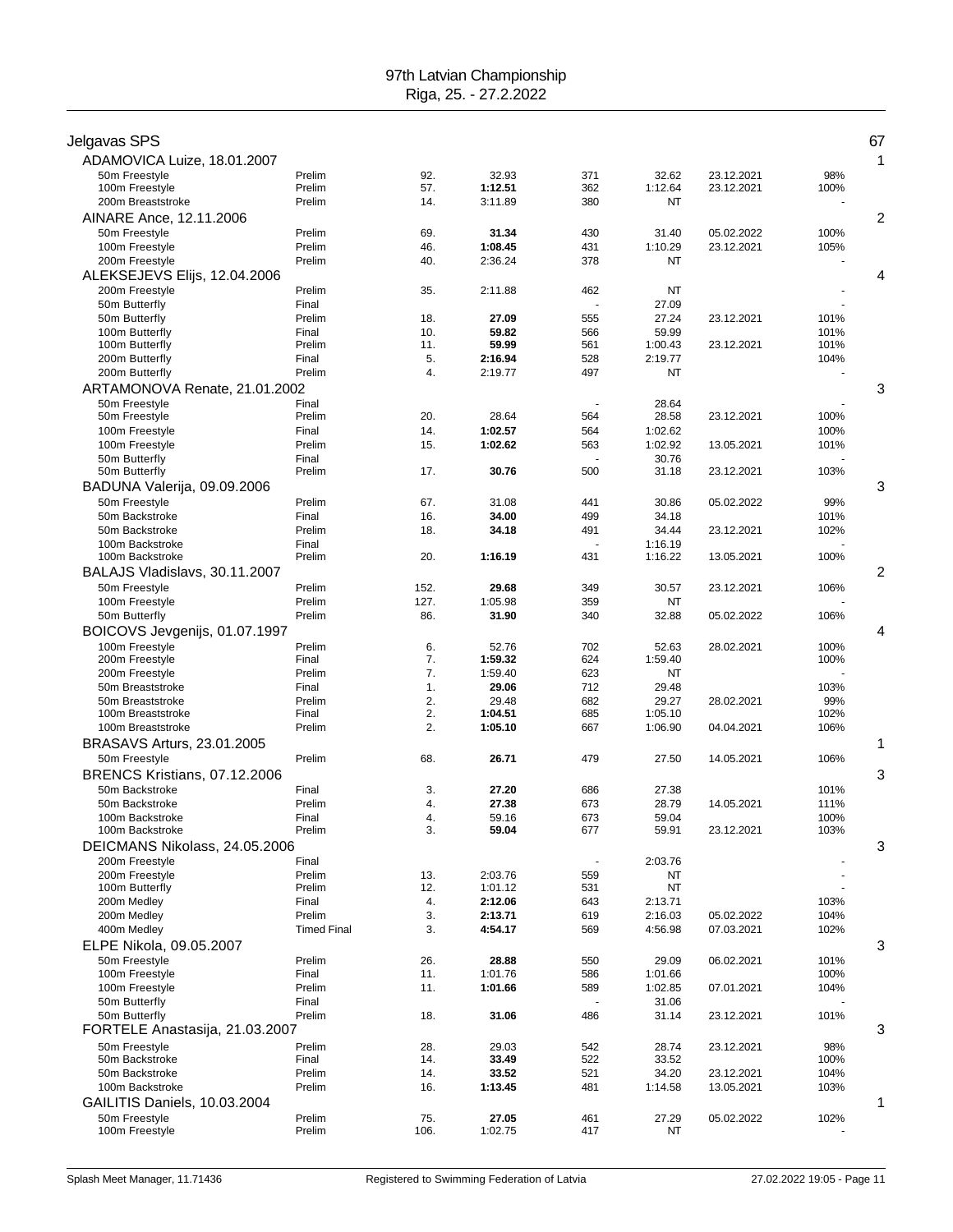| GERASEVA Anna, 11.09.2007         |                  |            |                  |            |                  |                          |              | 2 |
|-----------------------------------|------------------|------------|------------------|------------|------------------|--------------------------|--------------|---|
| 50m Freestyle                     | Prelim           | 55.        | 30.53            | 466        | NT               |                          |              |   |
| 50m Backstroke                    | Prelim           | 23.        | 35.14            | 452        | 35.61            | 23.12.2021               | 103%         |   |
| 100m Backstroke                   | Prelim           | 22.        | 1:16.94          | 418        | 1:16.46          | 23.12.2021               | 99%          |   |
| 200m Backstroke                   | Final            | 7.         | 2:43.41          | 430        | 2:44.19          |                          | 101%         |   |
| 200m Backstroke                   | Prelim           | 11.        | 2:44.19          | 424        | NT               |                          |              |   |
| GORSKOVA Veronika, 20.02.2000     |                  |            |                  |            |                  |                          |              |   |
| 50m Freestyle                     | Prelim           | 45.        | 29.89            | 496        | 29.06            | 14.05.2021               | 95%          |   |
| 100m Freestyle                    | Prelim           | 30.        | 1:04.72          | 510        | 1:01.36          | 13.05.2021               | 90%          |   |
| GUTMANIS Roberts, 15.05.2004      |                  |            |                  |            |                  |                          |              | 2 |
| 50m Freestyle                     | Final            | 14.        | 25.04            | 582        | 24.88            |                          | 99%          |   |
| 50m Freestyle                     | Prelim           | 15.        | 24.88            | 593        | 25.09            | 23.12.2021               | 102%         |   |
| 50m Backstroke<br>50m Backstroke  | Final            | 14.        | 28.72            | 583        | 28.50            |                          | 98%          |   |
| 100m Backstroke                   | Prelim<br>Final  | 12.<br>11. | 28.50<br>1:01.07 | 597<br>612 | 28.03<br>1:01.04 | 23.12.2021               | 97%<br>100%  |   |
| 100m Backstroke                   | Prelim           | 12.        | 1:01.04          | 612        | 1:01.28          | 13.05.2021               | 101%         |   |
| JAKOVLEVS Aleksandrs, 03.11.2003  |                  |            |                  |            |                  |                          |              | 1 |
| 50m Breaststroke                  | Prelim           | 47.        | 35.05            | 405        | 35.14            | 23.12.2021               | 101%         |   |
| 100m Breaststroke                 | Prelim           | 45.        | 1:20.94          | 347        | 1:20.02          | 23.12.2021               | 98%          |   |
| 200m Breaststroke                 | Prelim           | 37.        | 3:03.52          | 324        | <b>NT</b>        |                          |              |   |
| <b>JURGENS Artis, 24.05.2005</b>  |                  |            |                  |            |                  |                          |              | 3 |
| 50m Freestyle                     | Prelim           | 44.        | 26.03            | 518        | 26.12            | 28.08.2021               | 101%         |   |
| 100m Freestyle                    | Prelim           | 37.        | 57.12            | 553        | 57.47            | 29.08.2021               | 101%         |   |
| 200m Freestyle                    | Prelim           | 47.        | 2:15.23          | 429        | 2:13.56          | 14.05.2021               | 98%          |   |
| 50m Breaststroke                  | Prelim           | 28.        | 33.16            | 479        | 33.02            | 23.12.2021               | 99%          |   |
| 50m Butterfly                     | Prelim           | 52.        | 28.95            | 455        | 30.50            | 06.02.2021               | 111%         |   |
| <b>KAKTINS Matiss, 23.05.2005</b> |                  |            |                  |            |                  |                          |              |   |
| 50m Breaststroke                  | Final            | 12.        | 31.09            | 581        | 30.79            |                          | 98%          |   |
| 50m Breaststroke                  | Prelim           | 10.        | 30.79            | 598        | 30.37            | 23.12.2021               | 97%          |   |
| 100m Breaststroke                 | Final            | 8.         | 1:08.03          | 584        | 1:07.75          |                          | 99%          |   |
| 100m Breaststroke                 | Prelim           | 8.         | 1:07.75          | 591        | 1:06.11          | 26.02.2021               | 95%          |   |
| KALNISKE Tina, 21.09.2006         |                  |            |                  |            |                  |                          |              | 1 |
| 50m Freestyle                     | Prelim           | 51.        | 30.32            | 475        | 30.49            | 05.02.2022               | 101%         |   |
| 200m Freestyle                    | Prelim           | 26.        | 2:25.52          | 467        | NT               |                          |              |   |
| 200m Medley                       | Prelim           | 16.        | 2:51.55          | 397        | 2:51.45          | 05.02.2022               | 100%         |   |
| KOLCANOVA Sofija, 06.01.2008      |                  |            |                  |            |                  |                          |              |   |
| 50m Freestyle                     | Prelim           | 95.        | 33.49            | 353        | 33.37            | 05.02.2022               | 99%          |   |
| 100m Freestyle                    | Prelim           | 61.        | 1:15.04          | 327        | NT               |                          |              |   |
| 100m Backstroke                   | Prelim           | 34.        | 1:23.94          | 322        | NT               |                          |              |   |
| KOPILOVS Marks, 28.07.2004        |                  |            |                  |            |                  |                          |              | 2 |
| 50m Freestyle                     | Prelim<br>Prelim | 27.<br>52. | 25.43<br>58.56   | 555<br>514 | 25.89<br>1:00.86 | 23.12.2021<br>23.12.2021 | 104%<br>108% |   |
| 100m Freestyle<br>50m Butterfly   | Prelim           | 42.        | 28.56            | 474        | NT               |                          |              |   |
| KUZNECOVS Ivans, 01.01.2004       |                  |            |                  |            |                  |                          |              |   |
| 50m Freestyle                     | Prelim           | 42.        | 25.96            | 522        | 25.86            | 04.04.2021               | 99%          |   |
| 50m Butterfly                     | Prelim           | 30.        | 28.03            | 501        | NT               |                          |              |   |
| LEJNIEKS Roberts, 25.02.2007      |                  |            |                  |            |                  |                          |              | 2 |
| 50m Freestyle                     | Prelim           | 38.        | 25.74            | 536        | 2577             | 05.02.2022               | 100%         |   |
| 100m Freestyle                    | Prelim           | 42.        | 57.87            | 532        | 58.86            | 23.12.2021               | 103%         |   |
| 100m Backstroke                   | Prelim           | 22.        | 1:05.41          | 498        | NT               |                          |              |   |
| OKULOVS Deniss, 01.01.2006        |                  |            |                  |            |                  |                          |              |   |
| 100m Backstroke                   | Prelim           | 33.        | 1:08.83          | 427        | NT               |                          |              |   |
| 50m Breaststroke                  | Prelim           | 30.        | 33.49            | 465        | 32.85            | 05.02.2022               | 96%          |   |
| 100m Breaststroke                 | Prelim           | 20.        | 1:11.62          | 500        | NT               |                          |              |   |
| PETRAGO Deniss, 21.08.2004        |                  |            |                  |            |                  |                          |              | 3 |
| 50m Freestyle                     | Final            | 14.        | 25.04            | 582        | 24.76            |                          | 98%          |   |
| 50m Freestyle                     | Prelim           | 11.        | 24.76            | 602        | 25.11            | 05.02.2022               | 103%         |   |
| 100m Freestyle                    | Final            | 10.        | 54.52            | 636        | 55.02            |                          | 102%         |   |
| 100m Freestyle                    | Prelim           | 18.        | 55.02            | 619        | 57.93            | 13.05.2021               | 111%         |   |
| PETRILS Glebs, 04.07.2005         |                  |            |                  |            |                  |                          |              |   |
| 50m Freestyle                     | Prelim           | 122.       | 28.36            | 400        | NT               |                          |              |   |
| 50m Breaststroke                  | Prelim           | 45.        | 34.99            | 407        | 33.87            | 23.12.2021               | 94%          |   |
| 200m Breaststroke                 | Prelim           | 34.        | 2:54.72          | 376        | NT               |                          |              |   |
| PETROVECS Andrejs, 25.06.2007     |                  |            |                  |            |                  |                          |              |   |
| 100m Breaststroke                 | Prelim           | 44.        | 1:20.87          | 347        | NT               |                          |              |   |
| PETROVECS Dmitrijs, 23.05.2003    |                  |            |                  |            |                  |                          |              |   |
| 50m Breaststroke                  | Prelim           | <b>WDR</b> |                  |            | NT               |                          |              |   |
| ROZENBILDS Krisjanis, 02.02.2007  |                  |            |                  |            |                  |                          |              | 2 |
| 50m Freestyle                     | Prelim           | 56.        | 26.36            | 499        | 26.98            | 05.02.2022               | 105%         |   |
| 100m Freestyle                    | Prelim           | 66.        | 59.46            | 491        | 1:00.22          | 23.12.2021               | 103%         |   |
|                                   |                  |            |                  |            |                  |                          |              |   |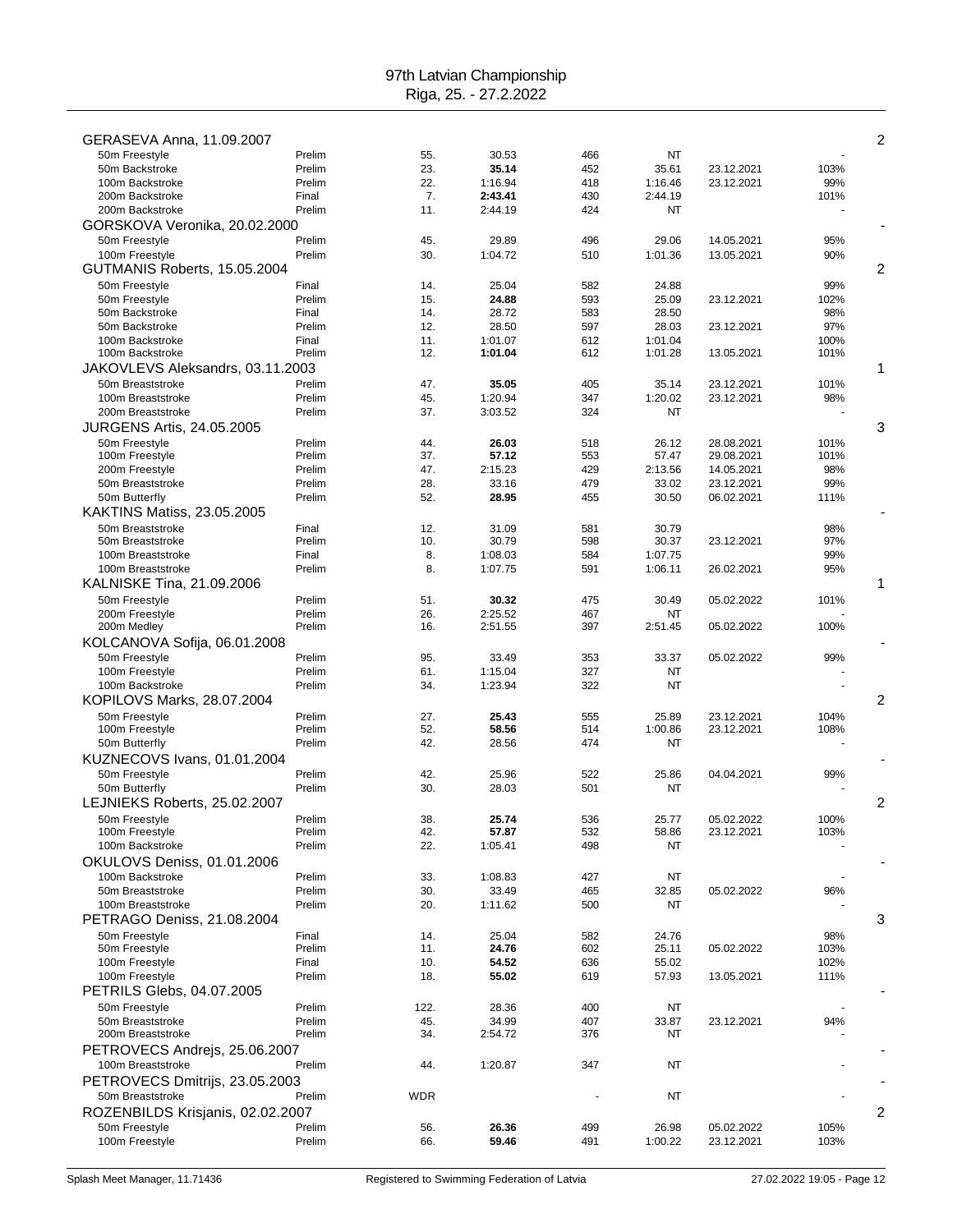| 200m Freestyle                    | Prelim | 51.  | 2:17.62 | 407 | NT        |            |      |   |
|-----------------------------------|--------|------|---------|-----|-----------|------------|------|---|
| 50m Butterfly                     | Prelim | 46.  | 28.68   | 468 | 28.52     | 23.12.2021 | 99%  |   |
| 100m Butterfly                    | Prelim | 29.  | 1:08.26 | 381 | NT        |            |      |   |
| SINKUS Laura, 15.03.2004          |        |      |         |     |           |            |      | 2 |
| 50m Freestyle                     | Final  | 8.   | 27.93   | 608 | 27.68     |            | 98%  |   |
| 50m Freestyle                     | Prelim | 8.   | 27.68   | 625 | 28.45     | 26.02.2021 | 106% |   |
| 50m Backstroke                    | Final  | 4.   | 30.94   | 663 | 30.76     |            | 99%  |   |
| 50m Backstroke                    | Prelim | 2.   | 30.76   | 674 | 30.76     | 23.12.2021 | 100% |   |
| 100m Backstroke                   | Final  | 2.   | 1:07.47 | 621 | 1:07.01   |            | 99%  |   |
| 100m Backstroke                   | Prelim | 2.   | 1:07.01 | 634 | 1:07.21   | 23.12.2021 | 101% |   |
| SISALOVS Aleksandrs, 22.11.2004   |        |      |         |     |           |            |      |   |
| 50m Freestyle                     | Prelim | 115. | 28.15   | 409 | 27.65     | 23.12.2021 | 96%  |   |
| 100m Freestyle                    | Prelim | 99.  | 1:02.25 | 427 | NT        |            |      |   |
| SKIRUS Ruta, 15.01.2007           |        |      |         |     |           |            |      | 3 |
| 50m Breaststroke                  | Final  | 6.   | 34.93   | 596 | 35.38     |            | 103% |   |
| 50m Breaststroke                  | Prelim | 7.   | 35.38   | 573 | 35.76     | 23.12.2021 | 102% |   |
| 100m Breaststroke                 | Final  | 10.  | 1:20.15 | 512 | 1:20.70   |            | 101% |   |
| 100m Breaststroke                 | Prelim | 9.   | 1:20.70 | 501 | 1:20.04   | 23.12.2021 | 98%  |   |
| SONDORS Rudis, 09.03.2007         |        |      |         |     |           |            |      | 1 |
| 200m Freestyle                    | Prelim | 45.  | 2:14.66 | 434 | <b>NT</b> |            |      |   |
| 100m Butterfly                    | Prelim | 27.  | 1:07.85 | 388 | 1:11.11   | 23.12.2021 | 110% |   |
| STRISKO Viktorija, 20.09.2008     |        |      |         |     |           |            |      | 2 |
| 50m Freestyle                     | Prelim | 89.  | 32.42   | 389 | 32.71     | 23.12.2021 | 102% |   |
| 50m Butterfly                     | Prelim | 46.  | 37.07   | 286 | 38.75     | 23.12.2021 | 109% |   |
| <b>UPENIECE Marta, 07.05.2007</b> |        |      |         |     |           |            |      |   |
| 50m Freestyle                     | Prelim | 65.  | 30.91   | 449 | <b>NT</b> |            |      |   |
| 50m Backstroke                    | Prelim | 28.  | 35.75   | 429 | <b>NT</b> |            |      |   |
| 50m Butterfly                     | Prelim | 39.  | 34.10   | 367 | <b>NT</b> |            |      |   |
| VANAGA-STURE Sofija, 23.05.2007   |        |      |         |     |           |            |      | 1 |
| 50m Freestyle                     | Prelim | 22.  | 28.77   | 556 | 29.07     | 14.05.2021 | 102% |   |
| 100m Freestyle                    | Prelim | 34.  | 1:06.10 | 478 | 1:04.20   | 13.05.2021 | 94%  |   |
| 50m Butterfly                     | Prelim | 36.  | 33.69   | 381 | NT        |            |      |   |
| <b>VILCAKS Arvids, 23.06.2002</b> |        |      |         |     |           |            |      | 1 |
|                                   |        |      |         |     |           |            |      |   |
| 50m Freestyle                     | Prelim | 66.  | 26.68   | 481 | 26.17     | 23.12.2021 | 96%  |   |
| 100m Freestyle                    | Prelim | 56.  | 58.72   | 509 | 58.96     | 23.12.2021 | 101% |   |
| <b>VILCINS Karlis, 01.04.2006</b> |        |      |         |     |           |            |      | 2 |
| 50m Breaststroke                  | Prelim | 34.  | 33.77   | 453 | 32.97     | 23.12.2021 | 95%  |   |
| 100m Breaststroke                 | Prelim | 28.  | 1:14.36 | 447 | 1:17.26   | 14.05.2021 | 108% |   |
| 50m Butterfly                     | Prelim | 22.  | 27.63   | 523 | 28.04     | 23.12.2021 | 103% |   |
| VILCINS Reinis, 02.03.2008        |        |      |         |     |           |            |      | 1 |
| 50m Freestyle                     | Prelim | 137. | 29.12   | 370 | 29.52     | 23.12.2021 | 103% |   |
| 50m Backstroke                    | Prelim | 53.  | 33.11   | 380 | 32.49     | 05.02.2022 | 96%  |   |
| ZINOVICA Kristine, 11.03.2008     |        |      |         |     |           |            |      | 3 |
| 50m Freestyle                     | Prelim | 66.  | 31.04   | 443 | <b>NT</b> |            |      |   |
| 50m Backstroke                    | Final  | 13.  | 33.13   | 540 | 33.13     |            | 100% |   |
| 50m Backstroke                    | Prelim | 12.  | 33.13   | 540 | 33.93     | 23.12.2021 | 105% |   |
| 100m Backstroke                   | Final  | 13.  | 1:11.53 | 521 | 1:11.67   |            | 100% |   |
| 100m Backstroke                   | Prelim | 13.  | 1:11.67 | 518 | 1:15.99   | 23.12.2021 | 112% |   |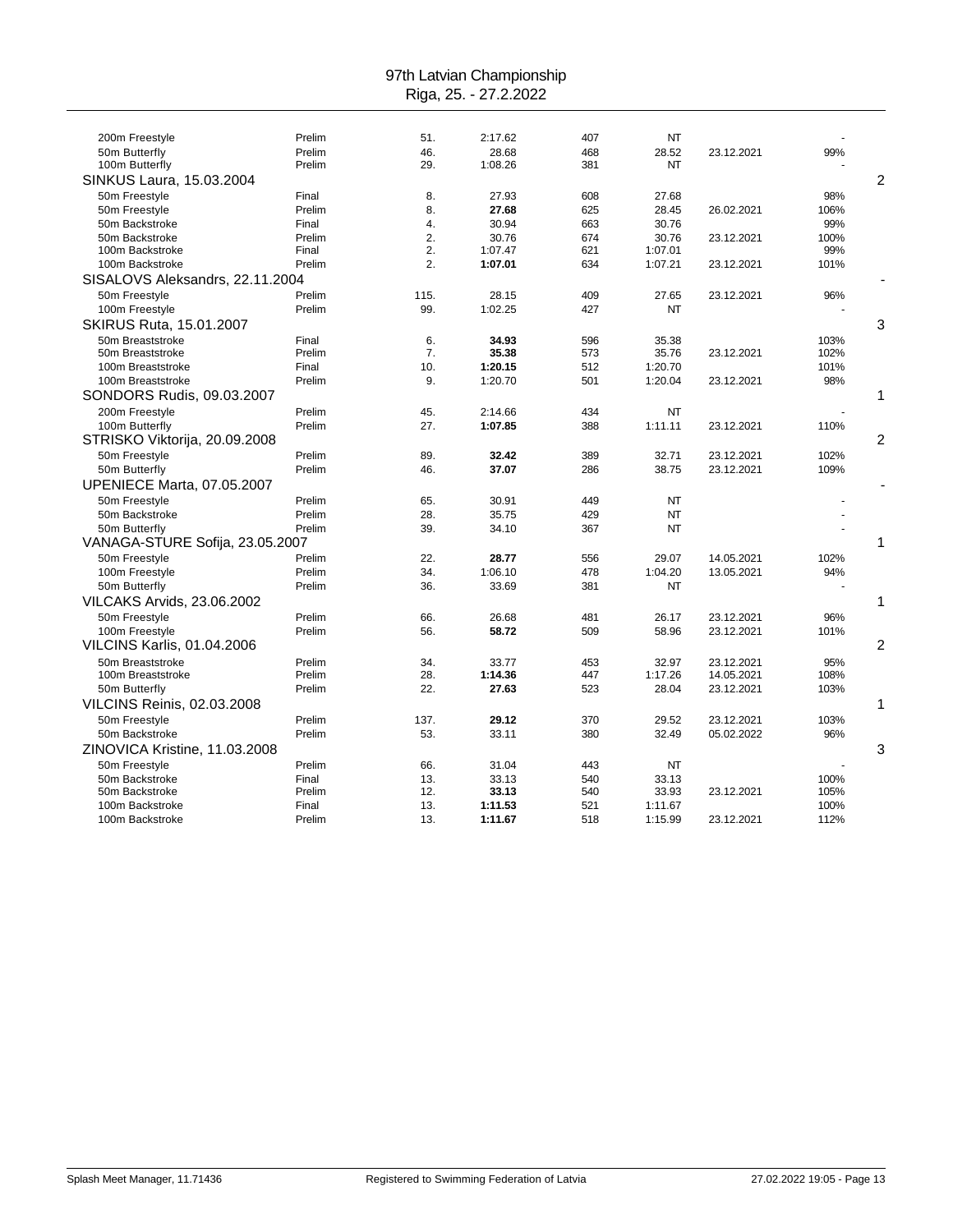| Jurmalas SS                                     |                  |            |                    |            |                    |                          |             | 63 |
|-------------------------------------------------|------------------|------------|--------------------|------------|--------------------|--------------------------|-------------|----|
| ANSONE Luize, 04.08.2006                        |                  |            |                    |            |                    |                          |             | 1  |
| 50m Freestyle                                   | Prelim           | 54.        | 30.44              | 470        | 30.34              | 05.02.2022               | 99%         |    |
| 100m Freestyle                                  | Prelim           | 39.        | 1:07.24            | 454        | 1:10.93            | 29.08.2021               | 111%        |    |
| 50m Butterfly                                   | Prelim           | 35.        | 33.59              | 384        | 33.12              | 13.05.2021               | 97%         |    |
| ASARE Emma Tereze, 14.07.2007                   |                  |            |                    |            |                    |                          |             | 3  |
| 50m Freestyle                                   | Prelim           | 41.        | 29.72              | 505        | NT                 |                          |             |    |
| 50m Backstroke                                  | Final            | 7.         | 32.68              | 562        | 32.93              |                          | 102%        |    |
| 50m Backstroke                                  | Prelim           | 10.        | 32.93              | 549        | 32.90              | 23.12.2021               | 100%        |    |
| 100m Backstroke                                 | Final            | 13.        | 1:11.53            | 521        | 1:13.43            | 23.12.2021               | 105%        |    |
| 100m Backstroke<br>200m Backstroke              | Prelim<br>Final  | 15.<br>6.  | 1:13.43<br>2:39.80 | 481<br>459 | 1:12.28<br>2:45.11 |                          | 97%<br>107% |    |
| 200m Backstroke                                 | Prelim           | 12.        | 2:45.11            | 416        | NT                 |                          |             |    |
| ATTEKS Arnolds Rostislavs, 03.02.2004           |                  |            |                    |            |                    |                          |             | 1  |
| 50m Freestyle                                   | Prelim           | 138.       | 29.15              | 369        | 29.58              | 05.02.2022               | 103%        |    |
| 100m Freestyle                                  | Prelim           | 121.       | 1:04.39            | 386        | <b>NT</b>          |                          |             |    |
| BABIJA Flavija Aurelija, 13.04.2003             |                  |            |                    |            |                    |                          |             | 5  |
| 50m Breaststroke                                | Final            | 9.         | 35.80              | 553        | 36.20              |                          | 102%        |    |
| 50m Breaststroke                                | Prelim           | 9.         | 36.20              | 535        | 35.80              | 04.04.2021               | 98%         |    |
| 100m Breaststroke                               | Final            | 11.        | 1:21.03            | 495        | 1:20.77            |                          | 99%         |    |
| 100m Breaststroke                               | Prelim           | 10.        | 1:20.77            | 500        | 1:21.25            | 03.04.2021               | 101%        |    |
| 200m Breaststroke<br>200m Breaststroke          | Final<br>Prelim  | 12.        | 3:06.40            | 415        | 3:06.40<br>3:06.75 | 13.05.2021               | 100%        |    |
| 50m Butterfly                                   | Prelim           | 33.        | 33.46              | 389        | 34.71              | 04.04.2021               | 108%        |    |
| 200m Medley                                     | Final            |            |                    |            | 2:48.23            |                          |             |    |
| 200m Medley                                     | Prelim           | 12.        | 2:48.23            | 421        | 2:49.29            | 05.02.2022               | 101%        |    |
| BALODIS Atis Daniels, 06.02.2004                |                  |            |                    |            |                    |                          |             |    |
| 50m Freestyle                                   | Prelim           | 64.        | 26.67              | 481        | 26.02              | 14.05.2021               | 95%         |    |
| 100m Freestyle                                  | Prelim           | 75.        | 1:00.05            | 476        | 58.49              | 13.05.2021               | 95%         |    |
| BERSONE Dzeina Keita, 09.01.2008                |                  |            |                    |            |                    |                          |             | 2  |
| 50m Freestyle                                   | Prelim           | 64.        | 30.89              | 449        | 31.71              | 05.02.2022               | 105%        |    |
| 100m Freestyle                                  | Prelim           | 47.        | 1:08.66            | 427        | NT                 |                          |             |    |
| 50m Backstroke                                  | Final            |            |                    |            | 34.39              |                          |             |    |
| 50m Backstroke<br>50m Butterfly                 | Prelim<br>Prelim | 19.<br>29. | 34.39<br>32.61     | 482<br>420 | NT<br>33.36        | 05.02.2022               | 105%        |    |
| 100m Butterfly                                  | Final            |            |                    |            | 1:18.11            |                          |             |    |
| 100m Butterfly                                  | Prelim           | 12.        | 1:18.11            | 358        | NT                 |                          |             |    |
| BRANKOVA Valerija, 13.04.2002                   |                  |            |                    |            |                    |                          |             |    |
| 50m Freestyle                                   | Prelim           | 62.        | 30.82              | 452        | <b>NT</b>          |                          |             |    |
| CERNOUSOVA Liana, 29.09.2008                    |                  |            |                    |            |                    |                          |             |    |
| 50m Freestyle                                   | Prelim           | 98.        | 33.56              | 350        | 32.71              | 05.02.2022               | 95%         |    |
| 50m Backstroke                                  | Prelim           | 42.        | 38.52              | 343        | 37.42              | 23.12.2021               | 94%         |    |
| DOLZENKO Elvira, 10.04.2005                     |                  |            |                    |            |                    |                          |             |    |
| 50m Freestyle                                   | Prelim           | 68.        | 31.17              | 437        | 31.06              | 23.12.2021               | 99%         |    |
| 100m Freestyle                                  | Prelim           | 51.        | 1:11.15            | 383        | 1:09.65            | 23.12.2021               | 96%         |    |
| 200m Freestyle                                  | Prelim           | 43.        | 2:37.87            | 366        | ΝT                 |                          |             |    |
| 50m Breaststroke                                | Prelim           | 36.        | 41.27              | 361        | <b>NT</b>          |                          |             |    |
| 100m Breaststroke<br>DORTANS Romans, 27.04.2005 | Prelim           | 29.        | 1:39.50            | 267        | NT                 |                          |             | 1  |
| 50m Breaststroke                                | Prelim           | 48.        | 35.29              | 397        | 35.72              | 05.02.2022               | 102%        |    |
| 100m Breaststroke                               | Prelim           | 39.        | 1:19.61            | 364        | NT                 |                          |             |    |
| 200m Breaststroke                               | Prelim           | 36.        | 2:57.24            | 360        | <b>NT</b>          |                          |             |    |
| DZENIS Viestards, 20.12.2005                    |                  |            |                    |            |                    |                          |             | 3  |
| 50m Freestyle                                   | Prelim           | 68.        | 26.71              | 479        | 27.32              | 23.12.2021               | 105%        |    |
| 100m Freestyle                                  | Prelim           | 79.        | 1:00.34            | 469        | 1:01.18            | 23.12.2021               | 103%        |    |
| 200m Freestyle                                  | Prelim           | 55.        | 2:19.52            | 390        | NT                 |                          |             |    |
| 50m Breaststroke                                | Prelim           | 48.        | 35.29              | 397        | 34.78              | 05.02.2022               | 97%         |    |
| 100m Breaststroke                               | Prelim           | 37.        | 1:18.57            | 379        | 1:20.11            | 14.05.2021               | 104%        |    |
| DZENITE Elza, 03.03.2008                        |                  |            |                    |            |                    |                          |             | 2  |
| 50m Freestyle                                   | Prelim           | 94.        | 33.17              | 363        | 33.44              | 05.02.2022               | 102%        |    |
| 50m Breaststroke                                | Prelim           | 26.        | 39.40              | 415        | 43.18              | 05.02.2022               | 120%        |    |
| FEDOSIKS Vladlens, 24.07.2001                   |                  |            |                    |            |                    |                          |             | 2  |
| 50m Breaststroke<br>50m Breaststroke            | Final            |            |                    | 528        | 32.09              |                          | 101%        |    |
| 100m Breaststroke                               | Prelim<br>Prelim | 20.<br>23. | 32.09<br>1:12.47   | 483        | 32.30<br>1:16.74   | 29.08.2021<br>28.08.2021 | 112%        |    |
| 200m Breaststroke                               | Prelim           | 23.        | 2:43.53            | 458        | NT                 |                          |             |    |
| FREIMANIS Arnis, 28.04.2004                     |                  |            |                    |            |                    |                          |             | 3  |
| 50m Freestyle                                   | Prelim           | 43.        | 26.02              | 518        | 26.16              | 14.05.2021               | 101%        |    |
| 100m Freestyle                                  | Prelim           | 55.        | 58.64              | 511        | 59.38              | 13.05.2021               | 103%        |    |
| 50m Butterfly                                   | Final            | 16.        | 27.22              | 547        | 27.04              |                          | 99%         |    |
| 50m Butterfly                                   | Prelim           | 16.        | 27.04              | 558        | 26.96              | 13.05.2021               | 99%         |    |
|                                                 |                  |            |                    |            |                    |                          |             |    |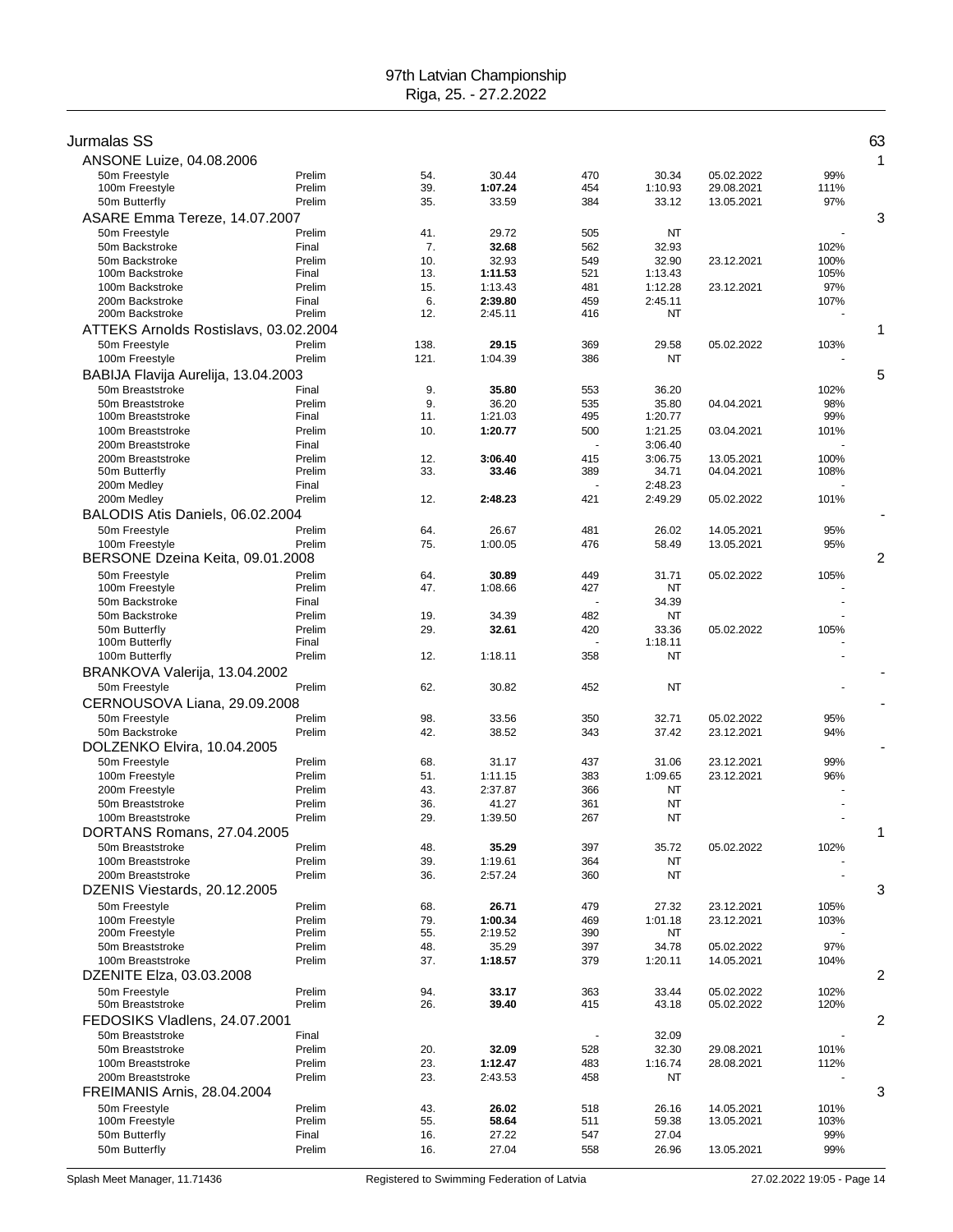| 100m Butterfly                                   | Final                        | 16.        | 1:03.42            | 475        | 1:02.15          |                          | 96%          |   |
|--------------------------------------------------|------------------------------|------------|--------------------|------------|------------------|--------------------------|--------------|---|
| 100m Butterfly                                   | Prelim                       | 17.        | 1:02.15            | 505        | 1:02.25          | 23.12.2021               | 100%         |   |
| GRUNDE Artis, 03.01.2006                         |                              |            |                    |            |                  |                          |              | 1 |
| 50m Freestyle                                    | Prelim                       | 79.        | 27.18              | 455        | 27.63            | 28.08.2021               | 103%         |   |
| 50m Backstroke                                   | Prelim                       | 47.        | 32.16              | 415        | 31.45            | 29.08.2021               | 96%          |   |
| 50m Butterfly                                    | Prelim                       | 59.        | 29.51              | 429        | 29.28            | 05.02.2022               | 98%          |   |
| HMELOVA Gabriela, 29.06.2006                     |                              |            |                    |            |                  |                          |              |   |
| 50m Freestyle                                    | Prelim                       | WDR        |                    |            | 31.78            | 23.12.2021               |              |   |
| JASINA Anastasija, 17.05.2009                    |                              |            |                    |            |                  |                          |              | 4 |
| 50m Breaststroke                                 | Final                        | 14.        | 36.97              | 502        | 37.11            |                          | 101%         |   |
| 50m Breaststroke                                 | Prelim                       | 15.        | 37.11              | 497        | 37.88            | 05.02.2022               | 104%         |   |
| 100m Breaststroke                                | Final                        | 12.        | 1:21.71            | 483        | 1:22.51          |                          | 102%         |   |
| 100m Breaststroke<br>200m Breaststroke           | Prelim                       | 16.<br>10. | 1:22.51<br>3:05.59 | 469<br>421 | 1:30.41<br>NT    | 28.08.2021               | 120%         |   |
|                                                  | Prelim                       |            |                    |            |                  |                          |              |   |
| JAUDZEMS Adrians, 12.09.2006                     |                              |            |                    |            |                  |                          |              | 1 |
| 50m Freestyle                                    | Prelim                       | 151.       | 29.65              | 350        | 30.01            | 23.12.2021               | 102%         | 1 |
| JOSTA Alise Marija, 16.07.2004                   |                              |            |                    |            |                  |                          |              |   |
| 50m Freestyle<br>100m Freestyle                  | Prelim<br>Prelim             | 52.<br>40. | 30.33<br>1:07.71   | 475<br>445 | 30.37<br>1:06.30 | 14.05.2021<br>13.05.2021 | 100%<br>96%  |   |
| 200m Freestyle                                   | Prelim                       | 34.        | 2:30.46            | 423        | NT               |                          |              |   |
| 400m Freestyle                                   | <b>Timed Final</b>           | 20.        | 5:30.86            | 365        | NT               |                          |              |   |
| 50m Backstroke                                   | Prelim                       | 38.        | 37.21              | 381        | 35.80            | 23.12.2021               | 93%          |   |
| 50m Butterfly                                    | Prelim                       | 40.        | 34.26              | 362        | NT               |                          |              |   |
| JUDINA Ksenija, 12.08.2008                       |                              |            |                    |            |                  |                          |              | 1 |
| 50m Backstroke                                   | Prelim                       | 37.        | 37.17              | 382        | 37.05            | 23.12.2021               | 99%          |   |
| 100m Backstroke                                  | Prelim                       | 26.        | 1:19.56            | 378        | 1:20.88          | 23.12.2021               | 103%         |   |
| 200m Backstroke                                  | Final                        | 8.         | 2:54.27            | 354        | 2:53.73          |                          | 99%          |   |
| 200m Backstroke                                  | Prelim                       | 15.        | 2:53.73            | 357        | NT               |                          |              |   |
| 50m Breaststroke                                 | Prelim                       | 37.        | 41.51              | 355        | 41.01            | 05.02.2022               | 98%          |   |
| KALVANE Sintija, 14.07.2006                      |                              |            |                    |            |                  |                          |              | 2 |
| 50m Freestyle                                    | Prelim                       | 81.        | 31.99              | 405        | 32.37            | 23.12.2021               | 102%         |   |
| 100m Freestyle                                   | Prelim                       | 54.        | 1:12.02            | 370        | ΝT               |                          |              |   |
| 50m Backstroke                                   | Prelim                       | 32.        | 36.77              | 395        | 37.83            | 23.12.2021               | 106%         |   |
| 100m Backstroke                                  | Prelim                       | 30.        | 1:21.31            | 354        | NT               |                          |              |   |
| KOPACS Arsenijs, 24.12.2007                      |                              |            |                    |            |                  |                          |              | 1 |
| 50m Freestyle                                    | Prelim                       | 132.       | 28.70              | 386        | 29.55            | 05.02.2022               | 106%         |   |
| 50m Backstroke<br>100m Backstroke                | Prelim<br>Prelim             | 55.<br>42. | 33.35<br>1:15.26   | 372<br>327 | 33.26<br>1:15.17 | 23.12.2021<br>23.12.2021 | 99%<br>100%  |   |
|                                                  |                              |            |                    |            |                  |                          |              | 3 |
| <b>KUNDRA Megija, 09.04.2007</b>                 | Prelim                       | 75.        | 31.58              | 421        | 32.16            | 23.12.2021               | 104%         |   |
| 50m Freestyle<br>50m Backstroke                  | Prelim                       | 30.        | 36.45              | 405        | 38.15            | 14.05.2021               | 110%         |   |
| 100m Backstroke                                  | Prelim                       | 27.        | 1:20.70            | 363        | 1:20.99          | 23.12.2021               | 101%         |   |
| LACIS Nils, 03.06.2006                           |                              |            |                    |            |                  |                          |              | 1 |
| 50m Freestyle                                    | Prelim                       | 155.       | 29.98              | 339        | 30.16            | 05.02.2022               | 101%         |   |
| 100m Freestyle                                   | Prelim                       | 134.       | 1:07.90            | 329        | NT               |                          |              |   |
| LAIZANS Oskars, 18.08.2005                       |                              |            |                    |            |                  |                          |              | 1 |
| 50m Freestyle                                    | Prelim                       | 77.        | 27.13              | 457        | 26.65            | 05.02.2022               | 96%          |   |
| 100m Freestyle                                   | Prelim                       | 70.        | 59.88              | 480        | NT               |                          |              |   |
| 50m Butterfly                                    | Prelim                       | 69.        | 30.24              | 399        | 30.53            | 13.05.2021               | 102%         |   |
| MOSUNOVS Romans, 24.09.2003                      |                              |            |                    |            |                  |                          |              |   |
| 100m Freestyle                                   | Prelim                       | 124.       | 1:05.16            | 373        | 1:03.27          | 23.12.2021               | 94%          |   |
| PAULIS Reinis Eduards, 20.05.2000                |                              |            |                    |            |                  |                          |              | 2 |
| 50m Freestyle                                    | Prelim                       | 17.        | 25.04              | 582        | 24.65            | 26.02.2021               | 97%          |   |
| 100m Freestyle                                   | Final                        | 16.        | 55.56              | 601        | 55.05            |                          | 98%          |   |
| 100m Freestyle                                   | Prelim                       | 19.        | 55.05              | 618        | 54.53            | 28.02.2021               | 98%          |   |
| 50m Butterfly                                    | Final                        | 12.        | 26.85              | 570        | 26.71            |                          | 99%          |   |
| 50m Butterfly                                    | Prelim                       | 11.        | 26.71              | 579        | 26.91            | 23.12.2021               | 102%         |   |
| 100m Butterfly                                   | Final                        | 11.        | 1:00.02            | 560        | 1:01.16          |                          | 104%         |   |
| 100m Butterfly                                   | Prelim                       | 13.        | 1:01.16            | 530        | 59.96            | 14.05.2021               | 96%          |   |
| POZNAKS Kirils, 18.07.2006                       |                              |            |                    |            |                  |                          |              | 2 |
| 100m Freestyle                                   | Prelim                       | 112.       | 1:03.24            | 408        | 1:04.74          | 23.12.2021               | 105%         |   |
| 200m Freestyle                                   | Prelim                       | 57.        | 2:20.55            | 382        | 2:26.92          | 14.05.2021               | 109%         |   |
| 400m Freestyle                                   | <b>Timed Final</b><br>Prelim | 26.        | 5:02.58            | 384        | ΝT               |                          |              |   |
| 50m Breaststroke<br>PUNKSTINS Nauris, 28.08.2006 |                              | 42.        | 34.12              | 439        | 34.06            | 13.05.2021               | 100%         | 1 |
| 50m Freestyle                                    | Prelim                       | 153.       | 29.87              | 343        |                  |                          | 101%         |   |
| RUDZATS Davids Sebastians, 10.08.2005            |                              |            |                    |            | 30.09            | 23.12.2021               |              | 3 |
|                                                  |                              | 99.        |                    |            |                  |                          |              |   |
| 50m Freestyle<br>50m Backstroke                  | Prelim<br>Prelim             | 29.        | 27.77<br>30.25     | 426<br>499 | 27.93<br>30.82   | 14.05.2021<br>23.12.2021 | 101%<br>104% |   |
| 100m Backstroke                                  | Prelim                       | 24.        | 1:05.98            | 485        | 1:07.30          | 23.12.2021               | 104%         |   |
|                                                  |                              |            |                    |            |                  |                          |              |   |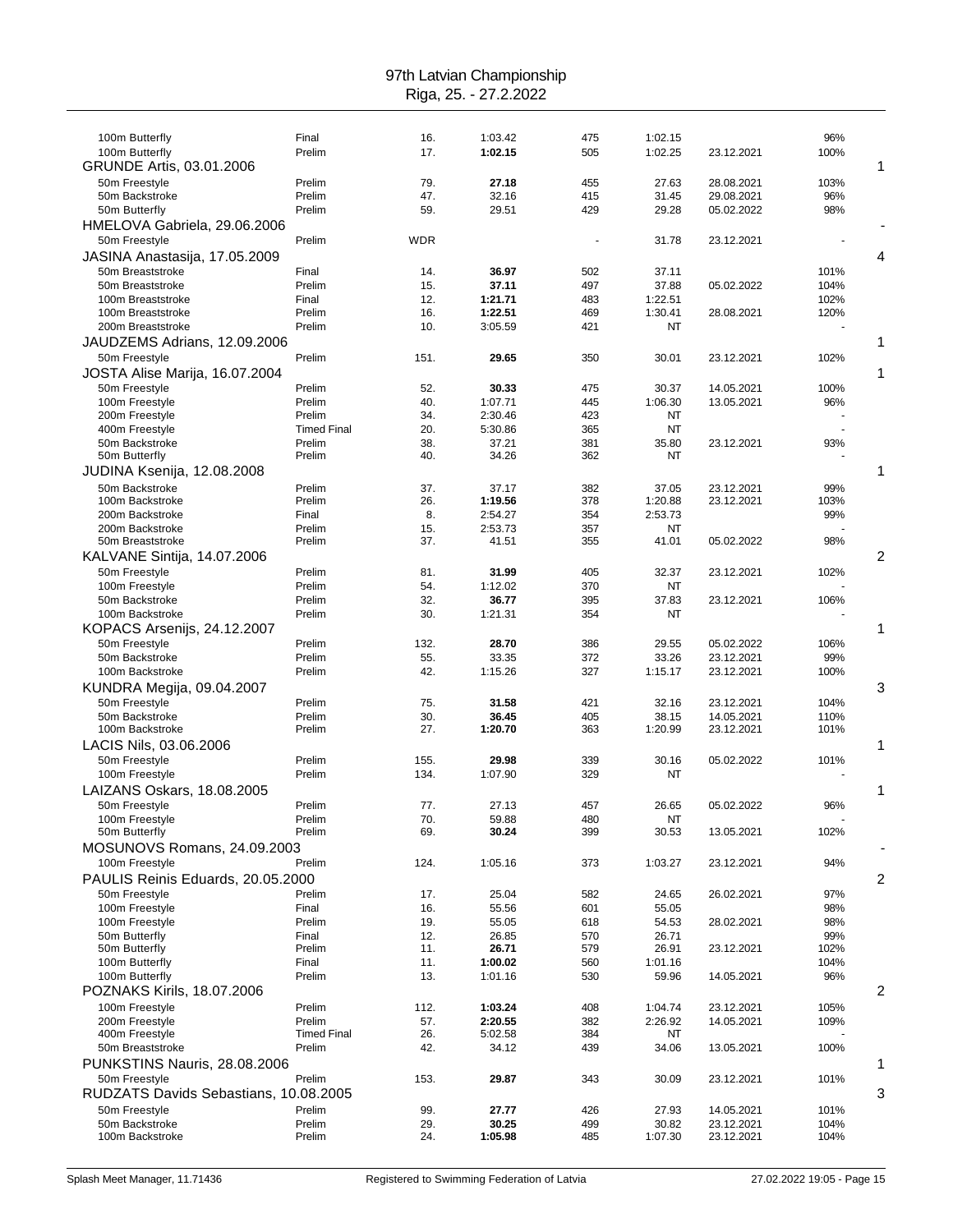| SAVCENKO Jelizaveta, 17.01.2005    |        |                |         |     |           |            |      | 3              |
|------------------------------------|--------|----------------|---------|-----|-----------|------------|------|----------------|
| 50m Freestyle                      | Prelim | 18.            | 28.47   | 574 | 28.17     | 23.12.2021 | 98%  |                |
| 50m Butterfly                      | Final  | 6.             | 29.33   | 577 | 29.71     |            | 103% |                |
| 50m Butterfly                      | Prelim | 6.             | 29.71   | 555 | 29.36     | 23.12.2021 | 98%  |                |
| 100m Butterfly                     | Final  | 3.             | 1:07.95 | 544 | 1:09.14   |            | 104% |                |
| 100m Butterfly                     | Prelim | 3.             | 1:09.14 | 516 | 1:07.56   | 23.12.2021 | 95%  |                |
| 200m Butterfly                     | Final  | $\mathbf{1}$ . | 2:41.42 | 429 | 2:56.69   |            | 120% |                |
| 200m Butterfly                     | Prelim |                |         |     | 2:56.69   | 13.05.2021 |      |                |
| SIPKOVA Elza, 30.04.2005           |        |                |         |     |           |            |      | 6              |
| 100m Backstroke                    | Final  | 15.            | 1:11.89 | 513 | 1:12.74   |            | 102% |                |
| 100m Backstroke                    | Prelim | 14.            | 1:12.74 | 495 | 1:14.78   | 13.05.2021 | 106% |                |
| 50m Breaststroke                   | Final  | 8.             | 35.63   | 561 | 35.92     |            | 102% |                |
| 50m Breaststroke                   | Prelim | 8.             | 35.92   | 548 | 35.59     | 13.05.2021 | 98%  |                |
| 100m Breaststroke                  | Final  | 7.             | 1:19.54 | 524 | 1:19.68   |            | 100% |                |
| 100m Breaststroke                  | Prelim | 7.             | 1:19.68 | 521 | 1:20.24   | 14.05.2021 | 101% |                |
| 200m Medley                        | Final  | 8.             | 2:37.70 | 511 | 2:39.23   |            | 102% |                |
| 200m Medley                        | Prelim | 9.             | 2:39.23 | 496 | 2:37.93   | 05.02.2022 | 98%  |                |
| SLOSA Jana, 31.07.2008             |        |                |         |     |           |            |      |                |
| 50m Freestyle                      | Prelim | 99.            | 33.64   | 348 | 33.89     | 05.02.2022 | 101% |                |
| 50m Backstroke                     | Prelim | 31.            | 36.50   | 403 | 35.90     | 05.02.2022 | 97%  |                |
| 100m Backstroke                    | Prelim | 32.            | 1:21.75 | 349 | NT        |            |      |                |
| SMILDZINS Emils, 07.06.2006        |        |                |         |     |           |            |      |                |
| 50m Freestyle                      | Prelim | 158.           | 30.39   | 325 | 29.95     | 05.02.2022 | 97%  |                |
| 100m Freestyle                     | Prelim | 130.           | 1:06.24 | 355 | 1:06.99   | 23.12.2021 | 102% |                |
| STUTINS Arturs Rihards, 16.06.2005 |        |                |         |     |           |            |      | $\overline{c}$ |
| 50m Breaststroke                   | Prelim | 41.            | 34.10   | 440 | 34.19     | 05.02.2022 | 101% |                |
| 100m Breaststroke                  | Prelim | 32.            | 1:15.37 | 429 | 1:16.03   | 23.12.2021 | 102% |                |
| 200m Breaststroke                  | Prelim | 25.            | 2:46.60 | 433 | <b>NT</b> |            |      |                |
| TOLSTIHS Dmitrijs, 04.11.2005      |        |                |         |     |           |            |      | 3              |
| 50m Freestyle                      | Prelim | 37.            | 25.71   | 537 | 25.67     | 05.02.2022 | 100% |                |
| 100m Freestyle                     | Prelim | 51.            | 58.35   | 519 | <b>NT</b> |            |      |                |
| 50m Butterfly                      | Final  | 13.            | 26.87   | 569 | 27.08     |            | 102% |                |
| 50m Butterfly                      | Prelim | 17.            | 27.08   | 556 | 27.31     | 05.02.2022 | 102% |                |
| 100m Butterfly                     | Prelim | 24.            | 1:04.77 | 446 | 1:06.81   | 14.05.2021 | 106% |                |
|                                    |        |                |         |     |           |            |      |                |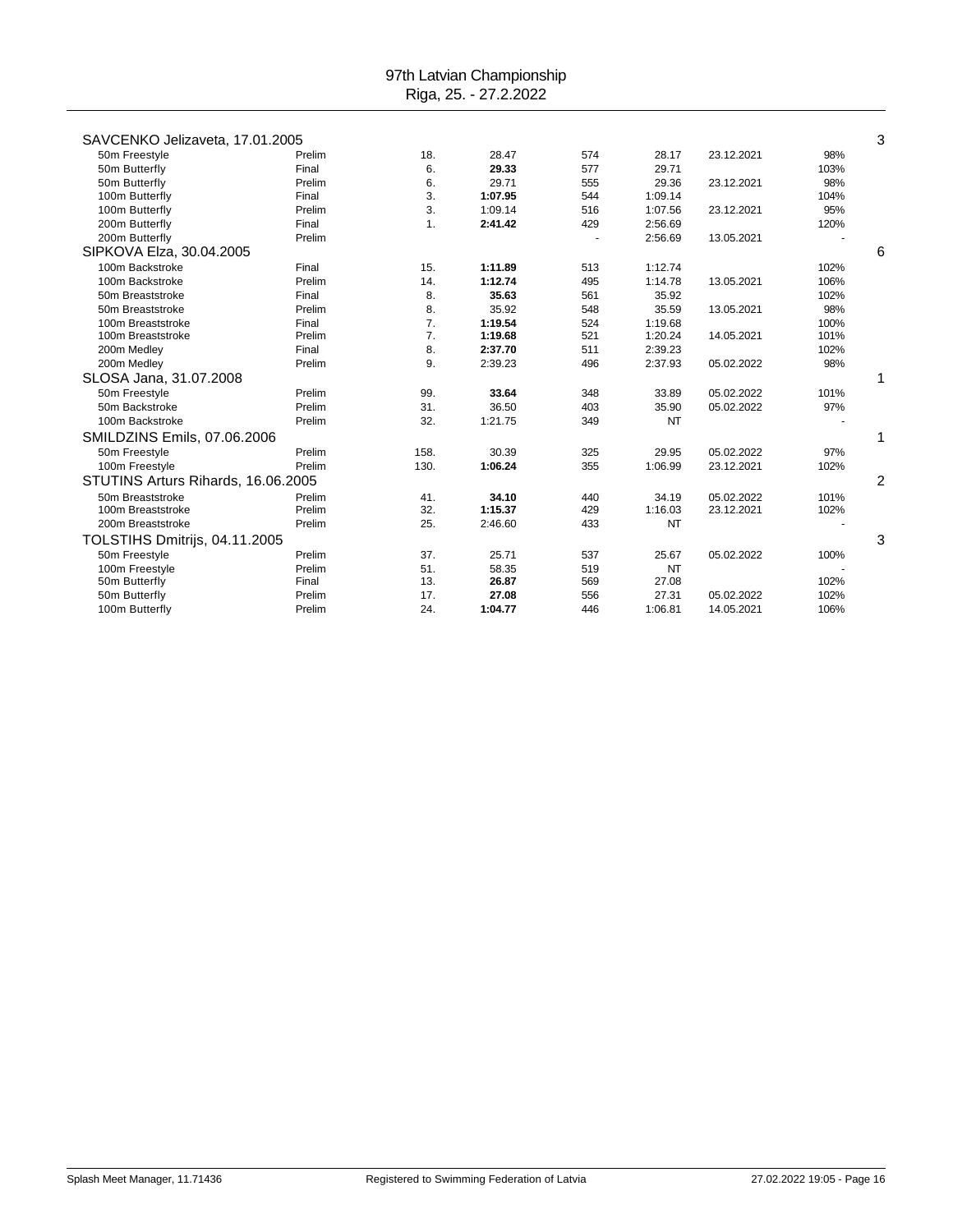| Kalevi Ujumiskool                   |                                          |            |                     |            |                     |                          |              | 40 |
|-------------------------------------|------------------------------------------|------------|---------------------|------------|---------------------|--------------------------|--------------|----|
| ANTONIAK Lars Sebastian, 13.06.2005 |                                          |            |                     |            |                     |                          |              | 5  |
| 50m Freestyle                       | Prelim                                   | 23.        | 25.33               | 562        | 25.73               | 12.12.2020               | 103%         |    |
| 100m Freestyle                      | Prelim                                   | 25.        | 55.59               | 600        | NT                  |                          |              |    |
| 50m Breaststroke                    | Final                                    | 16.        | 31.58               | 554        | 31.12               |                          | 97%          |    |
| 50m Breaststroke                    | Prelim                                   | 13.        | 31.12               | 579        | 31.73               | 03.04.2021               | 104%         |    |
| 100m Breaststroke                   | Final                                    | 9.         | 1:07.65             | 594        | 1:08.14             |                          | 101%         |    |
| 100m Breaststroke                   | Prelim                                   | 10.        | 1:08.14             | 581        | 1:08.60             | 11.07.2021               | 101%         |    |
| 200m Breaststroke                   | Final                                    | 5.         | 2:25.78             | 647        | 2:26.76             |                          | 101%         |    |
| 200m Breaststroke                   | Prelim                                   | 3.         | 2:26.76             | 634        | 2:25.80             | 10.07.2021               | 99%          |    |
| 400m Medley                         | <b>Timed Final</b>                       | 4.         | 4:57.94             | 548        | NT                  |                          |              |    |
| BOITSUK Mariangela, 09.10.2004      |                                          |            |                     |            |                     |                          |              | 2  |
| 50m Freestyle                       | Final                                    | 6.         | 27.30               | 651        | 27.32               |                          | 100%         |    |
| 50m Freestyle                       | Prelim                                   | 6.         | 27.32               | 650        | 26.43               | 17.06.2021               | 94%          |    |
| 100m Freestyle                      | Final                                    | 6.         | 1:00.32             | 629        | 1:00.16             |                          | 99%          |    |
| 100m Freestyle                      | Prelim                                   | 6.         | 1:00.16             | 635        | 58.92               | 16.06.2021               | 96%          |    |
| 200m Freestyle                      | Prelim                                   | 10.        | 2:16.76             | 563        | 2:12.50             | 25.09.2021               | 94%          |    |
| 50m Backstroke                      | Final                                    | 1.         | 30.38               | 700        | 30.68               |                          | 102%         |    |
| 50m Backstroke                      | Prelim                                   | 1.         | 30.68               | 680        | 29.47               | 16.06.2021               | 92%          |    |
| 50m Butterfly                       | Final                                    | 3.<br>3.   | 28.11               | 656        | 28.10               |                          | 100%<br>97%  |    |
| 50m Butterfly                       | Prelim                                   |            | 28.10               | 657        | 27.63               | 17.06.2021               |              |    |
| BOLLVERK Anete, 28.12.2003          |                                          |            |                     |            |                     |                          |              | 2  |
| 50m Freestyle                       | Prelim                                   | 30.        | 29.09               | 538        | 27.94               | 28.11.2020               | 92%          |    |
| 100m Freestyle                      | Prelim                                   | 27.        | 1:04.47             | 516        | 1:03.61             | 04.08.2021               | 97%          |    |
| 50m Breaststroke                    | Final                                    | 11.        | 36.33               | 529        | 36.82               |                          | 103%         |    |
| 50m Breaststroke                    | Prelim                                   | 13.        | 36.82               | 509        | 36.21               | 05.08.2021               | 97%          |    |
| 50m Butterfly<br>50m Butterfly      | Final<br>Prelim                          | 9.<br>10.  | 29.95<br>30.14      | 542<br>532 | 30.14<br>29.71      |                          | 101%<br>97%  |    |
|                                     |                                          |            |                     |            |                     | 28.11.2020               |              |    |
| FILIPPOV Georg, 18.03.2004          |                                          |            |                     |            |                     |                          |              | 6  |
| 100m Freestyle                      | Final                                    | 2.         | 51.54               | 753        | 52.10               |                          | 102%         |    |
| 100m Freestyle                      | Prelim                                   | 2.         | 52.10               | 729        | 52.41               | 04.08.2021               | 101%         |    |
| 200m Freestyle                      | Final                                    | 2.<br>2.   | 1:52.64             | 742        | 1:54.09             |                          | 103%         |    |
| 200m Freestyle                      | Prelim                                   |            | 1:54.09             | 714        | 1:55.32             | 05.08.2021               | 102%         |    |
| 400m Freestyle<br>1500m Freestyle   | <b>Timed Final</b><br><b>Timed Final</b> | 1.<br>1.   | 4:00.19<br>16:19.01 | 769<br>704 | 4:05.11<br>16:22.86 | 03.08.2021<br>04.08.2021 | 104%<br>101% |    |
|                                     |                                          |            |                     |            |                     |                          |              |    |
| GIRLIN Anton-Theo, 08.07.2001       |                                          |            |                     |            |                     |                          |              | 1  |
| 200m Freestyle                      | Prelim                                   | 27.        | 2:08.68             | 498        | <b>NT</b>           |                          |              |    |
| 400m Freestyle                      | <b>Timed Final</b>                       | 17.        | 4:39.18             | 489        | 4:45.45             | 27.09.2021               | 105%         |    |
| 1500m Freestyle                     | <b>Timed Final</b>                       | 9.         | 18:16.79            | 500        | 18:13.56            | 27.09.2021               | 99%          |    |
| HANSALU Katriin, 14.08.2003         |                                          |            |                     |            |                     |                          |              | 2  |
| 50m Backstroke                      | Final                                    | 10.        | 31.58               | 623        | 31.57               |                          | 100%         |    |
| 50m Backstroke                      | Prelim                                   | 7.         | 31.57               | 624        | 31.23               | 06.03.2021               | 98%          |    |
| 100m Backstroke                     | Final                                    | 4.         | 1:07.73             | 614        | 1:07.30             |                          | 99%          |    |
| 100m Backstroke                     | Prelim                                   | 3.         | 1:07.30             | 625        | 1:07.08             | 13.05.2021               | 99%          |    |
| 200m Backstroke                     | Final                                    | 4.         | 2:25.86             | 604        | 2:27.89             |                          | 103%         |    |
| 200m Backstroke<br>200m Medley      | Prelim<br>Final                          | 3.<br>6.   | 2:27.89<br>2:35.44  | 580<br>534 | 2:22.15<br>2:35.37  | 06.03.2021               | 92%<br>100%  |    |
| 200m Medley                         | Prelim                                   | 5.         | 2:35.37             | 534        | 2:38.99             | 03.08.2021               | 105%         |    |
| 400m Medley                         | <b>Timed Final</b>                       | 2          | 5:23.98             | 555        | NT                  |                          |              |    |
| HOKKANEN Aleks, 03.11.2004          |                                          |            |                     |            |                     |                          |              |    |
|                                     |                                          |            |                     |            |                     |                          |              |    |
| 50m Freestyle<br>100m Freestyle     | Prelim<br>Prelim                         | 60.<br>39. | 26.46<br>57.24      | 493<br>550 | 26.10<br>56.62      | 17.06.2021<br>04.08.2021 | 97%<br>98%   |    |
| 200m Freestyle                      | Prelim                                   | 24.        | 2:07.86             | 507        | 2:05.79             | 05.08.2021               | 97%          |    |
| 400m Freestyle                      | <b>Timed Final</b>                       | 10.        | 4:35.85             | 507        | 4:34.75             | 03.08.2021               | 99%          |    |
| 100m Backstroke                     | Final                                    | 16.        | 1:04.04             | 530        | 1:03.55             |                          | 98%          |    |
| 100m Backstroke                     | Prelim                                   | 16.        | 1:03.55             | 543        | NT                  |                          |              |    |
| KAARE Kertu, 10.12.2002             |                                          |            |                     |            |                     |                          |              | 4  |
| 50m Freestyle                       | Final                                    | 9.         | 27.42               | 643        | 27.82               |                          | 103%         |    |
| 50m Freestyle                       | Prelim                                   | 9.         | 27.82               | 615        | 26.99               | 17.06.2021               | 94%          |    |
| 400m Freestyle                      | <b>Timed Final</b>                       | 2.         | 4:39.78             | 603        | 4:43.00             | 03.08.2021               | 102%         |    |
| 800m Freestyle                      | <b>Timed Final</b>                       | 2.         | 9:46.30             | 565        | 9:36.62             | 05.08.2021               | 97%          |    |
| 50m Backstroke                      | Final                                    | 5.         | 31.07               | 654        | 30.94               |                          | 99%          |    |
| 50m Backstroke                      | Prelim                                   | 4.         | 30.94               | 663        | 30.51               | 16.06.2021               | 97%          |    |
| 100m Backstroke                     | Final                                    | 10.        | 1:07.97             | 607        | 1:08.60             |                          | 102%         |    |
| 100m Backstroke                     | Prelim                                   | 7.         | 1:08.60             | 591        | NT                  |                          |              |    |
| 50m Butterfly                       | Final                                    | 5.         | 29.19               | 586        | 29.71               |                          | 104%         |    |
| 50m Butterfly                       | Prelim                                   | 6.         | 29.71               | 555        | 29.05               | 17.06.2021               | 96%          |    |
| LANGEL Marko-Matteus, 11.02.1999    |                                          |            |                     |            |                     |                          |              | 3  |
| 200m Freestyle                      | Final                                    | 5.         | 1:57.64             | 651        | 1:59.32             |                          | 103%         |    |
| 200m Freestyle                      | Prelim                                   | 6.         | 1:59.32             | 624        | 1:52.14             | 27.06.2021               | 88%          |    |
| 100m Butterfly                      | Final                                    | 2.         | 55.00               | 729        | 55.52               |                          | 102%         |    |
| 100m Butterfly                      | Prelim                                   | 1.         | 55.52               | 708        | 53.09               | 03.08.2021               | 91%          |    |
|                                     |                                          |            |                     |            |                     |                          |              |    |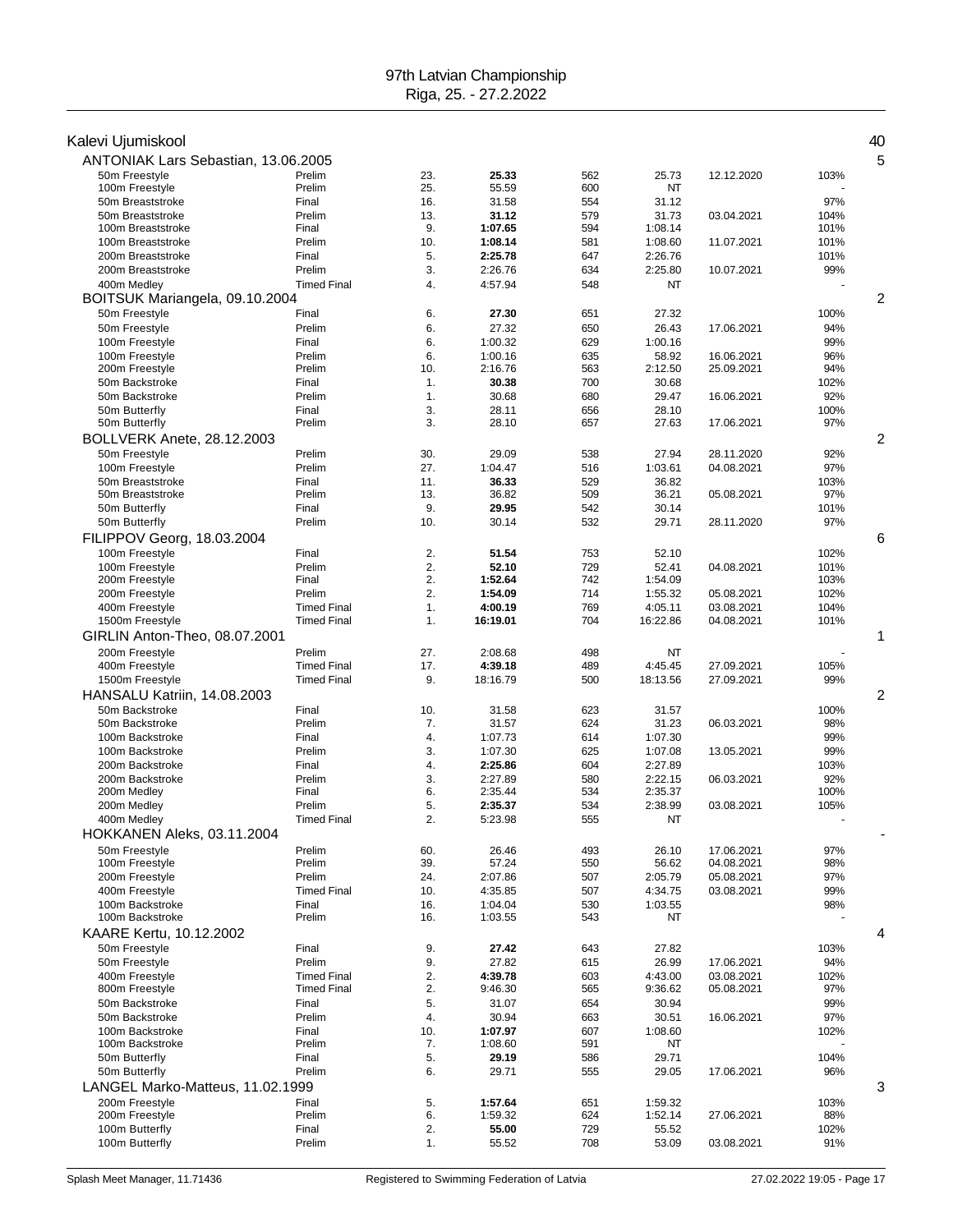| 200m Butterfly                   | Final              | 2.               | 2:10.26  | 614 | 2:12.78   |            | 104% |   |
|----------------------------------|--------------------|------------------|----------|-----|-----------|------------|------|---|
| 200m Butterfly                   | Prelim             | 1.               | 2:12.78  | 579 | <b>NT</b> |            |      |   |
| PUKK Arti, 05.08.2006            |                    |                  |          |     |           |            |      | 4 |
| 50m Freestyle                    | Prelim             | 113.             | 28.11    | 411 | 28.95     | 12.12.2020 | 106% |   |
| 200m Freestyle                   | Prelim             | 29.              | 2:09.22  | 491 | 2:18.53   | 25.09.2021 | 115% |   |
| 400m Freestyle                   | <b>Timed Final</b> | 9.               | 4:35.14  | 511 | 4:56.74   | 25.09.2021 | 116% |   |
| 1500m Freestyle                  | <b>Timed Final</b> | 7.               | 18:08.04 | 513 | 19:34.09  | 27.09.2021 | 116% |   |
| 50m Backstroke                   | Prelim             | 34.              | 31.11    | 459 | <b>NT</b> |            |      |   |
| 50m Butterfly                    | Prelim             | 40.              | 28.41    | 481 | <b>NT</b> |            |      |   |
| SIIM Cevin Anders, 27.03.1997    |                    |                  |          |     |           |            |      | 3 |
| 50m Freestyle                    | Final              | 6.               | 23.90    | 669 | 24.10     |            | 102% |   |
| 50m Freestyle                    | Prelim             | 6.               | 24.10    | 653 | 23.20     | 11.04.2021 | 93%  |   |
| 100m Freestyle                   | Final              | 4.               | 51.81    | 742 | 52.56     |            | 103% |   |
| 100m Freestyle                   | Prelim             | 5.               | 52.56    | 710 | 50.70     | 04.08.2021 | 93%  |   |
| 50m Butterfly                    | Final              | 2.               | 25.29    | 682 | 25.47     |            | 101% |   |
| 50m Butterfly                    | Prelim             | $\overline{2}$ . | 25.47    | 668 | 24.47     | 28.11.2020 | 92%  |   |
| <b>TOOMPUU Marie, 07.08.2004</b> |                    |                  |          |     |           |            |      | 6 |
| 100m Freestyle                   | Final              | 7.               | 1:00.88  | 612 | 1:00.68   |            | 99%  |   |
| 100m Freestyle                   | Prelim             | 7.               | 1:00.68  | 618 | 1:00.92   | 04.04.2021 | 101% |   |
| 400m Freestyle                   | <b>Timed Final</b> | 10.              | 4:55.28  | 513 | 4:59.67   | 27.09.2021 | 103% |   |
| 50m Breaststroke                 | Final              | 5.               | 34.73    | 606 | 34.92     |            | 101% |   |
| 50m Breaststroke                 | Prelim             | 3.               | 34.92    | 596 | 33.84     | 05.08.2021 | 94%  |   |
| 100m Breaststroke                | Final              | 2.               | 1:15.28  | 618 | 1:15.65   |            | 101% |   |
| 100m Breaststroke                | Prelim             | 2.               | 1:15.65  | 609 | 1:14.73   | 03.08.2021 | 98%  |   |
| 200m Breaststroke                | Final              | 3.               | 2:46.40  | 584 | 2:51.51   |            | 106% |   |
| 200m Breaststroke                | Prelim             | 2.               | 2:51.51  | 533 | 2:41.55   | 04.08.2021 | 89%  |   |
| 200m Medley                      | Final              | 4.               | 2:31.09  | 581 | 2:33.94   |            | 104% |   |
| 200m Medley                      | Prelim             | 3.               | 2:33.94  | 549 | 2:24.68   | 13.05.2021 | 88%  |   |
| 400m Medley                      | <b>Timed Final</b> | 1.               | 5:21.32  | 569 | 5:17.30   | 14.05.2021 | 98%  |   |
| ZIRK Heleri, 05.09.2004          |                    |                  |          |     |           |            |      | 2 |
| 50m Freestyle                    | Final              | 14.              | 28.17    | 593 | 28.13     |            | 100% |   |
| 50m Freestyle                    | Prelim             | 12.              | 28.13    | 595 | 27.68     | 14.05.2021 | 97%  |   |
| 100m Freestyle                   | Final              | 9.               | 1:00.71  | 617 | 1:01.41   |            | 102% |   |
| 100m Freestyle                   | Prelim             | 8.               | 1:01.41  | 597 | 59.50     | 13.05.2021 | 94%  |   |
| 200m Freestyle                   | Final              | 4.               | 2:11.43  | 635 | 2:11.90   |            | 101% |   |
| 200m Freestyle                   | Prelim             | 3.               | 2:11.90  | 628 | 2:09.09   | 03.04.2021 | 96%  |   |
| 400m Freestyle                   | <b>Timed Final</b> | 1.               | 4:37.03  | 621 | NT        |            |      |   |
| 50m Butterfly                    | Final              | 14.              | 30.60    | 508 | 30.26     |            | 98%  |   |
| 50m Butterfly                    | Prelim             | 11.              | 30.26    | 526 | 28.83     | 13.05.2021 | 91%  |   |
|                                  |                    |                  |          |     |           |            |      |   |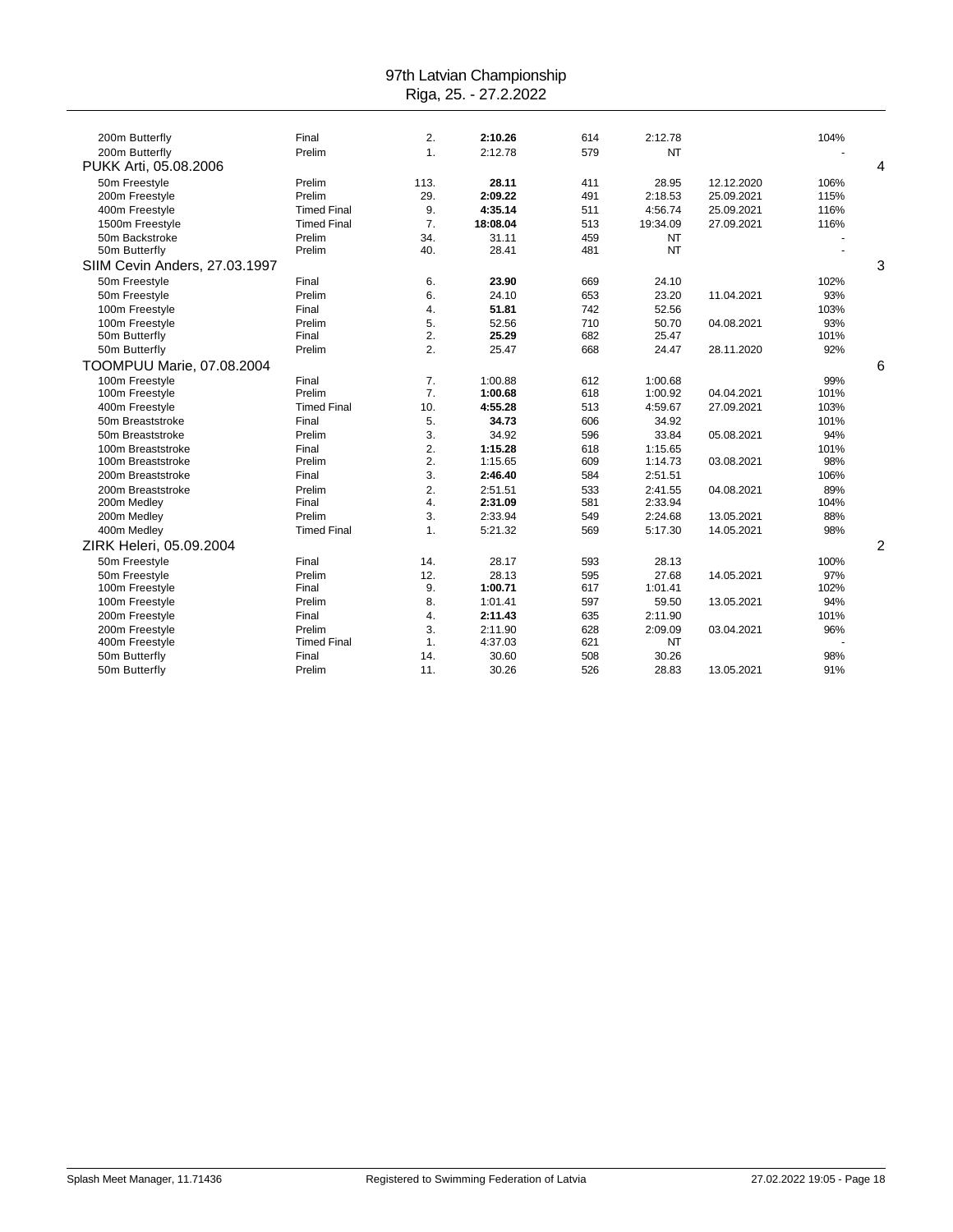#### Keila Swimclub 2

| VILSON Karl, 27.03.2008 |                    |            |         |        |         |            | ົ    |
|-------------------------|--------------------|------------|---------|--------|---------|------------|------|
| 100m Freestyle          | Prelim             | <b>WDR</b> |         | $\sim$ | 59.77   | 21.06.2021 |      |
| 400m Freestyle          | <b>Timed Final</b> | 12.        | 4:36.26 | 505    | NT      |            |      |
| 50m Breaststroke        | Prelim             | <b>WDR</b> |         | ٠      | 33.98   | 22.06.2021 |      |
| 100m Breaststroke       | Prelim             | 21.        | 1:12.39 | 485    | 1:12.55 | 20.06.2021 | 100% |
| 200m Breaststroke       | Prelim             | 15.        | 2:39.03 | 498    | 2:35.20 | 21.06.2021 | 95%  |
| 50m Butterfly           | Prelim             | 57.        | 29.30   | 439    | 30.01   | 22.06.2021 | 105% |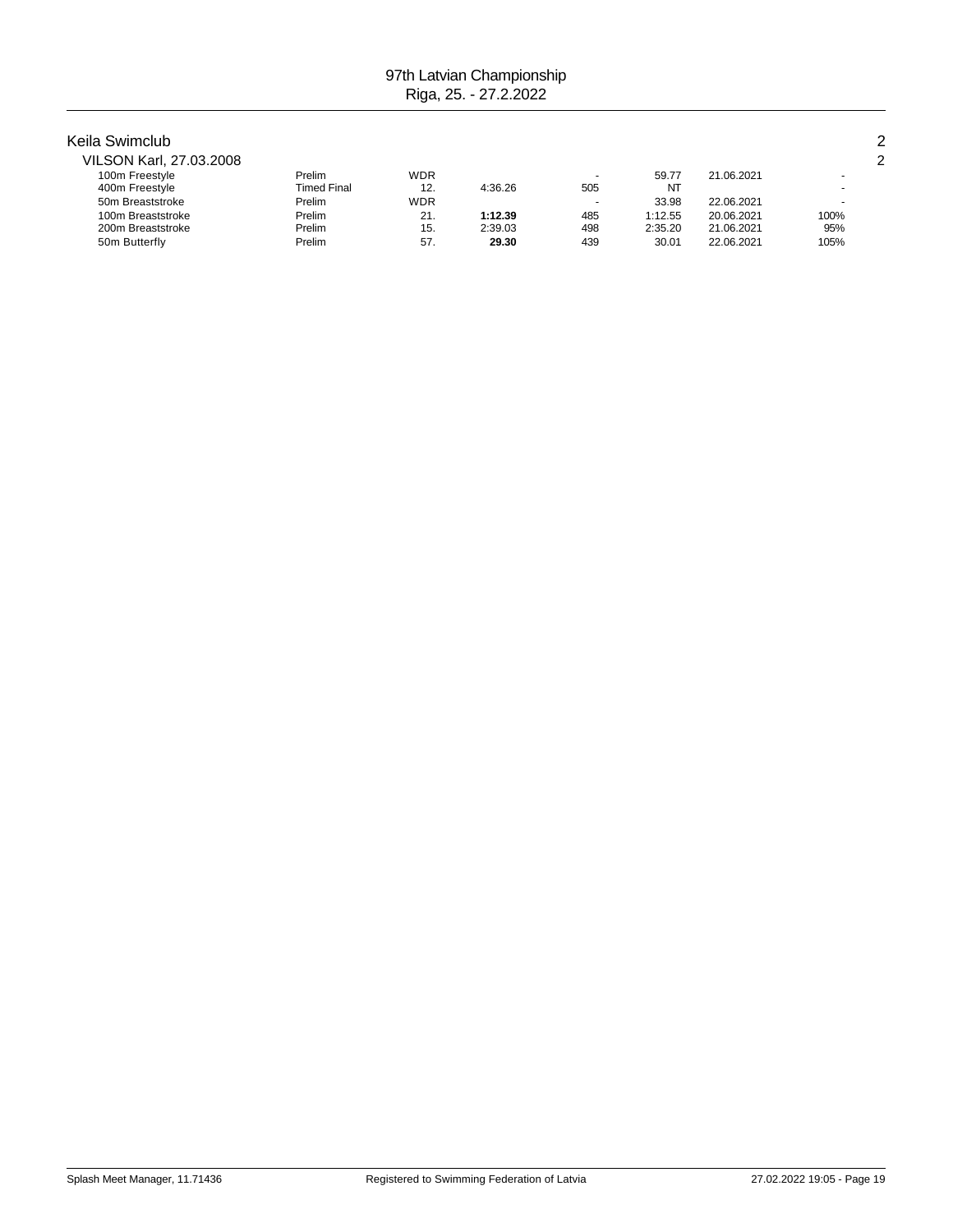| Kekavas novada SS                   |        |            |         |     |           |            |      | 12 |
|-------------------------------------|--------|------------|---------|-----|-----------|------------|------|----|
| CAMANS Kristers, 25.08.2005         |        |            |         |     |           |            |      | 2  |
| 50m Freestyle                       | Prelim | 57.        | 26.38   | 498 | 26.22     | 28.08.2021 | 99%  |    |
| 100m Freestyle                      | Prelim | 46.        | 58.02   | 528 | 59.32     | 29.08.2021 | 105% |    |
| 200m Freestyle                      | Prelim | 49.        | 2:17.07 | 412 | <b>NT</b> |            |      |    |
| 50m Backstroke                      | Prelim | 34.        | 31.11   | 459 | 30.55     | 29.08.2021 | 96%  |    |
| 100m Backstroke                     | Prelim | 29.        | 1:07.31 | 457 | 1:08.46   | 28.08.2021 | 103% |    |
| 200m Backstroke                     | Prelim | 17.        | 2:29.54 | 419 | NT        |            |      |    |
| CINIS Kristers Reinis, 21.08.2006   |        |            |         |     |           |            |      | 1  |
| 100m Freestyle                      | Prelim | 73.        | 1:00.00 | 477 | 1:01.67   | 13.05.2021 | 106% |    |
| CIRULIS Kristers, 10.07.2007        |        |            |         |     |           |            |      |    |
| 100m Freestyle                      | Prelim | 138.       | 1:16.32 | 232 | <b>NT</b> |            |      |    |
| FUNKA Bruno, 18.12.2007             |        |            |         |     |           |            |      |    |
| 100m Freestyle                      | Prelim | 137.       | 1:14.65 | 248 | <b>NT</b> |            |      |    |
| GRINBERGA Karla, 20.02.2011         |        |            |         |     |           |            |      | 2  |
| 50m Freestyle                       | Prelim | 97.        | 33.53   | 351 | 33.26     | 05.02.2022 | 98%  |    |
| 100m Freestyle                      | Prelim | 62.        | 1:15.46 | 321 | 1:21.90   | 29.08.2021 | 118% |    |
| 50m Backstroke                      | Prelim | 40.        | 37.77   | 364 | 38.31     | 05.02.2022 | 103% |    |
| MELDZERE Pola, 31.10.2005           |        |            |         |     |           |            |      | 1  |
| 50m Freestyle                       | Prelim | 103.       | 34.77   | 315 | 34.88     | 23.12.2021 | 101% |    |
| 50m Backstroke                      | Prelim | <b>WDR</b> |         |     | 38.22     | 23.12.2021 |      |    |
| PAUPE Krists Kristers, 04.06.2005   |        |            |         |     |           |            |      |    |
| 100m Freestyle                      | Prelim | 129.       | 1:06.04 | 358 | <b>NT</b> |            |      |    |
| PILATE Sofija, 01.02.2008           |        |            |         |     |           |            |      | 1  |
| 50m Backstroke                      | Prelim | 24.        | 35.39   | 443 | 35.92     | 23.12.2021 | 103% |    |
| POZNAKS Ralfs, 17.05.2005           |        |            |         |     |           |            |      |    |
| 100m Freestyle                      | Prelim | 126.       | 1:05.87 | 361 | 1:05.27   | 23.12.2021 | 98%  |    |
| PUKITE Emilija, 17.01.2006          |        |            |         |     |           |            |      | 1  |
| 50m Backstroke                      | Prelim | 29.        | 36.37   | 408 | 36.64     | 29.08.2021 | 101% |    |
| SAULITE Elina Elizabete, 14.03.2006 |        |            |         |     |           |            |      |    |
| 50m Breaststroke                    | Prelim | 28.        | 39.59   | 409 | 39.69     | 13.05.2021 | 101% |    |
| SENUTO Adelina, 02.01.2010          |        |            |         |     |           |            |      | 1  |
| 50m Breaststroke                    | Prelim | 40.        | 42.55   | 329 | 41.35     | 05.02.2022 | 94%  |    |
| 100m Breaststroke                   | Prelim | 27.        | 1:33.79 | 319 | 1:37.43   | 23.12.2021 | 108% |    |
| SULA Anete, 07.05.2006              |        |            |         |     |           |            |      |    |
| 50m Backstroke                      | Prelim | 43.        | 38.68   | 339 | <b>NT</b> |            |      |    |
| UCKURONIS Kristians, 30.08.2009     |        |            |         |     |           |            |      | 1  |
| 100m Freestyle                      | Prelim | 101.       | 1:02.47 | 423 | 1:05.70   | 29.08.2021 | 111% |    |
| VJATKINS Kristians, 22.06.2005      |        |            |         |     |           |            |      | 1  |
| 100m Freestyle                      | Prelim | 133.       | 1:07.16 | 340 | 1:11.67   | 23.12.2021 | 114% |    |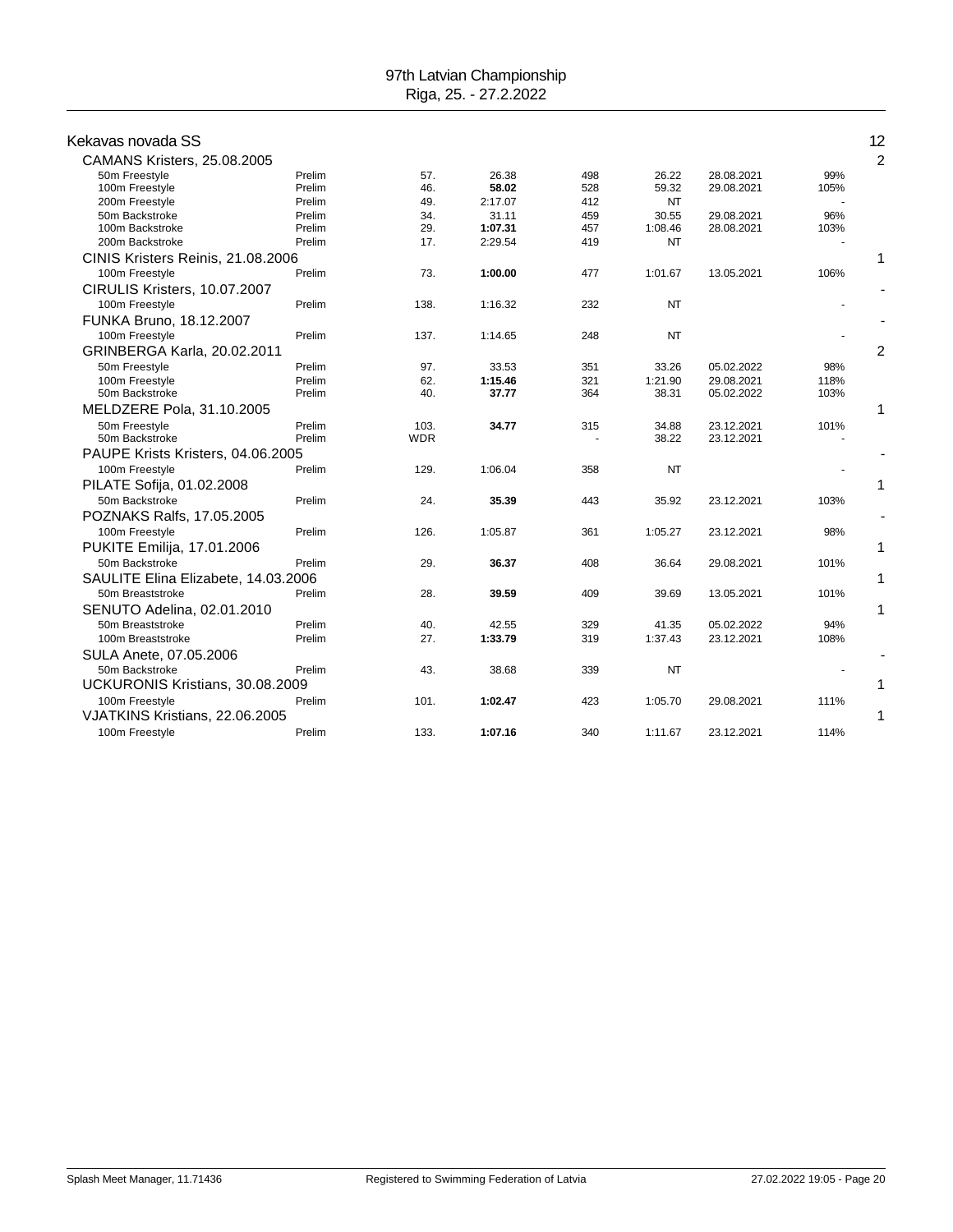| Kipsalas peldbaseins                               |                    |      |         |     |       |            |      | 4 |
|----------------------------------------------------|--------------------|------|---------|-----|-------|------------|------|---|
| DANGA Davis Ernests, 23.09.2007                    |                    |      |         |     |       |            |      |   |
| 50m Freestyle<br>KRUMINA Evelina, 19.08.2007       | Prelim             | 140. | 29.19   | 367 | 29.91 | 05.02.2022 | 105% |   |
| 50m Freestyle<br>OVSIANNIKOVA Veronika, 02.06.2008 | Prelim             | 84.  | 32.09   | 401 | 33.37 | 05.02.2022 | 108% |   |
| 50m Freestyle                                      | Final              | 16.  | 28.71   | 560 | 28.33 |            | 97%  |   |
| 50m Freestyle                                      | Prelim             | 14.  | 28.33   | 583 | 28.57 | 05.02.2022 | 102% |   |
| 200m Freestyle                                     | Prelim             | 31.  | 2:27.83 | 446 | NT    |            |      |   |
| 400m Freestyle<br>ROZE Roberts, 08.04.2008         | <b>Timed Final</b> | 19.  | 5:20.55 | 401 | NT    |            |      |   |
| 50m Freestyle                                      | Prelim             | 135. | 28.99   | 375 | 28.82 | 05.02.2022 | 99%  |   |
| RUTULIS Aleksis, 05.08.2006                        |                    |      |         |     |       |            |      | ٠ |
| 50m Freestyle<br>STEPANOVA Liene, 15.08.2007       | Prelim             | 141. | 29.22   | 366 | 28.92 | 23.12.2021 | 98%  |   |
| 50m Freestyle<br>ZAICEVS Aleksandrs, 15.03.2007    | Prelim             | 77.  | 31.84   | 410 | 32.54 | 05.02.2022 | 104% |   |
| 50m Freestyle                                      | Prelim             | 119. | 28.28   | 404 | 28.03 | 23.12.2021 | 98%  |   |
| 50m Butterfly                                      | Prelim             | 88.  | 32.01   | 336 | 31.90 | 23.12.2021 | 99%  |   |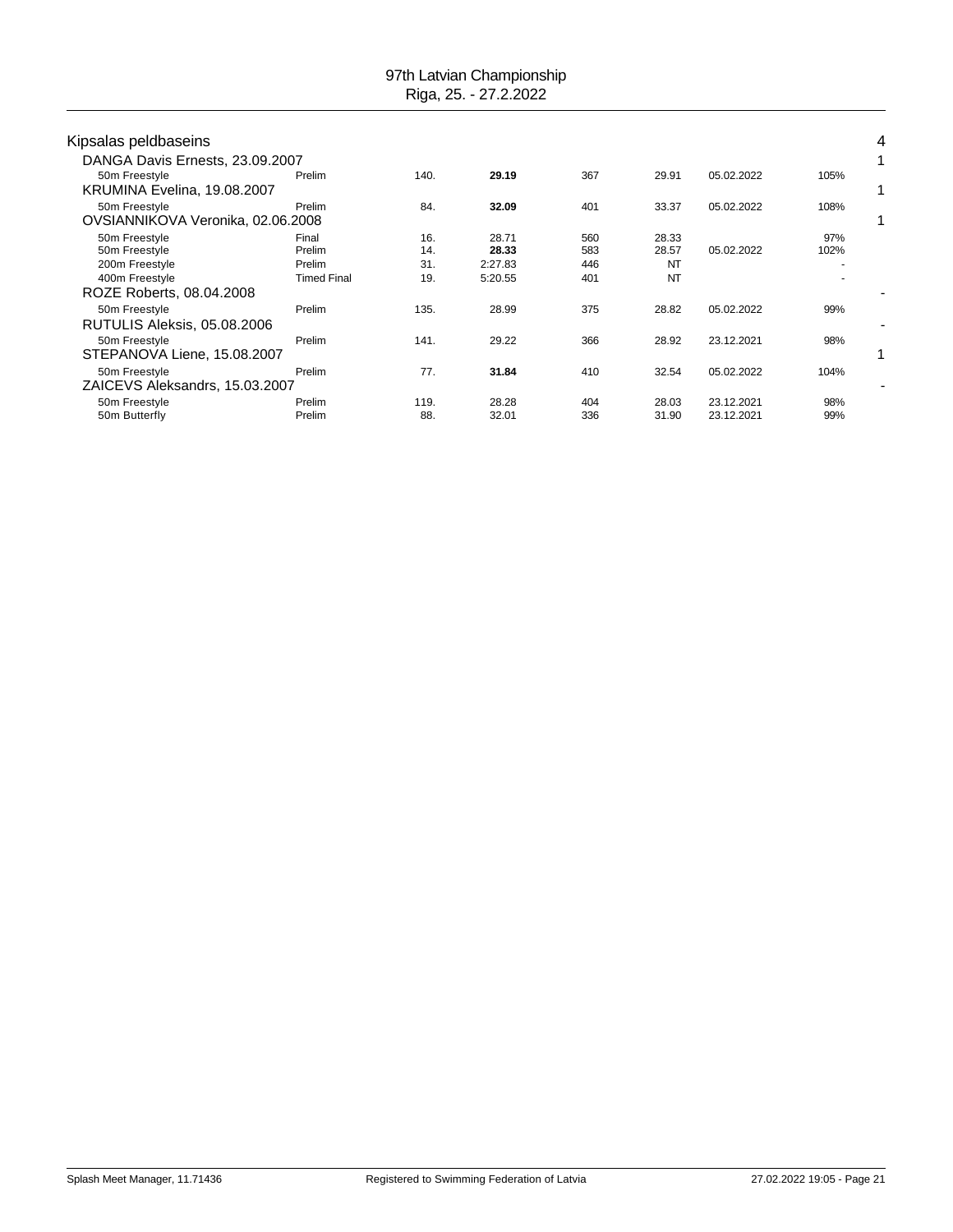| Kipsalas peldbaseins               |        |            |         |     |           |            |      |   |
|------------------------------------|--------|------------|---------|-----|-----------|------------|------|---|
| BOJARE Elza, 05.09.2002            |        |            |         |     |           |            |      |   |
|                                    | Prelim |            | 29.50   | 516 | NT        |            |      |   |
| 50m Freestyle<br>100m Freestyle    | Prelim | 38.<br>44. | 1:08.29 | 434 | <b>NT</b> |            |      |   |
| 50m Breaststroke                   | Prelim | 27.        | 39.46   | 413 | <b>NT</b> |            |      |   |
| FRANCE Marta, 06.11.2005           |        |            |         |     |           |            |      |   |
| 50m Backstroke                     | Prelim | 44.        | 40.54   | 294 | 39.09     | 23.12.2021 | 93%  |   |
| GRAUDUSIS Aleksis, 30.05.1998      |        |            |         |     |           |            |      |   |
| 50m Freestyle                      | Prelim | 53.        | 26.19   | 508 | 25.84     | 14.05.2021 | 97%  |   |
| 100m Freestyle                     | Prelim | 69.        | 59.71   | 484 | <b>NT</b> |            |      |   |
| HERMANIS Kristians, 04.03.2005     |        |            |         |     |           |            |      |   |
| 50m Freestyle                      | Prelim | 71.        | 26.74   | 478 | 26.14     | 23.12.2021 | 96%  |   |
| 50m Backstroke                     | Prelim | 52.        | 32.97   | 385 | <b>NT</b> |            |      |   |
| 50m Butterfly                      | Prelim | 54.        | 29.02   | 451 | 29.10     | 23.12.2021 | 101% |   |
| KALNUPS Arturs, 24.02.1999         |        |            |         |     |           |            |      |   |
| 50m Freestyle                      | Prelim | 90.        | 27.51   | 439 | 26.68     | 26.02.2021 | 94%  |   |
| 100m Freestyle                     | Prelim | 65.        | 59.45   | 491 | 58.31     | 28.02.2021 | 96%  |   |
| 50m Butterfly                      | Prelim | 45.        | 28.62   | 471 | 27.99     | 27.02.2021 | 96%  |   |
| KERVIS Rodions, 11.04.2000         |        |            |         |     |           |            |      |   |
| 50m Freestyle                      | Prelim | 21.        | 25.24   | 568 | <b>NT</b> |            |      |   |
| MITULE Estere Estrella, 11.07.2001 |        |            |         |     |           |            |      | 1 |
| 50m Freestyle                      | Prelim | 91.        | 32.91   | 372 | 34.79     | 28.08.2021 | 112% |   |
| NAGOBADE Nora, 16.03.2007          |        |            |         |     |           |            |      |   |
| 50m Backstroke                     | Prelim | 33.        | 36.85   | 392 | 37.36     | 05.02.2022 | 103% |   |
| TRASUNA Verona, 28.09.2009         |        |            |         |     |           |            |      | 1 |
| 50m Freestyle                      | Prelim | 100.       | 33.83   | 342 | 34.30     | 23.12.2021 | 103% |   |
| <b>VENDINS Rodrigo, 27.07.2005</b> |        |            |         |     |           |            |      |   |
| 50m Freestyle                      | Prelim | 126.       | 28.52   | 394 | <b>NT</b> |            |      |   |
| 50m Breaststroke                   | Prelim | 46.        | 35.03   | 406 | <b>NT</b> |            |      |   |
| ZIDERS Krists, 02.01.2003          |        |            |         |     |           |            |      |   |
| 50m Freestyle                      | Prelim | 63.        | 26.60   | 485 | <b>NT</b> |            |      |   |
| 100m Freestyle                     | Prelim | 58.        | 58.75   | 509 | <b>NT</b> |            |      |   |
|                                    |        |            |         |     |           |            |      |   |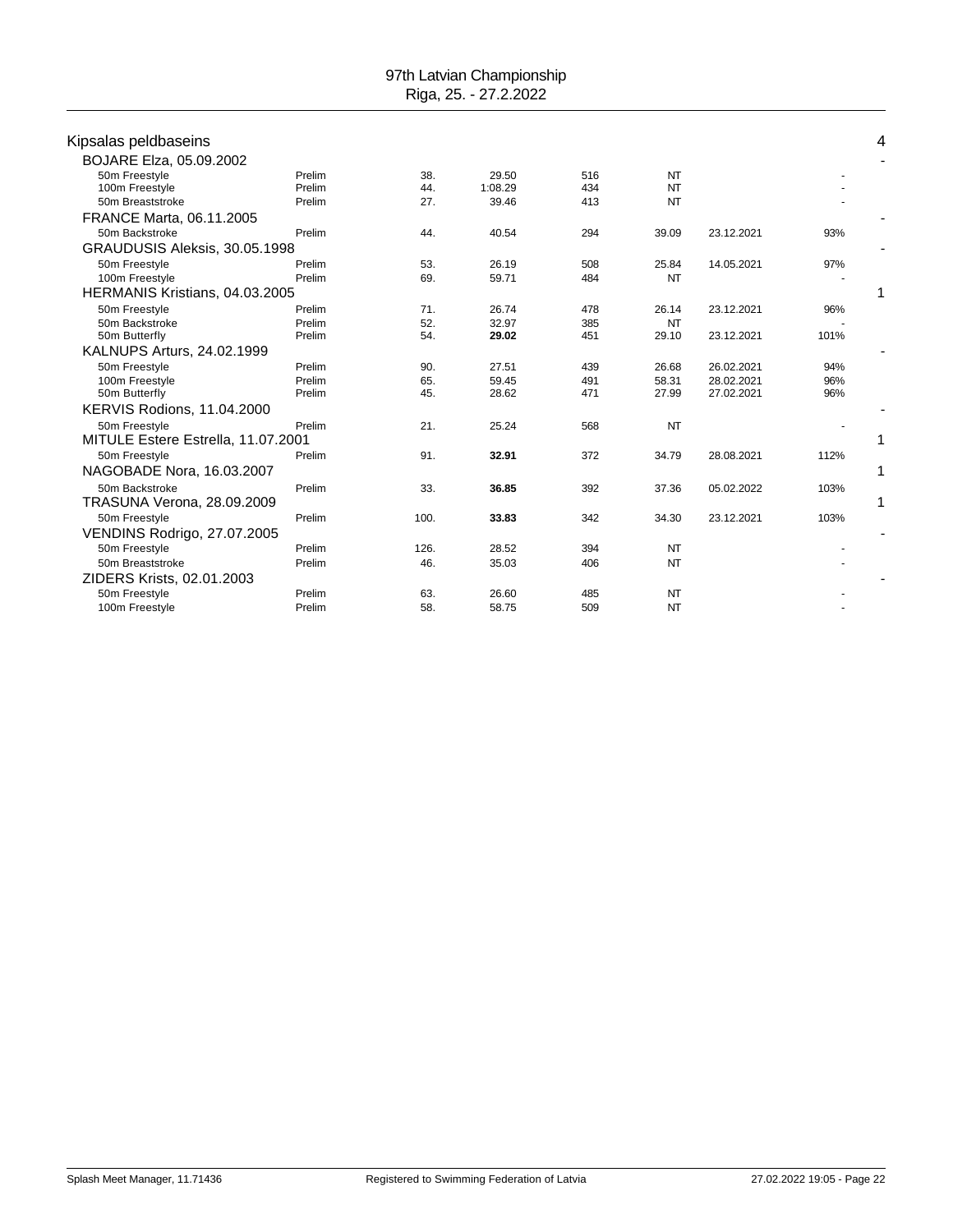| Kipsalas peldbaseins               |                    |     |         |     |                  |            |      |              |
|------------------------------------|--------------------|-----|---------|-----|------------------|------------|------|--------------|
| BALTINA Luize, 15.10.2002          |                    |     |         |     |                  |            |      | $\mathbf{1}$ |
| 50m Backstroke<br>100m Backstroke  | Prelim<br>Final    | 17. | 34.11   | 494 | 34.34<br>1:16.69 | 05.02.2022 | 101% |              |
| 100m Backstroke                    | Prelim             | 21. | 1:16.69 | 423 | NT               |            |      |              |
| KNESTJAPINS Aleksandrs, 16.03.2006 |                    |     |         |     |                  |            |      |              |
| 200m Freestyle                     | Prelim             | 65. | 2:29.01 | 320 | <b>NT</b>        |            |      |              |
| LIEGIS Luka Frederiks, 25.04.2004  |                    |     |         |     |                  |            |      | 2            |
| 50m Freestyle                      | Prelim             | 22. | 25.26   | 567 | 25.37            | 05.02.2022 | 101% |              |
| 100m Freestyle                     | Final              | 12. | 54.76   | 628 | 54.51            |            | 99%  |              |
| 100m Freestyle                     | Prelim             | 11. | 54.51   | 637 | 54.88            | 28.02.2021 | 101% |              |
| 200m Freestyle                     | Prelim             | 18. | 2:06.23 | 527 | 2:02.70          | 27.02.2021 | 94%  |              |
| LUFTS Francis Peteris, 18.05.2005  |                    |     |         |     |                  |            |      | 3            |
| 50m Breaststroke                   | Final              | 4.  | 29.32   | 693 | 29.70            |            | 103% |              |
| 50m Breaststroke                   | Prelim             | 4.  | 29.70   | 667 | 30.06            | 28.02.2021 | 102% |              |
| 100m Breaststroke                  | Final              | 7.  | 1:06.35 | 630 | 1:07.49          |            | 103% |              |
| 100m Breaststroke                  | Prelim             | 7.  | 1:07.49 | 598 | 1:07.17          | 14.05.2021 | 99%  |              |
| MEDNE Baiba, 05.05.1990            |                    |     |         |     |                  |            |      |              |
| 50m Freestyle                      | Prelim             | 56. | 30.56   | 464 | 30.50            | 14.05.2021 | 100% |              |
| 400m Freestyle                     | <b>Timed Final</b> | 18. | 5:17.87 | 411 | 5:16.43          | 13.05.2021 | 99%  |              |
| ZUBKOVS Boriss, 23.01.2003         |                    |     |         |     |                  |            |      |              |
| 50m Freestyle                      | Prelim             | 29. | 25.49   | 552 | 25.57            | 26.02.2021 | 101% |              |
| 100m Freestyle                     | Prelim             | 36. | 57.06   | 555 | 56.69            | 28.02.2021 | 99%  |              |
|                                    |                    |     |         |     |                  |            |      |              |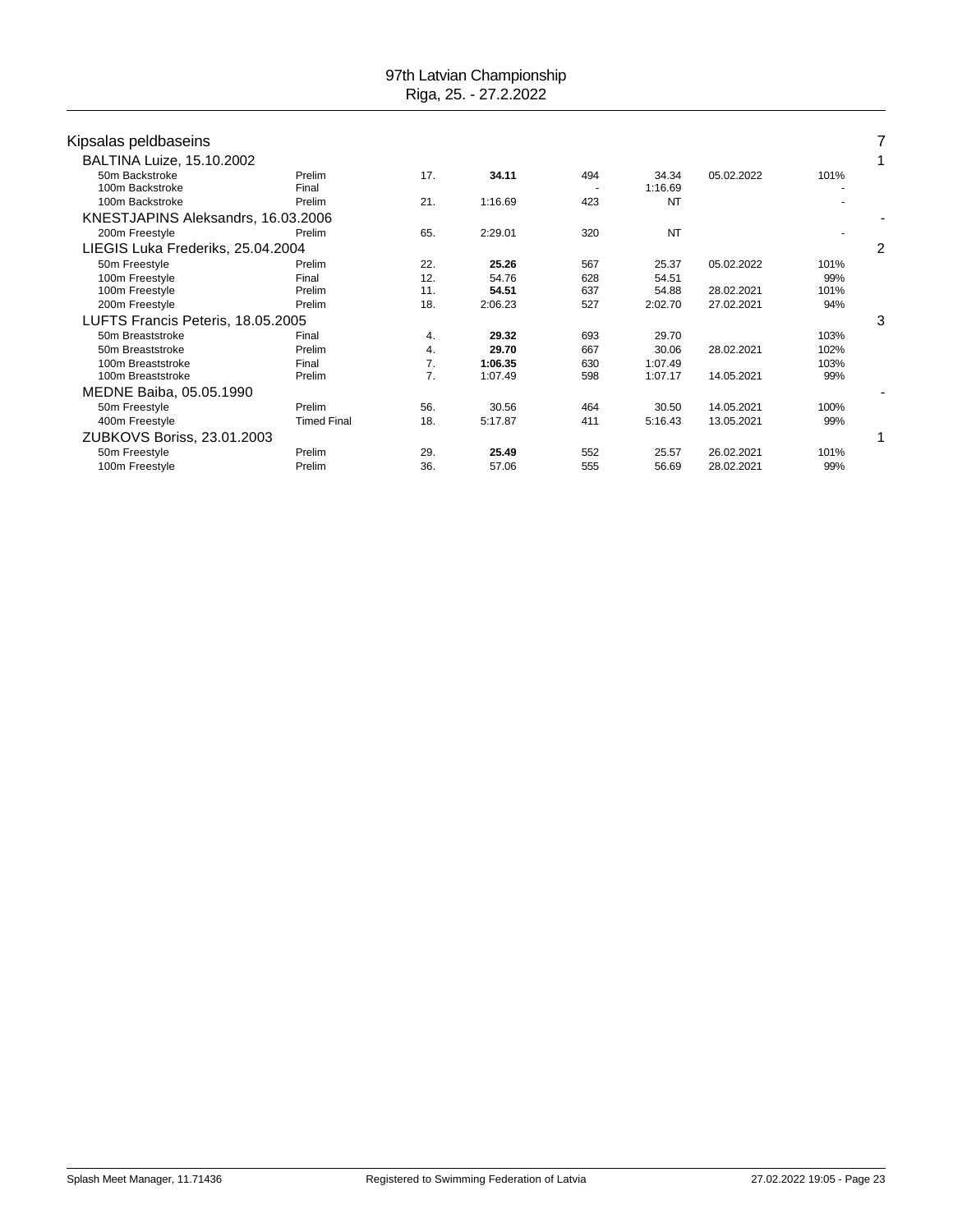#### Lebanon -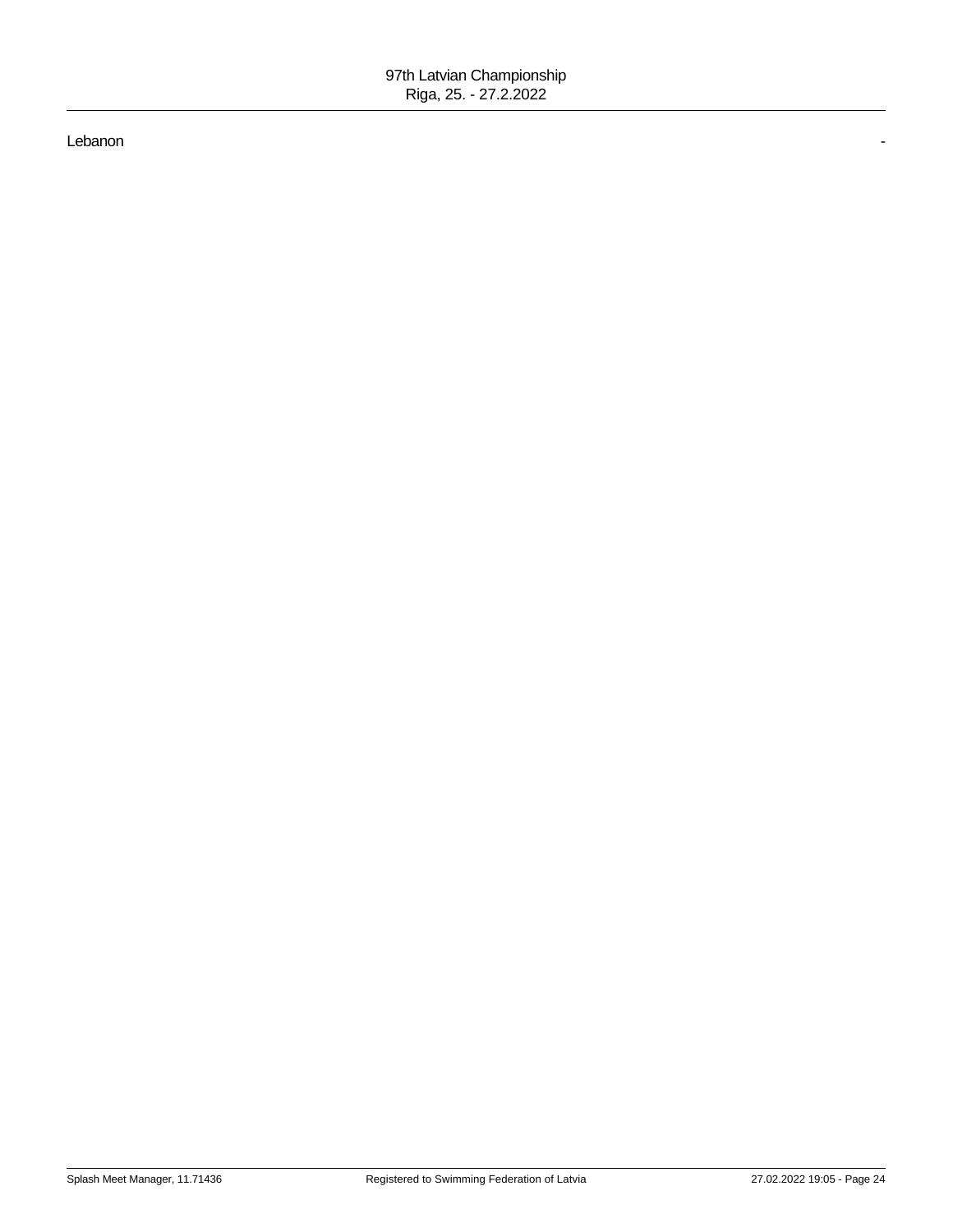| Liepajas KSS-Ezerkrasts       |        |            |       |                          |           |            |      | 2 |
|-------------------------------|--------|------------|-------|--------------------------|-----------|------------|------|---|
| JEMELJANOVS Glebs, 05.09.2002 |        |            |       |                          |           |            |      |   |
| 50m Freestyle                 | Prelim | 62.        | 26.55 | 488                      | 26.06     | 28.08.2021 | 96%  |   |
| 50m Backstroke                | Final  | 16.        | 29.13 | 559                      | 28.97     |            | 99%  |   |
| 50m Backstroke                | Prelim | 18.        | 28.97 | 568                      | 29.01     | 05.02.2022 | 100% |   |
| 50m Butterfly                 | Prelim | 26.        | 27.72 | 518                      | <b>NT</b> |            |      |   |
| VASILJEVS Edgars, 27.06.2002  |        |            |       |                          |           |            |      |   |
| 50m Freestyle                 | Final  | 8.         | 24.54 | 618                      | 24.20     |            | 97%  |   |
| 50m Freestyle                 | Prelim |            | 24.20 | 645                      | 24.39     | 23.12.2021 | 102% |   |
| 100m Freestyle                | Final  |            |       | $\overline{\phantom{0}}$ | 55.38     |            |      |   |
| 100m Freestyle                | Prelim | 21.        | 55.38 | 607                      | <b>NT</b> |            |      |   |
| 200m Freestyle                | Prelim | <b>WDR</b> |       | ۰                        | <b>NT</b> |            |      |   |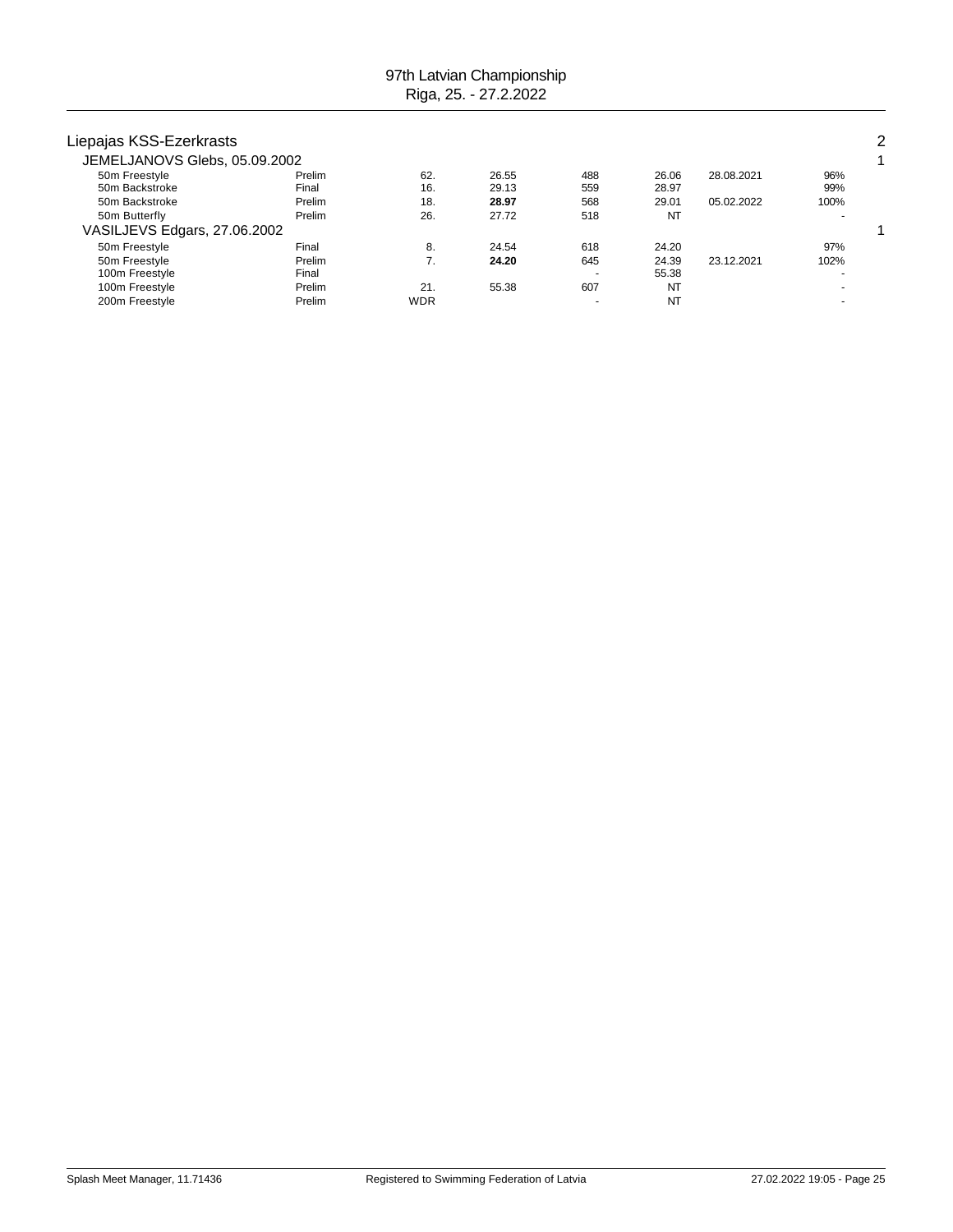| Liepajas KSS-Liepajas OC             |                  |             |                |            |             |            |      | 1 |
|--------------------------------------|------------------|-------------|----------------|------------|-------------|------------|------|---|
| JAKOVLEVS Aliks, 22.05.2005          |                  |             |                |            |             |            |      |   |
| 50m Freestyle<br>50m Butterfly       | Prelim<br>Prelim | 160.<br>93. | 30.67<br>33.26 | 316<br>300 | NT<br>32.34 | 23.12.2021 | 95%  |   |
| SAHMANOVS Andrejs, 26.11.2005        |                  |             |                |            |             |            |      |   |
| 50m Freestyle                        | Prelim           | 61          | 26.47          | 492        | NT          |            |      |   |
| 50m Butterfly                        | Prelim           | 61.         | 29.69          | 422        | <b>NT</b>   |            |      |   |
| SVILIS-SUDINTS Dzonatans, 09.01.2005 |                  |             |                |            |             |            |      |   |
| 50m Freestyle                        | Prelim           | 74.         | 26.96          | 466        | 27.20       | 23.12.2021 | 102% |   |
| 50m Butterfly                        | Prelim           | 65.         | 29.92          | 412        | NT          |            |      |   |
| ZEMZANE Marsela, 10.02.2006          |                  |             |                |            |             |            |      |   |
| 50m Freestyle                        | Prelim           | 50.         | 30.15          | 483        | 29.70       | 23.12.2021 | 97%  |   |
| 50m Butterfly                        | Prelim           | 28.         | 32.39          | 429        | 31.98       | 23.12.2021 | 97%  |   |
|                                      |                  |             |                |            |             |            |      |   |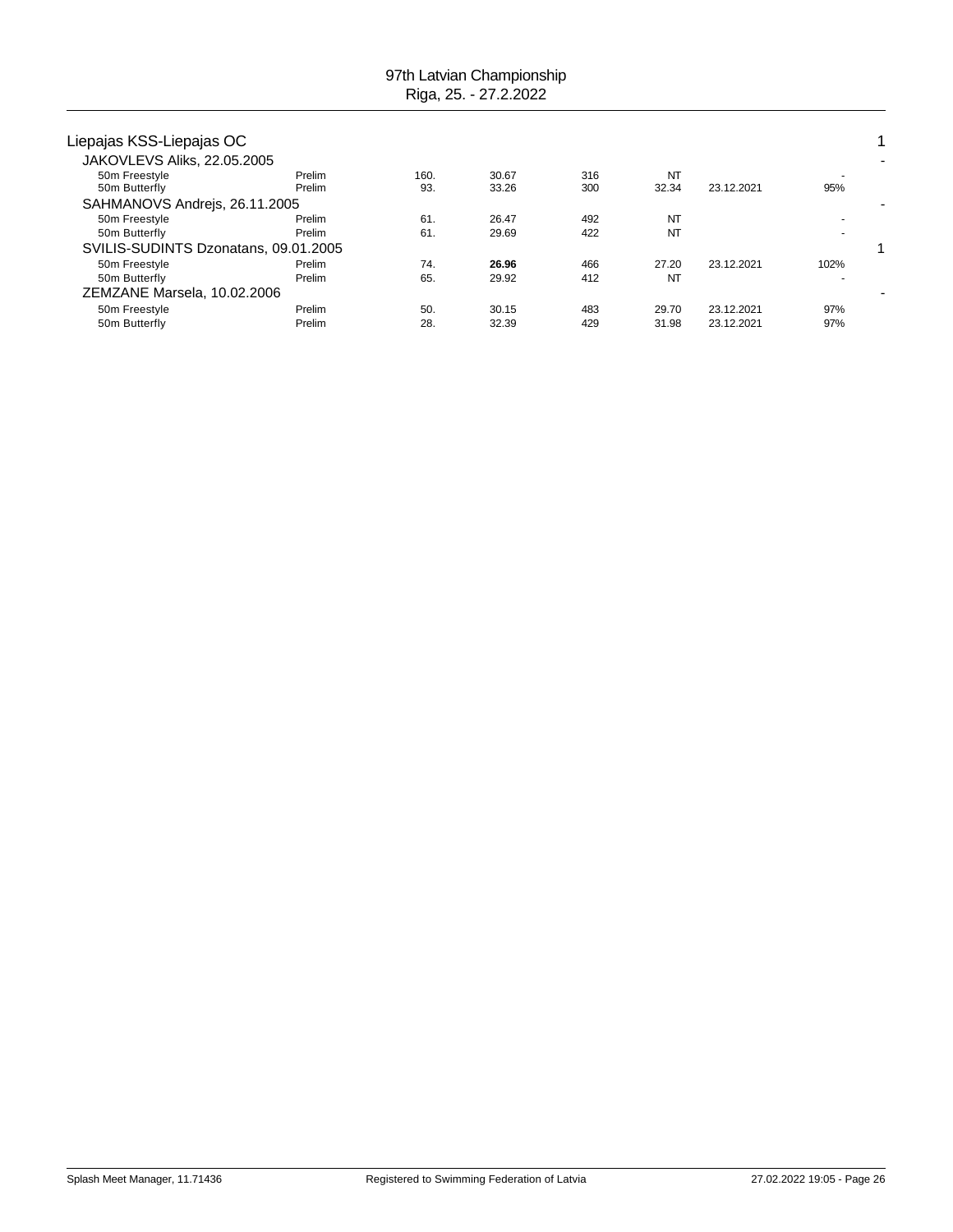| <b>Moscow City</b>           |                    |     |         |     |         |            |      | 2 |
|------------------------------|--------------------|-----|---------|-----|---------|------------|------|---|
| GRINEV Vladislav, 21.07.1996 |                    |     |         |     |         |            |      | 2 |
| 50m Freestyle                | Final              |     | 22.80   | 771 | 22.94   |            | 101% |   |
| 50m Freestyle                | Prelim             | ι.  | 22.94   | 757 | 22.29   | 09.04.2021 | 94%  |   |
| 100m Freestyle               | Final              | ι.  | 49.61   | 845 | 49.40   |            | 99%  |   |
| 100m Freestyle               | Prelim             | ι.  | 49.40   | 856 | 47.85   | 06.04.2021 | 94%  |   |
| 200m Freestyle               | Final              | . . | 1:52.15 | 752 | 1:52.38 |            | 100% |   |
| 200m Freestyle               | Prelim             | ι.  | 1:52.38 | 747 | 1:48.84 | 21.04.2021 | 94%  |   |
| 400m Freestyle               | <b>Timed Final</b> | ົ   | 4:11.07 | 673 | NT      |            |      |   |
|                              |                    |     |         |     |         |            |      |   |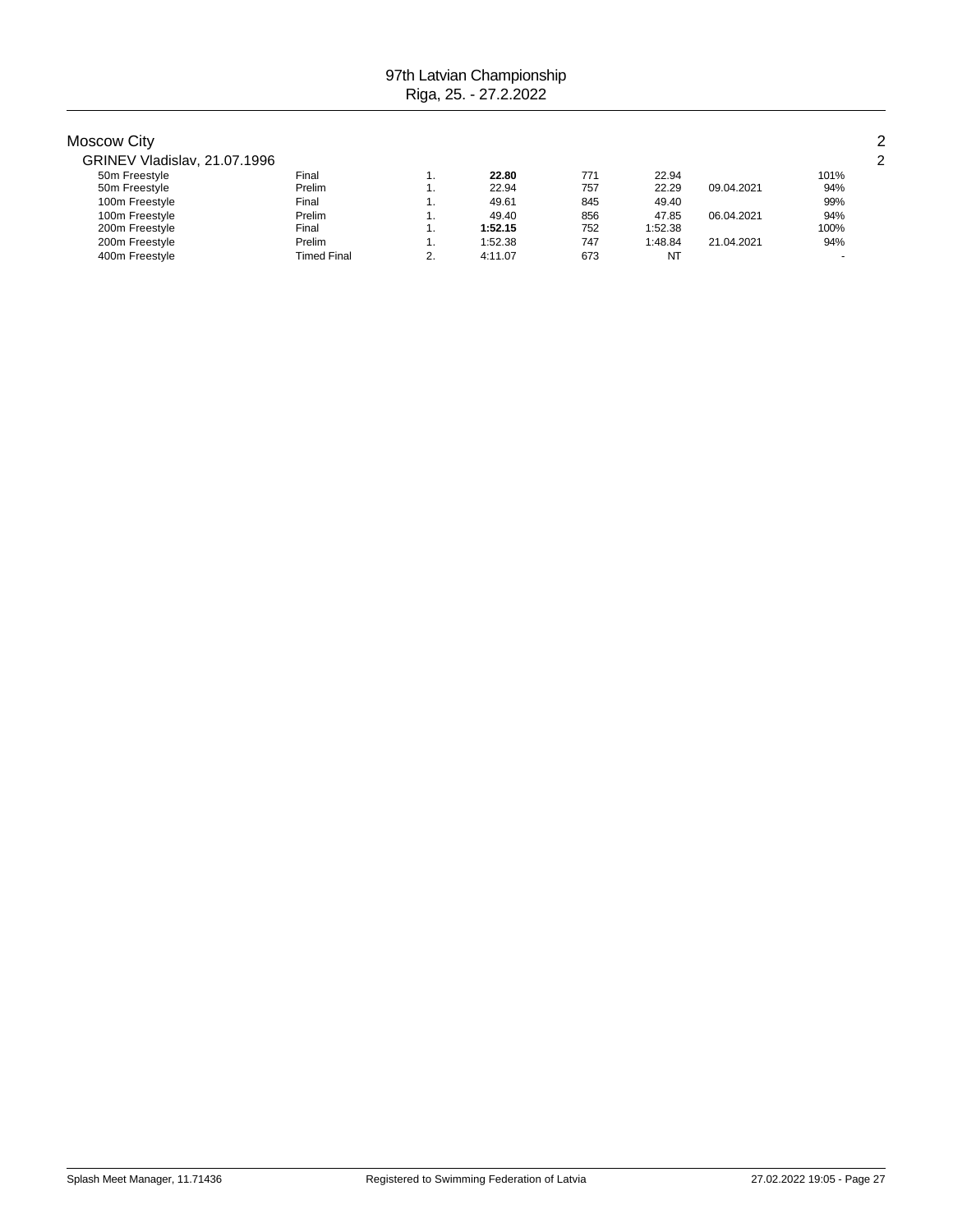### Nuotatori Pugliesi asd 12

| ruviuivii i uyiivoi uou      |        |     |         |     |           |            |      |                |
|------------------------------|--------|-----|---------|-----|-----------|------------|------|----------------|
| BARBA Sofia, 12.09.2008      |        |     |         |     |           |            |      | 4              |
| 50m Backstroke               | Final  | 9.  | 31.15   | 649 | 31.46     |            | 102% |                |
| 50m Backstroke               | Prelim | 6.  | 31.46   | 630 | 31.50     | 18.06.2021 | 100% |                |
| 100m Backstroke              | Final  | 1.  | 1:05.57 | 676 | 1:06.16   |            | 102% |                |
| 100m Backstroke              | Prelim | 1.  | 1:06.16 | 658 | 1:05.97   | 02.06.2021 | 99%  |                |
| 200m Backstroke              | Final  | 1.  | 2:19.51 | 691 | 2:21.82   |            | 103% |                |
| 200m Backstroke              | Prelim | 1.  | 2:21.82 | 657 | 2:20.21   | 10.08.2021 | 98%  |                |
| FANCIANO Michele, 09.05.2005 |        |     |         |     |           |            |      | 3              |
| 50m Breaststroke             | Final  | 2.  | 29.30   | 694 | 29.61     |            | 102% |                |
| 50m Breaststroke             | Prelim | 3.  | 29.61   | 673 | 29.49     | 19.06.2021 | 99%  |                |
| 100m Breaststroke            | Final  | 3.  | 1:04.56 | 683 | 1:05.54   |            | 103% |                |
| 100m Breaststroke            | Prelim | 4.  | 1:05.54 | 653 | 1:04.77   | 09.08.2021 | 98%  |                |
| 200m Breaststroke            | Final  | 3.  | 2:23.89 | 673 | 2:26.81   |            | 104% |                |
| 200m Breaststroke            | Prelim | 4.  | 2:26.81 | 633 | 2:22.31   | 11.08.2021 | 94%  |                |
| LEZZI Alessio, 13.03.2001    |        |     |         |     |           |            |      | $\overline{c}$ |
| 50m Breaststroke             | Final  | 5.  | 29.72   | 665 | 29.99     |            | 102% |                |
| 50m Breaststroke             | Prelim | 6.  | 29.99   | 647 | 29.63     | 06.08.2021 | 98%  |                |
| 100m Breaststroke            | Final  | 4.  | 1:05.21 | 663 | 1:05.95   |            | 102% |                |
| 100m Breaststroke            | Prelim | 6.  | 1:05.95 | 641 | 1:04.71   | 11.06.2021 | 96%  |                |
| 200m Breaststroke            | Prelim | 6.  | 2:27.65 | 623 | 2:21.28   | 05.08.2021 | 92%  |                |
| NILO Francesco, 10.08.2005   |        |     |         |     |           |            |      | 3              |
| 50m Backstroke               | Final  | 7.  | 27.89   | 637 | 28.14     |            | 102% |                |
| 50m Backstroke               | Prelim | 9.  | 28.14   | 620 | NT        |            |      |                |
| 100m Backstroke              | Final  | 8.  | 1:00.24 | 637 | 1:00.01   |            | 99%  |                |
| 100m Backstroke              | Prelim | 5.  | 1:00.01 | 645 | 1:00.28   | 09.08.2021 | 101% |                |
| 200m Backstroke              | Final  | 3.  | 2:08.66 | 658 | 2:10.54   |            | 103% |                |
| 200m Backstroke              | Prelim | 5.  | 2:10.54 | 630 | 2:10.01   | 20.06.2021 | 99%  |                |
| 50m Butterfly                | Final  | 11. | 26.77   | 575 | 26.72     |            | 100% |                |
| 50m Butterfly                | Prelim | 12. | 26.72   | 578 | <b>NT</b> |            |      |                |
|                              |        |     |         |     |           |            |      |                |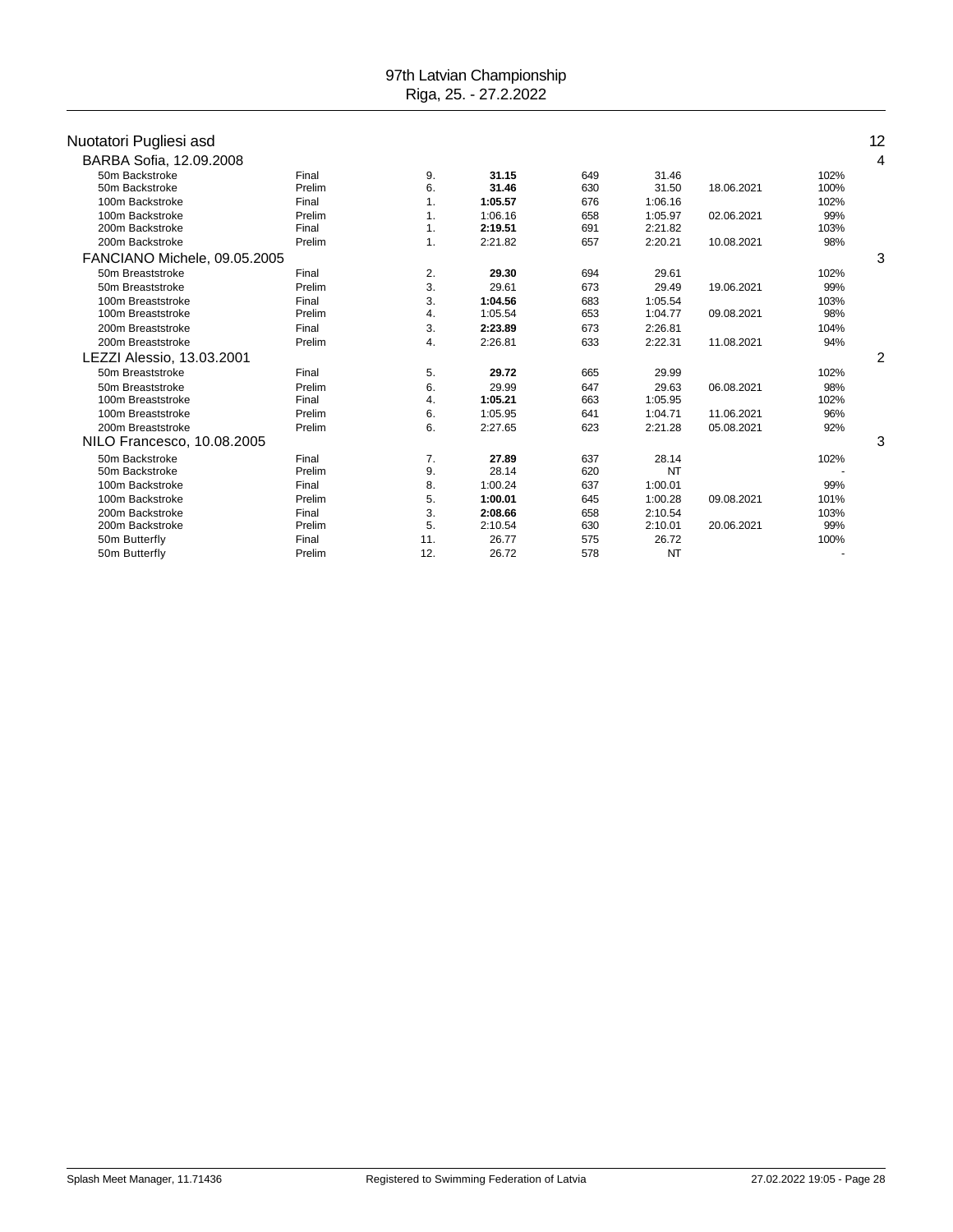| Orca Swim Club<br>HALTTUNEN Emil Herman Antero, 05.08.2007 |                    |                |         |     |           |            |      | 5 |
|------------------------------------------------------------|--------------------|----------------|---------|-----|-----------|------------|------|---|
| 50m Freestyle                                              | Prelim             | 130.           | 28.64   | 389 | <b>NT</b> |            |      |   |
| 100m Freestyle                                             | Prelim             | 120.           | 1:04.17 | 390 | NT        |            |      |   |
| 50m Backstroke                                             | Prelim             | 48.            | 32.39   | 406 | <b>NT</b> |            |      |   |
| 100m Backstroke                                            | Prelim             | 40.            | 1:12.54 | 365 | <b>NT</b> |            |      |   |
| KARATSEVSKI Nikita, 24.01.2003                             |                    |                |         |     |           |            |      | 3 |
| 400m Freestyle                                             | <b>Timed Final</b> | 8.             | 4:32.38 | 527 | 4:34.05   | 21.06.2021 | 101% |   |
| 50m Butterfly                                              | Final              | 5.             | 26.03   | 626 | 26.24     |            | 102% |   |
| 50m Butterfly                                              | Prelim             | 7.             | 26.24   | 611 | 25.70     | 22.06.2021 | 96%  |   |
| 200m Medley                                                | Final              | 7 <sub>1</sub> | 2:18.58 | 556 | 2:21.44   |            | 104% |   |
| 200m Medley                                                | Prelim             | 8.             | 2:21.44 | 523 | 2:15.99   | 13.05.2021 | 92%  |   |
| 400m Medley                                                | <b>Timed Final</b> | 10.            | 5:15.75 | 460 | NT        |            |      |   |
| LINDMA Jakob Matthias, 02.11.2005                          |                    |                |         |     |           |            |      |   |
| 50m Breaststroke                                           | Prelim             | 18.            | 31.77   | 544 | 31.48     | 22.06.2021 | 98%  |   |
| 200m Breaststroke                                          | Prelim             | 14.            | 2:38.87 | 500 | 2:34.83   | 21.06.2021 | 95%  |   |
| NOMM Martin, 19.04.2007                                    |                    |                |         |     |           |            |      |   |
| 100m Freestyle                                             | Prelim             | 102.           | 1:02.63 | 420 | <b>NT</b> |            |      |   |
| 200m Freestyle                                             | Prelim             | 48.            | 2:15.74 | 424 | <b>NT</b> |            |      |   |
| 400m Freestyle                                             | <b>Timed Final</b> | 21.            | 4:47.19 | 449 | <b>NT</b> |            |      |   |
| 50m Backstroke                                             | Prelim             | 43.            | 31.51   | 441 | <b>NT</b> |            |      |   |
| 100m Backstroke                                            | Prelim             | 36.            | 1:09.87 | 408 | <b>NT</b> |            |      |   |
| PASKOV Philip, 26.10.2002                                  |                    |                |         |     |           |            |      | 1 |
| 50m Freestyle                                              | Final              | 16.            | 25.20   | 571 | 25.05     |            | 99%  |   |
| 50m Freestyle                                              | Prelim             | 18.            | 25.05   | 581 | 24.60     | 14.05.2021 | 96%  |   |
| 100m Freestyle                                             | Prelim             | 33.            | 56.86   | 561 | 56.49     | 28.02.2021 | 99%  |   |
| 200m Freestyle                                             | Prelim             | 33.            | 2:10.47 | 477 | 2:12.46   | 14.05.2021 | 103% |   |
| 50m Butterfly                                              | Prelim             | 27.            | 27.73   | 517 | <b>NT</b> |            |      |   |
| TIIDUS Jueri Robin, 17.04.2007                             |                    |                |         |     |           |            |      |   |
| 100m Freestyle                                             | Prelim             | 105.           | 1:02.71 | 418 | <b>NT</b> |            |      |   |
| 50m Breaststroke                                           | Prelim             | 40.            | 34.08   | 441 | <b>NT</b> |            |      |   |
| 100m Breaststroke                                          | Prelim             | 31.            | 1:15.35 | 430 | <b>NT</b> |            |      |   |
| 200m Breaststroke                                          | Prelim             | 28.            | 2:48.33 | 420 | <b>NT</b> |            |      |   |
| VILLEMS Glen Marcus, 06.03.2004                            |                    |                |         |     |           |            |      | 1 |
| 50m Freestyle                                              | Prelim             | 36.            | 25.64   | 542 | 25.55     | 26.02.2021 | 99%  |   |
| 100m Freestyle                                             | Prelim             | 40.            | 57.58   | 540 | 56.78     | 28.02.2021 | 97%  |   |
| 50m Breaststroke                                           | Final              | 11.            | 31.01   | 586 | 31.16     |            | 101% |   |
| 50m Breaststroke                                           | Prelim             | 14.            | 31.16   | 577 | 30.21     | 28.02.2021 | 94%  |   |
| 100m Breaststroke                                          | Final              | 12.            | 1:09.16 | 556 | 1:08.09   |            | 97%  |   |
| 100m Breaststroke                                          | Prelim             | 9.             | 1:08.09 | 582 | 1:06.74   | 26.02.2021 | 96%  |   |
| 200m Breaststroke                                          | Prelim             | 13.            | 2:38.32 | 505 | NT        |            |      |   |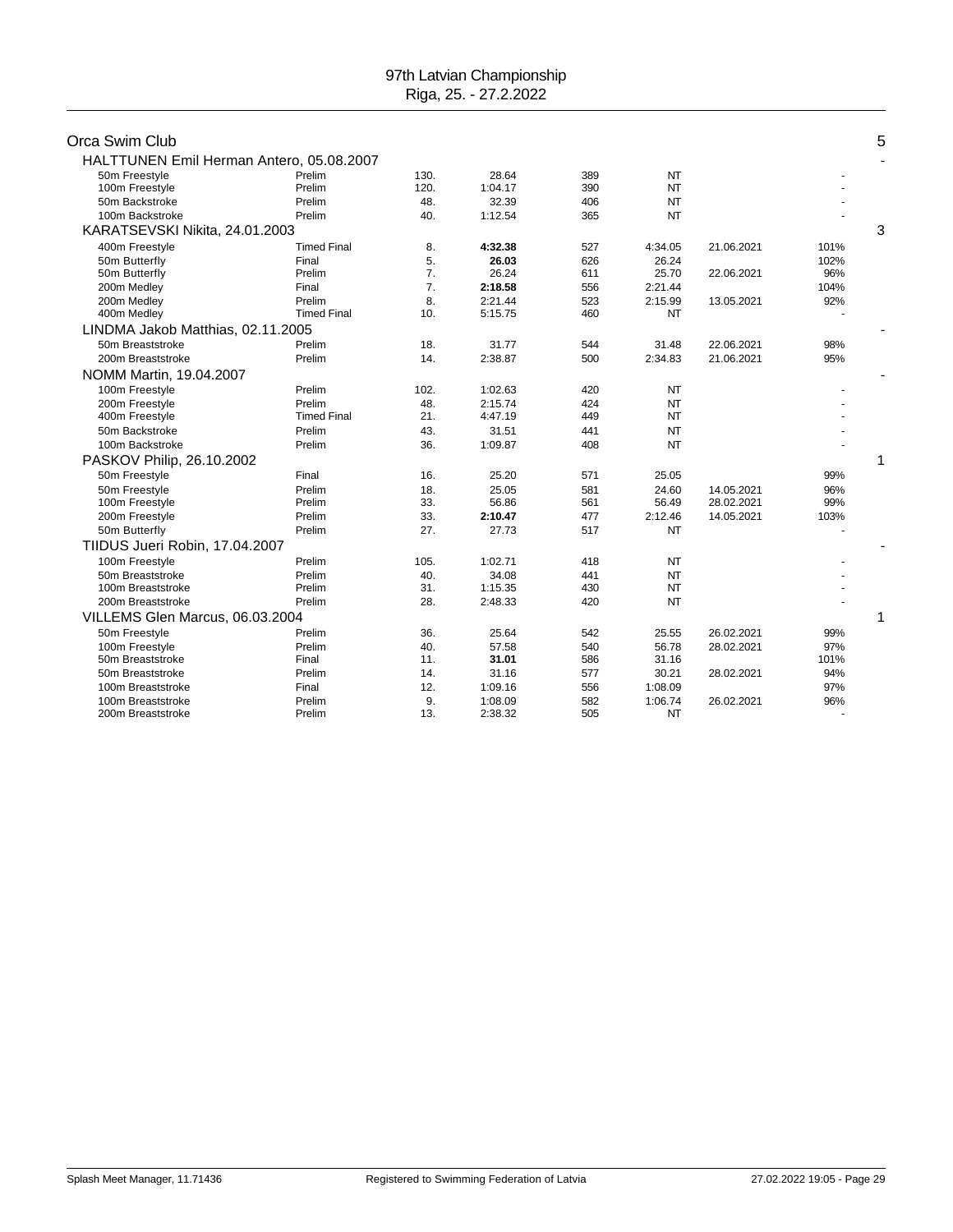| Paernu Spordikool                 |                    |                   |                    |            |                    |                          |             | 27 |
|-----------------------------------|--------------------|-------------------|--------------------|------------|--------------------|--------------------------|-------------|----|
| MOSKALENKO Denis, 04.07.2005      |                    |                   |                    |            |                    |                          |             | 5  |
| 50m Breaststroke                  | Prelim             | 16.               | 31.39              | 564        | 32.70              | 28.02.2021               | 109%        |    |
| 100m Breaststroke                 | Final              | 13.               | 1:09.32            | 552        | 1:09.86            |                          | 102%        |    |
| 100m Breaststroke                 | Prelim             | 14.               | 1:09.86            | 539        | 1:12.17            | 26.02.2021               | 107%        |    |
| 200m Breaststroke                 | Prelim             | 10.               | 2:32.13            | 569        | 2:38.55            | 27.02.2021               | 109%        |    |
| 50m Butterfly                     | Prelim             | 38.               | 28.36              | 484        | 28.64              | 27.02.2021               | 102%        |    |
| 200m Medley                       | Prelim             | 11.               | 2:22.54            | 511        | NT                 |                          |             |    |
| ROOS Aurelia, 08.08.2004          |                    |                   |                    |            |                    |                          |             | 4  |
| 50m Freestyle                     | Final              | 7.                | 27.31              | 651        | 27.60              |                          | 102%        |    |
| 50m Freestyle                     | Prelim             | 7.                | 27.60              | 630        | 27.08              | 20.06.2021               | 96%         |    |
| 100m Freestyle                    | Final              | 5.                | 59.19              | 666        | 59.55              |                          | 101%        |    |
| 100m Freestyle                    | Prelim             | 4.                | 59.55              | 654        | 58.81              | 21.06.2021               | 98%         |    |
| 50m Butterfly                     | Final              | 4.                | 28.49              | 630        | 28.83              |                          | 102%        |    |
| 50m Butterfly                     | Prelim<br>Final    | 4.<br>2.          | 28.83              | 608        | 27.58              | 22.06.2021               | 92%<br>107% |    |
| 100m Butterfly<br>100m Butterfly  | Prelim             | 2.                | 1:04.84<br>1:07.18 | 626<br>563 | 1:07.18<br>1:02.52 | 10.07.2021               | 87%         |    |
| SOOVIK Carl Robert, 14.05.2004    |                    |                   |                    |            |                    |                          |             |    |
|                                   | Prelim             | 67.               |                    | 480        |                    |                          | 97%         |    |
| 50m Freestyle<br>100m Freestyle   | Prelim             | 53.               | 26.69<br>58.58     | 513        | 26.25<br>NT        | 04.04.2021               |             |    |
| 200m Freestyle                    | Prelim             | 32.               | 2:10.29            | 479        | <b>NT</b>          |                          |             |    |
| 50m Breaststroke                  | Prelim             | 21.               | 32.18              | 524        | 31.80              | 22.06.2021               | 98%         |    |
| 100m Breaststroke                 | Prelim             | 22.               | 1:12.45            | 483        | 1:11.63            | 20.06.2021               | 98%         |    |
| TAMMELEHT Simon, 26.04.2006       |                    |                   |                    |            |                    |                          |             |    |
| 50m Freestyle                     | Prelim             | WDR               |                    |            | NT                 |                          |             |    |
| <b>TAMMIK Laura, 26.08.2005</b>   |                    |                   |                    |            |                    |                          |             | 6  |
|                                   |                    |                   |                    |            |                    |                          |             |    |
| 50m Freestyle                     | Final<br>Prelim    | 13.<br>15.        | 28.07<br>28.40     | 599<br>578 | 28.40<br>28.18     | 20.06.2021               | 102%<br>98% |    |
| 50m Freestyle<br>200m Freestyle   | Final              | 5.                | 2:13.02            | 612        | 2:14.28            |                          | 102%        |    |
| 200m Freestyle                    | Prelim             | 5.                | 2:14.28            | 595        | 2:16.48            | 14.05.2021               | 103%        |    |
| 400m Freestyle                    | <b>Timed Final</b> | 6.                | 4:48.43            | 551        | 4:48.83            | 26.02.2021               | 100%        |    |
| 200m Medley                       | Final              | 1.                | 2:29.48            | 600        | 2:34.29            |                          | 107%        |    |
| 200m Medley                       | Prelim             | 4.                | 2:34.29            | 546        | 2:30.63            | 13.05.2021               | 95%         |    |
| 400m Medley                       | <b>Timed Final</b> | 3.                | 5:25.87            | 546        | 5:31.58            | 03.04.2021               | 104%        |    |
| TAMMIK Remi, 26.08.2005           |                    |                   |                    |            |                    |                          |             | 5  |
| 50m Freestyle                     | Final              | 12.               | 24.90              | 592        | 24.81              |                          | 99%         |    |
| 50m Freestyle                     | Prelim             | 13.               | 24.81              | 598        | 24.63              | 07.03.2021               | 99%         |    |
| 100m Freestyle                    | Final              | 5.                | 53.40              | 677        | 54.33              |                          | 104%        |    |
| 100m Freestyle                    | Prelim             | 8.                | 54.33              | 643        | 53.32              | 21.06.2021               | 96%         |    |
| 200m Freestyle                    | Prelim             | 10.               | 2:01.70            | 588        | 1:59.67            | 10.07.2021               | 97%         |    |
| 50m Backstroke                    | Final              | 8.                | 28.10              | 623        | 28.09              |                          | 100%        |    |
| 50m Backstroke                    | Prelim             | 8.                | 28.09              | 623        | 28.23              | 14.05.2021               | 101%        |    |
| 100m Backstroke                   | Final              | 5.                | 59.53              | 660        | 1:00.18            |                          | 102%        |    |
| 100m Backstroke                   | Prelim             | 8.                | 1:00.18            | 639        | 1:00.06            | 06.03.2021               | 100%        |    |
| 200m Backstroke                   | Final              | 2.                | 2:07.94            | 669        | 2:09.29            |                          | 102%        |    |
| 200m Backstroke                   | Prelim             | 3.                | 2:09.29            | 648        | 2:09.82            | 20.06.2021               | 101%        |    |
| TOODU Rasmus, 03.08.2006          |                    |                   |                    |            |                    |                          |             | 4  |
| 50m Freestyle                     | Prelim             | 120.              | 28.34              | 401        | 28.98              | 20.06.2021               | 105%        |    |
| 100m Freestyle                    | Prelim             | 119.              | 1:04.04            | 393        | 1:04.74            | 13.05.2021               | 102%        |    |
| 50m Backstroke                    | Prelim             | 37.               | 31.15              | 457        | 32.15              | 21.06.2021               | 107%        |    |
| 100m Backstroke<br>50m Butterfly  | Prelim<br>Prelim   | 34.<br>67.        | 1:09.45<br>30.08   | 416<br>405 | 1:12.68<br>NT      | 13.05.2021               | 110%        |    |
| VAINIKK Raido, 14.08.2005         |                    |                   |                    |            |                    |                          |             | 3  |
|                                   |                    |                   |                    |            |                    |                          |             |    |
| 50m Freestyle                     | Prelim             | 52.               | 26.15              | 511        | 26.43              | 20.06.2021               | 102%        |    |
| 50m Backstroke<br>100m Backstroke | Prelim             | 21.               | 29.51              | 537<br>÷,  | 30.53              | 28.02.2021               | 107%        |    |
| 50m Butterfly                     | Prelim<br>Prelim   | <b>WDR</b><br>22. |                    |            | 1:05.09<br>27.92   | 27.02.2021<br>13.05.2021 | 102%        |    |
| 100m Butterfly                    | Final              | 14.               | 27.63<br>1:01.44   | 523<br>522 | 1:01.39            |                          | 100%        |    |
| 100m Butterfly                    | Prelim             | 16.               | 1:01.39            | 524        | 1:00.60            | 14.05.2021               | 97%         |    |
| 200m Medley                       | Final              |                   |                    |            | 2:22.26            |                          |             |    |
| 200m Medley                       | Prelim             | 10.               | 2:22.26            | 514        | 2:19.56            | 13.05.2021               | 96%         |    |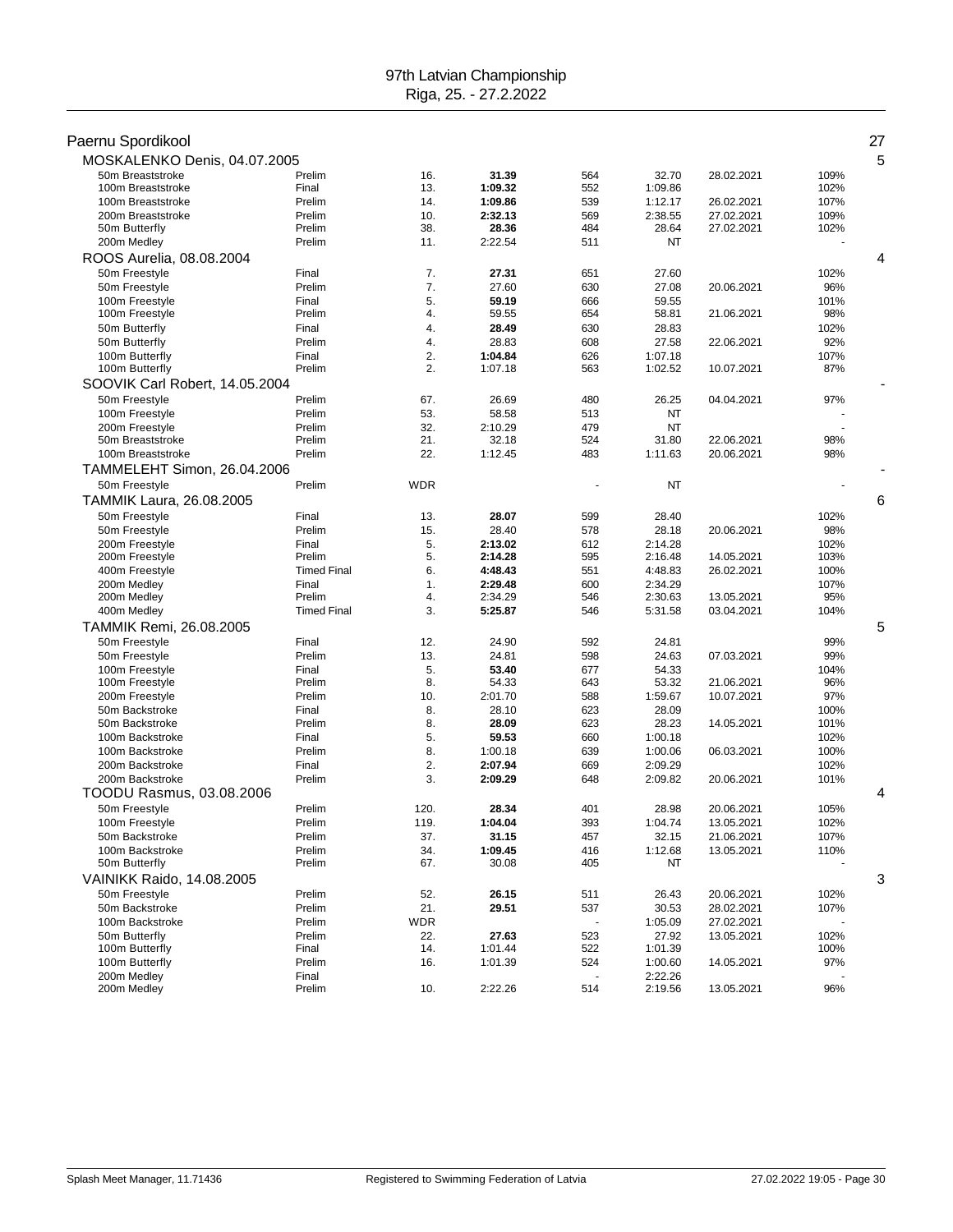Pak Kret Swim Team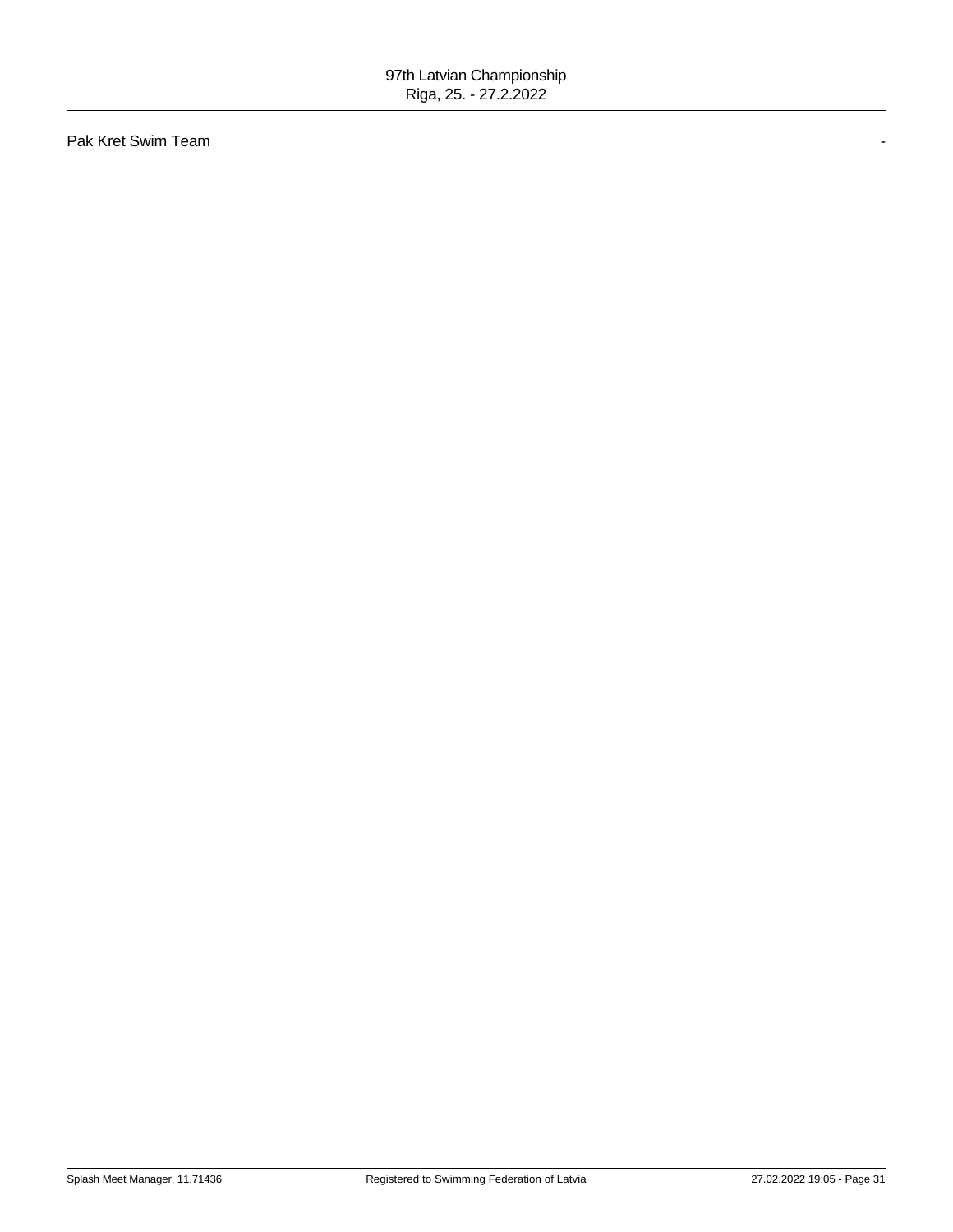| <b>PK Goldswimmer</b>                |                  |             |                |            |                |                          |              | 2 |
|--------------------------------------|------------------|-------------|----------------|------------|----------------|--------------------------|--------------|---|
| ANTONOVS Marks, 14.10.2007           |                  |             |                |            |                |                          |              | 1 |
| 50m Freestyle<br>50m Breaststroke    | Prelim<br>Prelim | 144.<br>60. | 29.39<br>36.89 | 360<br>348 | 29.56<br>36.80 | 23.12.2021<br>29.08.2021 | 101%<br>100% |   |
| BURKOVSKA Andzela Marija, 18.06.2004 |                  |             |                |            |                |                          |              |   |
| 50m Freestyle                        | Prelim           | 35.         | 29.28          | 528        | 29.24          | 28.08.2021               | 100%         |   |
| 50m Butterfly                        | Prelim           | 20.         | 31.36          | 472        | 31.06          | 28.08.2021               | 98%          |   |
| <b>ENKUZENS Bruno, 10.10.2006</b>    |                  |             |                |            |                |                          |              |   |
| 50m Freestyle                        | Prelim           | 110.        | 28.09          | 412        | NT             |                          |              |   |
| 100m Freestyle                       | Prelim           | 109.        | 1:03.05        | 411        | NT             |                          |              |   |
| 50m Breaststroke                     | Prelim           | 53.         | 36.02          | 373        | NT             |                          |              |   |
| SMIRNOVS Germans, 23.07.2004         |                  |             |                |            |                |                          |              |   |
| 50m Freestyle                        | Prelim           | 41.         | 25.93          | 524        | 26.22          | 05.02.2022               | 102%         |   |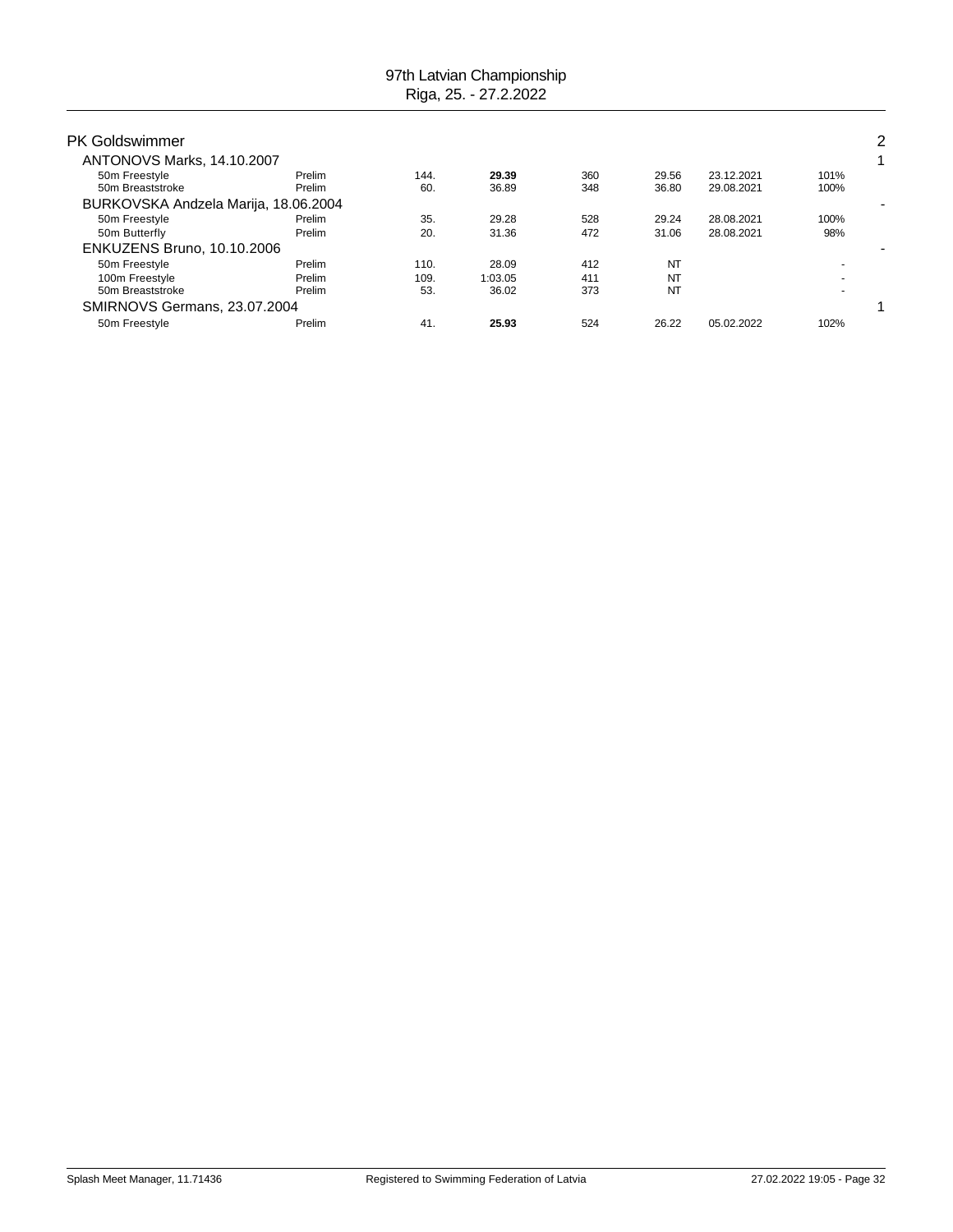| PK Ogre                              |                    |          |                    |            |                    |            |                          | 25 |
|--------------------------------------|--------------------|----------|--------------------|------------|--------------------|------------|--------------------------|----|
| DZIRKALIS Janis, 18.08.2005          |                    |          |                    |            |                    |            |                          | 6  |
| 50m Freestyle                        | Final              | 7.       | 24.46              | 624        | 24.59              |            | 101%                     |    |
| 50m Freestyle                        | Prelim             | 9.       | 24.59              | 614        | 24.64              | 28.08.2021 | 100%                     |    |
| 100m Freestyle                       | Final              | 8.       | 54.25              | 646        | 54.40              |            | 101%                     |    |
| 100m Freestyle                       | Prelim             | 9.       | 54.40              | 641        | 54.60              | 29.08.2021 | 101%                     |    |
| 100m Backstroke                      | Final              | 9.       | 1:00.47            | 630        | 1:00.71            |            | 101%                     |    |
| 100m Backstroke                      | Prelim             | 11.      | 1:00.71            | 622        | 1:00.72            | 10.07.2021 | 100%                     |    |
| GOLIKOVA Arina, 01.01.2008           |                    |          |                    |            |                    |            |                          | 2  |
|                                      | Prelim             | 42.      | 29.82              | 500        |                    | 28.08.2021 | 98%                      |    |
| 50m Freestyle                        | Prelim             |          |                    |            | 29.55              |            |                          |    |
| 50m Butterfly                        |                    | 25.      | 31.54              | 464        | 31.50              | 05.02.2022 | 100%                     |    |
| 100m Butterfly<br>100m Butterfly     | Final<br>Prelim    | 5.<br>5. | 1:09.23<br>1:11.50 | 514<br>467 | 1:11.50<br>1:13.16 | 29.08.2021 | 107%<br>105%             |    |
| 200m Butterfly                       | Final              | 3.       | 2:48.04            | 380        | NT                 |            |                          |    |
|                                      | Prelim             |          |                    |            | NT                 |            |                          |    |
| 200m Butterfly                       |                    |          |                    |            |                    |            |                          |    |
| GRJUNBERGA Gertrude, 13.11.2005      |                    |          |                    |            |                    |            |                          | 1  |
| 50m Breaststroke                     | Final              | 15.      | 37.02              | 500        | 36.88              |            | 99%                      |    |
| 50m Breaststroke                     | Prelim             | 14.      | 36.88              | 506        | 35.30              | 04.04.2021 | 92%                      |    |
| 100m Breaststroke                    | Final              | 6.       | 1:19.41            | 526        | 1:19.40            |            | 100%                     |    |
| 100m Breaststroke                    | Prelim             | 6.       | 1:19.40            | 526        | 1:18.18            | 03.04.2021 | 97%                      |    |
| 200m Breaststroke                    | Final              | 6.       | 2:55.76            | 495        | 2:55.93            |            | 100%                     |    |
| 200m Breaststroke                    | Prelim             | 4.       | 2:55.93            | 494        | 2:48.77            | 13.05.2021 | 92%                      |    |
| KAGANS Maksims, 02.06.2006           |                    |          |                    |            |                    |            |                          | 3  |
| 400m Freestyle                       | <b>Timed Final</b> | 18.      | 4:39.38            | 488        | 5:02.06            | 14.05.2021 | 117%                     |    |
| 1500m Freestyle                      | <b>Timed Final</b> | 11.      | 19:05.84           | 439        | ΝT                 |            |                          |    |
| 200m Butterfly                       | Final              | 6.       | 2:21.57            | 478        | 2:22.38            |            | 101%                     |    |
| 200m Butterfly                       | Prelim             | 5.       | 2:22.38            | 470        | 2:28.35            | 13.05.2021 | 109%                     |    |
| KRAUKLE Emilija, 11.08.2008          |                    |          |                    |            |                    |            |                          | 1  |
| 400m Freestyle                       | <b>Timed Final</b> | 9.       | 4:52.89            | 526        | NT                 |            |                          |    |
| 100m Backstroke                      | Final              | 8.       | 1:11.52            | 521        | 1:11.17            |            | 99%                      |    |
| 100m Backstroke                      | Prelim             | 11.      | 1:11.17            | 529        | 1:10.43            | 28.08.2021 | 98%                      |    |
| 200m Backstroke                      | Final              | 5.       | 2:33.23            | 521        | 2:30.23            |            | 96%                      |    |
| 200m Backstroke                      | Prelim             | 6.       | 2:30.23            | 553        | NT                 |            |                          |    |
| 200m Medley                          | Final              | 7.       | 2:37.05            | 517        | 2:39.28            |            | 103%                     |    |
| 200m Medley                          | Prelim             | 10.      | 2:39.28            | 496        | 2:36.44            | 05.02.2022 | 96%                      |    |
| NEIBERGS Erlends Teodors, 08.08.2007 |                    |          |                    |            |                    |            |                          | 3  |
|                                      |                    |          |                    |            |                    |            |                          |    |
| 50m Freestyle                        | Prelim             | 134.     | 28.73              | 385        | 29.30              | 28.08.2021 | 104%                     |    |
| 100m Freestyle                       | Prelim             | 108.     | 1:03.04            | 412        | 1:04.42            | 29.08.2021 | 104%                     |    |
| 50m Butterfly                        | Prelim             | 82.      | 31.50              | 353        | 32.03              | 23.12.2021 | 103%                     |    |
| PASKEVICS Davislavs, 01.02.2007      |                    |          |                    |            |                    |            |                          | 2  |
| 50m Freestyle                        | Prelim             | 117.     | 28.23              | 406        | 28.92              | 05.02.2022 | 105%                     |    |
| 100m Freestyle                       | Prelim             | 113.     | 1:03.42            | 404        | ΝT                 |            |                          |    |
| 50m Breaststroke                     | Prelim             | 57.      | 36.65              | 354        | 38.09              | 05.02.2022 | 108%                     |    |
| PASTARS Emils, 28.09.2007            |                    |          |                    |            |                    |            |                          | 2  |
| 50m Freestyle                        | Prelim             | 86.      | 27.38              | 445        | 27.60              | 23.12.2021 | 102%                     |    |
| 50m Backstroke                       | Prelim             | 34.      | 31.11              | 459        | 31.03              | 29.08.2021 | 99%                      |    |
| 100m Backstroke                      | Prelim             | 28.      | 1:06.99            | 463        | 1:07.28            | 23.12.2021 | 101%                     |    |
| 200m Backstroke                      | Final              |          |                    |            | 2:27.06            |            |                          |    |
| 200m Backstroke                      | Prelim             | 14.      | 2:27.06            | 440        | NT                 |            | $\overline{\phantom{a}}$ |    |
| PUTNINS Rolands, 17.09.2007          |                    |          |                    |            |                    |            |                          | 2  |
|                                      |                    |          |                    |            |                    |            |                          |    |
| 50m Freestyle                        | Prelim<br>Prelim   | 148.     | 29.57              | 353        | 29.97              | 28.08.2021 | 103%                     |    |
| 100m Freestyle                       |                    | 123.     | 1:05.05            | 375        | 1:06.37            | 29.08.2021 | 104%                     |    |
| PUZIREVSKIS Toms Tomass, 20.09.2007  |                    |          |                    |            |                    |            |                          | 2  |
| 50m Freestyle                        | Prelim             | 97.      | 27.75              | 427        | 27.88              | 23.12.2021 | 101%                     |    |
| 50m Butterfly                        | Prelim             | 41.      | 28.55              | 474        | 28.34              | 05.02.2022 | 99%                      |    |
| 100m Butterfly                       | Final              |          |                    |            | 1:04.14            |            |                          |    |
| 100m Butterfly                       | Prelim             | 20.      | 1:04.14            | 459        | 1:04.36            | 29.08.2021 | 101%                     |    |
| RIBA Madara, 04.11.2008              |                    |          |                    |            |                    |            |                          | 1  |
| 50m Backstroke                       | Prelim             | 25.      | 35.70              | 431        | 35.96              | 05.02.2022 | 101%                     |    |
| 50m Breaststroke                     | Prelim             | 24.      | 38.86              | 433        | 38.26              | 23.12.2021 | 97%                      |    |
| STIKUTE Madara, 20.11.2007           |                    |          |                    |            |                    |            |                          |    |
| 100m Breaststroke                    | Final              |          |                    |            | 1:25.94            |            | $\ddot{\phantom{1}}$     |    |
| 100m Breaststroke                    | Prelim             | 19.      | 1:25.94            | 415        | 1:25.68            | 23.12.2021 | 99%                      |    |
|                                      |                    |          |                    |            |                    |            |                          |    |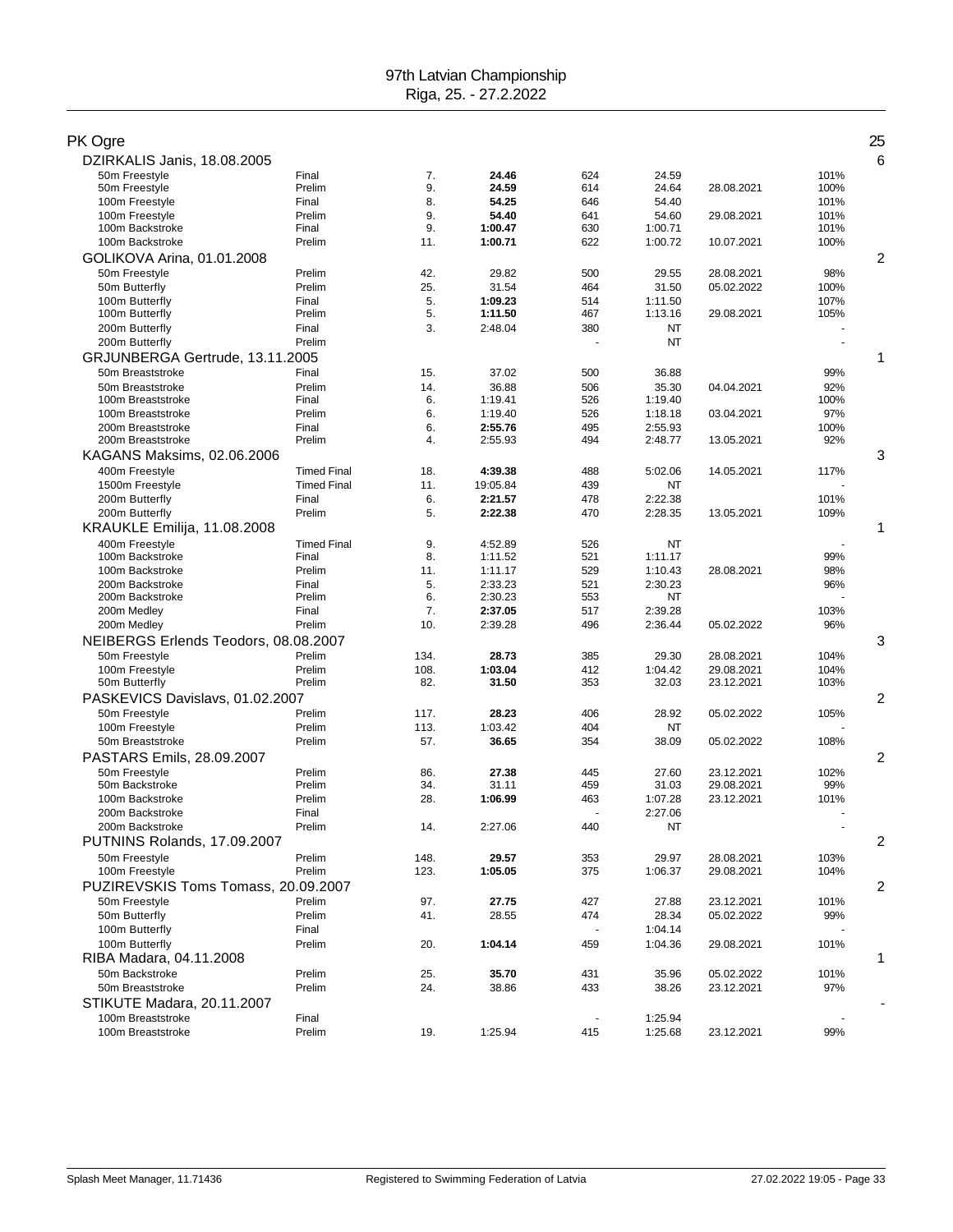### RBJSS Ridzene 43

| BAUMANE Petra Aleksandra, 24.01.2006  |                    |            |                    |            |                    |            |              | 2 |
|---------------------------------------|--------------------|------------|--------------------|------------|--------------------|------------|--------------|---|
| 50m Freestyle                         | Final              | 10.        | 27.63              | 628        | 28.02              |            | 103%         |   |
| 50m Freestyle                         | Prelim             | 10.        | 28.02              | 602        | 27.61              | 05.02.2022 | 97%          |   |
| 100m Freestyle                        | Final              | 11.        | 1:01.76            | 586        | 1:01.54            |            | 99%          |   |
| 100m Freestyle                        | Prelim             | 10.        | 1:01.54            | 593        | 1:01.20            | 29.08.2021 | 99%          |   |
| 200m Freestyle<br>200m Freestyle      | Final<br>Prelim    | 8.<br>11.  | 2:17.46<br>2:17.05 | 555<br>560 | 2:17.05<br>2:18.84 | 27.02.2021 | 99%<br>103%  |   |
|                                       |                    |            |                    |            |                    |            |              |   |
| BORZIHS Nikita, 28.12.2002            |                    |            |                    |            |                    |            |              |   |
| 50m Freestyle                         | Prelim             | <b>WDR</b> |                    |            | 25.87              | 26.02.2021 |              |   |
| CILEKS Germans, 17.09.2005            |                    |            |                    |            |                    |            |              | 4 |
| 50m Backstroke                        | Final              | 10.        | 28.28              | 611        | 28.35              |            | 100%         |   |
| 50m Backstroke                        | Prelim             | 11.        | 28.35<br>1:02.04   | 606        | 28.26<br>1:02.06   | 04.04.2021 | 99%          |   |
| 100m Backstroke<br>100m Backstroke    | Final<br>Prelim    | 13.<br>14. | 1:02.06            | 583<br>583 | 1:01.25            | 13.05.2021 | 100%<br>97%  |   |
| 100m Butterfly                        | Final              | 8.         | 59.37              | 579        | 59.63              |            | 101%         |   |
| 100m Butterfly                        | Prelim             | 9.         | 59.63              | 572        | 58.86              | 29.05.2021 | 97%          |   |
| 200m Medley                           | Final              | 6.         | 2:17.95            | 564        | 2:19.29            |            | 102%         |   |
| 200m Medley                           | Prelim             | 6.         | 2:19.29            | 548        | 2:18.41            | 28.02.2021 | 99%          |   |
| GOLOVENKOVS Timofejs, 01.10.2005      |                    |            |                    |            |                    |            |              | 2 |
| 50m Freestyle                         | Prelim             | 106.       | 27.92              | 420        | 28.21              | 05.02.2022 | 102%         |   |
| 100m Freestyle                        | Prelim             | 83.        | 1:00.72            | 461        | 1:01.99            | 23.12.2021 | 104%         |   |
| 200m Freestyle                        | Prelim             | 46.        | 2:14.81            | 433        | NT                 |            |              |   |
| 50m Butterfly                         | Prelim             | 79.        | 31.01              | 370        | 30.80              | 05.02.2022 | 99%          |   |
| KONNOVS Arturs, 15.02.2005            |                    |            |                    |            |                    |            |              | 1 |
| 50m Freestyle                         | Prelim             | 50.        | 26.13              | 512        | 26.34              | 23.12.2021 | 102%         |   |
| 100m Freestyle                        | Prelim             | 47.        | 58.09              | 526        | 58.06              | 23.12.2021 | 100%         |   |
| 200m Freestyle                        | Prelim             | 43.        | 2:14.19            | 439        | NT                 |            |              |   |
| KOPTENKOVS Maksims, 22.05.2006        |                    |            |                    |            |                    |            |              | 1 |
| 50m Freestyle                         | Prelim             | 96.        | 27.74              | 428        | 27.95              | 05.02.2022 | 102%         |   |
| 100m Freestyle                        | Prelim             | <b>WDR</b> |                    |            | 1:03.25            | 23.12.2021 |              |   |
| 50m Breaststroke                      | Prelim             | <b>WDR</b> |                    |            | NT                 |            |              |   |
| KRIVANS Marks Viljams, 20.09.2004     |                    |            |                    |            |                    |            |              |   |
| 100m Freestyle                        | Prelim             | 125.       | 1:05.42            | 368        | <b>NT</b>          |            |              |   |
| 50m Breaststroke                      | Prelim             | 58.        | 36.75              | 352        | 36.03              | 05.02.2022 | 96%          |   |
| 100m Breaststroke                     | Prelim             | 46.        | 1:22.82            | 323        | NT                 |            |              |   |
| LIEPA Arturs, 30.07.2003              |                    |            |                    |            |                    |            |              | 1 |
| 400m Freestyle                        | <b>Timed Final</b> | 5.         | 4:17.12            | 627        | 4:13.91            | 06.03.2021 | 98%          |   |
| 1500m Freestyle                       | <b>Timed Final</b> | 2.         | 16:57.54           | 627        | 17:06.46           | 28.02.2021 | 102%         | 4 |
| LOCANE Alise, 16.01.2005              |                    |            |                    |            |                    |            |              |   |
| 50m Freestyle<br>50m Freestyle        | Final<br>Prelim    | 12.<br>13. | 27.94<br>28.15     | 608        | 28.15              |            | 102%         |   |
| 200m Medley                           |                    |            |                    |            |                    |            |              |   |
|                                       |                    |            |                    | 594        | 28.57              | 23.12.2021 | 103%         |   |
|                                       | Final<br>Prelim    | 5.<br>8.   | 2:31.49<br>2:36.65 | 577<br>521 | 2:36.65<br>2:33.04 | 13.05.2021 | 107%         |   |
| 200m Medley                           | <b>Timed Final</b> | 5.         | 5:29.42            | 528        | 5:40.44            | 27.02.2021 | 95%<br>107%  |   |
| 400m Medley                           |                    |            |                    |            |                    |            |              |   |
| MARTINOVS Roberts, 22.04.2004         | Prelim             | 93.        | 1:01.83            | 436        | 1:01.67            |            |              |   |
| 100m Freestyle                        |                    |            |                    |            |                    | 29.08.2021 | 99%          | 4 |
| MIHAILOVS Jegors, 12.04.2004          |                    |            |                    |            |                    |            |              |   |
| 50m Freestyle                         | Final              | 13.        | 24.96              | 587        | 24.84              |            | 99%          |   |
| 50m Freestyle<br>100m Freestyle       | Prelim<br>Final    | 14.<br>6.  | 24.84<br>53.50     | 596<br>674 | 24.85<br>53.30     | 23.12.2021 | 100%<br>99%  |   |
| 100m Freestyle                        | Prelim             | 7.         | 53.30              | 681        | 53.43              | 13.05.2021 | 100%         |   |
| 200m Freestyle                        | Final              | 3.         | 1:55.65            | 686        | 1:56.42            |            | 101%         |   |
| 200m Freestyle                        | Prelim             | 5.         | 1:56.42            | 672        | 1:57.39            | 14.05.2021 | 102%         |   |
| 400m Freestyle                        | <b>Timed Final</b> | 3.         | 4:11.97            | 666        | 4:08.12            | 13.05.2021 | 97%          |   |
| NOVIKOVS Ivans Ivo, 19.04.2005        |                    |            |                    |            |                    |            |              | 2 |
| 50m Breaststroke                      | Prelim             | 22.        | 32.24              | 521        | 32.47              | 23.12.2021 | 101%         |   |
| 100m Breaststroke                     | Final              |            |                    |            | 1:11.59            |            |              |   |
| 100m Breaststroke                     | Prelim             | 19.        | 1:11.59            | 501        | NT                 |            |              |   |
| 200m Breaststroke                     | Prelim             | 18.        | 2:40.23            | 487        | <b>NT</b>          |            |              |   |
| 200m Medley                           | Prelim             | 15.        | 2:27.79            | 458        | 2:31.11            | 05.02.2022 | 105%         |   |
| OZOLS Peteris Ricards, 09.11.2001     |                    |            |                    |            |                    |            |              |   |
| 50m Butterfly                         | Prelim             | 21.        | 27.55              | 528        | 26.91              | 27.02.2021 | 95%          |   |
| SARTA Mare, 18.06.2004                |                    |            |                    |            |                    |            |              | 3 |
| 200m Freestyle                        | Prelim             | 30.        | 2:27.60            | 448        | NT                 |            |              |   |
| 50m Breaststroke                      | Final              | 10.        | 36.15              | 537        | 36.60              |            | 103%         |   |
| 50m Breaststroke<br>100m Breaststroke | Prelim<br>Final    | 10.<br>15. | 36.60<br>1:21.91   | 518<br>479 | 36.77<br>1:22.28   | 04.04.2021 | 101%<br>101% |   |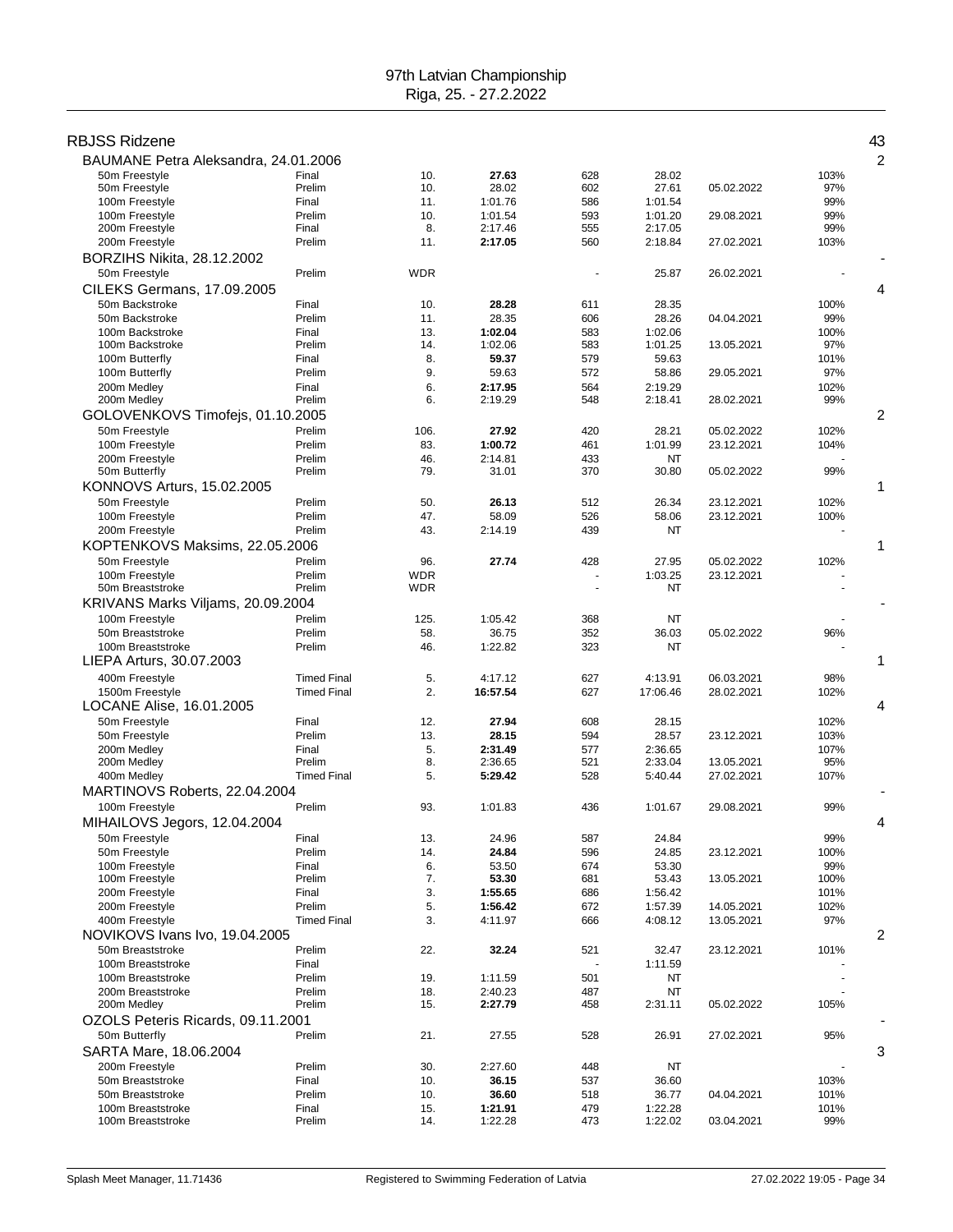| SIRMA Dzenifera, 29.01.2008             |        |      |         |                          |           |            |      | 4 |
|-----------------------------------------|--------|------|---------|--------------------------|-----------|------------|------|---|
| 50m Freestyle                           | Prelim | 82.  | 32.01   | 404                      | 32.13     | 05.02.2022 | 101% |   |
| 200m Freestyle                          | Prelim | 36.  | 2:33.11 | 401                      | <b>NT</b> |            |      |   |
| 50m Breaststroke                        | Prelim | 38.  | 41.78   | 348                      | 43.06     | 29.08.2021 | 106% |   |
| 50m Butterfly                           | Prelim | 34.  | 33.50   | 387                      | 34.61     | 05.02.2022 | 107% |   |
| 100m Butterfly                          | Prelim | 13.  | 1:19.46 | 340                      | 1:20.67   | 23.12.2021 | 103% |   |
| 200m Medley                             | Final  |      |         |                          | 2:49.88   |            |      |   |
| 200m Medley                             | Prelim | 14.  | 2:49.88 | 409                      | NT        |            |      |   |
| SLAIDE Laila, 03.04.2005                |        |      |         |                          |           |            |      | 4 |
| 50m Breaststroke                        | Final  | 13.  | 36.80   | 509                      | 37.33     |            | 103% |   |
| 50m Breaststroke                        | Prelim | 16.  | 37.33   | 488                      | 37.41     | 05.02.2022 | 100% |   |
| 100m Breaststroke                       | Final  | 13.  | 1:21.80 | 481                      | 1:22.24   |            | 101% |   |
| 100m Breaststroke                       | Prelim | 13.  | 1:22.24 | 474                      | 1:21.67   | 23.12.2021 | 99%  |   |
| 200m Breaststroke                       | Final  | 5.   | 2:54.04 | 510                      | 2:57.80   |            | 104% |   |
| 200m Breaststroke                       | Prelim | 6.   | 2:57.80 | 478                      | NT        |            |      |   |
| SUHANOVSKIS Deniss, 03.10.2003          |        |      |         |                          |           |            |      | 6 |
| 50m Freestyle                           | Final  |      |         | $\overline{\phantom{a}}$ | 25.09     |            |      |   |
| 50m Freestyle                           | Prelim | 19.  | 25.09   | 578                      | 25.92     | 06.02.2021 | 107% |   |
| 100m Freestyle                          | Final  | 9.   | 54.31   | 644                      | 54.70     |            | 101% |   |
| 100m Freestyle                          | Prelim | 12.  | 54.70   | 630                      | 55.60     | 03.04.2021 | 103% |   |
| 50m Backstroke                          | Final  | 6.   | 27.74   | 647                      | 27.79     |            | 100% |   |
| 50m Backstroke                          | Prelim | 7.   | 27.79   | 644                      | 28.75     | 23.12.2021 | 107% |   |
| 50m Butterfly                           | Final  | 4.   | 25.80   | 643                      | 25.71     |            | 99%  |   |
| 50m Butterfly                           | Prelim | 4.   | 25.71   | 649                      | 25.53     | 06.03.2021 | 99%  |   |
| 100m Butterfly                          | Final  | 5.   | 58.39   | 609                      | 58.40     |            | 100% |   |
| 100m Butterfly                          | Prelim | 5.   | 58.40   | 608                      | 58.09     | 26.02.2021 | 99%  |   |
| VEGERIS Maksis Maksimilians, 28.11.2003 |        |      |         |                          |           |            |      | 1 |
| 100m Breaststroke                       | Prelim | 27.  | 1:14.25 | 449                      | 1:13.47   | 07.05.2021 | 98%  |   |
| 200m Breaststroke                       | Prelim | 19.  | 2:40.83 | 482                      | 2:47.62   | 13.05.2021 | 109% |   |
| 200m Medley                             | Prelim | 18.  | 2:29.07 | 447                      | 2:28.88   | 05.02.2022 | 100% |   |
| VIENTIESA Liene, 16.03.2005             |        |      |         |                          |           |            |      | 2 |
| 50m Freestyle                           | Final  | 15.  | 28.44   | 576                      | 28.41     |            | 100% |   |
| 50m Freestyle                           | Prelim | 16.  | 28.41   | 578                      | 28.16     | 14.05.2021 | 98%  |   |
| 100m Freestyle                          | Final  | 8.   | 1:01.13 | 605                      | 1:01.44   |            | 101% |   |
| 100m Freestyle                          | Prelim | 9.   | 1:01.44 | 596                      | 1:02.48   | 28.05.2021 | 103% |   |
| 50m Butterfly                           | Prelim | 13.  | 30.51   | 513                      | 30.48     | 04.04.2021 | 100% |   |
| <b>VILKINS Gusts, 30.11.2006</b>        |        |      |         |                          |           |            |      | 1 |
| 50m Freestyle                           | Prelim | 101. | 27.79   | 425                      | 27.71     | 05.02.2022 | 99%  |   |
| 100m Freestyle                          | Prelim | 95.  | 1:01.98 | 433                      | 1:03.82   | 23.12.2021 | 106% |   |
| ZINKEVICS Rihards, 09.04.2007           |        |      |         |                          |           |            |      | 1 |
| 50m Freestyle                           | Prelim | 123. | 28.45   | 397                      | 27.82     | 23.12.2021 | 96%  |   |
| 100m Freestyle                          | Prelim | 115. | 1:03.76 | 398                      | 1:04.24   | 29.08.2021 | 102% |   |
| 200m Freestyle                          | Prelim | 60.  | 2:22.83 | 364                      | <b>NT</b> |            |      |   |
|                                         |        |      |         |                          |           |            |      |   |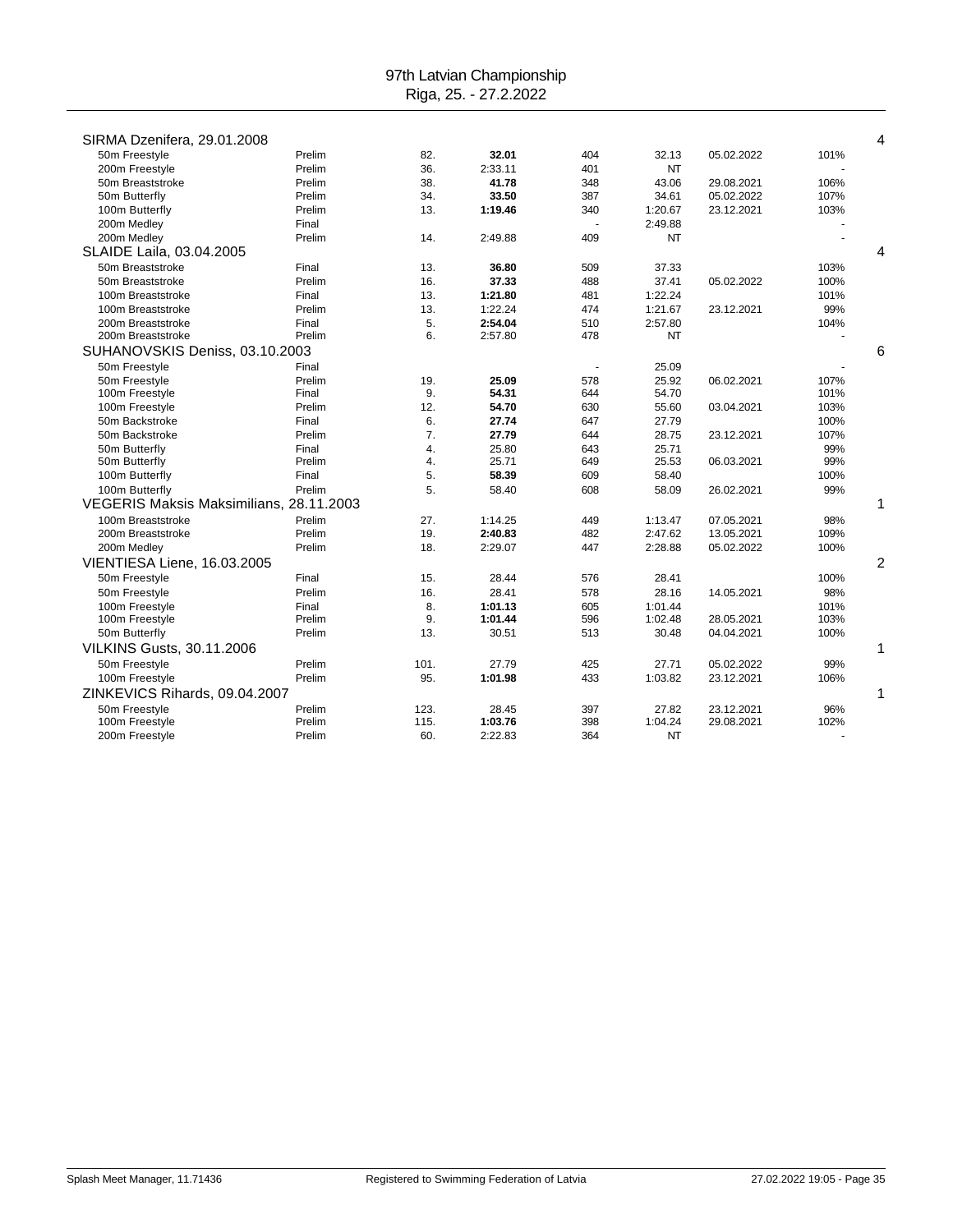| RBJSS Ridzene-Daugavas SN        |        |      |         |     |       |            |      | 3 |
|----------------------------------|--------|------|---------|-----|-------|------------|------|---|
| DOBRININA Anastasija, 18.09.2007 |        |      |         |     |       |            |      |   |
| 50m Freestyle                    | Prelim | 93.  | 33.06   | 367 | 33.18 | 05.02.2022 | 101% |   |
| GADMANE Herta, 22.03.2008        |        |      |         |     |       |            |      |   |
| 50m Freestyle                    | Prelim | 72.  | 31.48   | 425 | 34.36 | 23.12.2021 | 119% |   |
| KIRJANOVS Nikita, 11.09.2008     |        |      |         |     |       |            |      |   |
| 50m Freestyle                    | Prelim | 142. | 29.34   | 361 | 29.47 | 05.02.2022 | 101% |   |
| SAZONOVS Mihails, 05.05.2006     |        |      |         |     |       |            |      |   |
| 50m Freestyle                    | Prelim | 101. | 27.79   | 425 | 27.42 | 05.02.2022 | 97%  |   |
| 200m Freestyle                   | Prelim | 53.  | 2:19.22 | 393 | NT    |            |      |   |
| 50m Butterfly                    | Prelim | 66.  | 29.94   | 411 | NT    |            |      |   |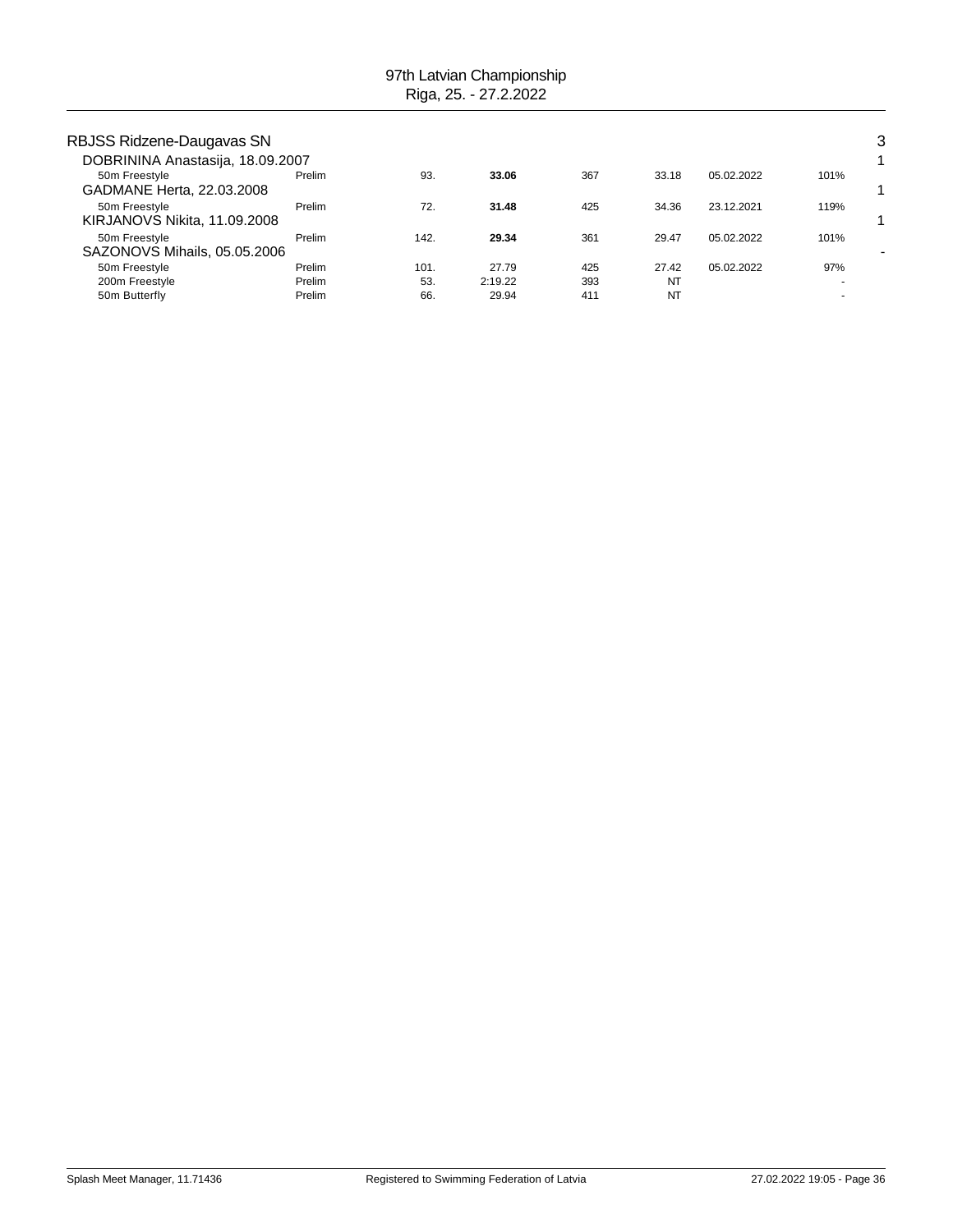| RBJSS Ridzene-Daugavas SN             |                              |            |                    |            |                    |            |      | 38 |
|---------------------------------------|------------------------------|------------|--------------------|------------|--------------------|------------|------|----|
| BALKINS Gabriels, 06.07.2007          |                              |            |                    |            |                    |            |      |    |
| 50m Freestvle                         | Prelim                       | 109.       | 28.04              | 414        | NT                 |            |      |    |
| 100m Freestyle                        | Prelim                       | 104.       | 1:02.70            | 418        | NT                 |            |      |    |
| 50m Butterfly                         | Prelim                       | 85.        | 31.73              | 345        | <b>NT</b>          |            |      |    |
| <b>BALODE Katrina, 04.08.2005</b>     |                              |            |                    |            |                    |            |      | 2  |
| 50m Freestyle                         | Prelim                       | 96.        | 33.52              | 352        | 33.63              | 05.02.2022 | 101% |    |
| 100m Freestyle                        | Prelim                       | 60.        | 1:14.51            | 334        | 1:18.31            | 23.12.2021 | 110% |    |
| 200m Freestyle<br>400m Freestyle      | Prelim<br><b>Timed Final</b> | 47.<br>21. | 2:47.04<br>5:56.45 | 309<br>291 | NT<br>NT           |            |      |    |
| BERZINA Daniela, 23.08.2005           |                              |            |                    |            |                    |            |      | 4  |
| 100m Freestyle                        | Prelim                       | 33.        | 1:05.39            | 494        | 1:06.59            | 04.04.2021 | 104% |    |
| 50m Butterfly                         | Final                        | 12.        | 30.39              | 519        | 30.71              |            | 102% |    |
| 50m Butterfly                         | Prelim                       | 16.        | 30.71              | 503        | 30.18              | 27.02.2021 | 97%  |    |
| 100m Butterfly                        | Final                        | 4.         | 1:08.85            | 523        | 1:10.01            |            | 103% |    |
| 100m Butterfly                        | Prelim                       | 4.         | 1:10.01            | 497        | 1:11.85            | 26.02.2021 | 105% |    |
| EGLITIS Aleksandrs, 15.08.2005        |                              |            |                    |            |                    |            |      | 3  |
| 50m Freestyle                         | Prelim                       | 32.        | 25.59              | 545        | 25.92              | 23.12.2021 | 103% |    |
| 50m Backstroke                        | Final                        | 11.        | 28.37              | 605        | 28.72              |            | 102% |    |
| 50m Backstroke                        | Prelim                       | 14.        | 28.72              | 583        | 28.81              | 05.02.2022 | 101% |    |
| 100m Backstroke                       | Final                        |            |                    |            | 1:04.47            |            |      |    |
| 100m Backstroke                       | Prelim                       | 20.        | 1:04.47            | 520        | <b>NT</b>          |            |      |    |
| <b>GRINBERGS Ralfs, 12.10.2005</b>    |                              |            |                    |            |                    |            |      | 1  |
| 100m Backstroke                       | Prelim                       | 37.        | 1:11.12            | 387        | <b>NT</b>          |            |      |    |
| 50m Breaststroke<br>100m Breaststroke | Prelim<br>Final              | <b>WDR</b> |                    | ÷.         | 32.31<br>1:11.37   | 05.02.2022 |      |    |
| 100m Breaststroke                     | Prelim                       | 18.        | 1:11.37            | 506        | 1:16.07            | 14.05.2021 | 114% |    |
| KRUZE Arturs, 26.03.2004              |                              |            |                    |            |                    |            |      |    |
| 200m Freestyle                        | Prelim                       | 34.        | 2:11.44            | 467        | NT                 |            |      |    |
| 50m Breaststroke                      | Final                        |            |                    |            | 31.88              |            |      |    |
| 50m Breaststroke                      | Prelim                       | 19.        | 31.88              | 539        | 30.93              | 23.12.2021 | 94%  |    |
| 100m Breaststroke                     | Prelim                       | 24.        | 1:12.76            | 477        | NT                 |            |      |    |
| 200m Medley                           | Prelim                       | 14.        | 2:25.46            | 481        | NT                 |            |      |    |
| LEIMANIS Olivers, 03.04.2007          |                              |            |                    |            |                    |            |      | 1  |
| 100m Freestyle                        | Prelim                       | 86.        | 1:00.95            | 455        | <b>NT</b>          |            |      |    |
| 100m Breaststroke                     | Prelim                       | 30.        | 1:15.24            | 432        | 1:17.28            | 23.12.2021 | 105% |    |
| 50m Butterfly                         | Prelim                       | 55.        | 29.19              | 444        | NT                 |            |      |    |
| LOITERSTEINE Evelina, 05.05.2008      |                              |            |                    |            |                    |            |      | 2  |
| 50m Freestyle                         | Prelim                       | 104.       | 35.03              | 308        | 35.87              | 05.02.2022 | 105% |    |
| 100m Backstroke                       | Prelim                       | 31.        | 1:21.53            | 352        | 1:27.33            | 23.12.2021 | 115% |    |
| MALUKA leva, 09.04.2003               |                              |            |                    |            |                    |            |      | 3  |
| 50m Freestvle                         | Final<br>Prelim              | 3.<br>1.   | 26.29<br>26.02     | 729<br>752 | 26.02<br><b>NT</b> |            | 98%  |    |
| 50m Freestyle<br>100m Freestyle       | Final                        | 2.         | 57.18              | 739        | 56.64              |            | 98%  |    |
| 100m Freestyle                        | Prelim                       | 1.         | 56.64              | 760        | 56.11              | 21.05.2021 | 98%  |    |
| 200m Freestyle                        | Final                        | 1.         | 2:02.28            | 788        | 2:05.14            |            | 105% |    |
| 200m Freestyle                        | Prelim                       | 1.         | 2:05.14            | 735        | 2:02.59            | 19.05.2021 | 96%  |    |
| 50m Butterfly                         | Final                        | 2.         | 27.65              | 689        | 27.63              |            | 100% |    |
| 50m Butterfly                         | Prelim                       | 1.         | 27.63              | 691        | 27.87              | 22.05.2021 | 102% |    |
| 100m Butterfly                        | Final                        | 1.         | 1:01.51            | 733        | 1:02.22            |            | 102% |    |
| 100m Butterfly                        | Prelim                       | 1.         | 1:02.22            | 708        | 1:01.76            | 03.04.2021 | 99%  |    |
| MEIJERS Miks, 03.01.2007              |                              |            |                    |            |                    |            |      |    |
| 200m Freestyle<br>400m Freestyle      | Prelim<br><b>Timed Final</b> | 52.<br>24. | 2:18.83<br>4:53.04 | 396<br>423 | NT<br>NT           |            |      |    |
| 1500m Freestyle                       | <b>Timed Final</b>           | 12.        | 19:26.91           | 415        | NT                 |            |      |    |
| PETROVA Polina, 06.06.2004            |                              |            |                    |            |                    |            |      | 1  |
| 50m Freestyle                         | Prelim                       | 25.        | 28.87              | 551        | 28.34              | 26.02.2021 | 96%  |    |
| 100m Freestyle                        | Prelim                       | 36.        | 1:06.41            | 472        | 1:03.33            | 28.02.2021 | 91%  |    |
| 50m Backstroke                        | Final                        | 8.         | 32.88              | 552        | 32.71              |            | 99%  |    |
| 50m Backstroke                        | Prelim                       | 9.         | 32.71              | 561        | 32.41              | 28.02.2021 | 98%  |    |
| 100m Backstroke                       | Final                        | 7.         | 1:10.87            | 536        | 1:11.61            |            | 102% |    |
| 100m Backstroke                       | Prelim                       | 12.        | 1:11.61            | 519        | 1:09.99            | 27.02.2021 | 96%  |    |
| PILUKOVS Genadijs, 31.07.2006         |                              |            |                    |            |                    |            |      | 2  |
| 50m Breaststroke                      | Prelim                       | 29.        | 33.38              | 469        | 33.51              | 23.12.2021 | 101% |    |
| 100m Breaststroke                     | Prelim                       | 26.        | 1:14.04            | 453        | 1:15.18            | 23.12.2021 | 103% |    |
| 200m Breaststroke                     | Prelim                       | 22.        | 2:42.12            | 470        | NT                 |            |      |    |
| PONE Patriks Francis, 21.12.2005      |                              |            |                    |            |                    |            |      | 1  |
| 50m Freestyle                         | Prelim                       | 30.        | 25.56              | 547        | NT                 |            |      |    |
| 100m Freestyle<br>200m Freestyle      | Prelim<br>Prelim             | 31.<br>21. | 56.58<br>2:07.05   | 569<br>517 | 57.23<br>NT        | 23.12.2021 | 102% |    |
| 400m Freestyle                        | <b>Timed Final</b>           | 12.        | 4:36.26            | 505        | NT                 |            |      |    |
|                                       |                              |            |                    |            |                    |            |      |    |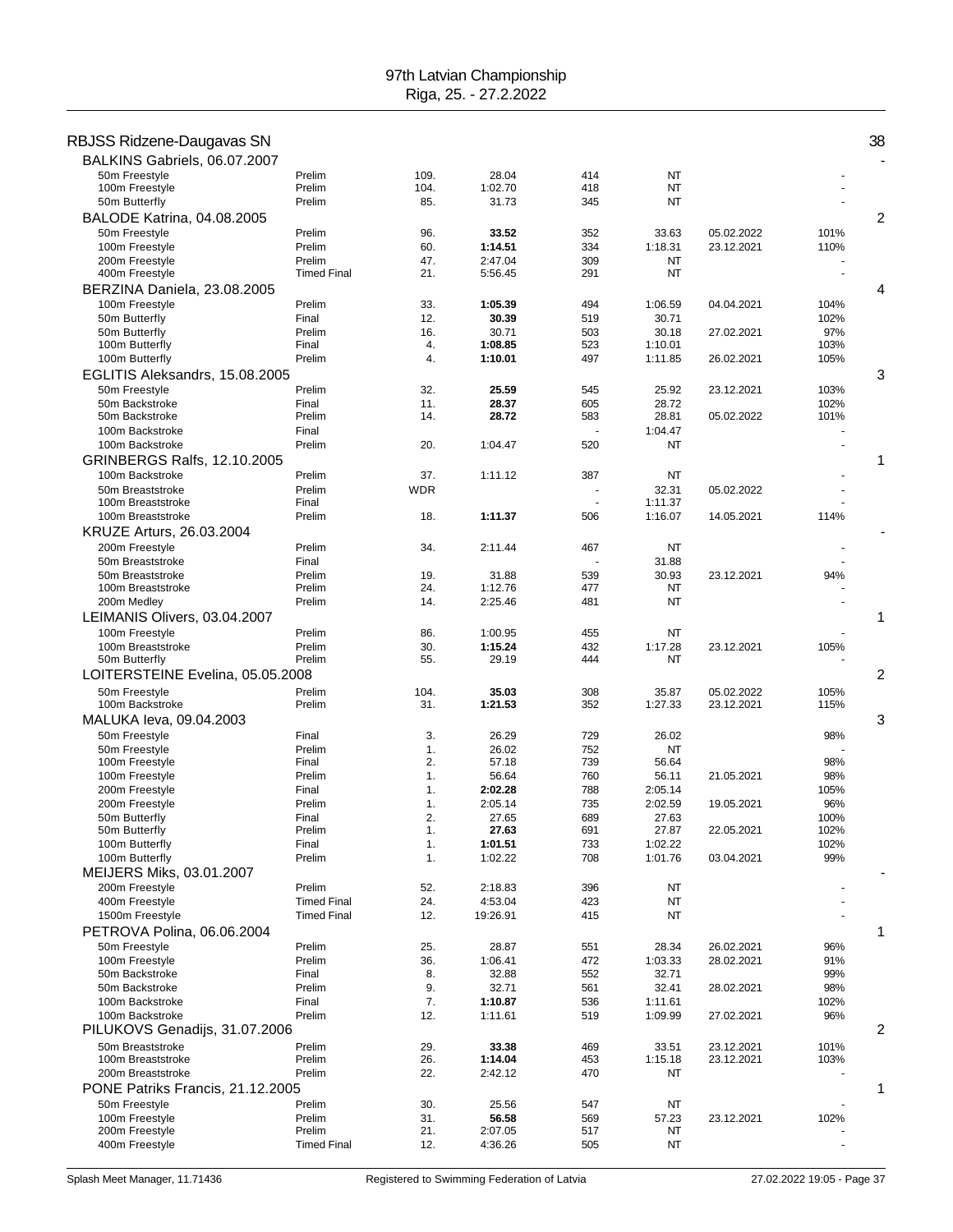| SAVINOVS Daniils, 11.11.2003      |                    |      |         |     |           |            |      | 4              |
|-----------------------------------|--------------------|------|---------|-----|-----------|------------|------|----------------|
| 50m Freestyle                     | Prelim             | 28.  | 25.46   | 553 | 25.65     | 05.02.2022 | 101% |                |
| 100m Freestyle                    | Prelim             | 28.  | 56.23   | 580 | 57.39     | 28.02.2021 | 104% |                |
| 200m Freestyle                    | Prelim             | 23.  | 2:07.34 | 513 | 2:11.64   | 27.02.2021 | 107% |                |
| 50m Butterfly                     | Final              | 14.  | 27.00   | 561 | 26.79     |            | 98%  |                |
| 50m Butterfly                     | Prelim             | 13.  | 26.79   | 574 | 26.90     | 23.12.2021 | 101% |                |
| SNIEDZE Ricards Janis, 16.06.2003 |                    |      |         |     |           |            |      | 5              |
| 50m Freestyle                     | Prelim             | 25.  | 25.36   | 560 | 25.05     | 05.02.2022 | 98%  |                |
| 100m Freestyle                    | Prelim             | 24.  | 55.53   | 602 | 55.96     | 23.12.2021 | 102% |                |
| 50m Backstroke                    | Final              | 13.  | 28.71   | 584 | 28.79     |            | 101% |                |
| 50m Backstroke                    | Prelim             | 16.  | 28.79   | 579 | 28.97     | 05.02.2022 | 101% |                |
| 100m Backstroke                   | Final              |      |         |     | 1:04.42   |            |      |                |
| 100m Backstroke                   | Prelim             | 19.  | 1:04.42 | 521 | 1:05.69   | 28.08.2021 | 104% |                |
| 200m Backstroke                   | Final              |      |         |     | 2:24.78   |            |      |                |
| 200m Backstroke                   | Prelim             | 12.  | 2:24.78 | 461 | NT        |            |      |                |
| 50m Butterfly                     | Final              |      |         |     | 27.16     |            |      |                |
| 50m Butterfly                     | Prelim             | 19.  | 27.16   | 551 | 27.68     | 03.04.2021 | 104% |                |
| <b>UKIS Mikelis, 21.03.2007</b>   |                    |      |         |     |           |            |      | 1              |
| 50m Freestyle                     | Prelim             | 128. | 28.61   | 390 | 28.71     | 23.12.2021 | 101% |                |
| 50m Backstroke                    | Prelim             | 50.  | 32.73   | 394 | 32.30     | 23.12.2021 | 97%  |                |
| VALKOVSKA Marta, 02.06.2004       |                    |      |         |     |           |            |      | 5              |
| 50m Breaststroke                  | Final              | 2.   | 34.06   | 643 | 34.29     |            | 101% |                |
| 50m Breaststroke                  | Prelim             | 1.   | 34.29   | 630 | 34.43     | 04.04.2021 | 101% |                |
| 100m Breaststroke                 | Final              | 3.   | 1:15.89 | 603 | 1:16.49   |            | 102% |                |
| 100m Breaststroke                 | Prelim             | 4.   | 1:16.49 | 589 | 1:16.15   | 23.12.2021 | 99%  |                |
| 50m Butterfly                     | Final              | 10.  | 30.04   | 537 | 30.11     |            | 100% |                |
| 50m Butterfly                     | Prelim             | 9.   | 30.11   | 534 | 31.63     | 06.02.2021 | 110% |                |
| VASILJEVS Romans, 16.03.2006      |                    |      |         |     |           |            |      | 1              |
| 50m Freestyle                     | Prelim             | 91.  | 27.52   | 438 | 27.27     | 23.12.2021 | 98%  |                |
| 100m Freestyle                    | Prelim             | 71.  | 59.94   | 479 | 1:00.29   | 23.12.2021 | 101% |                |
| 200m Freestyle                    | Prelim             | 42.  | 2:14.18 | 439 | NT        |            |      |                |
| 400m Freestyle                    | <b>Timed Final</b> | 23.  | 4:51.07 | 432 | <b>NT</b> |            |      |                |
| <b>VIKSNE Gustavs, 02.06.2008</b> |                    |      |         |     |           |            |      |                |
| 50m Freestyle                     | Prelim             | 157. | 30.37   | 326 | 30.35     | 05.02.2022 | 100% |                |
| 50m Butterfly                     | Prelim             | 94.  | 33.35   | 297 | 33.12     | 23.12.2021 | 99%  |                |
| ZARINA Arella, 19.09.2007         |                    |      |         |     |           |            |      | $\overline{2}$ |
| 50m Freestvle                     | Prelim             | 31.  | 29.18   | 533 | 28.85     | 14.05.2021 | 98%  |                |
| 100m Freestyle                    | Prelim             | 31.  | 1:05.11 | 500 | NT        |            |      |                |
| 50m Backstroke                    | Prelim             | 21.  | 34.55   | 476 | 34.63     | 06.02.2021 | 100% |                |
| 50m Butterfly                     | Final              | 13.  | 30.53   | 512 | 30.50     |            | 100% |                |
| 50m Butterfly                     | Prelim             | 12.  | 30.50   | 513 | 30.07     | 13.05.2021 | 97%  |                |
| 100m Butterfly                    | Final              | 8.   | 1:13.12 | 436 | 1:13.60   |            | 101% |                |
| 100m Butterfly                    | Prelim             | 8.   | 1:13.60 | 428 | 1:09.83   | 14.05.2021 | 90%  |                |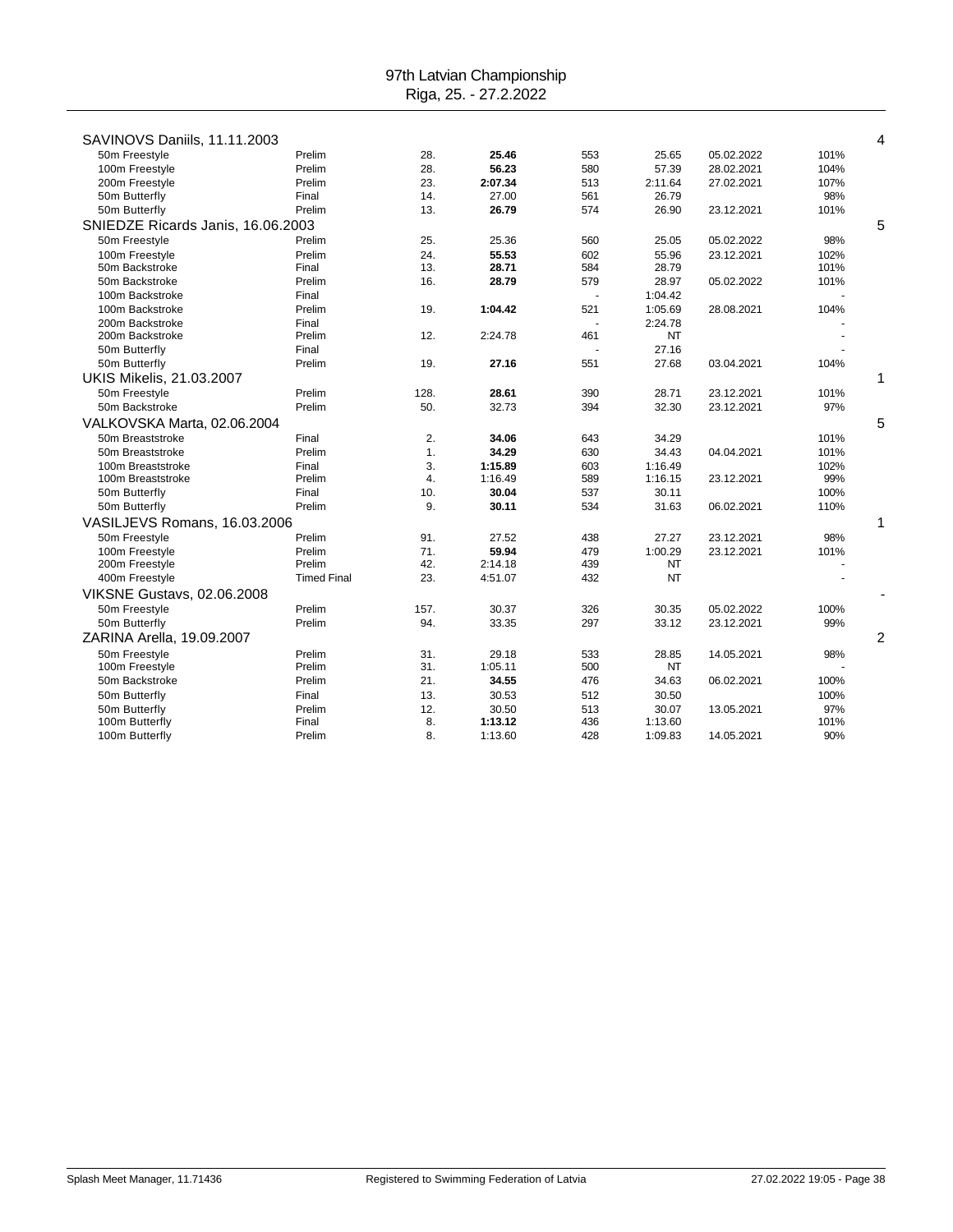| RBJSS Ridzene-Daugavas SN<br>AKOPJANCS Davids, 09.10.2003 |                    |            |                    |            |                  |                          |             | 1 |
|-----------------------------------------------------------|--------------------|------------|--------------------|------------|------------------|--------------------------|-------------|---|
| 50m Freestyle                                             | Prelim             | 58.        | 26.39              | 497        | 26.24            | 05.02.2022               | 99%         |   |
| 100m Freestyle                                            | Prelim<br>Prelim   | 61.<br>47. | 59.03<br>28.75     | 501        | NT               |                          |             |   |
| 50m Butterfly                                             |                    |            |                    | 464        | 29.36            | 05.02.2022               | 104%        | 5 |
| APSITE Nikola Silvija, 08.09.2004<br>50m Breaststroke     | Final              | 7.         | 35.20              | 582        | 35.27            |                          | 100%        |   |
| 50m Breaststroke                                          | Prelim             | 6.         | 35.27              | 579        | 35.91            | 13.05.2021               | 104%        |   |
| 100m Breaststroke                                         | Final              | 9.         | 1:20.02            | 514        | 1:20.78          |                          | 102%        |   |
| 100m Breaststroke                                         | Prelim             | 11.        | 1:20.78            | 500        | 1:21.00          | 14.05.2021               | 101%        |   |
| 200m Breaststroke                                         | Final              | 4.         | 2:52.40            | 525        | 2:56.66          |                          | 105%        |   |
| 200m Breaststroke                                         | Prelim             | 5.         | 2:56.66            | 488        | NT               |                          |             |   |
| DZENISA Emilija, 26.05.2005                               |                    |            |                    |            |                  |                          |             |   |
| 50m Freestyle<br>100m Freestyle                           | Prelim<br>Prelim   | 74.<br>55. | 31.53<br>1:12.09   | 423<br>369 | 31.52<br>NT      | 23.12.2021               | 100%        |   |
| 200m Freestyle                                            | Prelim             | 38.        | 2:35.37            | 384        | <b>NT</b>        |                          |             |   |
| DZILUMA Elizabete, 09.04.2004                             |                    |            |                    |            |                  |                          |             |   |
| 200m Freestyle                                            | Prelim             | 32.        | 2:28.23            | 442        | <b>NT</b>        |                          |             |   |
| 400m Freestyle                                            | <b>Timed Final</b> | 15.        | 5:14.69            | 424        | NT               |                          |             |   |
| 800m Freestyle                                            | <b>Timed Final</b> | 8.         | 10:42.40           | 429        | NT               |                          |             |   |
| EIDUKS Arturs, 02.07.2006                                 |                    |            |                    |            |                  |                          |             | 1 |
| 50m Freestyle                                             | Prelim             | 83.        | 27.30              | 449        | 27.37            | 05.02.2022               | 101%        |   |
| 100m Freestyle                                            | Prelim             | 84.        | 1:00.76            | 460        | NT               |                          |             |   |
| 50m Butterfly                                             | Prelim             | 84.        | 31.71              | 346        | 31.46            | 05.02.2022               | 98%         |   |
| GULBE Liva, 25.06.2008<br>50m Freestyle                   | Prelim             | 59.        | 30.78              | 454        | NT               |                          |             |   |
| 100m Freestyle                                            | Prelim             | 50.        | 1:10.52            | 394        | NT               |                          |             |   |
| 200m Freestyle                                            | Prelim             | 39.        | 2:36.12            | 378        | NT               |                          |             |   |
| KOMOVA Anna, 10.08.2007                                   |                    |            |                    |            |                  |                          |             | 1 |
| 50m Freestyle                                             | Prelim             | 85.        | 32.14              | 399        | 32.64            | 05.02.2022               | 103%        |   |
| 100m Freestyle                                            | Prelim             | 52.        | 1:11.21            | 382        | NT               |                          |             |   |
| 200m Freestyle                                            | Prelim             | 45.        | 2:40.43            | 349        | NT               |                          |             |   |
| MICKEVICA Sofija, 26.05.2003                              |                    |            |                    |            |                  |                          |             |   |
| 50m Freestyle<br>100m Freestyle                           | Prelim<br>Prelim   | 61.<br>37. | 30.80<br>1:06.42   | 453<br>471 | 30.62<br>1:06.32 | 23.12.2021<br>23.12.2021 | 99%<br>100% |   |
| 200m Freestyle                                            | Prelim             | 24.        | 2:23.95            | 483        | <b>NT</b>        |                          |             |   |
| MIHAILOVS Viktors, 22.11.2006                             |                    |            |                    |            |                  |                          |             |   |
| 50m Freestyle                                             | Prelim             | 150.       | 29.60              | 352        | NT               |                          |             |   |
| 100m Freestyle                                            | Prelim             | 128.       | 1:05.99            | 359        | NT               |                          |             |   |
| 50m Backstroke                                            | Prelim             | 54.        | 33.32              | 373        | <b>NT</b>        |                          |             |   |
| SAULITE Sindija, 09.01.2008                               |                    |            |                    |            |                  |                          |             | 1 |
| 50m Freestyle                                             | Prelim             | 63.        | 30.84              | 452        | 31.22            | 05.02.2022               | 102%        |   |
| 100m Freestyle<br>200m Freestyle                          | Prelim<br>Prelim   | 43.<br>37. | 1:08.14<br>2:33.31 | 437<br>400 | NT<br>NT         |                          |             |   |
| 50m Backstroke                                            | Prelim             | 39.        | 37.24              | 380        | <b>NT</b>        |                          |             |   |
| SIRJAJEVA Arina, 19.09.2006                               |                    |            |                    |            |                  |                          |             | 3 |
| 50m Freestyle                                             | Prelim             | 60.        | 30.79              | 454        | 31.09            | 14.05.2021               | 102%        |   |
| 100m Freestyle                                            | Prelim             | 45.        | 1:08.31            | 433        | 1:08.92          | 13.05.2021               | 102%        |   |
| 50m Butterfly                                             | Prelim             | 38.        | 33.92              | 373        | 34.76            | 05.02.2022               | 105%        |   |
| VERDENHOFA Sarlote, 12.08.2006                            |                    |            |                    |            |                  |                          |             |   |
| 100m Freestyle                                            | Prelim             | 58.        | 1:12.75            | 359        | NT               |                          |             |   |
| 50m Breaststroke                                          | Final              |            |                    |            | 38.58            |                          |             |   |
| 50m Breaststroke<br>VETLUGINS Artemijs, 24.10.2006        | Prelim             | 22.        | 38.58              | 442        | 38.46            | 13.05.2021               | 99%         |   |
| 50m Freestyle                                             | Prelim             | 139.       | 29.17              | 368        | NT               |                          |             |   |
| 50m Breaststroke                                          | Prelim             | 39.        | 34.01              | 444        | NT               |                          |             |   |
| ZVIRBULIS Markuss, 28.08.2005                             |                    |            |                    |            |                  |                          |             | 1 |
| 50m Freestyle                                             | Prelim             | 130.       | 28.64              | 389        | 28.86            | 23.12.2021               | 102%        |   |
| 100m Freestyle                                            | Prelim             | 111.       | 1:03.21            | 408        | NT               |                          |             |   |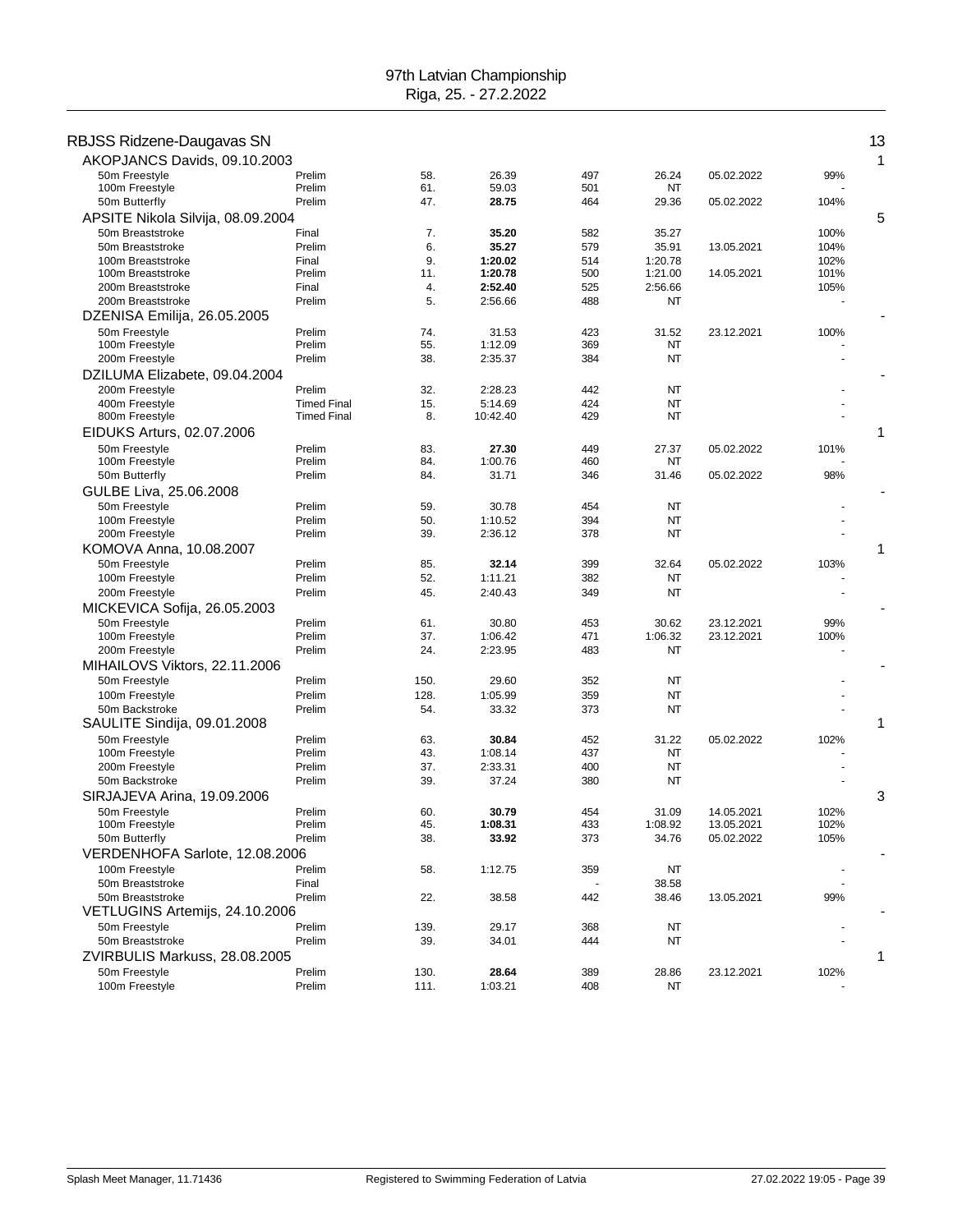| RBJSS Ridzene-Daugavas SN         |        |      |         |     |           |            |      | 5 |
|-----------------------------------|--------|------|---------|-----|-----------|------------|------|---|
| <b>BULKO Andrians, 24.12.2005</b> |        |      |         |     |           |            |      | 2 |
| 50m Freestyle                     | Prelim | 94.  | 27.67   | 431 | 28.30     | 23.12.2021 | 105% |   |
| 100m Freestyle                    | Prelim | 98.  | 1:02.15 | 430 | 1:04.03   | 23.12.2021 | 106% |   |
| 200m Freestyle                    | Prelim | 58.  | 2:22.41 | 367 | <b>NT</b> |            |      |   |
| <b>KLAVA Evelina, 26.09.2007</b>  |        |      |         |     |           |            |      |   |
| 50m Freestyle                     | Prelim | 80.  | 31.92   | 407 | 32.14     | 05.02.2022 | 101% |   |
| 100m Freestyle                    | Prelim | 49.  | 1:10.50 | 394 | 1:11.78   | 23.12.2021 | 104% |   |
| 200m Freestyle                    | Prelim | 41.  | 2:36.63 | 375 | <b>NT</b> |            |      |   |
| KUCERUKS Sebastians, 03.12.2007   |        |      |         |     |           |            |      |   |
| 50m Freestyle                     | Prelim | 156. | 30.06   | 336 | 29.78     | 23.12.2021 | 98%  |   |
| 50m Backstroke                    | Prelim | 49.  | 32.67   | 396 | 33.36     | 05.02.2022 | 104% |   |
| 100m Backstroke                   | Prelim | 39.  | 1:11.52 | 381 | <b>NT</b> |            |      |   |
| 200m Backstroke                   | Prelim | 21.  | 2:42.63 | 325 | <b>NT</b> |            |      |   |
| 50m Breaststroke                  | Prelim | 61.  | 37.66   | 327 | 37.37     | 05.02.2022 | 98%  |   |
| PARUPE Liva, 29.01.2007           |        |      |         |     |           |            |      |   |
| 50m Backstroke                    | Prelim | 36.  | 37.13   | 383 | <b>NT</b> |            |      |   |
| 50m Breaststroke                  | Prelim | 42.  | 44.13   | 295 | 44.13     | 05.02.2022 | 100% |   |
| 100m Breaststroke                 | Prelim | 28.  | 1:35.33 | 304 | <b>NT</b> |            |      |   |
| 200m Breaststroke                 | Prelim | 17.  | 3:26.49 | 305 | <b>NT</b> |            |      |   |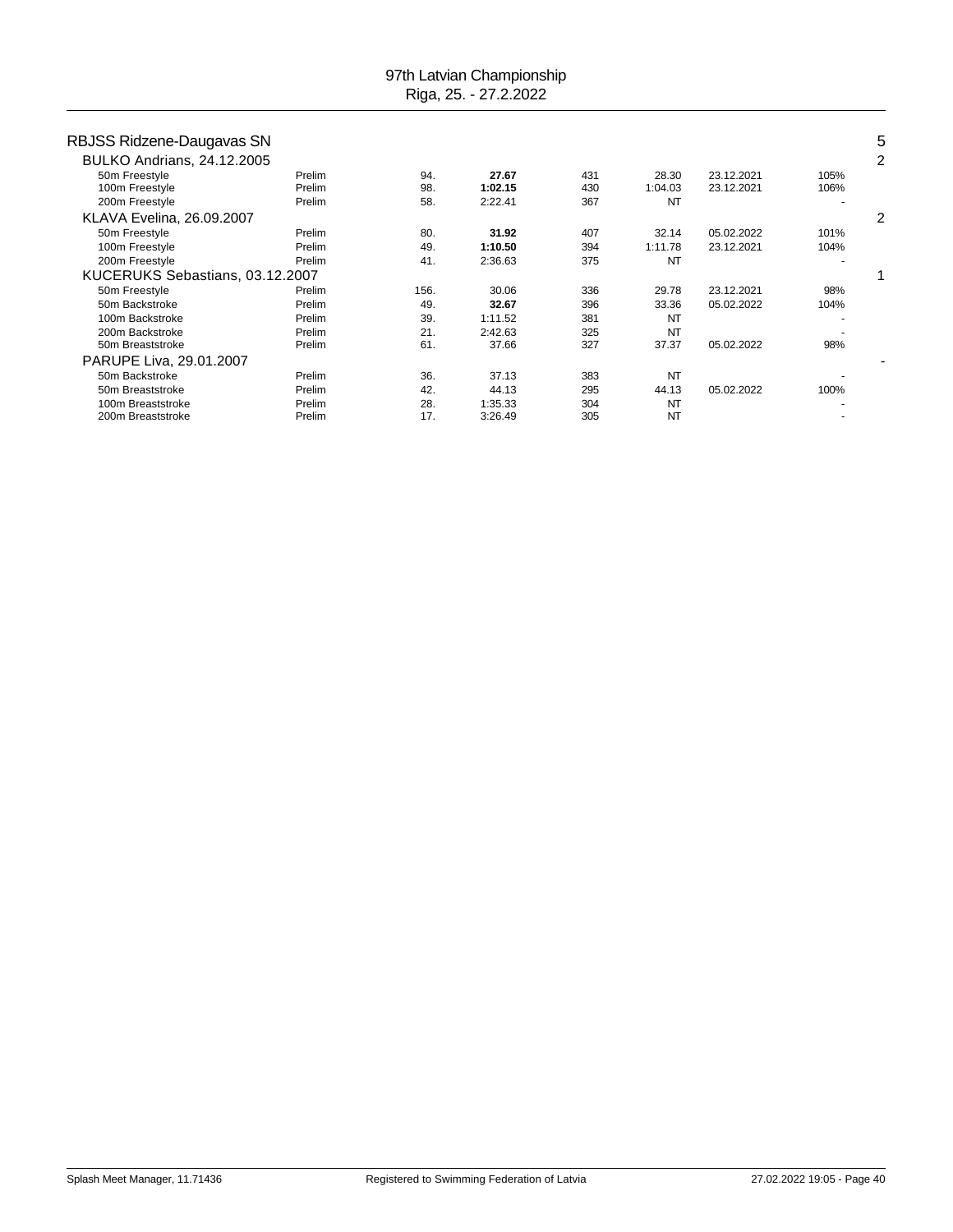| RBJSS Ridzene-Ziepniekkalns                      |                              |             |                    |            |                    |                          |              | 26<br>$\overline{2}$ |
|--------------------------------------------------|------------------------------|-------------|--------------------|------------|--------------------|--------------------------|--------------|----------------------|
| ADAMSONS Karlis, 23.07.2003<br>50m Freestyle     | Final                        | 3.          | 23.70              | 686        | 23.80              |                          | 101%         |                      |
| 50m Freestyle                                    | Prelim                       | 3.          | 23.80              | 678        | 24.26              | 26.02.2021               | 104%         |                      |
| ATELSONS Edvards Toms, 04.01.2003                |                              |             |                    |            |                    |                          |              |                      |
| 50m Freestyle                                    | Prelim                       | WDR         |                    |            | 24.42              | 23.12.2021               |              |                      |
| 100m Freestyle                                   | Prelim                       | WDR         |                    |            | NT                 |                          |              |                      |
| 50m Backstroke<br>50m Butterfly                  | Prelim<br>Prelim             | WDR<br>WDR  |                    |            | 27.23<br>26.99     | 23.12.2021<br>13.05.2021 |              |                      |
| BAIKOVS Jegors, 16.01.2006                       |                              |             |                    |            |                    |                          |              |                      |
| 50m Freestyle                                    | Prelim                       | 108.        | 28.00              | 416        | 27.86              | 05.02.2022               | 99%          |                      |
| 50m Breaststroke                                 | Prelim                       | 62.         | 38.02              | 317        | NT                 |                          |              |                      |
| 50m Butterfly                                    | Prelim                       | 63.         | 29.84              | 415        | NT                 |                          |              |                      |
| BRJUHOVECKIS Kirills, 15.02.2008                 |                              |             |                    |            |                    |                          |              | 1                    |
| 50m Freestyle<br>100m Freestyle                  | Prelim<br>Prelim             | 95.<br>97.  | 27.71<br>1:02.14   | 429<br>430 | 27.72<br>NT        | 05.02.2022               | 100%         |                      |
| 50m Butterfly                                    | Prelim                       | 64.         | 29.87              | 414        | 29.85              | 05.02.2022               | 100%         |                      |
| DOMBROVSKIS Eduards, 02.02.2010                  |                              |             |                    |            |                    |                          |              |                      |
| 50m Freestyle                                    | Prelim                       | WDR         |                    |            | 31.73              | 05.02.2022               |              |                      |
| 50m Backstroke                                   | Prelim                       | 56.         | 34.30              | 342        | NT                 |                          |              |                      |
| GOBERGA Marija, 26.08.2002                       |                              |             |                    |            |                    |                          |              | 5                    |
| 200m Freestyle                                   | Final                        | 6.          | 2:13.96            | 599        | 2:14.51            |                          | 101%         |                      |
| 200m Freestyle<br>400m Freestyle                 | Prelim<br><b>Timed Final</b> | 6.<br>5.    | 2:14.51<br>4:48.29 | 592<br>551 | 2:12.10<br>4:46.85 | 27.05.2021<br>13.05.2021 | 96%<br>99%   |                      |
| 50m Breaststroke                                 | Final                        | 4.          | 34.63              | 611        | 35.07              |                          | 103%         |                      |
| 50m Breaststroke                                 | Prelim                       | 4.          | 35.07              | 589        | 34.62              | 05.02.2022               | 97%          |                      |
| 100m Breaststroke                                | Final                        | 4.          | 1:16.24            | 595        | 1:16.25            |                          | 100%         |                      |
| 100m Breaststroke                                | Prelim                       | 3.          | 1:16.25<br>2:30.87 | 594        | 1:17.34<br>2:32.48 | 23.12.2021               | 103%         |                      |
| 200m Medley<br>200m Medley                       | Final<br>Prelim              | 3.<br>1.    | 2:32.48            | 584<br>565 | 2:32.41            | 05.02.2022               | 102%<br>100% |                      |
| HMELEVSKA Veronika, 05.11.2004                   |                              |             |                    |            |                    |                          |              |                      |
| 50m Freestyle                                    | Prelim                       | 76.         | 31.72              | 415        | 31.14              | 23.12.2021               | 96%          |                      |
| 50m Butterfly                                    | Prelim                       | 44.         | 35.76              | 318        | NT                 |                          |              |                      |
| JEVDOKIMOVS Vladislavs, 02.01.2005               |                              |             |                    |            |                    |                          |              | 2                    |
| 50m Freestyle                                    | Prelim                       | 80.         | 27.24              | 452        | 27.85              | 05.02.2022               | 105%         |                      |
| 100m Freestyle                                   | Prelim                       | 74.         | 1:00.02            | 477        | NT                 |                          |              |                      |
| 200m Freestyle<br>50m Butterfly                  | Prelim<br>Prelim             | 56.<br>73.  | 2:19.83<br>30.41   | 388<br>392 | NT<br>30.67        | 05.02.2022               | 102%         |                      |
| KAHANOVICS Rihards, 12.02.2002                   |                              |             |                    |            |                    |                          |              | 3                    |
| 50m Breaststroke                                 | Final                        | 6.          | 29.75              | 663        | 30.05              |                          | 102%         |                      |
| 50m Breaststroke                                 | Prelim                       | 7.          | 30.05              | 643        | 29.47              | 28.02.2021               | 96%          |                      |
| 100m Breaststroke                                | Final                        | 5.          | 1:05.48            | 655        | 1:05.55            |                          | 100%         |                      |
| 100m Breaststroke<br>200m Breaststroke           | Prelim<br>Final              | 5.<br>2.    | 1:05.55<br>2:21.56 | 653<br>707 | 1:04.77<br>2:25.44 | 26.02.2021               | 98%<br>106%  |                      |
| 200m Breaststroke                                | Prelim                       | 2.          | 2:25.44            | 652        | 2:23.19            | 27.02.2021               | 97%          |                      |
| KODOLA Igors, 28.12.2004                         |                              |             |                    |            |                    |                          |              | 1                    |
| 50m Breaststroke                                 | Prelim                       | 25.         | 32.93              | 489        | 33.21              | 05.02.2022               | 102%         |                      |
| 100m Breaststroke                                | Final                        | 15.         | 1:11.75            | 498        | 1:11.34            |                          | 99%          |                      |
| 100m Breaststroke<br>200m Breaststroke           | Prelim<br>Prelim             | 16.<br>21.  | 1:11.34            | 506<br>475 | NT<br>NT           |                          |              |                      |
| KODOLA Vladislavs, 18.01.2002                    |                              |             | 2:41.53            |            |                    |                          |              |                      |
| 50m Breaststroke                                 | Prelim                       | <b>WDR</b>  |                    |            | NT                 |                          |              |                      |
| 50m Butterfly                                    | Prelim                       | <b>WDR</b>  |                    |            | NT                 |                          |              |                      |
| KRAZE Kristofers, 21.08.2003                     |                              |             |                    |            |                    |                          |              |                      |
| 50m Freestyle                                    | Prelim                       | 107.        | 27.94              | 419        | 27.38              | 05.02.2022               | 96%          |                      |
| 100m Freestyle                                   | Prelim                       | 103.        | 1:02.65            | 419        | NT                 |                          |              |                      |
| 50m Breaststroke<br>LOGINS Kristians, 22.12.2003 | Prelim                       | 56.         | 36.31              | 365        | 35.95              | 05.02.2022               | 98%          |                      |
|                                                  |                              |             |                    |            |                    |                          |              |                      |
| 50m Freestyle<br>100m Freestyle                  | Prelim<br>Prelim             | 110.<br>96. | 28.09<br>1:02.00   | 412<br>433 | 27.75<br>1:01.52   | 14.05.2021<br>23.12.2021 | 98%<br>98%   |                      |
| 50m Breaststroke                                 | Prelim                       | 52.         | 35.94              | 376        | NT                 |                          |              |                      |
| 50m Butterfly                                    | Prelim                       | 53.         | 29.01              | 452        | 28.79              | 13.05.2021               | 98%          |                      |
| MORTUZANS Emils Pauls, 05.03.2002                |                              |             |                    |            |                    |                          |              | 3                    |
| 50m Butterfly                                    | Final                        | 3.          | 25.39              | 674        | 25.60              |                          | 102%         |                      |
| 50m Butterfly                                    | Prelim                       | 3.          | 25.60              | 658        | 25.05              | 27.05.2021               | 96%          |                      |
| 100m Butterfly<br>100m Butterfly                 | Final<br>Prelim              | 6.<br>6.    | 58.40<br>58.69     | 608<br>599 | 58.69<br>57.72     | 14.05.2021               | 101%<br>97%  |                      |
| 200m Butterfly                                   | Final                        | 4.          | 2:15.30            | 548        | 2:17.57            |                          | 103%         |                      |
| 200m Butterfly                                   | Prelim                       | 3.          | 2:17.57            | 521        | 2:15.14            | 28.05.2021               | 96%          |                      |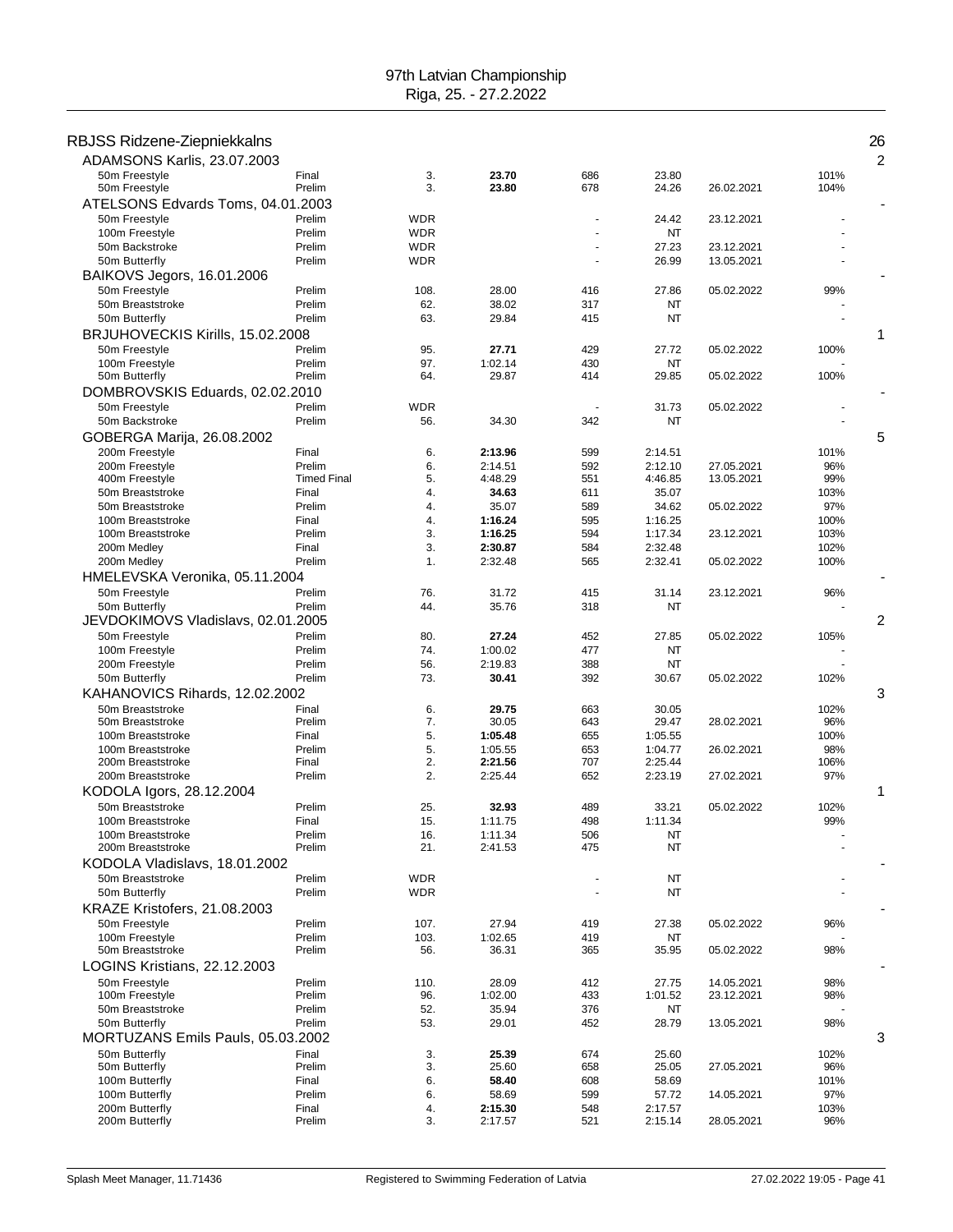| SERSTJANIHS Rodions, 15.11.2005 |        |            |         |     |         |            |      |   |
|---------------------------------|--------|------------|---------|-----|---------|------------|------|---|
| 100m Freestyle                  | Prelim | 76.        | 1:00.06 | 476 | NT      |            |      |   |
| 50m Butterfly                   | Prelim | 56.        | 29.26   | 440 | 29.42   | 23.12.2021 | 101% |   |
| 100m Butterfly                  | Prelim | 32.        | 1:12.10 | 323 | 1:11.45 | 23.12.2021 | 98%  |   |
| STERNS Emils, 19.12.2002        |        |            |         |     |         |            |      |   |
| 50m Backstroke                  | Prelim | 22.        | 29.52   | 537 | 29.45   | 14.05.2021 | 100% |   |
| VAZDIKIS Artis, 22.05.2000      |        |            |         |     |         |            |      |   |
| 50m Freestyle                   | Prelim | 47.        | 26.08   | 515 | 25.60   | 26.02.2021 | 96%  |   |
| 100m Freestyle                  | Prelim | 29.        | 56.31   | 578 | 55.17   | 26.02.2021 | 96%  |   |
| 200m Freestyle                  | Prelim | 37.        | 2:12.43 | 456 | 2:05.07 | 27.02.2021 | 89%  |   |
| VEINBERGS Toms, 14.10.2002      |        |            |         |     |         |            |      | 7 |
| 50m Freestyle                   | Final  | 5.         | 23.89   | 670 | 24.01   |            | 101% |   |
| 50m Freestyle                   | Prelim | 5.         | 24.01   | 660 | 24.31   | 23.12.2021 | 103% |   |
| 100m Freestyle                  | Final  | 3.         | 51.79   | 743 | 52.27   |            | 102% |   |
| 100m Freestyle                  | Prelim | 3.         | 52.27   | 722 | 52.46   | 26.02.2021 | 101% |   |
| 50m Backstroke                  | Final  | 2.         | 26.92   | 708 | 27.03   |            | 101% |   |
| 50m Backstroke                  | Prelim | 3.         | 27.03   | 699 | 27.16   | 28.02.2021 | 101% |   |
| 100m Backstroke                 | Final  | 2.         | 57.72   | 724 | 57.86   |            | 100% |   |
| 100m Backstroke                 | Prelim | 2.         | 57.86   | 719 | 57.80   | 13.05.2021 | 100% |   |
| VEJONIS Rolands, 15.05.2002     |        |            |         |     |         |            |      |   |
| 50m Breaststroke                | Final  | 8.         | 30.10   | 640 | 29.79   |            | 98%  |   |
| 50m Breaststroke                | Prelim | 5.         | 29.79   | 660 | 30.46   | 05.02.2022 | 105% |   |
| 50m Butterfly                   | Prelim | <b>WDR</b> |         |     | 28.60   | 06.02.2021 |      |   |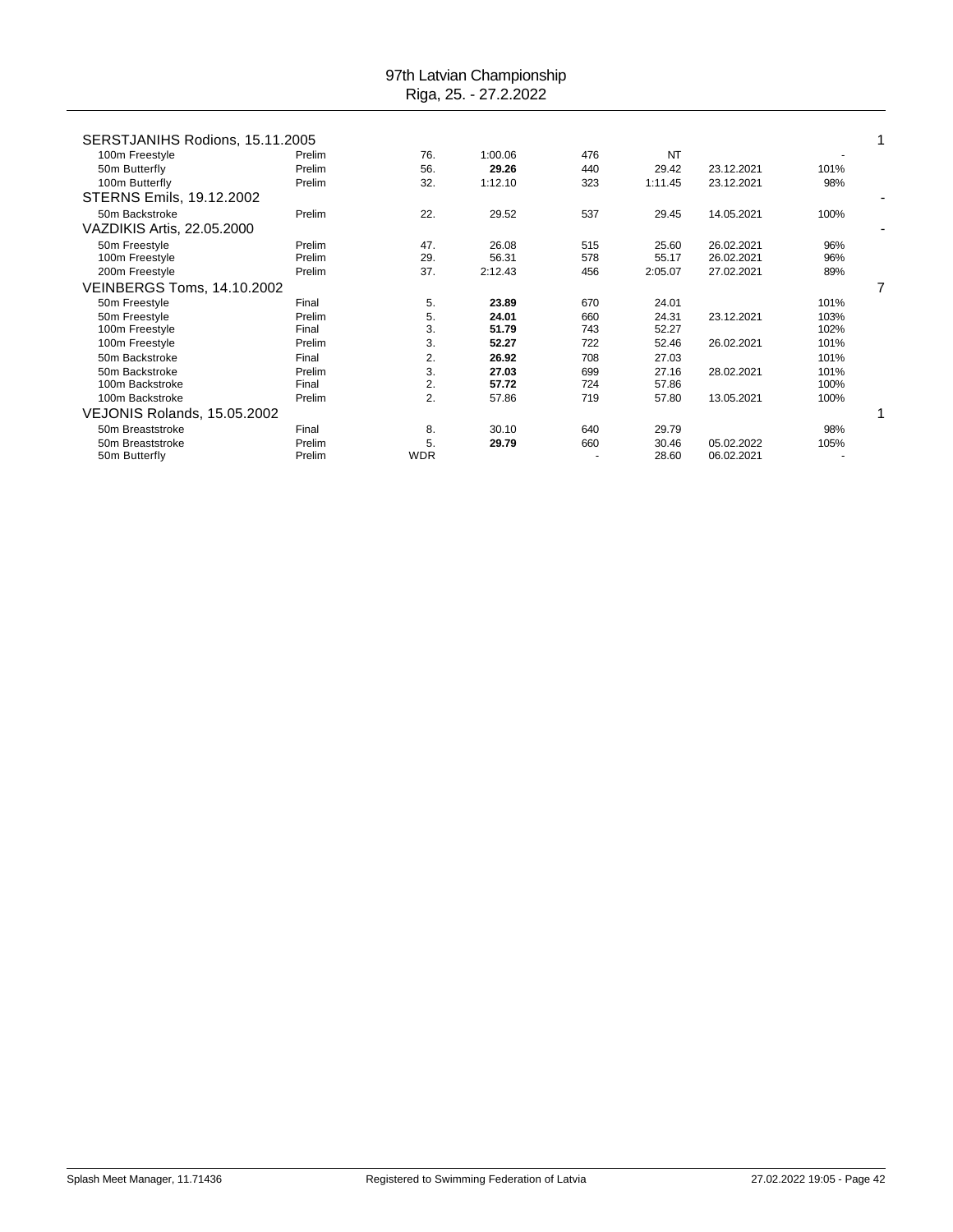| RBJSS Ridzene-Ziepniekkalns 2         |        |      |         |     |           |            |      | 9              |
|---------------------------------------|--------|------|---------|-----|-----------|------------|------|----------------|
| BALODIS Kristofers, 30.11.2005        |        |      |         |     |           |            |      | 1              |
|                                       | Prelim | 99.  | 27.77   | 426 | 30.22     | 28.08.2021 |      |                |
| 50m Freestyle<br>50m Butterfly        | Prelim | 87.  | 32.00   | 337 | <b>NT</b> |            | 118% |                |
| BISENIEKS Edgars, 13.09.2006          |        |      |         |     |           |            |      | 3              |
| 50m Freestyle                         | Prelim | 76.  | 27.09   | 459 | 27.71     | 28.08.2021 | 105% |                |
| 100m Freestyle                        | Prelim | 50.  | 58.31   | 520 | 59.37     | 23.12.2021 | 104% |                |
| 50m Butterfly                         | Prelim | 31.  | 28.07   | 499 | 28.43     | 23.12.2021 | 103% |                |
| 100m Butterfly                        | Final  |      |         |     | 1:03.38   |            |      |                |
| 100m Butterfly                        | Prelim | 19.  | 1:03.38 | 476 | NT        |            |      |                |
| BOBKOVS Daniels, 14.03.2003           |        |      |         |     |           |            |      |                |
| 100m Freestyle                        | Prelim | 27.  | 56.10   | 584 | 55.81     | 13.05.2021 | 99%  |                |
| 50m Butterfly                         | Final  | 14.  | 27.00   | 561 | 26.70     |            | 98%  |                |
| 50m Butterfly                         | Prelim | 10.  | 26.70   | 580 | 26.64     | 27.02.2021 | 100% |                |
| 100m Butterfly                        | Final  | 7.   | 59.27   | 582 | 58.92     |            | 99%  |                |
| 100m Butterfly                        | Prelim | 7.   | 58.92   | 592 | 58.10     | 14.05.2021 | 97%  |                |
| <b>GARNIKS Deniss, 28.03.2003</b>     |        |      |         |     |           |            |      |                |
| 50m Freestyle                         | Prelim | 55.  | 26.34   | 500 | 25.75     | 23.12.2021 | 96%  |                |
| 100m Freestyle                        | Prelim | 41.  | 57.71   | 537 | 57.41     | 23.12.2021 | 99%  |                |
| 200m Freestyle                        | Prelim | 31.  | 2:10.09 | 482 | NT        |            |      |                |
| 50m Butterfly                         | Prelim | 25.  | 27.71   | 519 | <b>NT</b> |            |      |                |
| 100m Butterfly                        | Prelim | 23.  | 1:04.68 | 448 | <b>NT</b> |            |      |                |
| KLUJEVS Artioms, 16.04.2003           |        |      |         |     |           |            |      |                |
| 50m Freestyle                         | Prelim | 85.  | 27.35   | 446 | 26.51     | 14.05.2021 | 94%  |                |
| 50m Backstroke                        | Prelim | 30.  | 30.29   | 497 | 30.25     | 23.12.2021 | 100% |                |
| 50m Butterfly                         | Prelim | 43.  | 28.60   | 472 | 27.97     | 13.05.2021 | 96%  |                |
| <b>KRAVALIS Nils, 13.10.2006</b>      |        |      |         |     |           |            |      |                |
| 50m Breaststroke                      | Prelim | 51.  | 35.71   | 383 | 35.27     | 29.08.2021 | 98%  |                |
| 100m Breaststroke                     | Prelim | 43.  | 1:20.15 | 357 | 1:19.86   | 28.08.2021 | 99%  |                |
| MUIZENIKS Lauris, 13.02.2006          |        |      |         |     |           |            |      |                |
| 100m Freestyle                        | Prelim | 94.  | 1:01.88 | 435 | <b>NT</b> |            |      |                |
| 50m Backstroke                        | Prelim | 46.  | 31.85   | 427 | 31.33     | 23.12.2021 | 97%  |                |
| 100m Backstroke                       | Prelim | 25.  | 1:06.13 | 482 | NT        |            |      |                |
| 200m Backstroke                       | Prelim | 15.  | 2:29.03 | 423 | NT        |            |      |                |
| PARUSNIKOVS Aleksandrs, 30.12.2004    |        |      |         |     |           |            |      | 1              |
| 50m Freestyle                         | Prelim | 145. | 29.45   | 357 | 29.65     | 23.12.2021 | 101% |                |
| RODERTS Arons, 04.04.2007             |        |      |         |     |           |            |      |                |
| 50m Freestyle                         | Prelim | 73.  | 26.95   | 467 | 26.78     | 23.12.2021 | 99%  |                |
| 100m Freestyle                        | Prelim | 85.  | 1:00.91 | 456 | 59.89     | 29.08.2021 | 97%  |                |
| 50m Backstroke                        | Final  |      |         |     | 29.05     |            |      |                |
| 50m Backstroke                        | Prelim | 19.  | 29.05   | 563 | 28.40     | 29.08.2021 | 96%  |                |
| 200m Backstroke                       | Prelim | 13.  | 2:26.89 | 442 | <b>NT</b> |            |      |                |
| <b>SONDORS Renars, 06.01.2005</b>     |        |      |         |     |           |            |      | $\overline{2}$ |
| 50m Freestyle                         | Prelim | 47.  | 26.08   | 515 | 26.11     | 23.12.2021 | 100% |                |
| 100m Freestyle                        | Prelim | 49.  | 58.16   | 524 | 59.24     | 23.12.2021 | 104% |                |
| 50m Butterfly                         | Prelim | 47.  | 28.75   | 464 | 28.04     | 13.05.2021 | 95%  |                |
| SVIKIS Herberts Kristians, 23.01.2006 |        |      |         |     |           |            |      | 2              |
| 50m Freestyle                         | Prelim | 88.  | 27.43   | 442 | 27.52     | 23.12.2021 | 101% |                |
| 100m Freestyle                        | Prelim | 76.  | 1:00.06 | 476 | 1:01.82   | 29.08.2021 | 106% |                |
| 100m Backstroke                       | Prelim | 35.  | 1:09.61 | 413 | <b>NT</b> |            |      |                |
| TARANDA Inese, 30.06.2006             |        |      |         |     |           |            |      |                |
| 50m Freestyle                         | Prelim | 79.  | 31.89   | 408 | 31.41     | 23.12.2021 | 97%  |                |
| 100m Freestyle                        | Prelim | 56.  | 1:12.31 | 365 | <b>NT</b> |            |      |                |
| 50m Butterfly                         | Prelim | 41.  | 34.52   | 354 | 33.52     | 23.12.2021 | 94%  |                |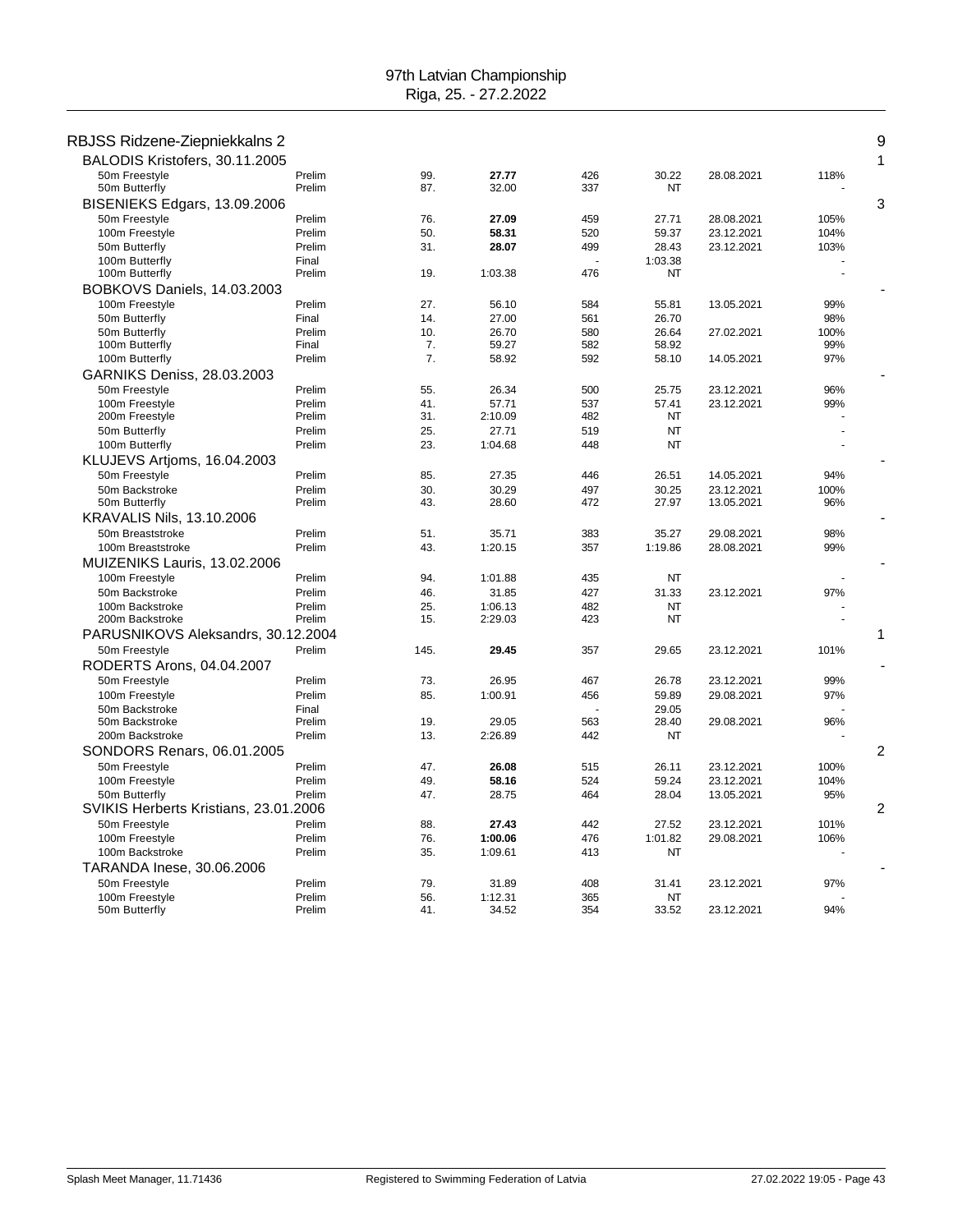| RBJSS Ridzene-Zolitude          |        |      |         |     |           |            |      |   |
|---------------------------------|--------|------|---------|-----|-----------|------------|------|---|
| BANNIKOVA Viktorija, 06.07.2007 |        |      |         |     |           |            |      |   |
| 50m Freestyle                   | Prelim | 86.  | 32.17   | 398 | 31.85     | 05.02.2022 | 98%  |   |
| 100m Freestyle                  | Prelim | 48.  | 1:09.85 | 405 | NT        |            |      |   |
| 200m Freestyle                  | Prelim | 42.  | 2:37.74 | 367 | <b>NT</b> |            |      |   |
| 50m Butterfly                   | Prelim | 32.  | 33.25   | 396 | 35.39     | 05.02.2022 | 113% |   |
| GORJUNS Marks, 05.09.2007       |        |      |         |     |           |            |      |   |
| 50m Freestyle                   | Prelim | 146. | 29.47   | 357 | 29.17     | 23.12.2021 | 98%  |   |
| 100m Freestyle                  | Prelim | 122. | 1:04.85 | 378 | 1:07.14   | 23.12.2021 | 107% |   |
| 200m Freestyle                  | Prelim | 64.  | 2:27.26 | 332 | <b>NT</b> |            |      |   |
| MEINARTE Anika, 01.03.2005      |        |      |         |     |           |            |      |   |
| 50m Freestyle                   | Prelim | 71.  | 31.40   | 428 | <b>NT</b> |            |      |   |
| NEIJS Boriss, 11.11.2006        |        |      |         |     |           |            |      | 2 |
| 50m Freestyle                   | Prelim | 127. | 28.54   | 393 | 28.82     | 05.02.2022 | 102% |   |
| 100m Freestyle                  | Prelim | 117. | 1:03.83 | 396 | <b>NT</b> |            |      |   |
| 50m Backstroke                  | Prelim | 57.  | 34.54   | 335 | 34.25     | 05.02.2022 | 98%  |   |
| 100m Backstroke                 | Prelim | 41.  | 1:13.34 | 353 | 1:14.20   | 23.12.2021 | 102% |   |
| 200m Backstroke                 | Prelim | 19.  | 2:39.82 | 343 | <b>NT</b> |            |      |   |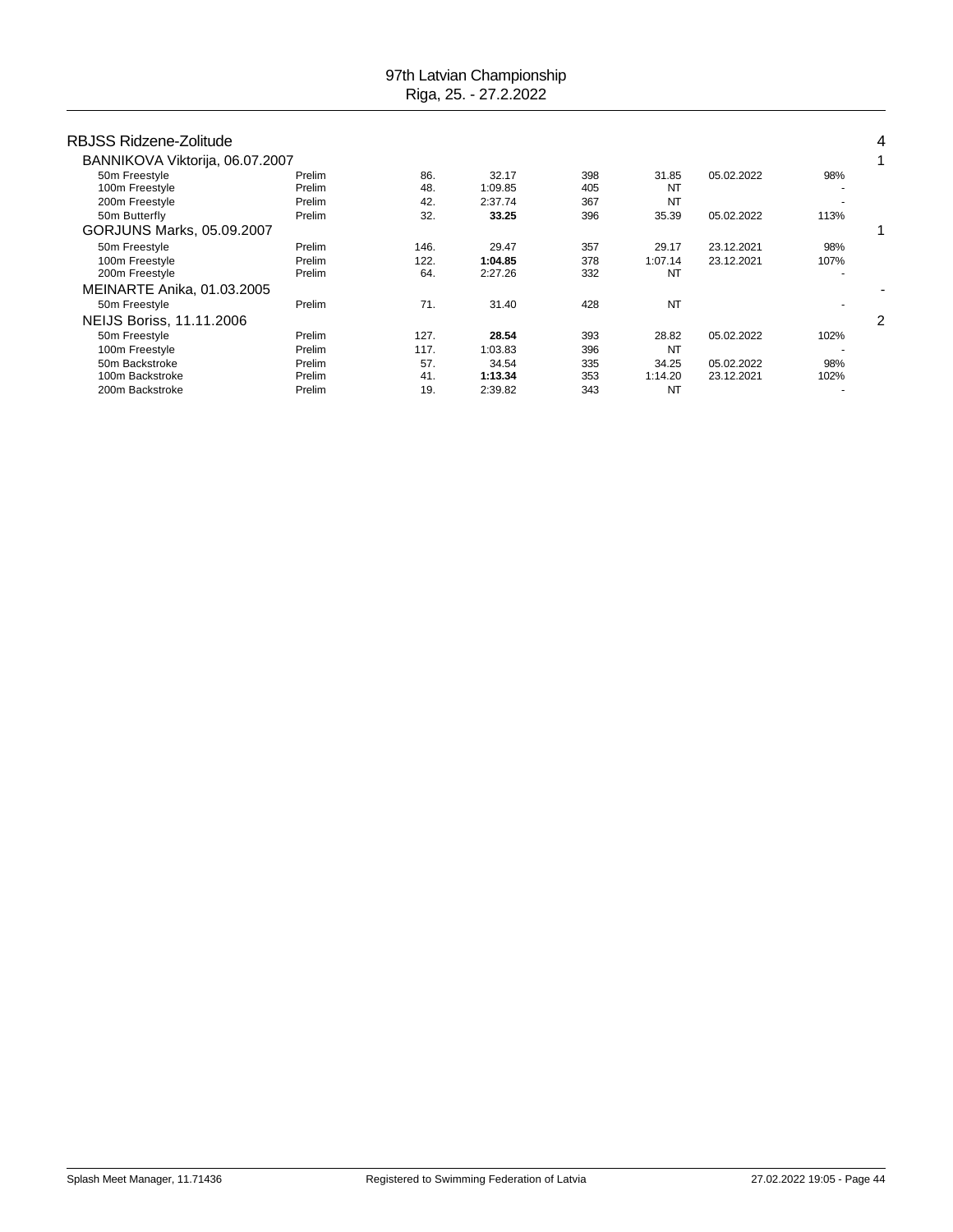| Rezekne BJSS                   |                    |     |          |     |           |            |      | 8 |
|--------------------------------|--------------------|-----|----------|-----|-----------|------------|------|---|
|                                |                    |     |          |     |           |            |      |   |
| KUDRJAVCEVS Dainis, 09.08.2004 |                    |     |          |     |           |            |      | 3 |
| 50m Backstroke                 | Prelim             | 28. | 30.21    | 501 | 29.31     | 28.05.2021 | 94%  |   |
| 100m Backstroke                | Prelim             | 17. | 1:03.57  | 542 | 1:03.58   | 28.08.2021 | 100% |   |
| 100m Butterfly                 | Final              | 12. | 1:00.82  | 539 | 1:01.20   |            | 101% |   |
| 100m Butterfly                 | Prelim             | 14. | 1:01.20  | 529 | 1:00.70   | 29.08.2021 | 98%  |   |
| 200m Medley                    | Final              | 8.  | 2:19.62  | 544 | 2:20.29   |            | 101% |   |
| 200m Medley                    | Prelim             | 7.  | 2:20.29  | 536 | 2:19.79   | 05.02.2022 | 99%  |   |
| KUDRJAVCEVS Pavels, 04.05.2003 |                    |     |          |     |           |            |      | 2 |
| 50m Breaststroke               | Final              | 10. | 30.97    | 588 | 30.94     |            | 100% |   |
| 50m Breaststroke               | Prelim             | 11. | 30.94    | 589 | 31.14     | 23.12.2021 | 101% |   |
| 100m Breaststroke              | Prelim             | 11. | 1:08.15  | 581 | 1:09.03   | 23.12.2021 | 103% |   |
| 200m Breaststroke              | Final              |     |          |     | 2:31.64   |            |      |   |
| 200m Breaststroke              | Prelim             | 9.  | 2:31.64  | 575 | 2:29.37   | 29.05.2021 | 97%  |   |
| 50m Butterfly                  | Prelim             | 28. | 27.83    | 512 | 27.73     | 28.08.2021 | 99%  |   |
| MIHAILOVS Olegs, 15.02.2005    |                    |     |          |     |           |            |      | 3 |
| 50m Freestyle                  | Prelim             | 26. | 25.40    | 557 | 25.12     | 23.12.2021 | 98%  |   |
| 100m Freestvle                 | Prelim             | 16. | 55.00    | 620 | 54.13     | 23.12.2021 | 97%  |   |
| 200m Freestyle                 | Final              | 6.  | 1:58.01  | 645 | 1:59.95   |            | 103% |   |
| 200m Freestyle                 | Prelim             | 8.  | 1:59.95  | 614 | 1:59.14   | 10.07.2021 | 99%  |   |
| 400m Freestvle                 | <b>Timed Final</b> | 4.  | 4:13.05  | 657 | 4:14.96   | 11.07.2021 | 102% |   |
| 1500m Freestyle                | <b>Timed Final</b> | 3.  | 17:02.72 | 617 | 17:08.47  | 10.07.2021 | 101% |   |
| VOROBJOVS Romans, 19.02.2006   |                    |     |          |     |           |            |      |   |
| 50m Freestyle                  | Prelim             | 87. | 27.40    | 444 | 27.16     | 05.02.2022 | 98%  |   |
| 100m Freestyle                 | Prelim             | 68. | 59.63    | 486 | <b>NT</b> |            |      |   |
| 200m Freestyle                 | Prelim             | 39. | 2:12.83  | 452 | <b>NT</b> |            |      |   |
| 400m Freestyle                 | <b>Timed Final</b> | 22. | 4:50.52  | 434 | <b>NT</b> |            |      |   |
|                                |                    |     |          |     |           |            |      |   |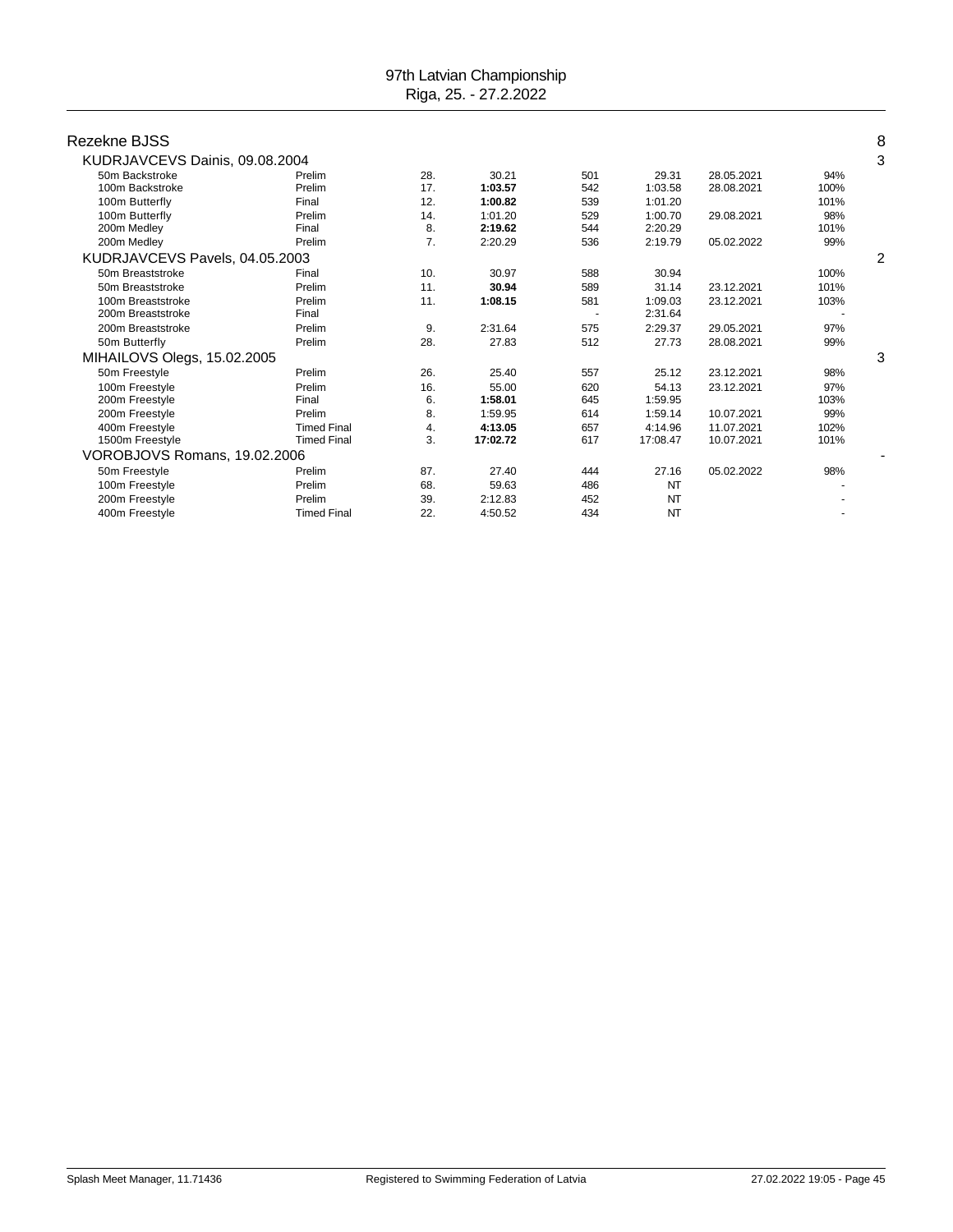| Rezeknes pilseta<br>TALALAJEVS Jurijs, 08.12.1982 |                  |            |                    |            |               |      |  |
|---------------------------------------------------|------------------|------------|--------------------|------------|---------------|------|--|
| 50m Breaststroke<br>VAITONE Irina, 08.05.1974     | Prelim           | 32.        | 33.69              | 456        | NT            |      |  |
| 50m Breaststroke<br>100m Breaststroke             | Prelim<br>Prelim | 18.<br>12. | 37.53<br>1:20.83   | 480<br>499 | NT<br>NT      |      |  |
| 200m Breaststroke<br>200m Breaststroke            | Final<br>Prelim  | 7.         | 2:58.19<br>2:59.42 | 475<br>466 | 2:59.42<br>NT | 101% |  |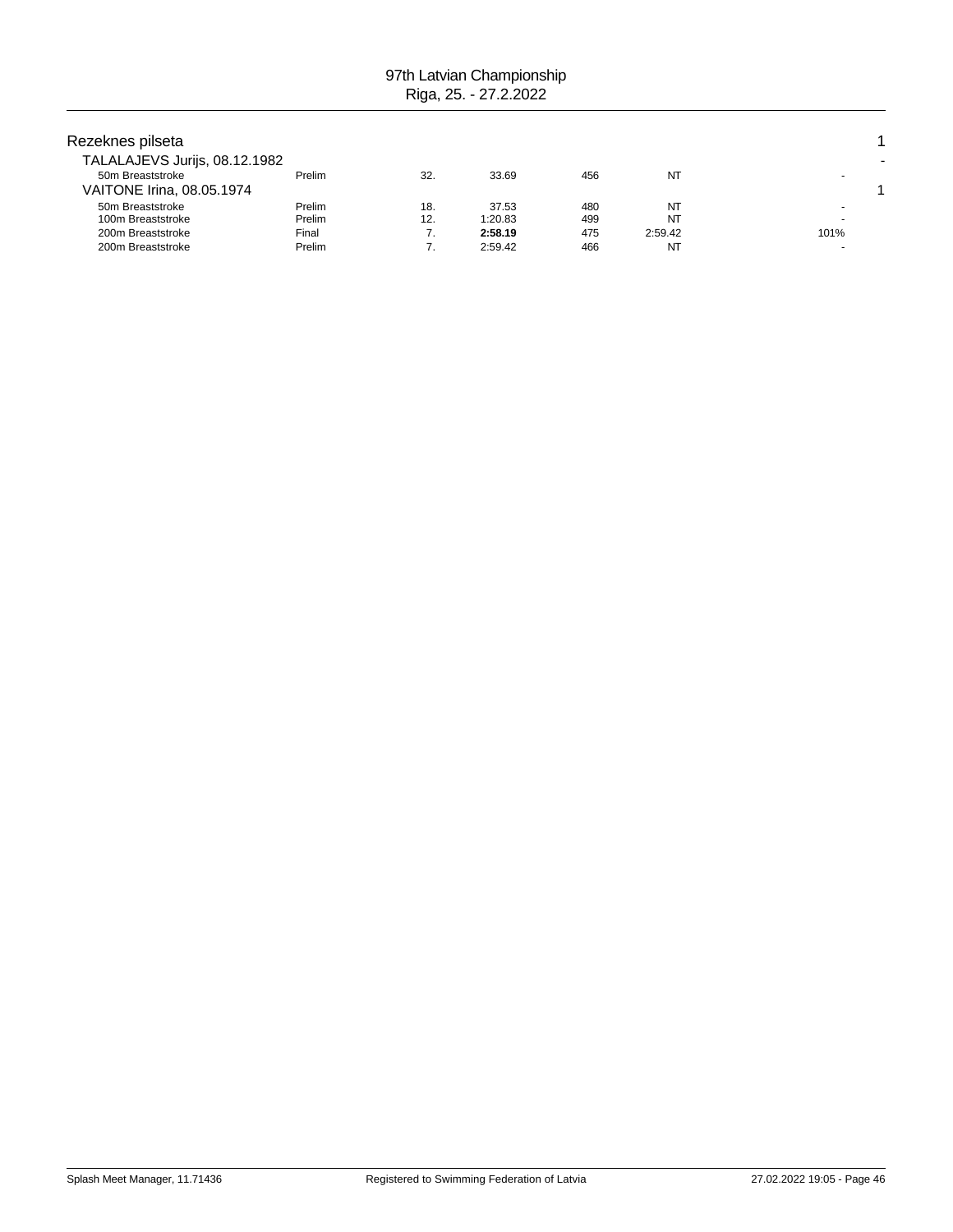| Rigas Kipsalas PK            |        |                |         |     |           |            |      | 9              |
|------------------------------|--------|----------------|---------|-----|-----------|------------|------|----------------|
| EMBREKTE Zane, 12.07.1996    |        |                |         |     |           |            |      | $\overline{2}$ |
| 50m Freestyle                | Final  | 4.             | 26.90   | 681 | 26.87     |            | 100% |                |
| 50m Freestyle                | Prelim | 4.             | 26.87   | 683 | 26.78     | 14.05.2021 | 99%  |                |
| 100m Freestyle               | Final  | 4.             | 58.39   | 694 | 1:00.00   |            | 106% |                |
| 100m Freestyle               | Prelim | 5.             | 1:00.00 | 640 | 57.62     | 13.05.2021 | 92%  |                |
| 200m Freestyle               | Final  | 3.             | 2:10.28 | 652 | 2:12.54   |            | 103% |                |
| 200m Freestyle               | Prelim | 4.             | 2:12.54 | 619 | 2:08.07   | 14.05.2021 | 93%  |                |
| 50m Breaststroke             | Prelim | 11.            | 36.75   | 512 | NT        |            |      |                |
| 50m Butterfly                | Final  | 7 <sub>1</sub> | 29.55   | 565 | 29.36     |            | 99%  |                |
| 50m Butterfly                | Prelim | 5.             | 29.36   | 576 | <b>NT</b> |            |      |                |
| FELDBERGS Girts, 17.02.1993  |        |                |         |     |           |            |      | 5              |
| 50m Freestyle                | Final  | 4.             | 23.81   | 677 | 23.96     |            | 101% |                |
| 50m Freestyle                | Prelim | 4.             | 23.96   | 664 | 24.04     | 06.02.2021 | 101% |                |
| 100m Freestyle               | Prelim | 4.             | 52.30   | 721 | 52.40     | 28.02.2021 | 100% |                |
| 50m Backstroke               | Final  | 1.             | 26.50   | 742 | 26.75     |            | 102% |                |
| 50m Backstroke               | Prelim | 1.             | 26.75   | 722 | 26.27     | 17.05.2021 | 96%  |                |
| 100m Backstroke              | Final  | 1.             | 56.10   | 789 | 56.43     |            | 101% |                |
| 100m Backstroke              | Prelim | 1.             | 56.43   | 775 | 55.66     | 27.05.2021 | 97%  |                |
| 200m Backstroke              | Prelim | 1.             | 2:07.57 | 675 | 2:04.48   | 26.02.2021 | 95%  |                |
| KRAMPE Emils, 12.05.2007     |        |                |         |     |           |            |      | $\overline{2}$ |
| 50m Freestyle                | Prelim | 72.            | 26.90   | 469 | 27.38     | 05.02.2022 | 104% |                |
| 100m Freestyle               | Prelim | 89.            | 1:01.24 | 449 | NT        |            |      |                |
| 50m Butterfly                | Prelim | 39.            | 28.39   | 482 | 28.98     | 05.02.2022 | 104% |                |
| LAUDINSKIS Juris, 14.06.2005 |        |                |         |     |           |            |      |                |
| 50m Breaststroke             | Prelim | 31.            | 33.61   | 460 | 33.61     | 23.12.2021 | 100% |                |
| 100m Breaststroke            | Prelim | 29.            | 1:14.77 | 440 | NT        |            |      |                |
| 200m Breaststroke            | Prelim | 27.            | 2:46.76 | 432 | <b>NT</b> |            |      |                |
| TEREMOVA Marija, 28.02.2006  |        |                |         |     |           |            |      |                |
| 50m Freestyle                | Prelim | 78.            | 31.87   | 409 | NT        |            |      |                |
| 50m Breaststroke             | Prelim | 39.            | 42.01   | 342 | <b>NT</b> |            |      |                |
|                              |        |                |         |     |           |            |      |                |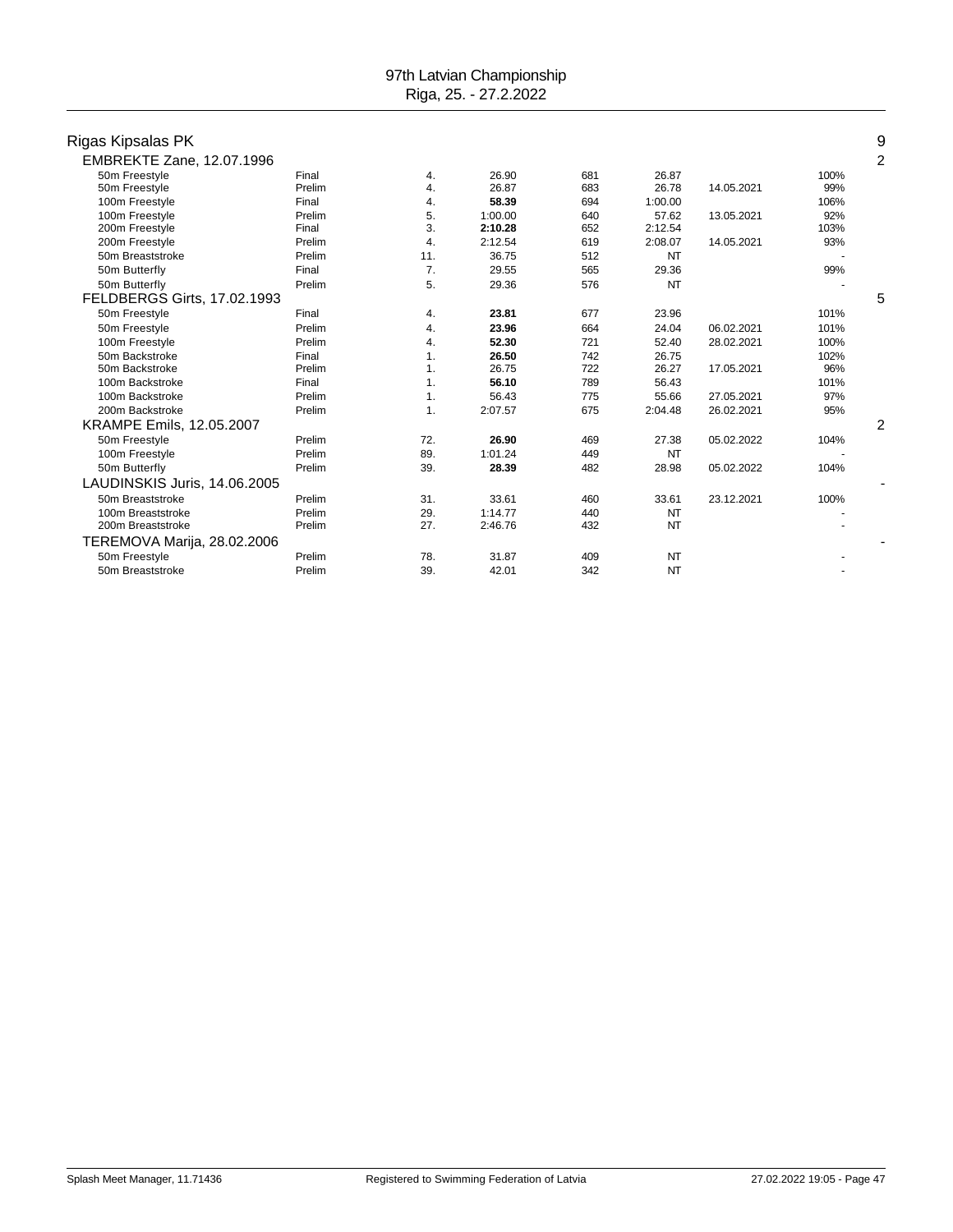### Rigas pilseta -

| BUKIS-FLEITMANIS Vilhelms, 13.08.2007 |        |     |    |  |
|---------------------------------------|--------|-----|----|--|
| 50m Freestyle                         | Prelim | WDR | N٦ |  |
| 100m Freestyle                        | Prelim | WDR | NΤ |  |
| 200m Freestyle                        | Prelim | WDR | NT |  |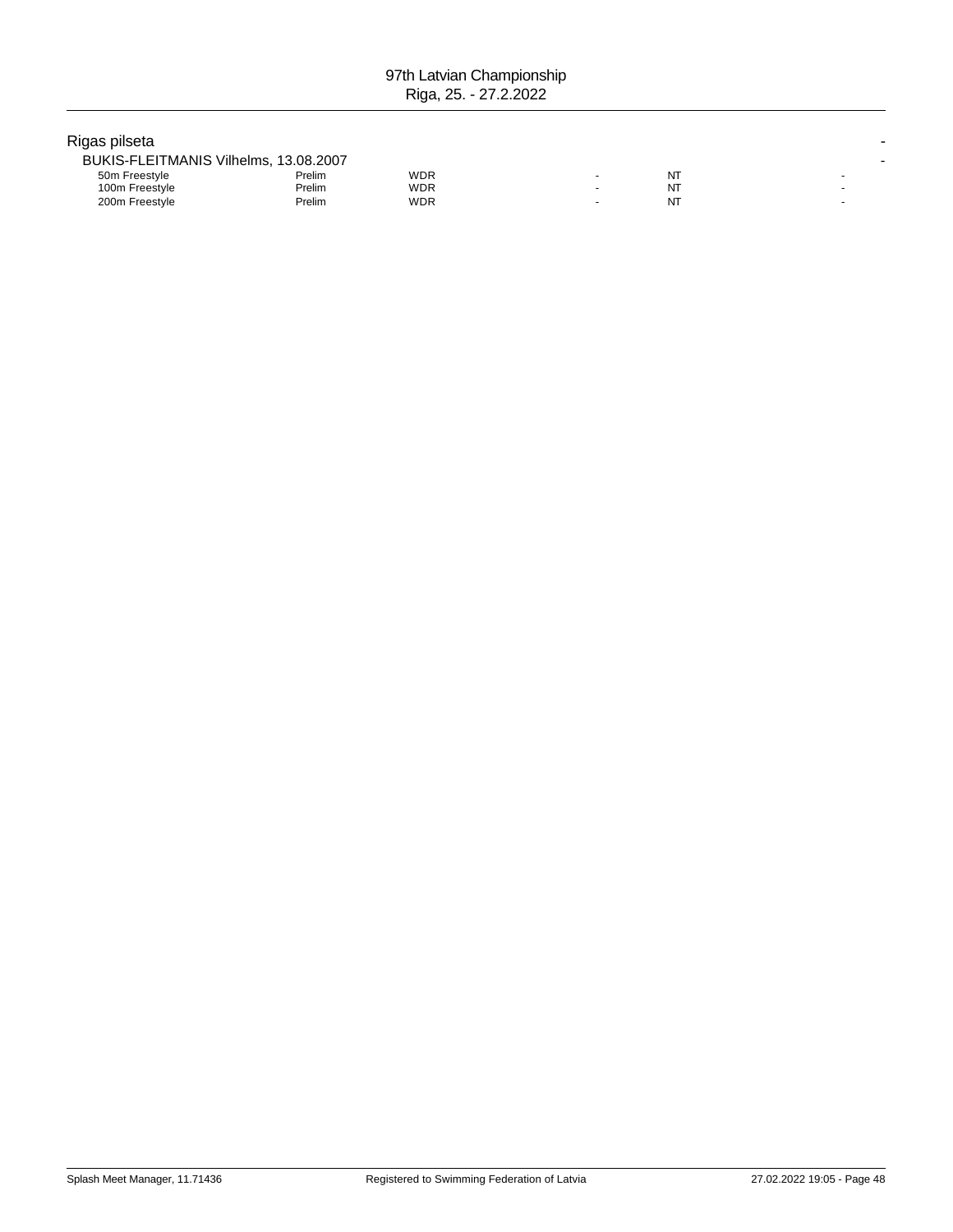## Rigas pilseta 4

| KERMANS Ronens, 15.04.2004 |       |       |     |      |
|----------------------------|-------|-------|-----|------|
| 50m Backstroke             | Final | 27.50 | 664 | 101% |

| 50m Backstroke  | Final  | 4. | 27.50   | 664 | 27.61   |            | 101% |
|-----------------|--------|----|---------|-----|---------|------------|------|
| 50m Backstroke  | Prelim | 5. | 27.61   | 656 | 27.44   | 06.08.2021 | 99%  |
| 100m Backstroke | Final  |    | 59.92   | 647 | 1:00.21 |            | 101% |
| 100m Backstroke | Prelim | 9. | 1:00.21 | 638 | 58.49   | 28.02.2021 | 94%  |
| 100m Butterfly  | Final  | 3. | 56.52   | 671 | 56.54   |            | 100% |
| 100m Butterfly  | Prelim | 3. | 56.54   | 671 | 56.46   | 12.06.2021 | 100% |
| 200m Medley     | Final  |    | 2:07.20 | 719 | 2:10.29 |            | 105% |
| 200m Medley     | Prelim | 2. | 2:10.29 | 669 | 2:06.74 | 07.07.2021 | 95%  |
|                 |        |    |         |     |         |            |      |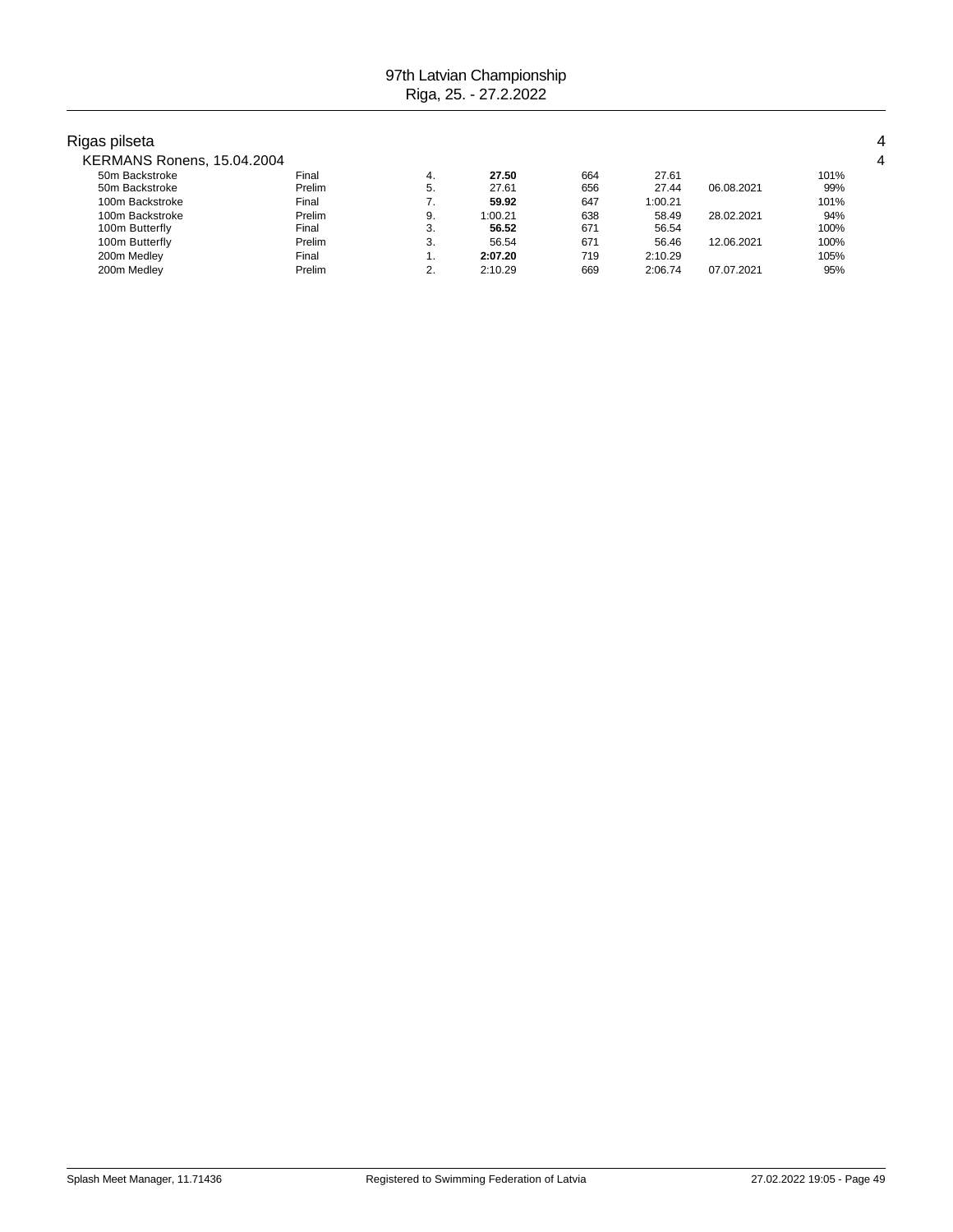#### Senegal -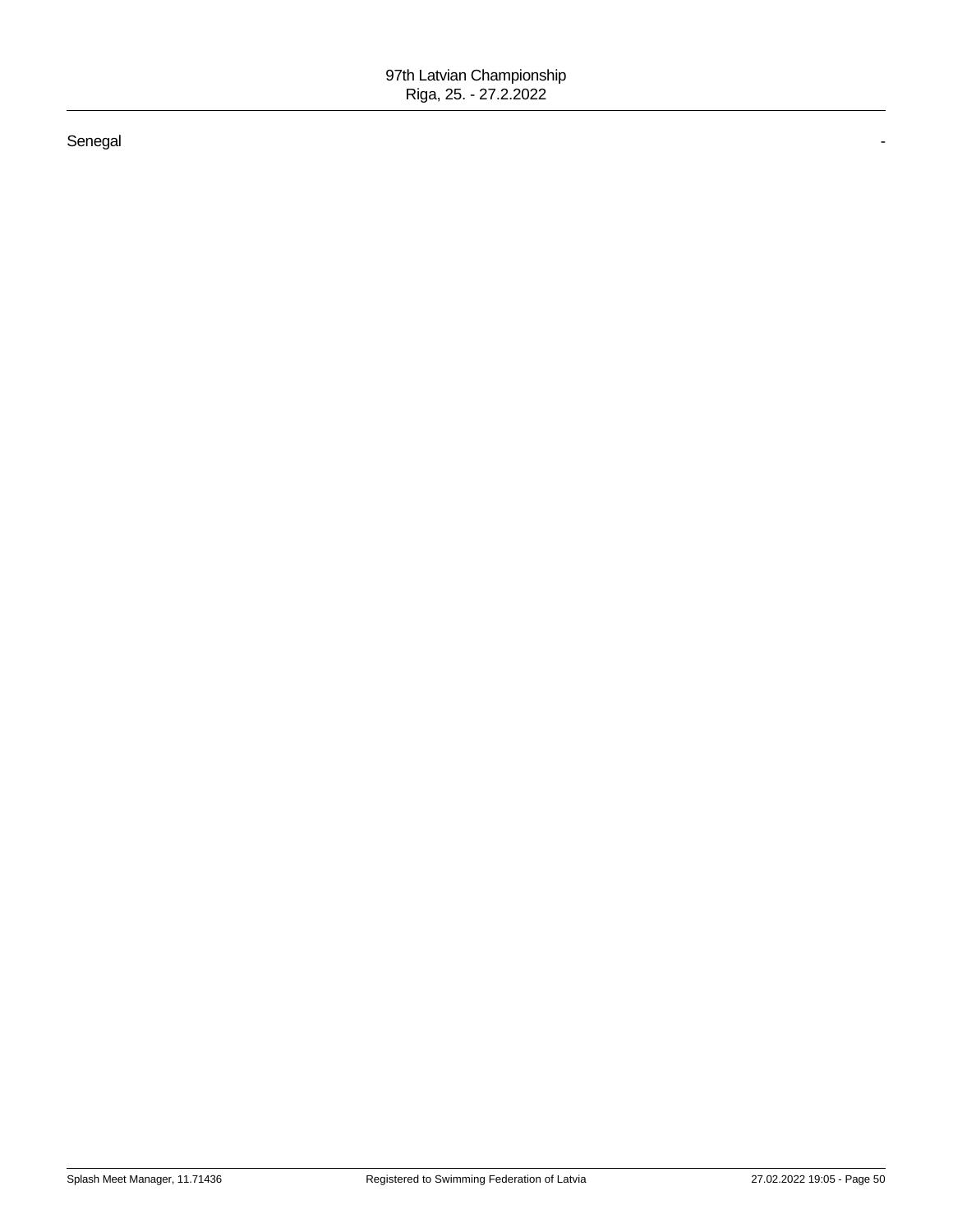| Siguldas SS                   |        |     |         |     |         |            |      |  |
|-------------------------------|--------|-----|---------|-----|---------|------------|------|--|
| STRAZDINA Emilija, 17.04.2008 |        |     |         |     |         |            |      |  |
| 50m Freestyle                 | Prelim | 28. | 29.03   | 542 | 29.01   | 23.12.2021 | 100% |  |
| 100m Freestyle                | Prelim | 29. | 1:04.58 | 513 | 1:05.42 | 23.12.2021 | 103% |  |
| 50m Backstroke                | Final  | 15. | 33.74   | 511 | 33.88   |            | 101% |  |
| 50m Backstroke                | Prelim | 15. | 33.88   | 505 | 34.67   | 23.12.2021 | 105% |  |
| 50m Butterfly                 | Prelim | 21. | 31.39   | 471 | 33.20   | 23.12.2021 | 112% |  |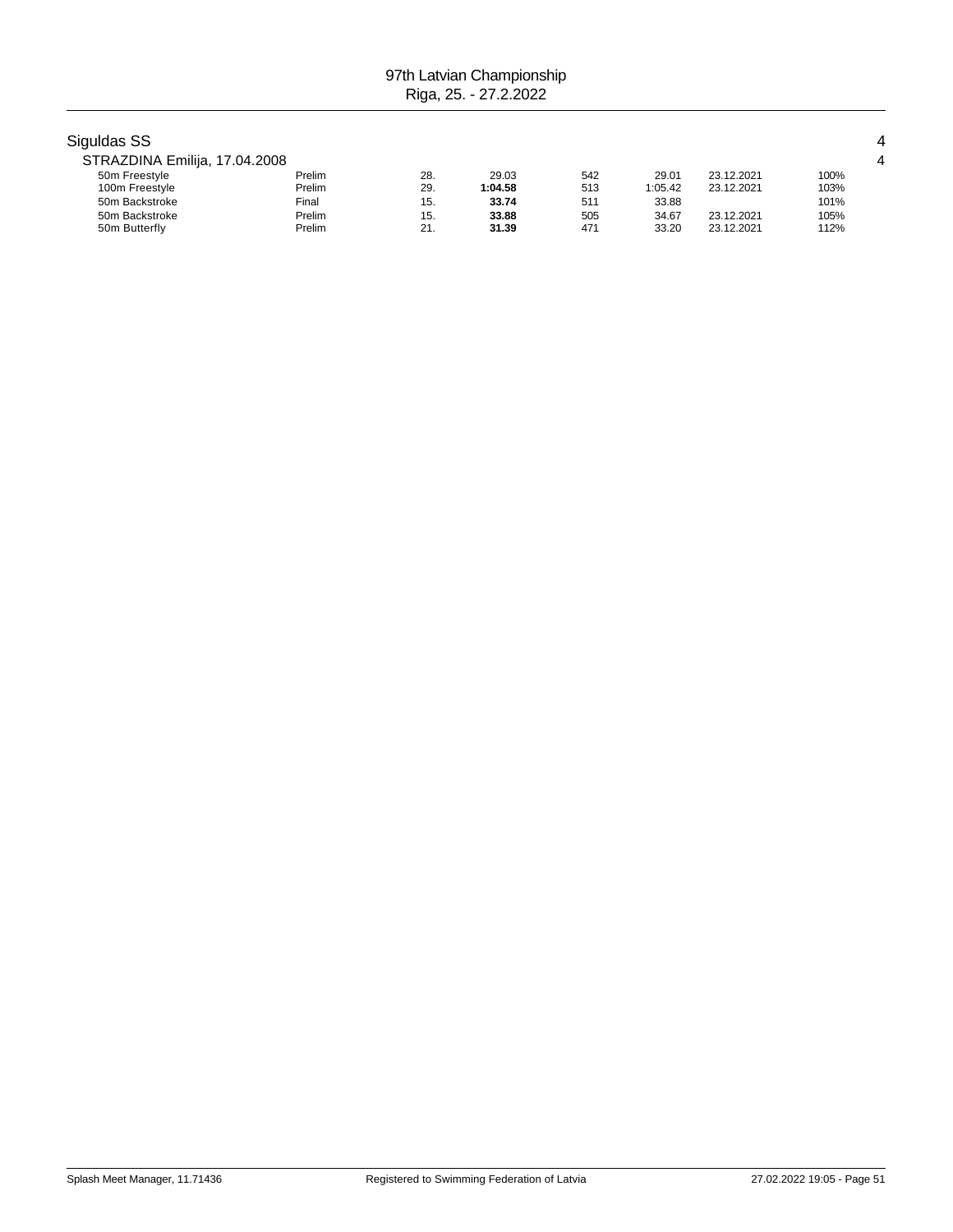| SK Delfins                                          |                              |            |                    |            |                    |                          |              | 36             |
|-----------------------------------------------------|------------------------------|------------|--------------------|------------|--------------------|--------------------------|--------------|----------------|
| BOBROVS Daniils, 08.10.1997                         |                              |            |                    |            |                    |                          |              | 4              |
| 50m Freestyle                                       | Prelim                       | 8.         | 24.51              | 620        | 24.54              | 26.02.2021               | 100%         |                |
| 50m Breaststroke                                    | Final                        | 3.         | 29.31              | 694        | 29.44              |                          | 101%         |                |
| 50m Breaststroke                                    | Prelim                       | 1.         | 29.44              | 684        | 29.08              | 06.03.2021               | 98%          |                |
| 100m Breaststroke                                   | Final                        | 1.         | 1:03.25            | 727        | 1:04.50            |                          | 104%         |                |
| 100m Breaststroke<br>200m Breaststroke              | Prelim<br>Final              | 1.<br>1.   | 1:04.50<br>2:14.75 | 685<br>819 | 1:02.76<br>2:20.87 | 17.05.2021               | 95%<br>109%  |                |
| 200m Breaststroke                                   | Prelim                       | 1.         | 2:20.87            | 717        | 2:14.25            | 27.07.2021               | 91%          |                |
| 50m Butterfly                                       | Prelim                       | 9.         | 26.64              | 584        | 26.55              | 06.02.2021               | 99%          |                |
| CUBAROVS Olegs, 05.03.2007                          |                              |            |                    |            |                    |                          |              | 3              |
| 50m Freestyle                                       | Prelim                       | 118.       | 28.24              | 405        | 28.25              | 23.12.2021               | 100%         |                |
| 100m Freestyle                                      | Prelim                       | 114.       | 1:03.51            | 402        | 1:05.91            | 23.12.2021               | 108%         |                |
| 50m Butterfly                                       | Prelim                       | 77.        | 30.98              | 371        | 31.64              | 05.02.2022               | 104%         |                |
| KAZARCEVA Viktorija, 16.05.2007<br>50m Breaststroke | Prelim                       | 31.        | 40.24              | 390        | 41.32              | 23.12.2021               | 105%         | 1              |
| 100m Breaststroke                                   | Prelim                       | 25.        | 1:31.11            | 348        | 1:30.55            | 23.12.2021               | 99%          |                |
| KLAVINA Eva Evelina, 20.01.2005                     |                              |            |                    |            |                    |                          |              | 1              |
| 50m Freestyle                                       | Prelim                       | 44.        | 29.86              | 498        | 29.49              | 23.12.2021               | 98%          |                |
| 100m Freestyle                                      | Prelim                       | 38.        | 1:06.67            | 466        | 1:06.77            | 23.12.2021               | 100%         |                |
| 200m Freestyle                                      | Prelim<br>Prelim             | 33.        | 2:29.42            | 432        | <b>NT</b>          |                          |              |                |
| 50m Butterfly                                       |                              | 30.        | 32.81              | 412        | <b>NT</b>          |                          |              | $\overline{c}$ |
| KURMELEVA Polina, 19.03.2002<br>50m Freestyle       | Prelim                       | 46.        | 29.97              | 492        | 29.55              | 05.02.2022               | 97%          |                |
| 100m Freestyle                                      | Prelim                       | 32.        | 1:05.31            | 496        | <b>NT</b>          |                          |              |                |
| 50m Backstroke                                      | Final                        | 6.         | 32.05              | 596        | 32.32              |                          | 102%         |                |
| 50m Backstroke                                      | Prelim                       | 8.         | 32.32              | 581        | 31.95              | 28.02.2021               | 98%          |                |
| 100m Backstroke                                     | Final                        | 6.         | 1:09.08            | 578        | 1:09.45            |                          | 101%         |                |
| 100m Backstroke                                     | Prelim                       | 8.         | 1:09.45            | 569        | 1:07.86            | 21.04.2021               | 95%          |                |
| <b>KUZMINS Danila, 13.05.2008</b><br>50m Freestvle  | Prelim                       | 98.        |                    | 427        |                    |                          |              | 2              |
| 100m Freestyle                                      | Prelim                       | 90.        | 27.76<br>1:01.70   | 439        | 27.47<br>1:04.18   | 05.02.2022<br>23.12.2021 | 98%<br>108%  |                |
| 50m Butterfly                                       | Prelim                       | 51.        | 28.94              | 455        | 29.45              | 05.02.2022               | 104%         |                |
| MASKAVA Kristiana, 12.02.2001                       |                              |            |                    |            |                    |                          |              | 2              |
| 50m Freestyle                                       | Prelim                       | 34.        | 29.22              | 531        | 28.82              | 05.02.2022               | 97%          |                |
| 100m Freestyle                                      | Final                        |            |                    |            | 1:03.33            |                          |              |                |
| 100m Freestyle<br>200m Freestyle                    | Prelim<br>Prelim             | 21.<br>20. | 1:03.33<br>2:21.73 | 544<br>506 | 1:03.59<br>2:22.94 | 04.04.2021<br>27.02.2021 | 101%<br>102% |                |
| 400m Freestyle                                      | <b>Timed Final</b>           | 13.        | 5:05.34            | 464        | 5:04.98            | 13.05.2021               | 100%         |                |
| 50m Butterfly                                       | Prelim                       | 22.        | 31.41              | 470        | 31.36              | 04.04.2021               | 100%         |                |
| NIKITINA Gabriela, 02.06.1994                       |                              |            |                    |            |                    |                          |              | 3              |
| 50m Freestyle                                       | Final                        | 2.         | 26.13              | 743        | 26.39              |                          | 102%         |                |
| 50m Freestyle                                       | Prelim                       | 2.         | 26.39              | 721        | 25.88              | 17.05.2021               | 96%          |                |
| 100m Freestyle<br>100m Freestyle                    | Final<br>Prelim              | 3.<br>3.   | 57.53<br>58.37     | 726<br>695 | 58.37<br>56.76     | 28.02.2021               | 103%<br>95%  |                |
| 50m Butterfly                                       | Final                        | 1.         | 27.61              | 692        | 27.73              |                          | 101%         |                |
| 50m Butterfly                                       | Prelim                       | 2.         | 27.73              | 683        | 26.65              | 22.05.2021               | 92%          |                |
| PETTINENA Zlata, 30.08.2004                         |                              |            |                    |            |                    |                          |              | 3              |
| 50m Freestyle                                       | Prelim                       | 23.        | 28.81              | 554        | 29.18              | 23.12.2021               | 103%         |                |
| 100m Freestyle                                      | Final                        | 16.        | 1:02.71            | 560        | 1:03.09            |                          | 101%         |                |
| 100m Freestyle<br>400m Freestyle                    | Prelim<br><b>Timed Final</b> | 18.<br>16. | 1:03.09<br>5:16.64 | 550<br>416 | NT<br>NT           |                          |              |                |
| 50m Backstroke                                      | Final                        |            |                    |            | 34.48              |                          |              |                |
| 50m Backstroke                                      | Prelim                       | 20.        | 34.48              | 479        | 34.31              | 14.05.2021               | 99%          |                |
| 100m Backstroke                                     | Final                        | 16.        | 1:14.88            | 454        | 1:15.10            |                          | 101%         |                |
| 100m Backstroke                                     | Prelim                       | 19.        | 1:15.10            | 450        | 1:14.55            | 13.05.2021               | 99%          |                |
| SAKELS Stanislavs, 25.03.2004<br>100m Freestyle     | Final                        | 7.         | 54.21              | 647        | 54.45              |                          | 101%         | 3              |
| 100m Freestyle                                      | Prelim                       | 10.        | 54.45              | 639        | NT                 |                          |              |                |
| 50m Breaststroke                                    | Final                        | 7.         | 29.87              | 655        | 30.25              |                          | 103%         |                |
| 50m Breaststroke                                    | Prelim                       | 8.         | 30.25              | 631        | 30.22              | 13.05.2021               | 100%         |                |
| 100m Breaststroke                                   | Final                        | 6.         | 1:05.85            | 644        | 1:05.27            |                          | 98%          |                |
| 100m Breaststroke                                   | Prelim                       | 3.         | 1:05.27            | 661        | 1:04.82            | 14.05.2021               | 99%          |                |
| 200m Breaststroke<br>200m Breaststroke              | Final<br>Prelim              | 4.<br>7.   | 2:25.50<br>2:27.69 | 651<br>622 | 2:27.69<br>2:24.56 | 03.04.2021               | 103%<br>96%  |                |
| SMIRNOVA Jekaterina, 19.08.2005                     |                              |            |                    |            |                    |                          |              | 3              |
| 100m Freestyle                                      | Prelim                       | 17.        | 1:02.89            | 555        | 1:01.59            | 28.02.2021               | 96%          |                |
| 50m Breaststroke                                    | Final                        | 1.         | 33.72              | 662        | 34.75              |                          | 106%         |                |
| 50m Breaststroke                                    | Prelim                       | 2.         | 34.75              | 605        | 34.10              | 23.12.2021               | 96%          |                |
| 100m Breaststroke<br>100m Breaststroke              | Final<br>Prelim              | 5.<br>5.   | 1:17.14<br>1:18.37 | 574<br>547 | 1:18.37<br>1:16.05 | 23.12.2021               | 103%<br>94%  |                |
|                                                     |                              |            |                    |            |                    |                          |              |                |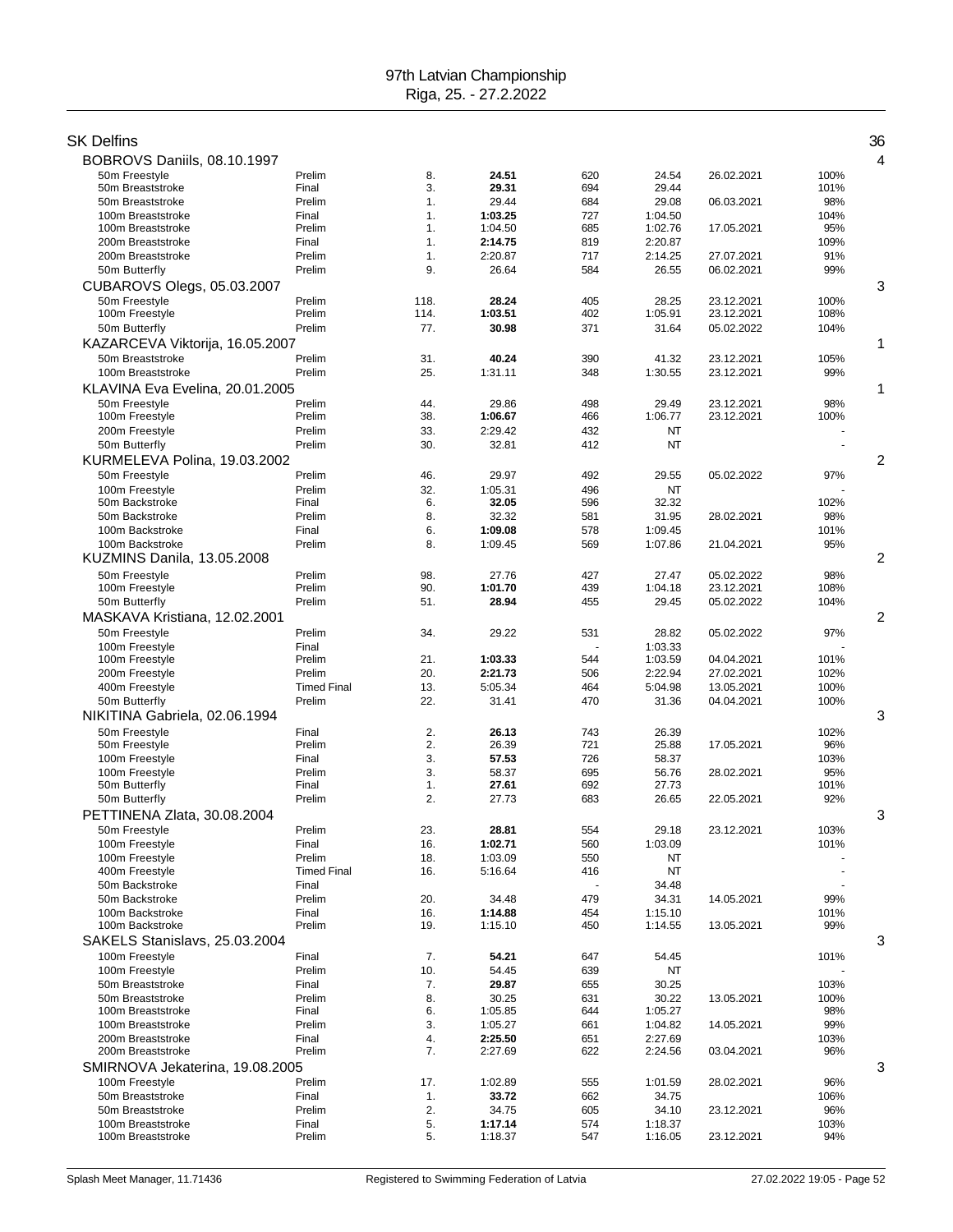| 200m Breaststroke               | Final              | 2.           | 2:45.62          | 592                      | 2:53.10     |            | 109% |                |
|---------------------------------|--------------------|--------------|------------------|--------------------------|-------------|------------|------|----------------|
| 200m Breaststroke               | Prelim             | 3.           | 2:53.10          | 519                      | <b>NT</b>   |            |      |                |
| UVAROVS Dmitrijs, 28.09.2005    |                    |              |                  |                          |             |            |      |                |
| 50m Freestyle                   | Prelim             | 81.          | 27.26            | 451                      | <b>NT</b>   |            |      |                |
| 100m Freestyle                  | Prelim             | 88.          | 1:01.22          | 449                      | <b>NT</b>   |            |      |                |
| 50m Butterfly                   | Prelim             | 71.          | 30.26            | 398                      | <b>NT</b>   |            |      |                |
| VEIDEMANS Germans, 11.05.2004   |                    |              |                  |                          |             |            |      | 1              |
| 50m Backstroke                  | Final              |              |                  | $\overline{\phantom{a}}$ | 29.24       |            |      |                |
| 50m Backstroke                  | Prelim             | 20.          | 29.24            | 552                      | <b>NT</b>   |            |      |                |
| 100m Backstroke                 | Final              | 14.          | 1:02.71          | 565                      | 1:02.26     |            | 99%  |                |
| 100m Backstroke                 | Prelim             | 15.          | 1:02.26          | 577                      | NT          |            |      |                |
| 200m Backstroke                 | Final              | 8.           | 2:19.27          | 518                      | 2:22.00     |            | 104% |                |
| 200m Backstroke                 | Prelim             | 11.          | 2:22.00          | 489                      | <b>NT</b>   |            |      |                |
| VOLODINS Georgijs, 18.05.2005   |                    |              |                  |                          |             |            |      | 5              |
| 50m Freestvle                   | Prelim             | 24.          | 25.35            | 561                      | 27.58       | 06.02.2021 | 118% |                |
| 50m Butterfly                   | Final              | 8.           | 26.41            | 599                      | 26.44       |            | 100% |                |
| 50m Butterfly                   | Prelim             | 8.           | 26.44            | 597                      | 26.22       | 23.12.2021 | 98%  |                |
| 100m Butterfly                  | Final              | 9.           | 59.03            | 589                      | 59.95       |            | 103% |                |
| 100m Butterfly                  | Prelim             | 10.          | 59.95            | 562                      | 59.31       | 23.12.2021 | 98%  |                |
| 200m Butterfly                  | Final              | 7.           | 2:22.51          | 469                      | 2:26.01     |            | 105% |                |
| 200m Butterfly                  | Prelim             | 7.           | 2:26.01          | 436                      | 2:34.44     | 13.05.2021 | 112% |                |
| ZAGORUIKO Arturs, 15.10.2005    |                    |              |                  |                          |             |            |      | 1              |
| 50m Freestyle                   | Prelim             | 104.         | 27.88            | 421                      | 27.26       | 14.05.2021 | 96%  |                |
| 100m Freestyle                  | Prelim             | 92.          | 1:01.78          | 437                      | 1:02.53     | 13.05.2021 | 102% |                |
| 50m Butterfly                   | Prelim             | 72.          | 30.37            | 394                      | 29.11       | 13.05.2021 | 92%  |                |
| 200m Medley                     | Prelim             | 26.          | 2:37.89          | 376                      | <b>NT</b>   |            |      |                |
| ZAGORUIKO Danila, 20.12.2003    |                    |              |                  |                          |             |            |      |                |
| 50m Freestyle                   | Prelim             | 70.          | 26.72            | 479                      | <b>NT</b>   |            |      |                |
| 100m Freestyle                  | Prelim             | 54.          | 58.59            | 513                      | <b>NT</b>   |            |      |                |
| 200m Freestyle                  | Prelim             | 36.          | 2:12.33          | 457                      | <b>NT</b>   |            |      |                |
| 100m Butterfly                  | Prelim             | 30.          | 1:11.01          | 338                      | <b>NT</b>   |            |      |                |
| 400m Medley                     | <b>Timed Final</b> | 13.          | 5:27.08          | 414                      | <b>NT</b>   |            |      |                |
| ZARKOVSKIS Dmitrijs, 14.07.1975 |                    |              |                  |                          |             |            |      |                |
| 50m Breaststroke                | Prelim             | 44.          | 34.53            | 424                      | 34.24       | 23.12.2021 | 98%  |                |
| 100m Breaststroke               | Prelim             | 42.          | 1:19.96          | 359                      | <b>NT</b>   |            |      |                |
| ZINOVJEVS Dmitrijs, 17.01.2008  |                    |              |                  |                          |             |            |      | $\overline{2}$ |
|                                 |                    |              |                  |                          |             |            |      |                |
| 50m Freestyle<br>100m Freestyle | Prelim<br>Prelim   | 120.<br>118. | 28.34<br>1:03.98 | 401<br>394               | 28.86<br>NT | 23.12.2021 | 104% |                |
|                                 |                    | 75.          | 30.81            | 377                      |             |            | 102% |                |
| 50m Butterfly                   | Prelim             |              |                  |                          | 31.08       | 05.02.2022 |      |                |
|                                 |                    |              |                  |                          |             |            |      |                |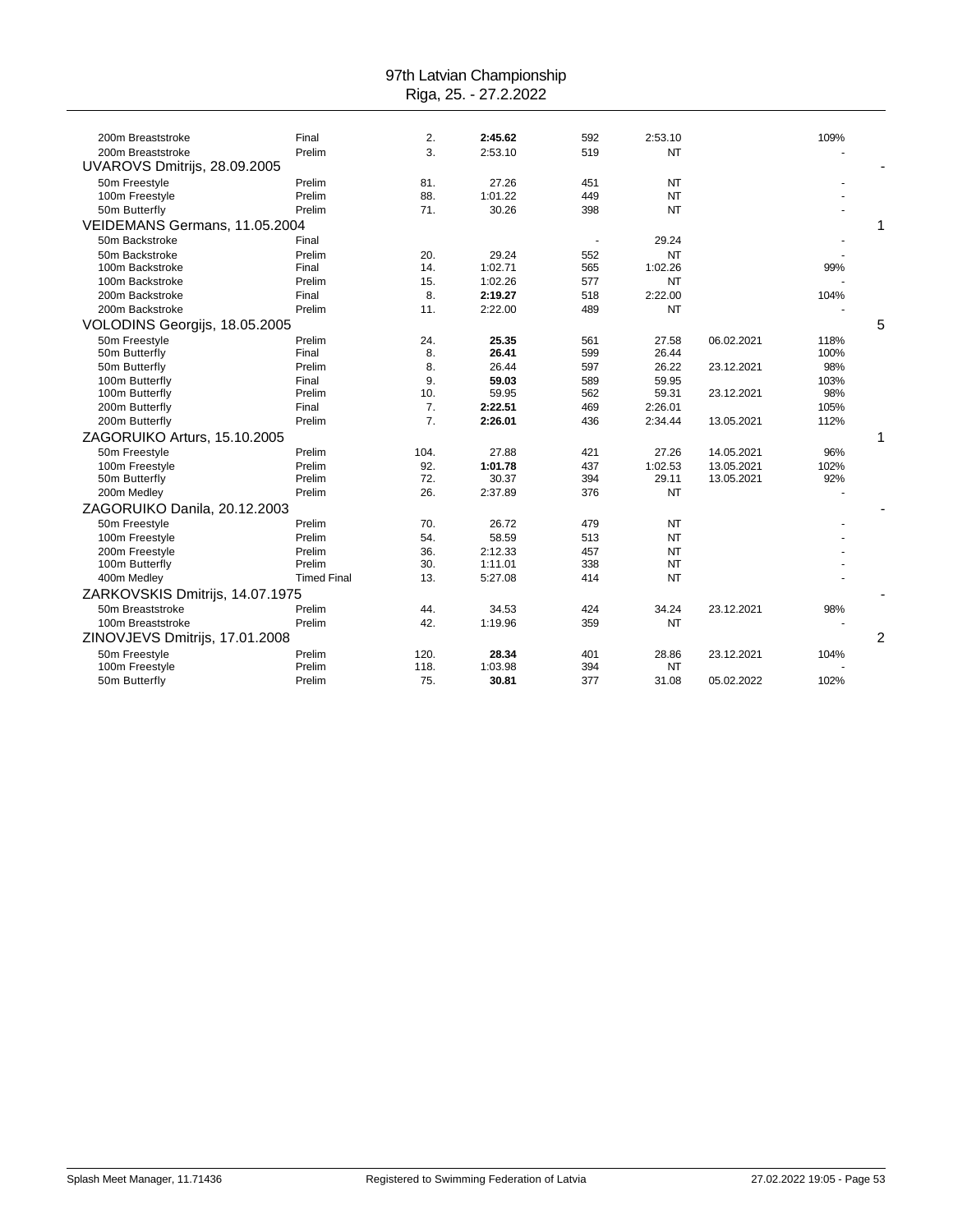| Spordiklubi Garant         |        |     |         |     |           |            |      | 4 |
|----------------------------|--------|-----|---------|-----|-----------|------------|------|---|
| AHTIAINEN Alex, 27.01.2001 |        |     |         |     |           |            |      | 2 |
| 50m Freestyle              | Final  | 2.  | 23.53   | 701 | 23.12     |            | 97%  |   |
| 50m Freestyle              | Prelim | 2.  | 23.12   | 739 | 23.03     | 04.04.2021 | 99%  |   |
| 200m Freestyle             | Final  | 4.  | 1:56.31 | 674 | 1:55.84   |            | 99%  |   |
| 200m Freestyle             | Prelim | 4.  | 1:55.84 | 682 | 1:56.65   | 30.04.2021 | 101% |   |
| 50m Butterfly              | Final  | 1.  | 24.88   | 717 | 24.72     |            | 99%  |   |
| 50m Butterfly              | Prelim | 1.  | 24.72   | 731 | 24.42     | 20.05.2021 | 98%  |   |
| 100m Butterfly             | Final  | 1.  | 53.91   | 774 | 56.33     |            | 109% |   |
| 100m Butterfly             | Prelim | 2.  | 56.33   | 678 | 52.68     | 09.04.2021 | 87%  |   |
| KAPELINA Anna, 06.11.2003  |        |     |         |     |           |            |      |   |
| 50m Freestyle              | Prelim | 36. | 29.44   | 519 | 28.59     | 03.04.2021 | 94%  |   |
| 200m Freestyle             | Prelim | 16. | 2:19.48 | 531 | 2:18.21   | 03.04.2021 | 98%  |   |
| 100m Backstroke            | Final  | 11. | 1:09.96 | 557 | 1:09.84   |            | 100% |   |
| 100m Backstroke            | Prelim | 10. | 1:09.84 | 560 | 1:08.36   | 04.04.2021 | 96%  |   |
| 200m Backstroke            | Prelim | 8.  | 2:33.38 | 520 | <b>NT</b> |            |      |   |
| ROMANJUK Maria, 15.08.1996 |        |     |         |     |           |            |      | 2 |
| 50m Freestyle              | Final  | 5.  | 27.21   | 658 | 27.20     |            | 100% |   |
| 50m Freestyle              | Prelim | 5.  | 27.20   | 659 | 26.31     | 17.05.2021 | 94%  |   |
| 100m Breaststroke          | Final  | 1.  | 1:13.30 | 669 | 1:14.36   |            | 103% |   |
| 100m Breaststroke          | Prelim | 1.  | 1:14.36 | 641 | 1:07.68   | 18.05.2021 | 83%  |   |
| 200m Breaststroke          | Final  | 1.  | 2:36.51 | 702 | 2:38.08   |            | 102% |   |
| 200m Breaststroke          | Prelim | 1.  | 2:38.08 | 681 | 2:30.27   | 20.05.2021 | 90%  |   |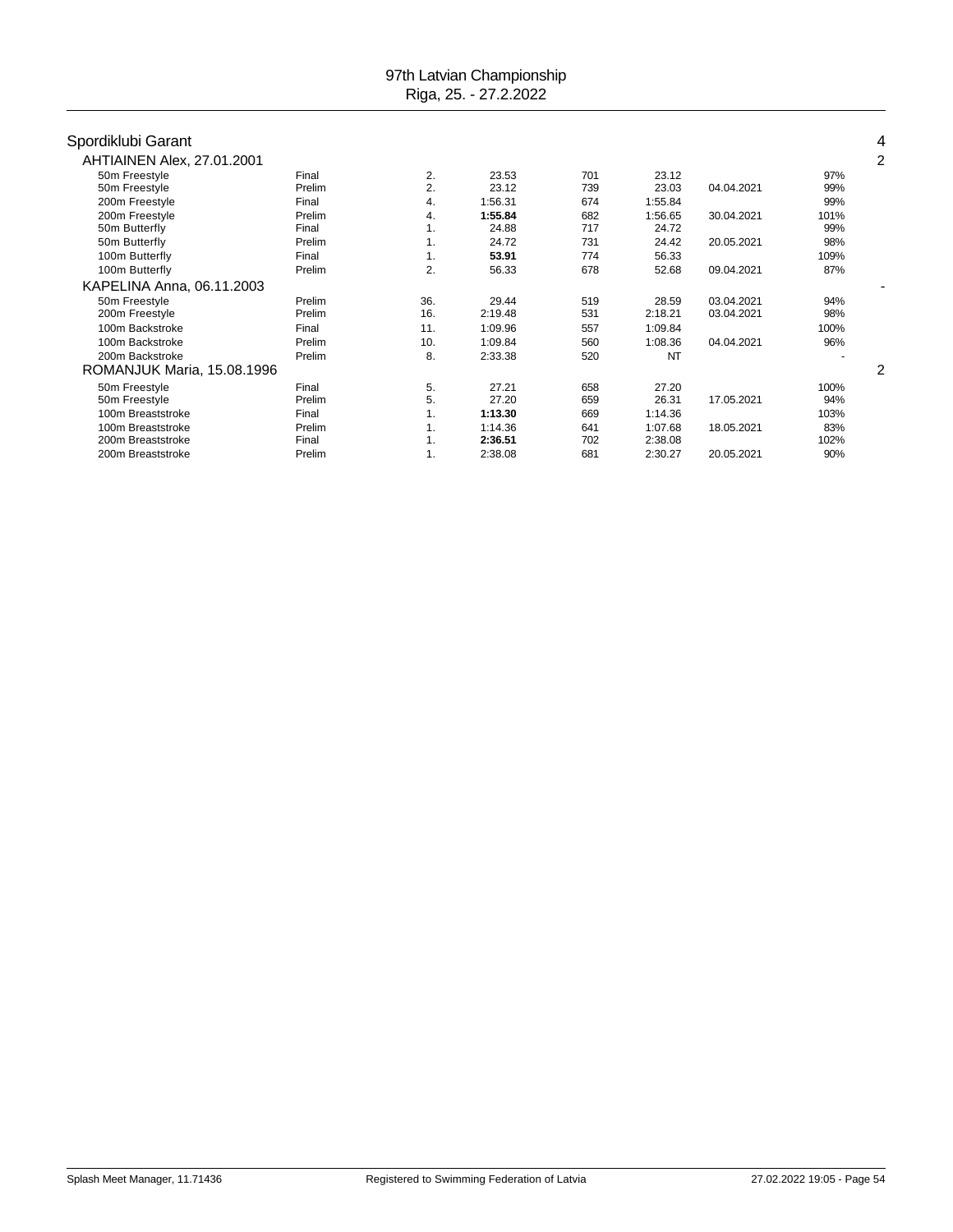Stadin Delfiinit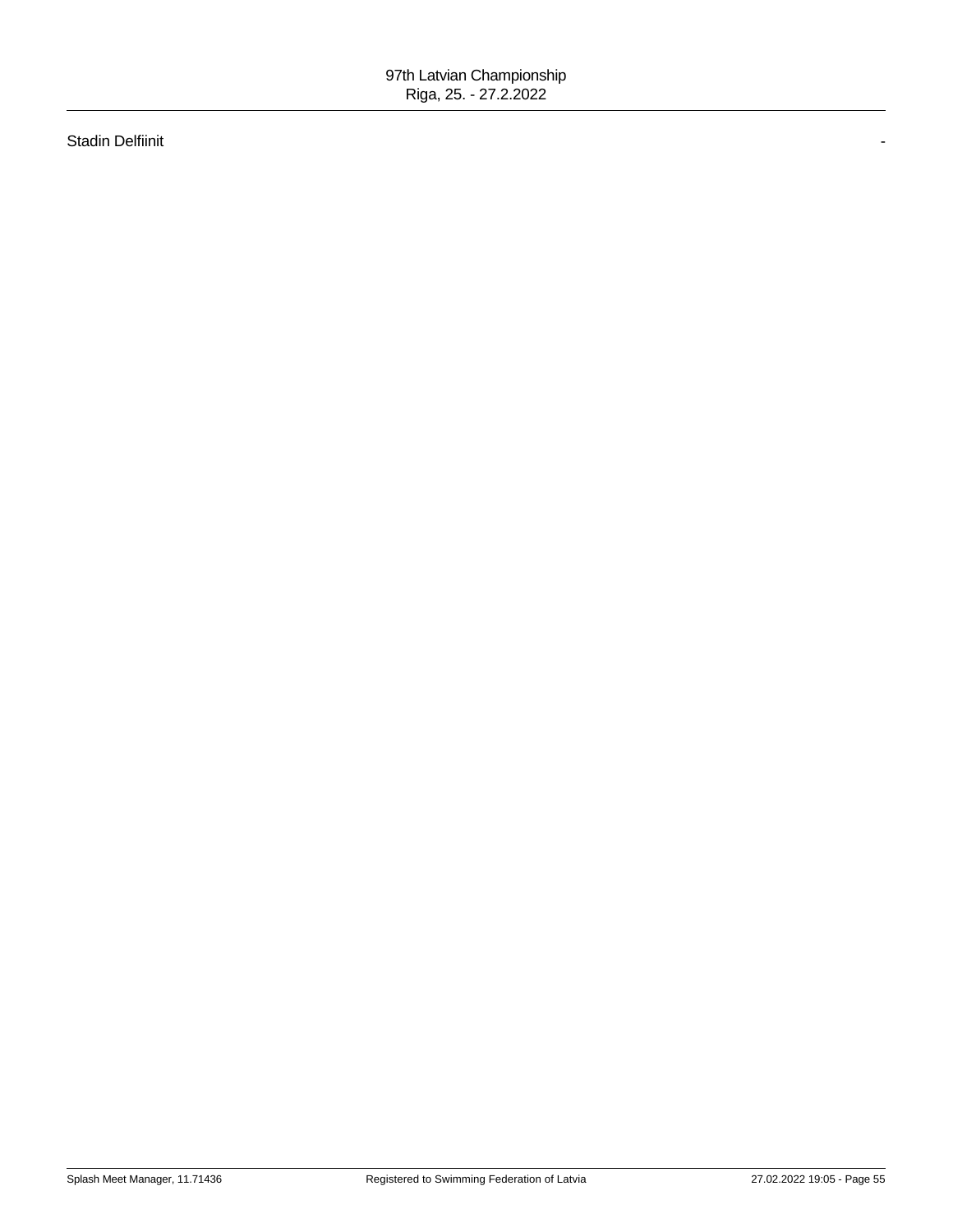# TOPi Ujumisklubi 4

| SOVTSA Polina, 03.12.2008 |        |    |         |     |         |            |      |
|---------------------------|--------|----|---------|-----|---------|------------|------|
| 100m Backstroke           | Final  | J. | 1:07.35 | 624 | 1:08.32 |            | 103% |
| 100m Backstroke           | Prelim | υ. | 1:08.32 | 598 | 1:09.64 | 22.06.2021 | 104% |
| 200m Backstroke           | Final  | υ. | 2:25.40 | 610 | 2:29.12 |            | 105% |
| 200m Backstroke           | Prelim |    | 2:29.12 | 565 | 2:30.90 | 20.06.2021 | 102% |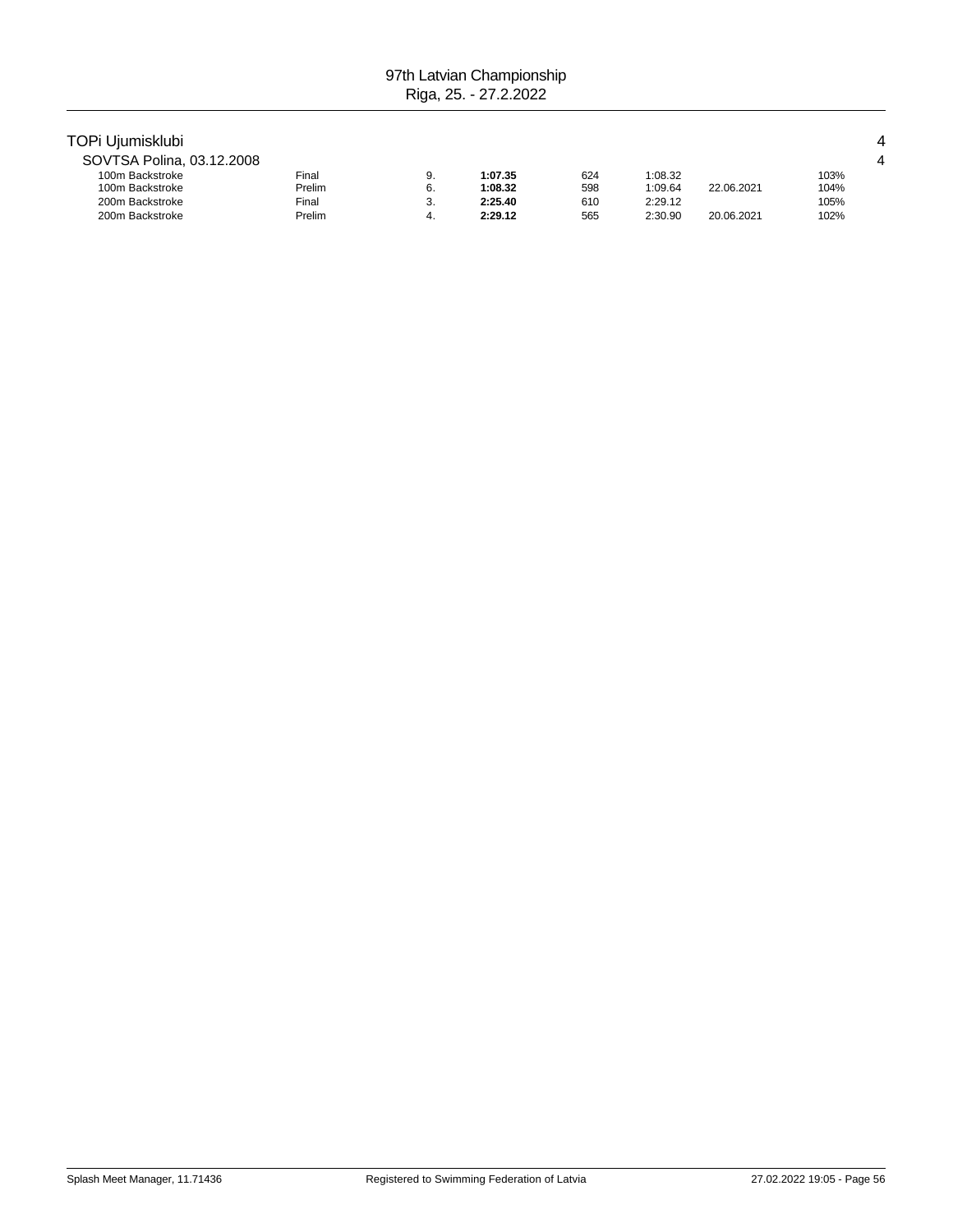| Ujumise Spordiklubi                |                    |            |                  |            |                  |                          |             | 29 |
|------------------------------------|--------------------|------------|------------------|------------|------------------|--------------------------|-------------|----|
| ALTEBERG Artjom, 24.05.2006        |                    |            |                  |            |                  |                          |             | 5  |
| 50m Breaststroke                   | Final              | 13.        | 31.22            | 574        | 31.10            |                          | 99%         |    |
| 50m Breaststroke                   | Prelim             | 12.        | 31.10            | 580        | 32.31            | 14.09.2021               | 108%        |    |
| 200m Breaststroke                  | Final              | 7.         | 2:29.87          | 595        | 2:30.60          |                          | 101%        |    |
| 200m Breaststroke<br>50m Butterfly | Prelim<br>Prelim   | 8.<br>24.  | 2:30.60<br>27.68 | 587<br>520 | 2:33.32<br>NT    | 16.09.2021               | 104%        |    |
| 200m Medley                        | Final              | 5.         | 2:16.70          | 579        | 2:18.19          |                          | 102%        |    |
| 200m Medley                        | Prelim             | 5.         | 2:18.19          | 561        | 2:21.67          | 16.09.2021               | 105%        |    |
| ANJA Erik, 11.06.2004              |                    |            |                  |            |                  |                          |             | 1  |
| 200m Freestyle                     | Prelim             | 17.        | 2:04.78          | 546        | 2:02.68          | 22.06.2021               | 97%         |    |
| 1500m Freestyle                    | <b>Timed Final</b> | 8.         | 18:09.16         | 511        | 18:09.84         | 04.04.2021               | 100%        |    |
| 50m Backstroke                     | Prelim             | 24.        | 29.77            | 523        | NT               |                          |             |    |
| 400m Medley                        | <b>Timed Final</b> | 6.         | 5:02.60          | 523        | NT               |                          |             |    |
| AROLD Kaspar, 14.07.2005           |                    |            |                  |            |                  |                          |             |    |
| 100m Freestyle                     | Prelim             | 81.        | 1:00.46          | 467        | NT               |                          |             |    |
| 50m Backstroke                     | Prelim             | 31.        | 30.35            | 494        | <b>NT</b>        |                          |             |    |
| 100m Backstroke                    | Prelim             | 31.        | 1:08.13          | 440        | <b>NT</b>        |                          |             |    |
| HALJASTE Heleriin, 27.07.2007      |                    |            |                  |            |                  |                          |             | 2  |
| 100m Freestyle                     | Prelim             | 16.        | 1:02.71          | 560        | 1:03.21          | 28.05.2021               | 102%        |    |
| 200m Freestyle                     | Prelim             | 14.        | 2:18.02          | 548        | 2:15.47          | 27.05.2021               | 96%         |    |
| 800m Freestyle                     | <b>Timed Final</b> | 5.         | 10:09.67         | 502        | 10:06.20         | 27.05.2021               | 99%         |    |
| 50m Butterfly                      | Prelim             | 19.        | 31.19            | 480        | 31.39            | 13.09.2021               | 101%        |    |
| KAZAREVSKI Nikita, 22.03.2006      |                    |            |                  |            |                  |                          |             | 4  |
| 100m Freestyle                     | Prelim             | 44.        | 57.96            | 530        | 1:00.03          | 13.05.2021               | 107%        |    |
| 200m Freestyle                     | Prelim             | 41.        | 2:14.12          | 439        | 2:15.26          | 14.05.2021               | 102%        |    |
| 50m Breaststroke                   | Prelim             | 26.        | 33.02            | 485        | 34.52            | 22.06.2021               | 109%        |    |
| 50m Butterfly                      | Prelim             | 58.        | 29.40            | 434        | 29.86            | 22.06.2021               | 103%        |    |
| KESKUELA Siim, 13.03.2007          |                    |            |                  |            |                  |                          |             | 3  |
| 100m Freestyle                     | Final              | 15.        | 55.26            | 611        | 54.99            |                          | 99%         |    |
| 100m Freestyle                     | Prelim             | 15.        | 54.99            | 620        | 58.07            | 21.06.2021               | 112%        |    |
| 200m Freestyle                     | Prelim             | 12.        | 2:02.96          | 570        | 2:11.49          | 14.05.2021               | 114%        |    |
| 1500m Freestyle                    | <b>Timed Final</b> | 6.         | 17:56.73         | 529        | 19:05.80         | 04.08.2021               | 113%        |    |
| 100m Backstroke                    | Prelim             | 27.        | 1:06.77          | 468        | 1:06.27          | 22.06.2021               | 99%         |    |
| LESSING Gerd Johan, 02.02.2009     |                    |            |                  |            |                  |                          |             | 1  |
| 200m Freestyle                     | Prelim             | 66.        | 2:29.89          | 315        | NT               |                          |             |    |
| 50m Butterfly                      | Prelim             | 95.        | 34.36            | 272        | <b>NT</b>        |                          |             |    |
| 200m Butterfly                     | Final              | 8.         | 3:12.38          | 190<br>174 | 3:18.26          |                          | 106%        |    |
| 200m Butterfly                     | Prelim             | 9.         | 3:18.26          |            | NT               |                          |             |    |
| METSA Aap Valter, 13.12.2005       |                    |            |                  |            |                  |                          |             | 1  |
| 200m Freestyle<br>50m Backstroke   | Prelim<br>Prelim   | 20.<br>41. | 2:06.77<br>31.41 | 520<br>446 | 2:07.92<br>30.67 | 05.08.2021<br>04.08.2021 | 102%<br>95% |    |
| 50m Butterfly                      | Prelim             | 29.        | 27.92            | 507        | 27.82            | 05.08.2021               | 99%         |    |
| 200m Medley                        | Prelim             | 13.        | 2:24.58          | 490        | NT               |                          |             |    |
| OTT Karl-Eric, 04.01.2008          |                    |            |                  |            |                  |                          |             | 3  |
| 100m Freestyle                     | Prelim             | 56.        | 58.72            | 509        | 1:00.45          | 21.06.2021               | 106%        |    |
| 50m Backstroke                     | Prelim             | 27.        | 30.16            | 503        | 32.12            | 21.06.2021               | 113%        |    |
| 100m Backstroke                    | Prelim             | 21.        | 1:04.66          | 515        | 1:06.27          | 14.09.2021               | 105%        |    |
| 50m Butterfly                      | Prelim             | 74.        | 30.76            | 379        | 30.51            | 22.06.2021               | 98%         |    |
| PENT Mihkel, 12.03.2005            |                    |            |                  |            |                  |                          |             | 1  |
| 100m Freestyle                     | Prelim             | 35.        | 56.96            | 558        | 57.09            | 03.04.2021               | 100%        |    |
| 200m Freestvle                     | Prelim             | 28.        | 2:09.08          | 493        | NT               |                          |             |    |
| 50m Backstroke                     | Prelim             | 38.        | 31.21            | 454        | 30.56            | 21.06.2021               | 96%         |    |
| 50m Butterfly                      | Prelim             | 36.        | 28.34            | 485        | 28.08            | 03.04.2021               | 98%         |    |
| RANNIK Kristo, 23.10.2006          |                    |            |                  |            |                  |                          |             | 4  |
| 100m Freestyle                     | Prelim             | 33.        | 56.86            | 561        | 57.66            | 13.05.2021               | 103%        |    |
| 200m Freestyle                     | Prelim             | 16.        | 2:04.67          | 547        | 2:05.29          | 16.09.2021               | 101%        |    |
| 1500m Freestyle                    | <b>Timed Final</b> | 4.         | 17:33.19         | 565        | 17:42.31         | 21.06.2021               | 102%        |    |
| 400m Medley                        | <b>Timed Final</b> | 5.         | 5:01.27          | 530        | 5:05.60          | 10.07.2021               | 103%        |    |
| REIMAND Hannes Villem, 04.10.2005  |                    |            |                  |            |                  |                          |             | 3  |
| 200m Freestyle                     | Prelim             | 38.        | 2:12.64          | 454        | 2:15.73          | 14.05.2021               | 105%        |    |
| 50m Backstroke                     | Prelim             | 42.        | 31.45            | 444        | 32.51            | 04.04.2021               | 107%        |    |
| 50m Butterfly                      | Prelim             | 49.        | 28.81            | 461        | 29.47            | 13.05.2021               | 105%        |    |
| ROOP Adele, 10.10.2009             |                    |            |                  |            |                  |                          |             | 1  |
| 50m Backstroke                     | Prelim             | 16.        | 33.90            | 504        | 36.55            | 21.06.2021               | 116%        |    |
| 100m Backstroke                    | Prelim             | 17.        | 1:14.24          | 466        | NT               |                          |             |    |
| 200m Medley                        | Prelim             | 12.        | 2:48.23          | 421        | NT               |                          |             |    |
| SOOSAAR Andreas, 17.09.2006        |                    |            |                  |            |                  |                          |             |    |
| 100m Freestyle                     | Prelim             | 62.        | 59.14            | 499        | 58.97            | 03.04.2021               | 99%         |    |
| 50m Backstroke<br>100m Backstroke  | Prelim<br>Prelim   | 25.<br>23. | 29.79            | 522<br>490 | 29.03            | 21.06.2021               | 95%<br>99%  |    |
|                                    |                    |            | 1:05.74          |            | 1:05.37          | 13.05.2021               |             |    |

Splash Meet Manager, 11.71436 **Registered to Swimming Federation of Latvia** 27.02.2022 19:05 - Page 57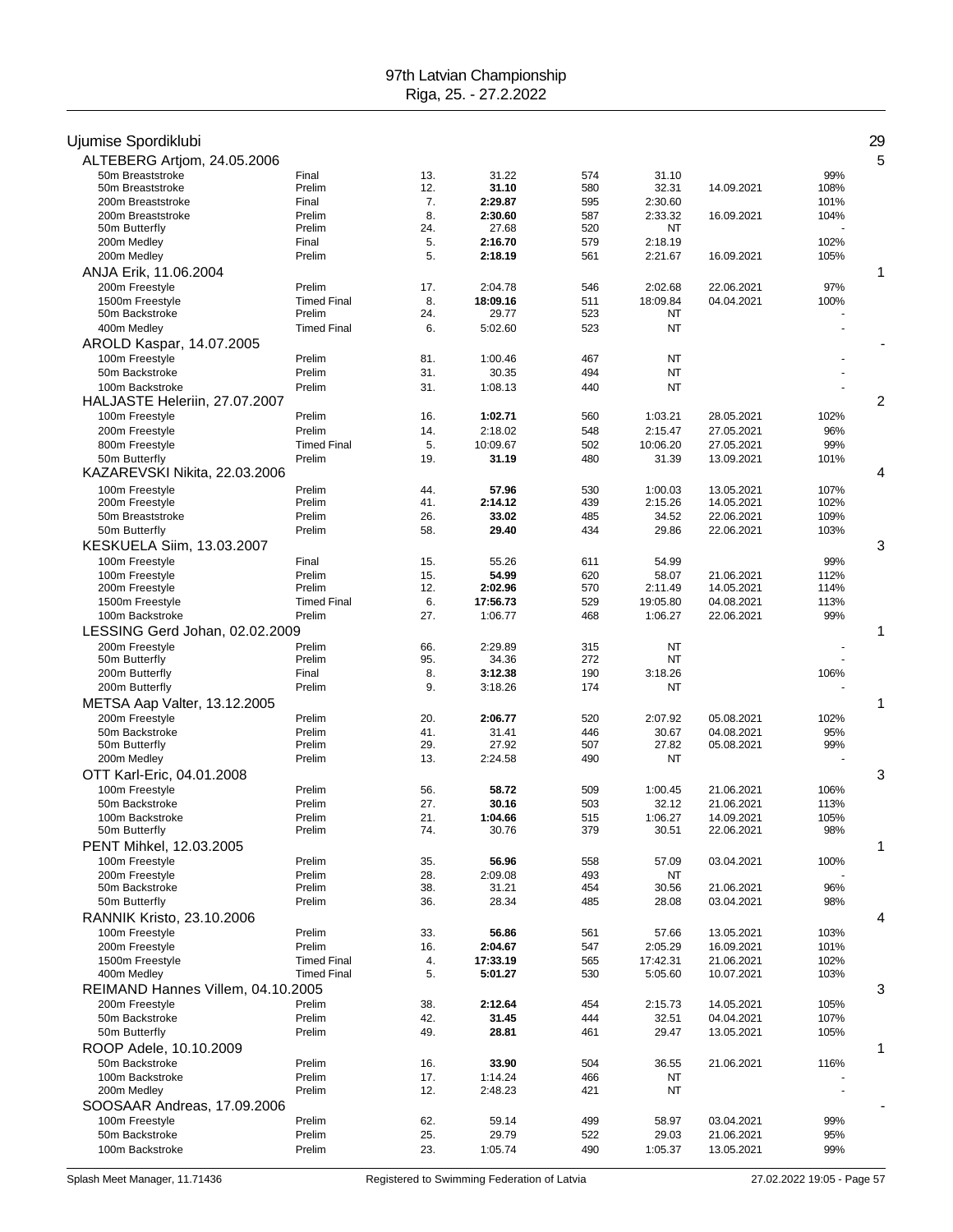| TSAERO Grete, 15.05.2006 |                    |     |         |     |         |            |     |
|--------------------------|--------------------|-----|---------|-----|---------|------------|-----|
| 200m Freestyle           | Prelim             | 21. | 2:23.18 | 491 | 2:14.76 | 22.06.2021 | 89% |
| 50m Breaststroke         | Prelim             | 20. | 38.13   | 458 | NT      |            |     |
| 200m Medley              | Prelim             | 11. | 2:44.20 | 453 | 2:42.49 | 16.09.2021 | 98% |
| 400m Medley              | <b>Timed Final</b> | 8.  | 5:49.38 | 443 | 5:46.25 | 13.09.2021 | 98% |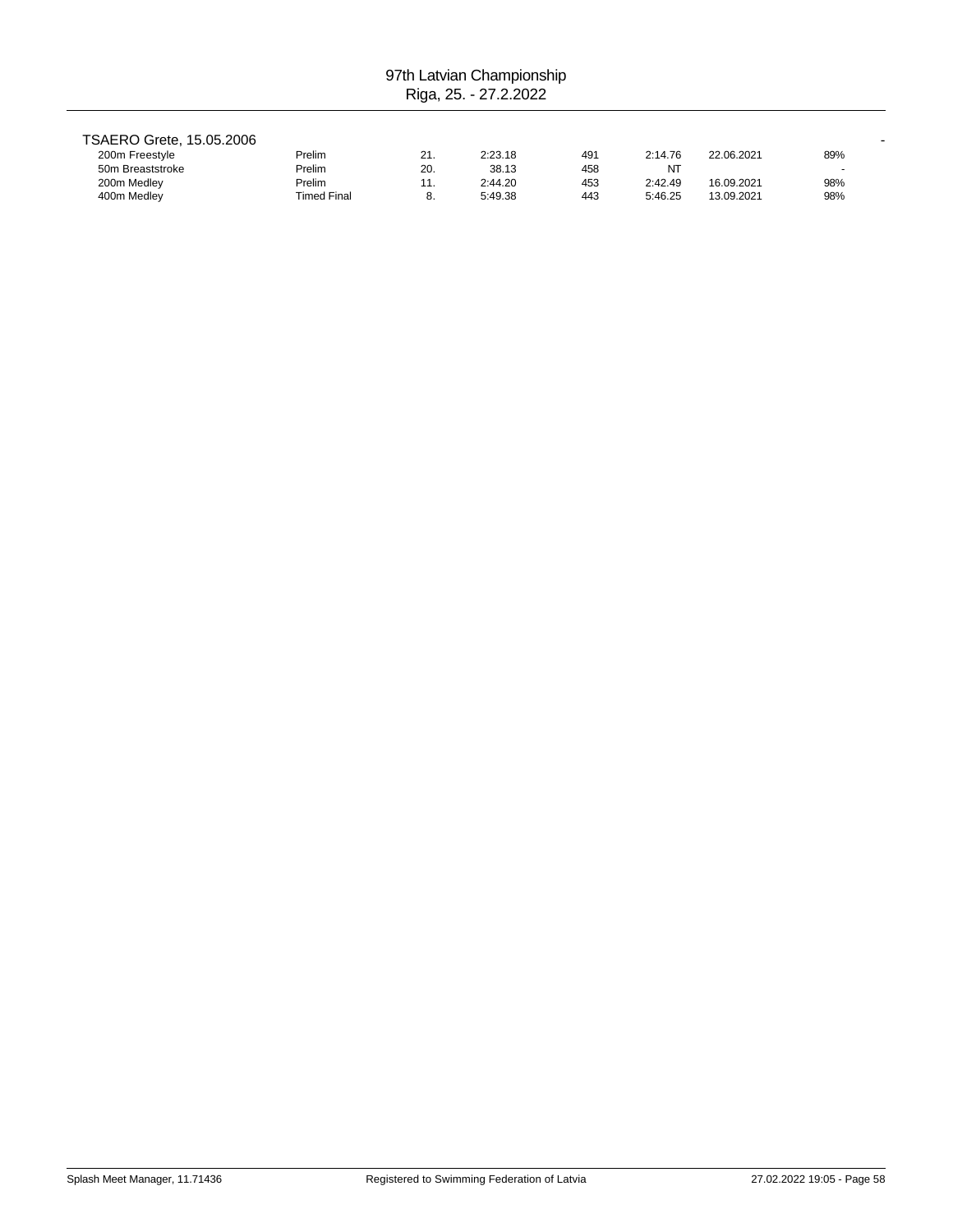|                                 |                                                                                                                           |         |                          |           |            |      | 14             |
|---------------------------------|---------------------------------------------------------------------------------------------------------------------------|---------|--------------------------|-----------|------------|------|----------------|
| KRIVORUKOVA Amalia, 05.09.2007  |                                                                                                                           |         |                          |           |            |      |                |
| Prelim                          | <b>WDR</b>                                                                                                                |         | $\overline{\phantom{a}}$ | 33.25     | 21.06.2021 |      |                |
| Prelim                          | <b>WDR</b>                                                                                                                |         |                          | 1:12.45   | 13.05.2021 |      |                |
| Prelim                          | 9.                                                                                                                        | 2:33.69 | 516                      | 2:33.04   | 20.06.2021 | 99%  |                |
| Prelim                          | <b>WDR</b>                                                                                                                |         |                          | 2:46.92   | 20.06.2021 |      |                |
| KVITKOVSKI Semjon, 16.01.2008   |                                                                                                                           |         |                          |           |            |      | 3              |
| Prelim                          | 25.                                                                                                                       | 1:06.10 | 419                      | 1:08.47   | 20.06.2021 | 107% |                |
| Prelim                          | 8.                                                                                                                        | 2:37.85 | 345                      | 2:40.49   | 21.06.2021 | 103% |                |
| <b>Timed Final</b>              | 9.                                                                                                                        | 5:10.19 | 485                      | 5:27.90   | 22.06.2021 | 112% |                |
|                                 |                                                                                                                           |         |                          |           |            |      | 3              |
| Prelim                          | 2.                                                                                                                        | 26.98   | 703                      | 27.10     | 07.03.2021 | 101% |                |
| Final                           | 3.                                                                                                                        | 58.47   | 697                      | 1:00.16   |            | 106% |                |
| Prelim                          | 7.                                                                                                                        | 1:00.16 | 640                      | 59.46     | 06.03.2021 | 98%  |                |
| Final                           | 4.                                                                                                                        | 2:09.20 | 650                      | 2:18.00   |            | 114% |                |
| Prelim                          | 8.                                                                                                                        | 2:18.00 | 533                      | 2:10.20   | 04.04.2021 | 89%  |                |
|                                 |                                                                                                                           |         |                          |           |            |      |                |
| Prelim                          | 21.                                                                                                                       | 38.37   | 449                      | <b>NT</b> |            |      |                |
| Final                           | 7.                                                                                                                        | 1:11.68 | 463                      | 1:12.66   |            | 103% |                |
| Prelim                          | 6.                                                                                                                        | 1:12.66 | 445                      | 1:16.12   | 29.05.2021 | 110% |                |
| Prelim                          | 6.                                                                                                                        | 2:35.95 | 528                      | 2:39.50   | 27.05.2021 | 105% |                |
| <b>Timed Final</b>              | 4.                                                                                                                        | 5:26.64 | 542                      | 5:40.53   | 28.05.2021 | 109% |                |
| <b>TURILOV Mark, 19.05.2006</b> |                                                                                                                           |         |                          |           |            |      | 2              |
| <b>Timed Final</b>              | 11.                                                                                                                       | 4:35.93 | 507                      | <b>NT</b> |            |      |                |
| Prelim                          | 16.                                                                                                                       | 2:27.80 | 458                      | 2:29.93   | 13.05.2021 | 103% |                |
| <b>Timed Final</b>              | 8.                                                                                                                        | 5:06.97 | 501                      | 5:21.09   | 22.06.2021 | 109% |                |
|                                 |                                                                                                                           |         |                          |           |            |      | $\overline{c}$ |
| Prelim                          | 32.                                                                                                                       | 29.19   | 533                      | 28.87     | 14.05.2021 | 98%  |                |
| Prelim                          | 19.                                                                                                                       | 1:03.12 | 549                      | 1:03.79   | 28.05.2021 | 102% |                |
| Prelim                          | 22.                                                                                                                       | 2:23.28 | 490                      | 2:21.72   | 27.05.2021 | 98%  |                |
| <b>Timed Final</b>              | 11.                                                                                                                       | 5:01.25 | 483                      | 5:04.20   | 20.06.2021 | 102% |                |
|                                 |                                                                                                                           |         |                          |           |            |      |                |
| Prelim                          |                                                                                                                           |         |                          |           |            |      |                |
| Prelim                          | 34.                                                                                                                       | 1:13.33 | 307                      | <b>NT</b> |            |      |                |
| Prelim                          | 27.                                                                                                                       | 2:41.51 | 351                      | <b>NT</b> |            |      |                |
|                                 | NIINE Jannes, 18.04.2002<br>TSISTJAKOVA Veronika, 07.04.2008<br>ZDANOVA Angelina, 16.05.2007<br>ZIGADLO Jegor, 18.06.2008 | 91.     | 32.58                    | 319       | NT         |      |                |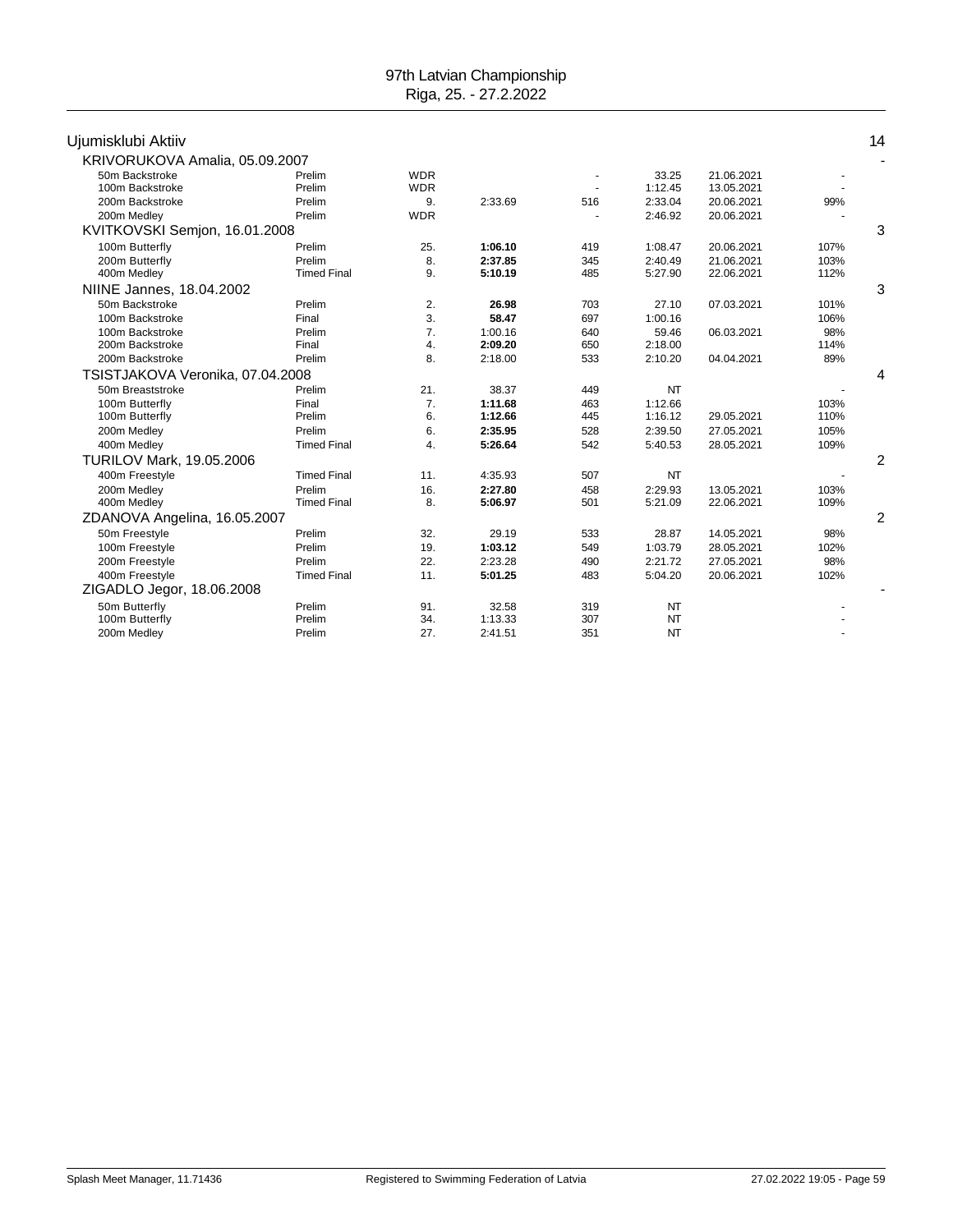| Ujumisklubi Briis                         |                    |            |                    |            |                    |            |              | 49             |
|-------------------------------------------|--------------------|------------|--------------------|------------|--------------------|------------|--------------|----------------|
| AABRAMS Evalotta Victoria, 10.04.2005     |                    |            |                    |            |                    |            |              | $\overline{c}$ |
| 50m Freestyle                             | Prelim             | 21.        | 28.74              | 558        | 27.62              | 03.04.2021 | 92%          |                |
| 100m Freestyle<br>100m Freestyle          | Final<br>Prelim    | 10.<br>12. | 1:01.33<br>1:02.11 | 599<br>577 | 1:02.11<br>1:00.06 | 21.06.2021 | 103%<br>94%  |                |
| 200m Freestyle                            | Prelim             | 8.         | 2:15.72            | 576        | 2:11.77            | 22.06.2021 | 94%          |                |
| 400m Freestyle                            | <b>Timed Final</b> | 4.         | 4:45.86            | 565        | 4:45.94            | 13.05.2021 | 100%         |                |
| EINBERG Endrik, 01.02.2004                |                    |            |                    |            |                    |            |              | 3              |
| 50m Freestyle                             | Prelim             | 46.        | 26.07              | 515        | 26.25              | 20.06.2021 | 101%         |                |
| 100m Freestyle                            | Prelim             | 45.        | 58.00              | 529        | NT                 |            |              |                |
| 50m Backstroke                            | Final              | 15.        | 28.73              | 582        | 28.86              |            | 101%         |                |
| 50m Backstroke                            | Prelim             | 17.        | 28.86              | 575        | 29.09              | 21.06.2021 | 102%         |                |
| 100m Backstroke                           | Final              | 12.        | 1:02.01            | 584        | 1:01.85            |            | 99%          |                |
| 100m Backstroke<br>200m Backstroke        | Prelim<br>Prelim   | 13.<br>10. | 1:01.85            | 589<br>516 | 1:01.82<br>2:16.63 | 22.06.2021 | 100%<br>96%  |                |
|                                           |                    |            | 2:19.52            |            |                    | 20.06.2021 |              |                |
| ILVES Gregor, 12.03.2007<br>50m Freestyle | Prelim             | 92.        | 27.63              | 433        | NT                 |            |              |                |
| 100m Freestyle                            | Prelim             | 100.       | 1:02.46            | 423        | <b>NT</b>          |            |              |                |
| 50m Butterfly                             | Prelim             | 68.        | 30.13              | 403        | NT                 |            |              |                |
| <b>JOGIS Kennert, 22.04.2006</b>          |                    |            |                    |            |                    |            |              | 5              |
| 50m Freestyle                             | Prelim             | 35.        | 25.63              | 543        | 26.12              | 20.06.2021 | 104%         |                |
| 100m Freestyle                            | Final              | 13.        | 54.88              | 624        | 54.81              |            | 100%         |                |
| 100m Freestyle                            | Prelim             | 14.        | 54.81              | 626        | 56.03              | 21.06.2021 | 105%         |                |
| 50m Backstroke                            | Prelim             | 23.        | 29.68              | 528        | 30.46              | 21.06.2021 | 105%         |                |
| 100m Backstroke                           | Final              | 15.        | 1:03.03            | 556        | 1:03.57            |            | 102%         |                |
| 100m Backstroke<br>200m Backstroke        | Prelim<br>Prelim   | 17.<br>9.  | 1:03.57<br>2:18.67 | 542<br>525 | 1:05.04<br>NT      | 21.06.2021 | 105%         |                |
| 400m Medley                               | <b>Timed Final</b> | 7.         | 5:06.47            | 503        | <b>NT</b>          |            |              |                |
| KANN Kertu, 03.05.2006                    |                    |            |                    |            |                    |            |              | $\overline{c}$ |
| 50m Backstroke                            | Final              | 3.         | 30.83              | 670        | 31.00              |            | 101%         |                |
| 50m Backstroke                            | Prelim             | 5.         | 31.00              | 659        | 30.91              | 14.05.2021 | 99%          |                |
| 100m Backstroke                           | Final              | 3.         | 1:07.50            | 620        | 1:07.86            |            | 101%         |                |
| 100m Backstroke                           | Prelim             | 5.         | 1:07.86            | 610        | 1:07.79            | 13.05.2021 | 100%         |                |
| 200m Backstroke                           | Prelim             | 5.         | 2:29.24            | 564        | 2:26.96            | 20.06.2021 | 97%          |                |
| 50m Butterfly                             | Final<br>Prelim    | 15.<br>15. | 30.73<br>30.68     | 502<br>504 | 30.68<br>29.36     |            | 100%<br>92%  |                |
| 50m Butterfly<br>LIIAS Laura, 04.12.2007  |                    |            |                    |            |                    | 13.05.2021 |              | 4              |
| 50m Freestyle                             | Prelim             | 48.        | 30.13              | 484        | 30.80              | 20.06.2021 | 104%         |                |
| 200m Freestyle                            | Prelim             | 28.        | 2:26.79            | 455        | 2:26.58            | 22.06.2021 | 100%         |                |
| 50m Butterfly                             | Prelim             | 27.        | 32.01              | 444        | 33.44              | 22.06.2021 | 109%         |                |
| 100m Butterfly                            | Final              |            |                    |            | 1:14.83            |            |              |                |
| 100m Butterfly                            | Prelim             | 9.         | 1:14.83            | 407        | 1:17.38            | 20.06.2021 | 107%         |                |
| 200m Butterfly                            | Final              | 2.         | 2:47.09            | 387        | 2:54.83            |            | 109%         |                |
| 200m Butterfly                            | Prelim             |            |                    |            | 2:54.83            | 21.06.2021 |              |                |
| MAENNIK Hans Herman, 07.01.2005           |                    |            |                    |            |                    |            |              | 8              |
| 50m Freestyle<br>100m Freestyle           | Prelim<br>Final    | 34.<br>11. | 25.60<br>54.62     | 544<br>633 | 25.67<br>54.74     | 20.06.2021 | 101%<br>100% |                |
| 100m Freestyle                            | Prelim             | 13.        | 54.74              | 629        | NT                 |            |              |                |
| 50m Backstroke                            | Final              | 9.         | 28.00              | 629        | 28.33              |            | 102%         |                |
| 50m Backstroke                            | Prelim             | 10.        | 28.33              | 607        | 28.41              | 14.05.2021 | 101%         |                |
| 100m Backstroke                           | Final              | 6.         | 59.76              | 653        | 59.99              |            | 101%         |                |
| 100m Backstroke                           | Prelim             | 4.         | 59.99              | 645        | 1:00.78            | 22.06.2021 | 103%         |                |
| 200m Backstroke<br>200m Backstroke        | Final<br>Prelim    | 6.<br>6.   | 2:12.08<br>2:13.46 | 608<br>589 | 2:13.46<br>2:16.26 | 20.06.2021 | 102%<br>104% |                |
| MARRAN Maert Lukas, 15.01.2008            |                    |            |                    |            |                    |            |              |                |
| 50m Freestyle                             | Prelim             | 112.       | 28.10              | 412        | NT                 |            |              |                |
| 100m Freestyle                            | Prelim             | 110.       | 1:03.12            | 410        | NT                 |            |              |                |
| 200m Freestyle                            | Prelim             | 61.        | 2:23.27            | 360        | NT                 |            |              |                |
| 50m Butterfly                             | Prelim             | 76.        | 30.88              | 375        | NT                 |            |              |                |
| 100m Butterfly                            | Prelim             | 31.        | 1:11.24            | 335        | NT                 |            |              |                |
| 200m Medley                               | Prelim             | 25.        | 2:35.82            | 391        | NT                 |            |              |                |
| MUIDRE Mairo, 31.01.2005                  |                    |            |                    |            |                    |            |              |                |
| 50m Freestyle                             | Prelim             | 93.        | 27.64              | 432        | NT                 |            |              |                |
| 50m Backstroke                            | Prelim<br>Prelim   | 44.        | 31.61              | 437<br>495 | NT                 |            |              |                |
| 50m Butterfly<br>100m Butterfly           | Prelim             | 33.<br>22. | 28.15<br>1:04.67   | 448        | NT<br>NT           |            |              |                |
| PAJO Erika, 15.06.2006                    |                    |            |                    |            |                    |            |              |                |
| 100m Freestyle                            | Prelim             | 23.        | 1:03.82            | 531        | 1:02.42            | 13.05.2021 | 96%          |                |
| 200m Freestyle                            | Prelim             | 18.        | 2:21.12            | 513        | 2:14.86            | 14.05.2021 | 91%          |                |
| 400m Freestyle                            | <b>Timed Final</b> | 12.        | 5:04.54            | 468        | 4:43.90            | 13.05.2021 | 87%          |                |
|                                           |                    |            |                    |            |                    |            |              |                |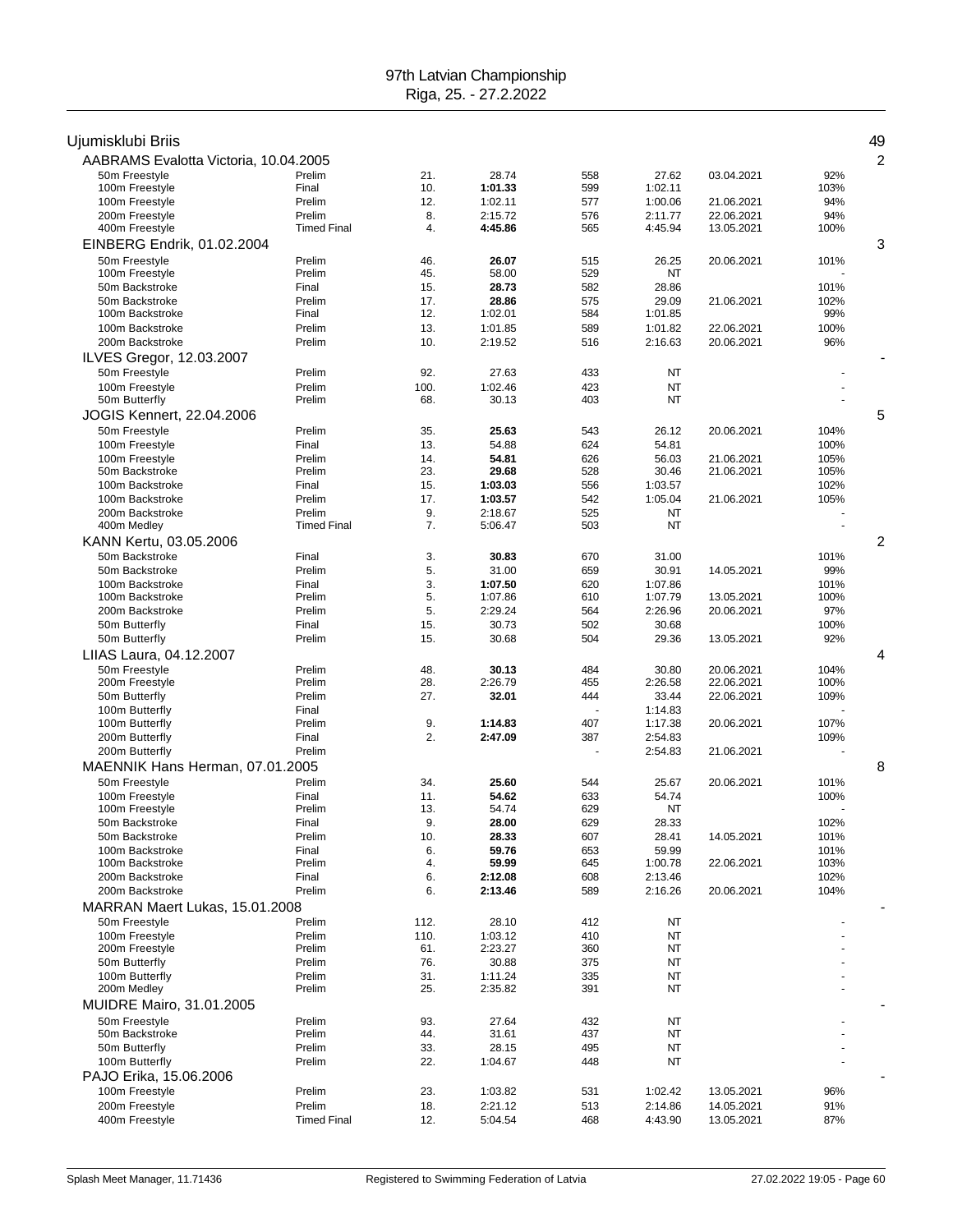| PRIIDEL Melissa, 08.01.2002        |                    |            |                  |            |                  |                          |              | $\overline{2}$ |
|------------------------------------|--------------------|------------|------------------|------------|------------------|--------------------------|--------------|----------------|
| 50m Freestyle                      | Final              | 11.        | 27.82            | 615        | 28.04            |                          | 102%         |                |
| 50m Freestyle                      | Prelim             | 11.        | 28.04            | 601        | NT               |                          |              |                |
| 100m Freestyle                     | Prelim             | <b>WDR</b> |                  |            | NT               |                          |              |                |
| 50m Backstroke                     | Prelim             | <b>WDR</b> |                  |            | NT               |                          |              |                |
| 100m Backstroke                    | Final              | 12.        | 1:10.30          | 549        | 1:09.56          |                          | 98%          |                |
| 100m Backstroke                    | Prelim             | 9.         | 1:09.56          | 566        | NT               |                          |              |                |
| 50m Butterfly                      | Final              | 8.         | 29.67            | 558        | 29.85            |                          | 101%         |                |
| 50m Butterfly                      | Prelim             | 8.         | 29.85            | 548        | NT               |                          |              |                |
| RAENDLA Ralf, 28.08.2008           |                    |            |                  |            |                  |                          |              |                |
| 50m Freestyle                      | Prelim             | 129.       | 28.62            | 389        | NT               |                          |              |                |
| 50m Breaststroke                   | Prelim             | 54.        | 36.28            | 365        | NT               |                          |              |                |
| 100m Breaststroke                  | Prelim             | 38.        | 1:18.80          | 376        | NT               |                          |              |                |
| 200m Breaststroke                  | Prelim             | 30.        | 2:51.76          | 395        | NT               |                          |              |                |
| 50m Butterfly                      | Prelim             | 89.        | 32.40            | 324        | NT               |                          |              |                |
| 100m Butterfly                     | Prelim             | 33.        | 1:12.80          | 314        | NT               |                          |              |                |
| 200m Medley                        | Prelim             | 22.        | 2:33.01          | 413        | NT               |                          |              |                |
| <b>REIDOLF Kirke, 30.08.2007</b>   |                    |            |                  |            |                  |                          |              | 3              |
| 50m Freestyle                      | Prelim             | 101.       | 34.17            | 332        | NT               |                          |              |                |
| 100m Freestyle                     | Prelim             | 59.        | 1:14.38          | 336        | NT               |                          |              |                |
| 50m Breaststroke                   | Prelim             | 35.        | 41.17            | 364        | 41.29            | 22.06.2021               | 101%         |                |
| 100m Breaststroke                  | Prelim             | 22.        | 1:28.68          | 378        | 1:29.59          | 20.06.2021               | 102%         |                |
| 200m Breaststroke                  | Prelim             | 16.        | 3:13.90          | 369        | 3:17.22          | 21.06.2021               | 103%         |                |
| 50m Butterfly                      | Prelim             | 47.        | 38.07            | 264        | NT               |                          |              |                |
| 100m Butterfly                     | Prelim             | 14.        | 1:32.71          | 214        | NT               |                          |              |                |
| ROONI Karl-Erik, 01.11.2006        |                    |            |                  |            |                  |                          |              | 4              |
| 50m Freestyle                      | Prelim             | 136.       | 29.05            | 372        | 29.75            | 20.06.2021               | 105%         |                |
| 50m Breaststroke                   | Prelim             | 37.        | 33.88            | 449        | 36.14            | 22.06.2021               | 114%         |                |
| 100m Breaststroke                  | Prelim             | 33.        | 1:15.59          | 426        | 1:18.70          | 20.06.2021               | 108%         |                |
| 200m Breaststroke                  | Prelim             | 24.        | 2:44.71          | 448        | 2:55.33          | 21.06.2021               | 113%         |                |
| 50m Butterfly                      | Prelim             | 83.        | 31.67            | 347        | NT               |                          |              |                |
| 200m Medley                        | Prelim             | 20.        | 2:31.51          | 425        | NT               |                          |              |                |
| RUHNO Roger, 19.03.2006            |                    |            |                  |            |                  |                          |              |                |
| 50m Freestyle                      |                    |            |                  |            |                  |                          |              |                |
| 100m Freestyle                     | Prelim<br>Prelim   | 45.<br>60. | 26.04<br>59.02   | 517<br>502 | 25.31<br>57.79   | 20.06.2021<br>21.06.2021 | 94%<br>96%   |                |
| 50m Breaststroke                   | Prelim             | 43.        | 34.48            | 426        | 33.95            | 22.06.2021               | 97%          |                |
|                                    | Prelim             | 44.        | 28.61            | 471        |                  |                          |              |                |
| 50m Butterfly<br>100m Butterfly    | Prelim             | 28.        | 1:07.96          | 386        | NT<br>NT         |                          |              |                |
|                                    |                    |            |                  |            |                  |                          |              |                |
| SALK Joonas, 19.02.2007            |                    |            |                  |            |                  |                          |              | 5              |
| 50m Freestyle                      | Prelim             | 115.       | 28.15            | 409        | 28.58            | 20.06.2021               | 103%         |                |
| 50m Backstroke                     | Prelim             | 33.        | 31.03            | 462        | 32.99            | 21.06.2021               | 113%         |                |
| 100m Backstroke                    | Prelim             | 30.        | 1:07.84          | 446        | 1:10.10          | 22.06.2021               | 107%         |                |
| 200m Backstroke                    | Prelim<br>Prelim   | 16.<br>78. | 2:29.08<br>31.00 | 423<br>370 | 2:37.12<br>32.86 | 20.06.2021               | 111%<br>112% |                |
| 50m Butterfly                      | Prelim             | 23.        | 2:33.86          | 406        |                  | 22.06.2021               |              |                |
| 200m Medley                        |                    |            |                  |            | NT               |                          |              |                |
| TEDER Karl Christopher, 04.04.2004 |                    |            |                  |            |                  |                          |              | 4              |
| 50m Breaststroke                   | Final              | 9.         | 29.97            | 649        | 30.65            |                          | 105%         |                |
| 50m Breaststroke                   | Prelim             | 9.         | 30.65            | 606        | 30.78            | 22.06.2021               | 101%         |                |
| 100m Breaststroke                  | Final              | 10.        | 1:07.68          | 593        | 1:08.35          |                          | 102%         |                |
| 100m Breaststroke                  | Prelim             | 12.        | 1:08.35          | 576        | 1:10.59          | 20.06.2021               | 107%         |                |
| 200m Breaststroke                  | Prelim             | 12.        | 2:37.85          | 510        | 2:35.99          | 21.06.2021               | 98%          |                |
| 200m Medley                        | Prelim             | 12.        | 2:23.94          | 496        | NT               |                          |              |                |
| <b>TEDER Karolin, 04.05.2008</b>   |                    |            |                  |            |                  |                          |              |                |
| 200m Freestyle                     | Prelim             | 27.        | 2:26.47          | 458        | NT               |                          |              |                |
| 50m Backstroke                     | Prelim             | 25.        | 35.70            | 431        | NT               |                          |              |                |
| 100m Backstroke                    | Prelim             | 25.        | 1:17.86          | 404        | NT               |                          |              |                |
| 200m Backstroke                    | Prelim             | 13.        | 2:49.42          | 385        | NT               |                          |              |                |
| 50m Butterfly                      | Prelim             | 24.        | 31.52            | 465        | NT               |                          |              |                |
| 100m Butterfly                     | Prelim             | 10.        | 1:15.48          | 397        | NT               |                          |              |                |
| 200m Medley                        | Prelim             | 15.        | 2:50.42          | 405        | NT               |                          |              |                |
| TILLEMANN Emma Marie, 06.10.2007   |                    |            |                  |            |                  |                          |              | 3              |
| 50m Backstroke                     | Prelim             | 41.        | 38.10            | 355        | NT               |                          |              |                |
| 100m Backstroke                    | Prelim             | 28.        | 1:20.99          | 359        | 1:21.62          | 22.06.2021               | 102%         |                |
| 200m Backstroke                    | Prelim             | 14.        | 2:52.86          | 363        | 2:54.14          | 20.06.2021               | 101%         |                |
| 50m Butterfly                      | Prelim             | 43.        | 35.36            | 329        | NT               |                          |              |                |
| 200m Medley                        | Prelim             | 17.        | 2:52.21          | 392        | 3:01.74          | 20.06.2021               | 111%         |                |
| VITSUT Laura, 13.08.2004           |                    |            |                  |            |                  |                          |              | 2              |
| 50m Backstroke                     | Final              | 11.        | 32.87            | 553        | 33.05            |                          | 101%         |                |
| 50m Backstroke                     | Prelim             | 11.        | 33.05            | 544        | 33.20            | 21.06.2021               | 101%         |                |
| 200m Backstroke                    | Prelim             | 10.        | 2:34.75          | 506        | NT               |                          |              |                |
| 200m Medley                        | Prelim             | 7.         | 2:36.46          | 523        | 2:33.93          | 20.06.2021               | 97%          |                |
| 400m Medley                        | <b>Timed Final</b> | 6.         | 5:37.09          | 493        | NT               |                          |              |                |
|                                    |                    |            |                  |            |                  |                          |              |                |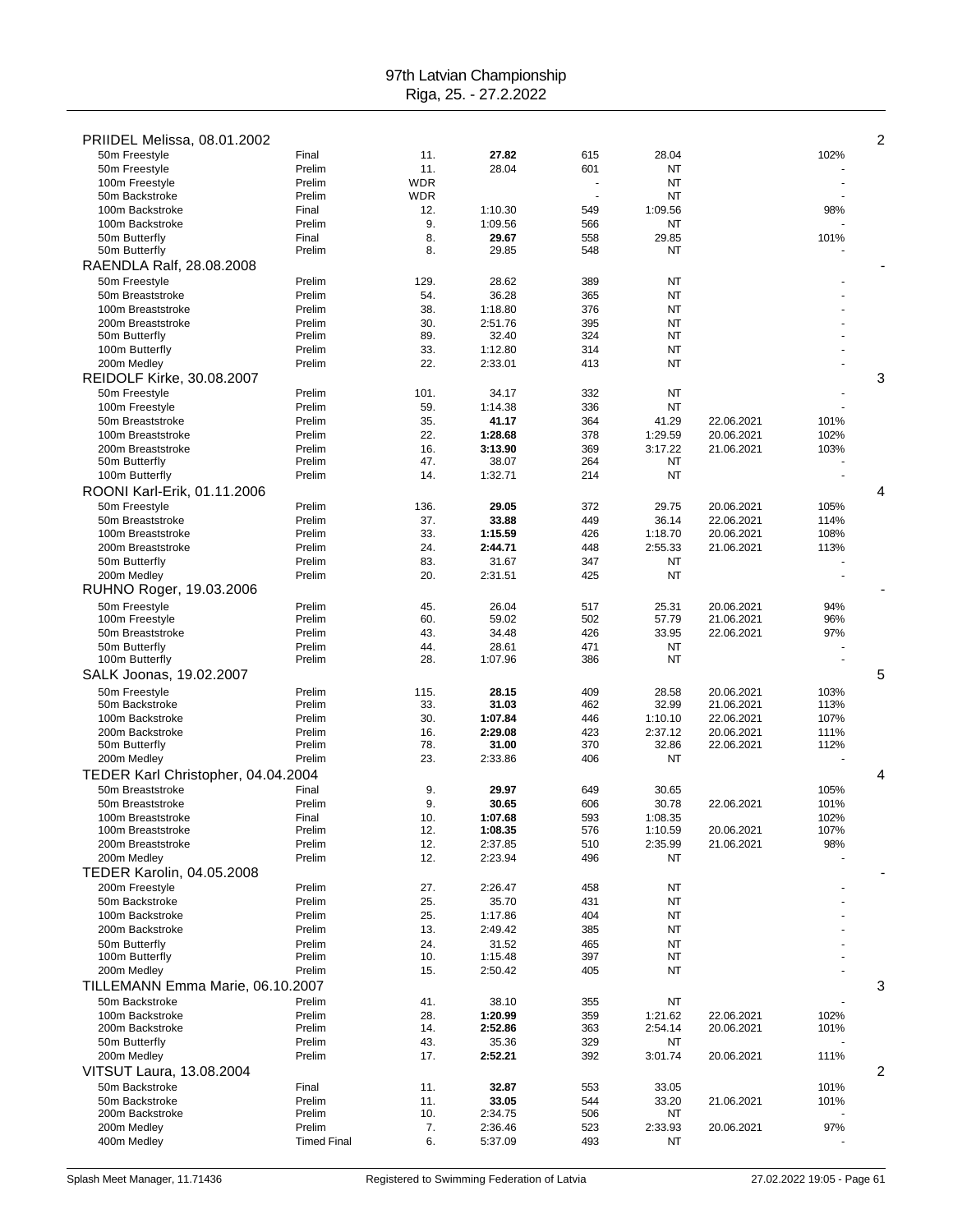### VOLKOV Linda, 17.09.2007 2

| 100m Freestyle  | Prelim      | 53. | 1:11.39 | 380 | 1:10.28 | 21.06.2021 | 97%  |
|-----------------|-------------|-----|---------|-----|---------|------------|------|
| 400m Freestyle  | Timed Final | 22  | 5:58.75 | 286 | NT      |            |      |
| 50m Backstroke  | Prelim      | 34. | 37.06   | 385 | 37.33   | 21.06.2021 | 101% |
| 100m Backstroke | Prelim      | 33. | 1:22.40 | 341 | 1:21.05 | 22.06.2021 | 97%  |
| 200m Backstroke | Prelim      | 17. | 3:00.25 | 32C | NT      |            |      |
| 50m Butterfly   | Prelim      | 45. | 37.02   | 287 | 37.85   | 22.06.2021 | 105% |
|                 |             |     |         |     |         |            |      |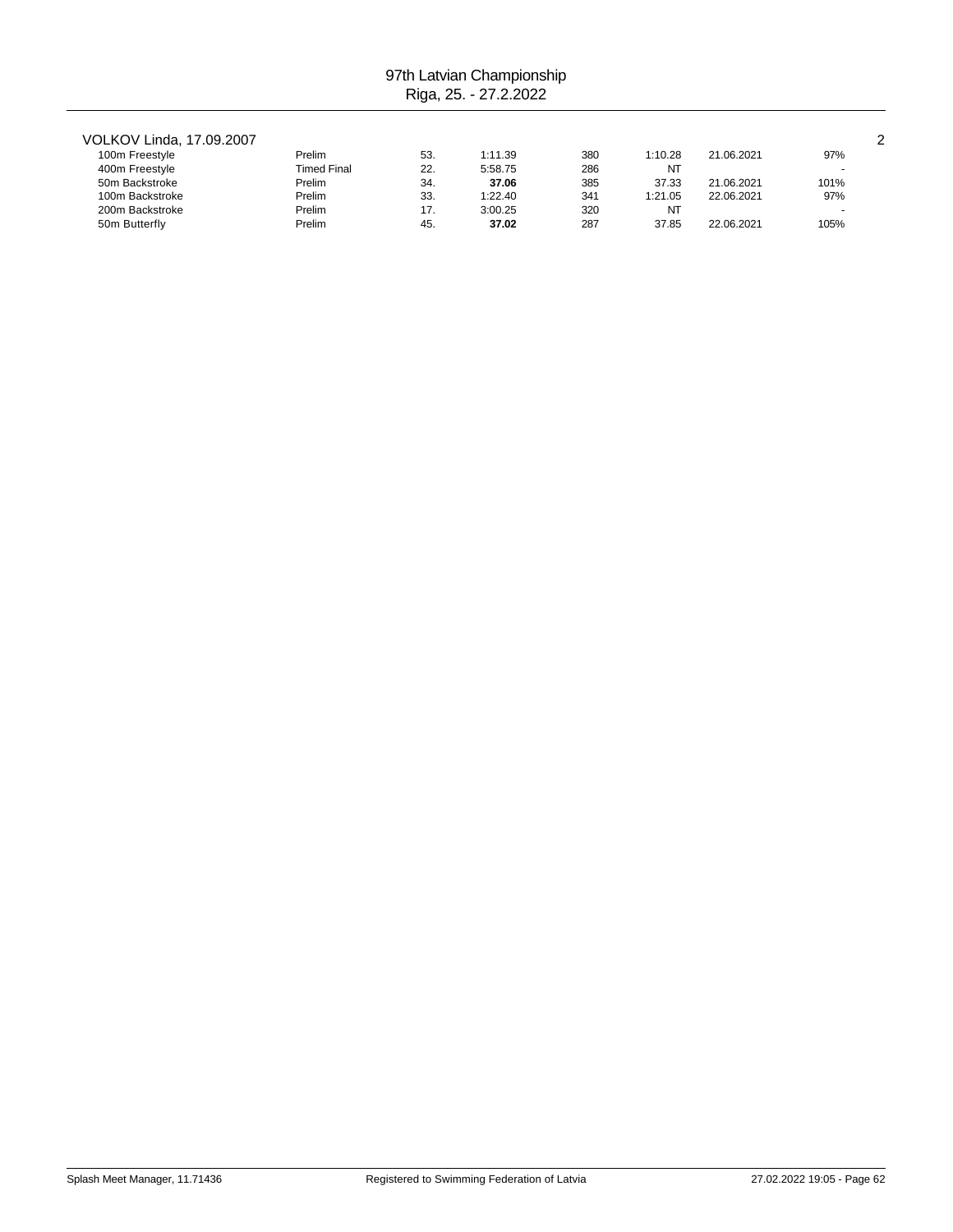UKP Polonia Warszawa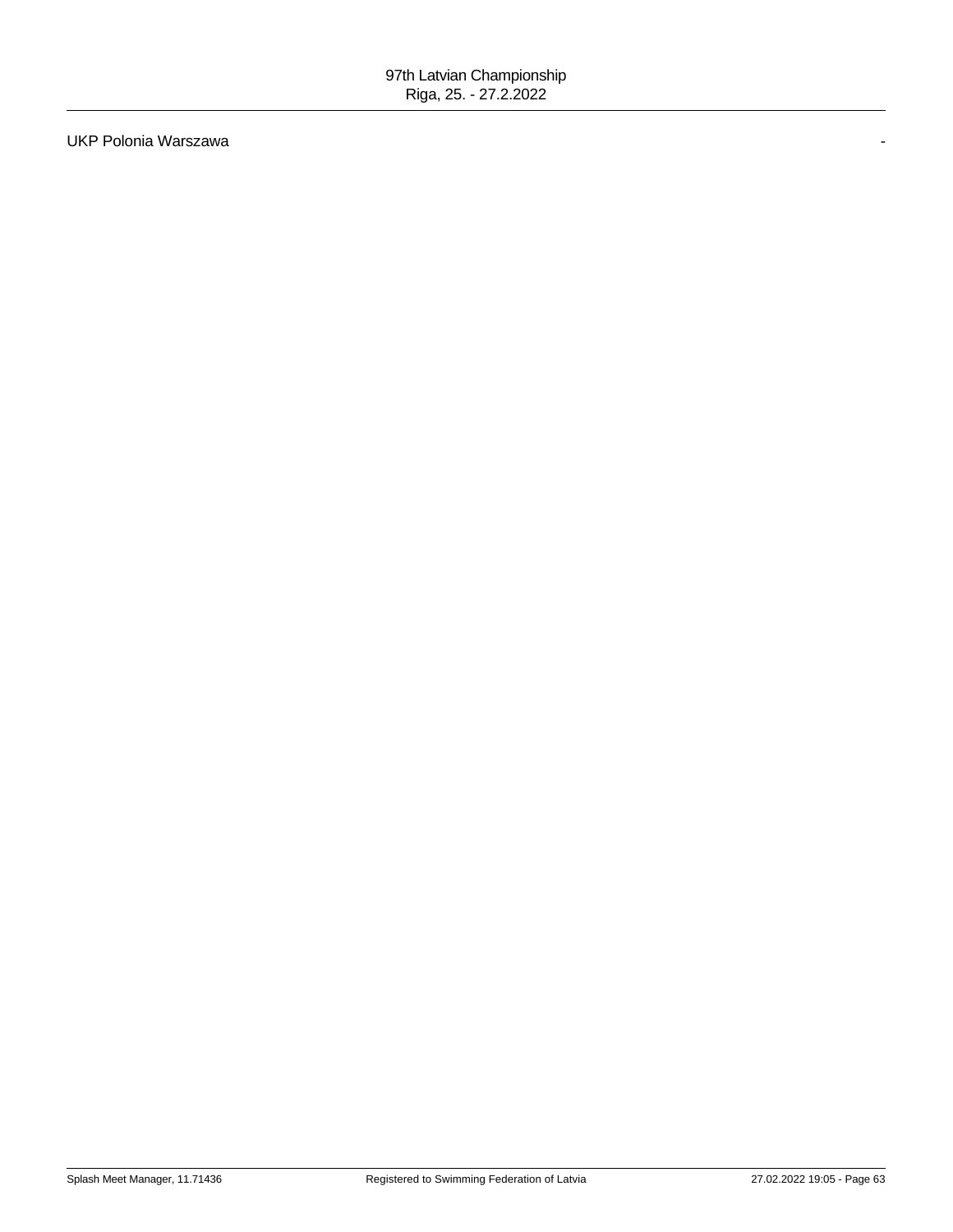| Valmieras SS                         |                              |            |                    |            |                    |                          |              | 36 |
|--------------------------------------|------------------------------|------------|--------------------|------------|--------------------|--------------------------|--------------|----|
| HMELEVSKIS Alberts, 17.01.2007       |                              |            |                    |            |                    |                          |              | 5  |
| 50m Freestyle                        | Prelim                       | 39.        | 25.85              | 529        | 26.12              | 28.08.2021               | 102%         |    |
| 100m Freestyle<br>200m Freestyle     | Prelim<br>Prelim             | 23.<br>15. | 55.46<br>2:04.55   | 605<br>549 | 56.65<br>NT        | 29.08.2021               | 104%         |    |
| 50m Backstroke                       | Prelim                       | 26.        | 30.09              | 507        | NT                 |                          |              |    |
| 50m Butterfly                        | Prelim                       | 34.        | 28.19              | 493        | 30.86              | 13.05.2021               | 120%         |    |
| 100m Butterfly                       | Final                        | 13.        | 1:01.26            | 527        | 1:02.15            |                          | 103%         |    |
| 100m Butterfly                       | Prelim                       | 17.        | 1:02.15            | 505        | 1:03.66            | 29.08.2021               | 105%         |    |
| KINS Adrians, 13.09.2007             |                              |            |                    |            |                    |                          |              | 1  |
| 100m Freestyle                       | Prelim                       | 91.        | 1:01.73            | 438        | NT                 |                          |              |    |
| 50m Breaststroke                     | Prelim                       | 38.        | 33.98              | 445        | 35.49              | 29.08.2021               | 109%         |    |
| 200m Breaststroke                    | Prelim                       | 32.        | 2:52.54            | 390        | NT                 |                          |              |    |
| LIEPINS Davids Daniels, 05.07.2005   |                              |            |                    |            |                    |                          |              | 3  |
| 50m Freestyle<br>100m Freestyle      | Prelim<br>Prelim             | 54.<br>38. | 26.21<br>57.13     | 507<br>553 | 26.16<br>57.82     | 23.12.2021<br>23.12.2021 | 100%<br>102% |    |
| 200m Freestyle                       | Prelim                       | 25.        | 2:08.28            | 502        | 2:13.38            | 14.05.2021               | 108%         |    |
| 400m Freestyle                       | <b>Timed Final</b>           | 16.        | 4:38.58            | 492        | 4:45.37            | 13.05.2021               | 105%         |    |
| 50m Breaststroke                     | Prelim                       | 35.        | 33.82              | 451        | 33.80              | 29.08.2021               | 100%         |    |
| MIKELSONS Kristaps, 24.02.2004       |                              |            |                    |            |                    |                          |              | 4  |
| 200m Freestyle                       | Prelim                       | 3.         | 1:55.66            | 685        | 1:56.64            | 09.07.2021               | 102%         |    |
| 200m Backstroke                      | Final                        | 1.         | 2:06.75            | 688        | 2:08.81            |                          | 103%         |    |
| 200m Backstroke                      | Prelim                       | 2.         | 2:08.81            | 655        | 2:07.89            | 14.05.2021               | 99%          |    |
| 200m Medley                          | Final<br>Prelim              | 2.         | 2:07.24            | 719        | 2:09.30<br>2:07.42 |                          | 103%         |    |
| 200m Medley<br>400m Medley           | <b>Timed Final</b>           | 1.<br>1.   | 2:09.30<br>4:34.32 | 685<br>702 | 4:37.41            | 13.05.2021<br>11.07.2021 | 97%<br>102%  |    |
| NIKIFOROVS Danils, 18.11.2000        |                              |            |                    |            |                    |                          |              | 1  |
| 50m Breaststroke                     | Final                        | 15.        | 31.41              | 563        | 31.50              |                          | 101%         |    |
| 50m Breaststroke                     | Prelim                       | 17.        | 31.50              | 559        | 31.41              | 05.02.2022               | 99%          |    |
| 100m Breaststroke                    | Final                        | 14.        | 1:10.53            | 524        | 1:10.10            |                          | 99%          |    |
| 100m Breaststroke                    | Prelim                       | 15.        | 1:10.10            | 534        | NT                 |                          |              |    |
| 200m Breaststroke                    | Prelim                       | 26.        | 2:46.73            | 432        | NT                 |                          |              |    |
| NOVIKS Raivo, 01.11.2007             |                              |            |                    |            |                    |                          |              | 2  |
| 50m Freestyle                        | Prelim                       | 81.        | 27.26              | 451        | 28.66              | 28.08.2021               | 111%         |    |
| 100m Freestyle                       | Prelim                       | 78.        | 1:00.21            | 472        | 1:01.29            | 23.12.2021               | 104%         |    |
| 50m Backstroke<br>200m Backstroke    | Prelim<br>Prelim             | 39.<br>18. | 31.22<br>2:30.06   | 454<br>414 | 31.08<br>NT        | 05.02.2022               | 99%          |    |
| 400m Medley                          | <b>Timed Final</b>           | 12.        | 5:23.25            | 429        | NT                 |                          |              |    |
| ORLOVSKIS Renars, 04.05.2006         |                              |            |                    |            |                    |                          |              | 2  |
| 50m Freestyle                        | Prelim                       | 89.        | 27.44              | 442        | 28.77              | 28.08.2021               | 110%         |    |
| 200m Freestyle                       | Prelim                       | 44.        | 2:14.62            | 434        | NT                 |                          |              |    |
| 400m Freestyle                       | <b>Timed Final</b>           | 20.        | 4:46.50            | 453        | NT                 |                          |              |    |
| 50m Butterfly                        | Prelim                       | 70.        | 30.25              | 399        | 30.78              | 23.12.2021               | 104%         |    |
| 200m Medley                          | Prelim                       | 19.        | 2:29.78            | 440        | NT                 |                          |              |    |
| OZOLINA Kate, 24.04.2007             |                              |            |                    |            |                    |                          |              | 2  |
| 50m Freestyle                        | Prelim                       | 88.        | 32.34              | 392        | 33.50              | 28.08.2021               | 107%         |    |
| 200m Freestyle<br>200m Medley        | Prelim<br>Prelim             | 44.<br>20. | 2:38.92<br>2:59.85 | 359<br>344 | NT<br>3:01.46      | 05.02.2022               | 102%         |    |
| OZOLINS Toms Uldis, 25.04.2004       |                              |            |                    |            |                    |                          |              |    |
| 50m Freestyle                        | Prelim                       | 58.        | 26.39              | 497        | 26.30              | 23.12.2021               | 99%          |    |
| 100m Freestyle                       | Prelim                       | 43.        | 57.90              | 531        | 57.48              | 23.12.2021               | 99%          |    |
| 200m Freestyle                       | Prelim                       | 19.        | 2:06.68            | 522        | ΝT                 |                          |              |    |
| 400m Freestyle                       | <b>Timed Final</b>           | 15.        | 4:37.48            | 498        | NT                 |                          |              |    |
| RULLIS Reds, 19.06.2005              |                              |            |                    |            |                    |                          |              | 8  |
| 50m Freestyle                        | Final                        | 9.         | 24.51              | 620        | 24.62              |                          | 101%         |    |
| 50m Freestyle                        | Prelim                       | 10.        | 24.62              | 612        | 24.31              | 23.12.2021               | 97%          |    |
| 200m Freestyle                       | Final                        | 8.         | 2:00.75            | 602        | 2:00.54            |                          | 100%         |    |
| 200m Freestyle<br>400m Freestyle     | Prelim<br><b>Timed Final</b> | 9.<br>6.   | 2:00.54<br>4:18.62 | 605<br>616 | 2:00.93<br>4:19.53 | 10.07.2021<br>11.07.2021 | 101%<br>101% |    |
| 50m Butterfly                        | Final                        | 6.         | 26.06              | 624        | 26.08              |                          | 100%         |    |
| 50m Butterfly                        | Prelim                       | 5.         | 26.08              | 622        | 26.16              | 13.05.2021               | 101%         |    |
| 100m Butterfly                       | Prelim                       | 8.         | 59.26              | 582        | 59.61              | 29.08.2021               | 101%         |    |
| 200m Butterfly                       | Final                        | 3.         | 2:13.97            | 564        | 2:22.52            |                          | 113%         |    |
| 200m Butterfly                       | Prelim                       | 6.         | 2:22.52            | 468        | 2:27.32            | 03.04.2021               | 107%         |    |
| SAULITIS-CIRULIS Rainers, 21.05.2004 |                              |            |                    |            |                    |                          |              |    |
| 50m Breaststroke                     | Prelim                       | 24.        | 32.43              | 512        | 32.05              | 23.12.2021               | 98%          |    |
| 100m Breaststroke                    | Prelim                       | 25.        | 1:12.97            | 473        | 1:13.33            | 14.05.2021               | 101%         |    |
| 200m Breaststroke<br>200m Medley     | Prelim<br>Final              | 16.        | 2:39.41            | 495        | NT<br>2:21.82      |                          |              |    |
| 200m Medley                          | Prelim                       | 9.         | 2:21.82            | 519        | 2:21.32            | 13.05.2021               | 99%          |    |
|                                      |                              |            |                    |            |                    |                          |              |    |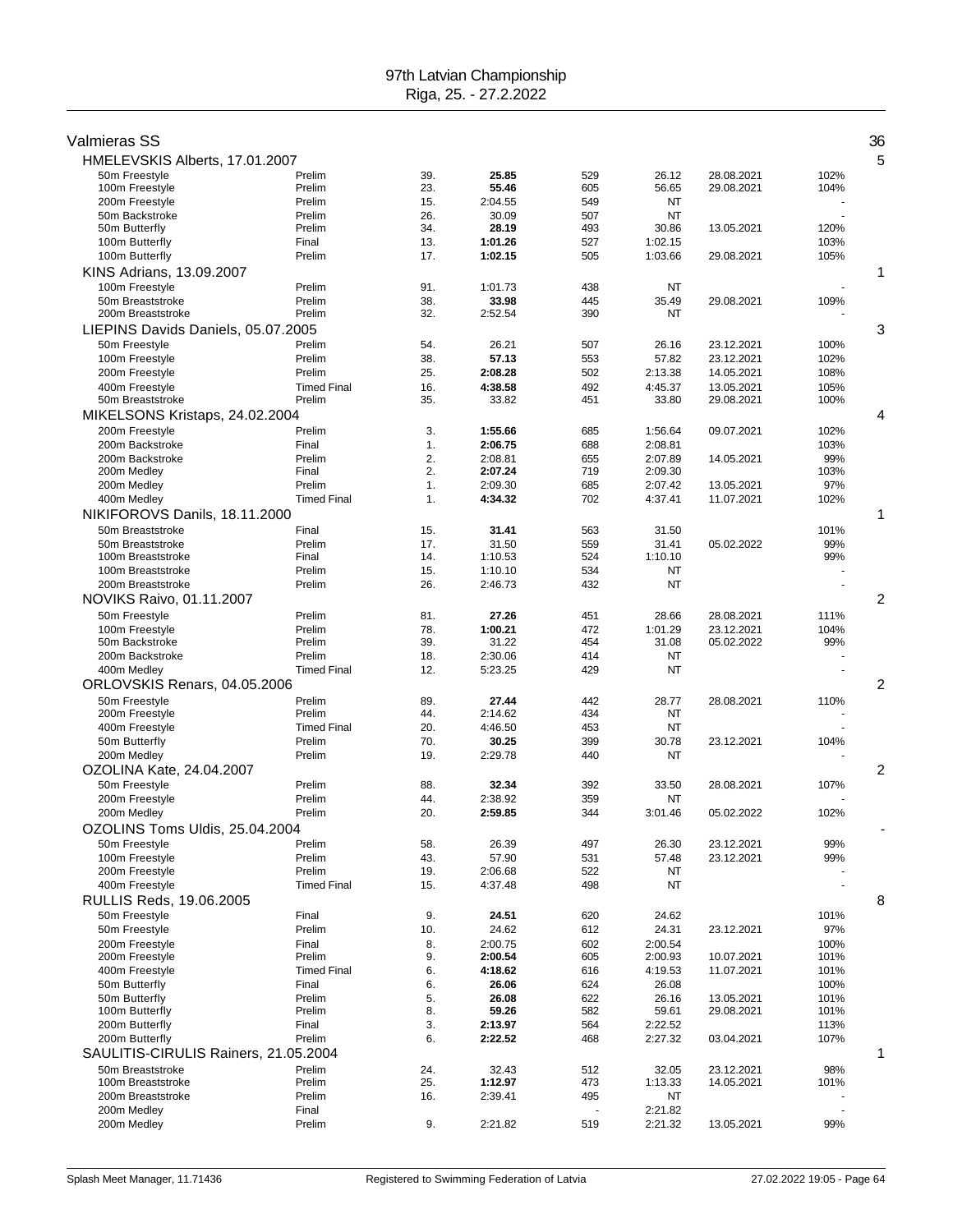| SKRABIS Emils Andrejs, 01.03.2005  |                    |     |          |     |           |            |      | 3 |
|------------------------------------|--------------------|-----|----------|-----|-----------|------------|------|---|
| 50m Freestyle                      | Prelim             | 49. | 26.12    | 513 | 25.96     | 05.02.2022 | 99%  |   |
| 100m Freestyle                     | Prelim             | 32. | 56.77    | 564 | 58.13     | 29.08.2021 | 105% |   |
| 200m Freestyle                     | Prelim             | 22. | 2:07.13  | 516 | 2:13.59   | 14.05.2021 | 110% |   |
| 400m Freestyle                     | Timed Final        | 14. | 4:36.97  | 501 | 4:53.21   | 13.05.2021 | 112% |   |
| 1500m Freestyle                    | <b>Timed Final</b> | 10. | 18:22.14 | 493 | NT        |            |      |   |
| <b>SPRICIS Markuss, 30.06.2004</b> |                    |     |          |     |           |            |      | 2 |
| 100m Freestyle                     | Prelim             | 67. | 59.48    | 490 | 1:00.04   | 29.08.2021 | 102% |   |
| 400m Freestyle                     | Timed Final        | 28. | 5:06.49  | 370 | NT        |            |      |   |
| 100m Breaststroke                  | Prelim             | 34. | 1:17.00  | 403 | 1:17.70   | 28.08.2021 | 102% |   |
| 200m Breaststroke                  | Prelim             | 17. | 2:40.10  | 488 | <b>NT</b> |            |      |   |
| VIKSNA Amelija Nikola, 09.01.2007  |                    |     |          |     |           |            | 2    |   |
| 50m Breaststroke                   | Prelim             | 25. | 39.07    | 426 | 40.29     | 29.08.2021 | 106% |   |
| 100m Breaststroke                  | Final              |     |          |     | 1:25.77   |            |      |   |
| 100m Breaststroke                  | Prelim             | 18. | 1:25.77  | 418 | 1:29.28   | 28.08.2021 | 108% |   |
| 200m Breaststroke                  | Prelim             | 13. | 3:09.79  | 393 | NT        |            |      |   |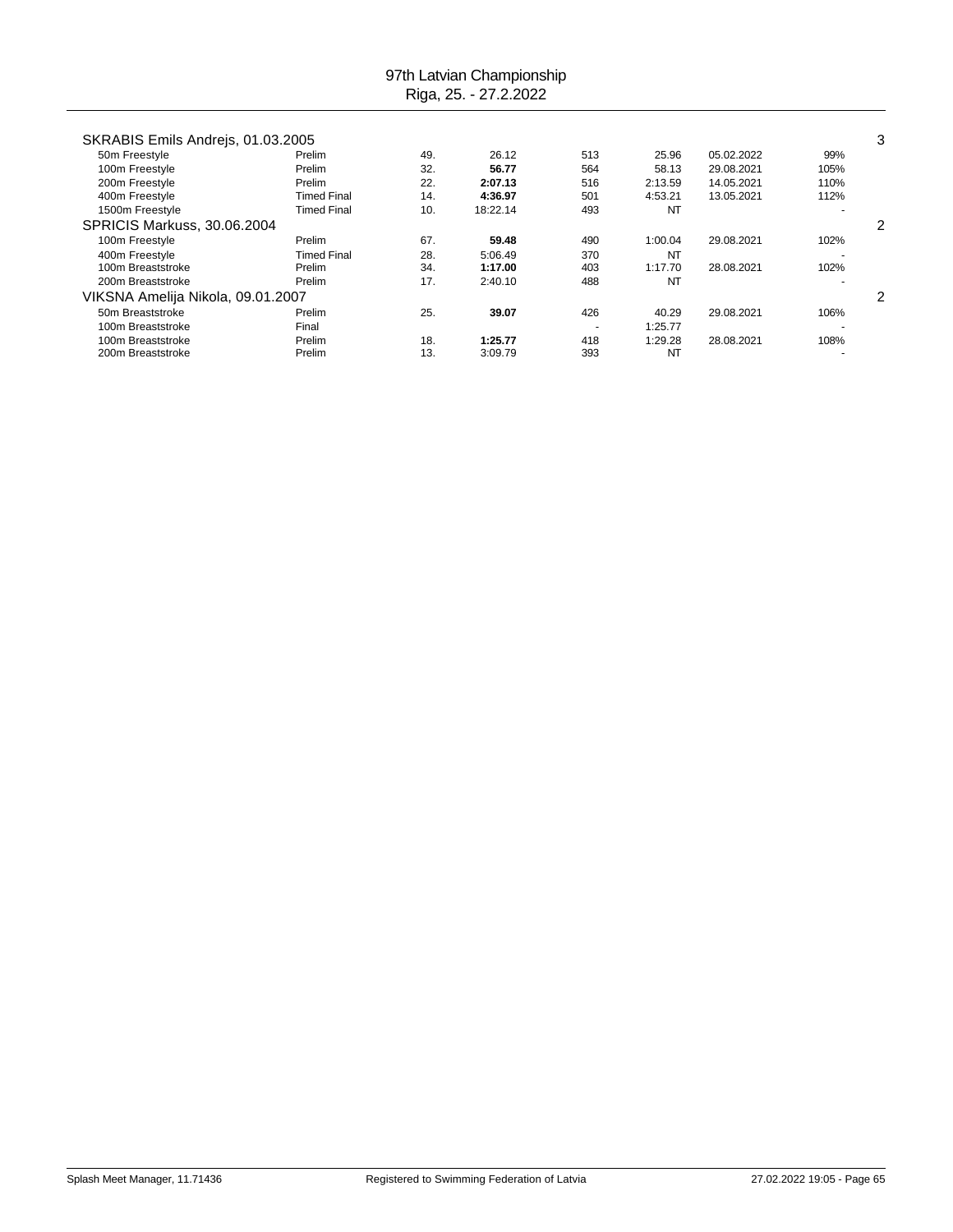| Ventspils SS Spars                    |                  |            |         |     |                    |            |      | 11 |
|---------------------------------------|------------------|------------|---------|-----|--------------------|------------|------|----|
| AVANESOVA Anna, 07.08.2002            |                  |            |         |     |                    |            |      | 1  |
| 50m Freestyle                         | Final            |            |         |     | 28.51              |            |      |    |
| 50m Freestyle                         | Prelim           | 19.        | 28.51   | 572 | 28.05              | 26.02.2021 | 97%  |    |
| 100m Freestyle                        | Final            | 15.        | 1:02.70 | 560 | 1:03.18            |            | 102% |    |
| 100m Freestyle                        | Prelim           | 20.        | 1:03.18 | 548 | 1:02.20            | 28.02.2021 | 97%  |    |
| 200m Freestyle                        | Prelim           | 29.        | 2:27.15 | 452 | 2:19.34            | 14.05.2021 | 90%  |    |
| BORODOVSKA Darja, 09.05.2005          |                  |            |         |     |                    |            |      |    |
| 50m Freestyle                         | Prelim           | 33.        | 29.20   | 532 | 28.95              | 14.05.2021 | 98%  |    |
| 100m Freestyle                        | Prelim           | 26.        | 1:04.30 | 520 | 1:03.79            | 04.04.2021 | 98%  |    |
| 100m Backstroke                       | Prelim           | 23.        | 1:17.60 | 408 | <b>NT</b>          |            |      |    |
| GOLOVANOVA Viktorija, 06.07.2006      |                  |            |         |     |                    |            |      | 1  |
| 50m Breaststroke                      | Final            |            |         |     | 37.53              |            |      |    |
| 50m Breaststroke<br>100m Breaststroke | Prelim<br>Prelim | 18.<br>23. | 37.53   | 480 | 37.58<br><b>NT</b> | 13.05.2021 | 100% |    |
|                                       |                  |            | 1:29.00 | 374 |                    |            |      |    |
| KEISS Lukass, 12.07.2004              |                  |            |         |     |                    |            |      | 2  |
| 50m Freestyle                         | Final            | 11.        | 24.80   | 599 | 24.80              |            | 100% |    |
| 50m Freestyle                         | Prelim           | 12.        | 24.80   | 599 | NT                 |            |      |    |
| 100m Freestyle<br>100m Freestyle      | Final<br>Prelim  | 20.        | 55.30   | 610 | 55.30<br>NT        |            |      |    |
| 50m Butterfly                         | Final            | 10.        | 26.68   | 581 | 27.01              |            | 102% |    |
| 50m Butterfly                         | Prelim           | 15.        | 27.01   | 560 | 27.69              | 23.12.2021 | 105% |    |
| KIRISA Arturs, 07.07.2003             |                  |            |         |     |                    |            |      | 2  |
| 50m Freestyle                         | Final            |            |         |     | 25.21              |            |      |    |
| 50m Freestyle                         | Prelim           | 20.        | 25.21   | 570 | 25.43              | 14.05.2021 | 102% |    |
| 100m Freestyle                        | Prelim           | 22.        | 55.42   | 606 | 56.23              | 23.12.2021 | 103% |    |
| 200m Freestyle                        | Prelim           | 30.        | 2:09.28 | 491 | 2:09.22            | 14.05.2021 | 100% |    |
| KIRISA Valerija, 07.07.2003           |                  |            |         |     |                    |            |      | 3  |
| 50m Breaststroke                      | Final            | 3.         | 34.50   | 618 | 35.23              |            | 104% |    |
| 50m Breaststroke                      | Prelim           | 5.         | 35.23   | 581 | 35.85              | 04.04.2021 | 104% |    |
| 100m Breaststroke                     | Final            | 8.         | 1:20.24 | 510 | 1:20.59            |            | 101% |    |
| 100m Breaststroke                     | Prelim           | 8.         | 1:20.59 | 503 | 1:19.33            | 14.05.2021 | 97%  |    |
| 50m Butterfly                         | Prelim           | 31.        | 32.95   | 407 | NT                 |            |      |    |
| MAVLUDOVS Rinats, 26.01.2003          |                  |            |         |     |                    |            |      |    |
| 100m Freestyle                        | Prelim           | 64.        | 59.42   | 492 | NT                 |            |      |    |
| 50m Butterfly                         | Prelim           | 34.        | 28.19   | 493 | 27.63              | 13.05.2021 | 96%  |    |
| 100m Butterfly                        | Prelim           | 21.        | 1:04.43 | 453 | 1:03.60            | 14.05.2021 | 97%  |    |
| PENZEJEVS Klims, 26.11.2002           |                  |            |         |     |                    |            |      | 2  |
| 50m Breaststroke                      | Final            | 14.        | 31.29   | 570 | 31.20              |            | 99%  |    |
| 50m Breaststroke                      | Prelim           | 15.        | 31.20   | 575 | 31.10              | 13.05.2021 | 99%  |    |
| 100m Breaststroke                     | Final            | 11.        | 1:07.70 | 593 | 1:08.87            |            | 103% |    |
| 100m Breaststroke                     | Prelim           | 13.        | 1:08.87 | 563 | 1:08.23            | 14.05.2021 | 98%  |    |
| 200m Breaststroke                     | Final            |            |         |     | 2:32.81            |            |      |    |
| 200m Breaststroke                     | Prelim           | 11.        | 2:32.81 | 562 | 2:35.08            | 13.05.2021 | 103% |    |